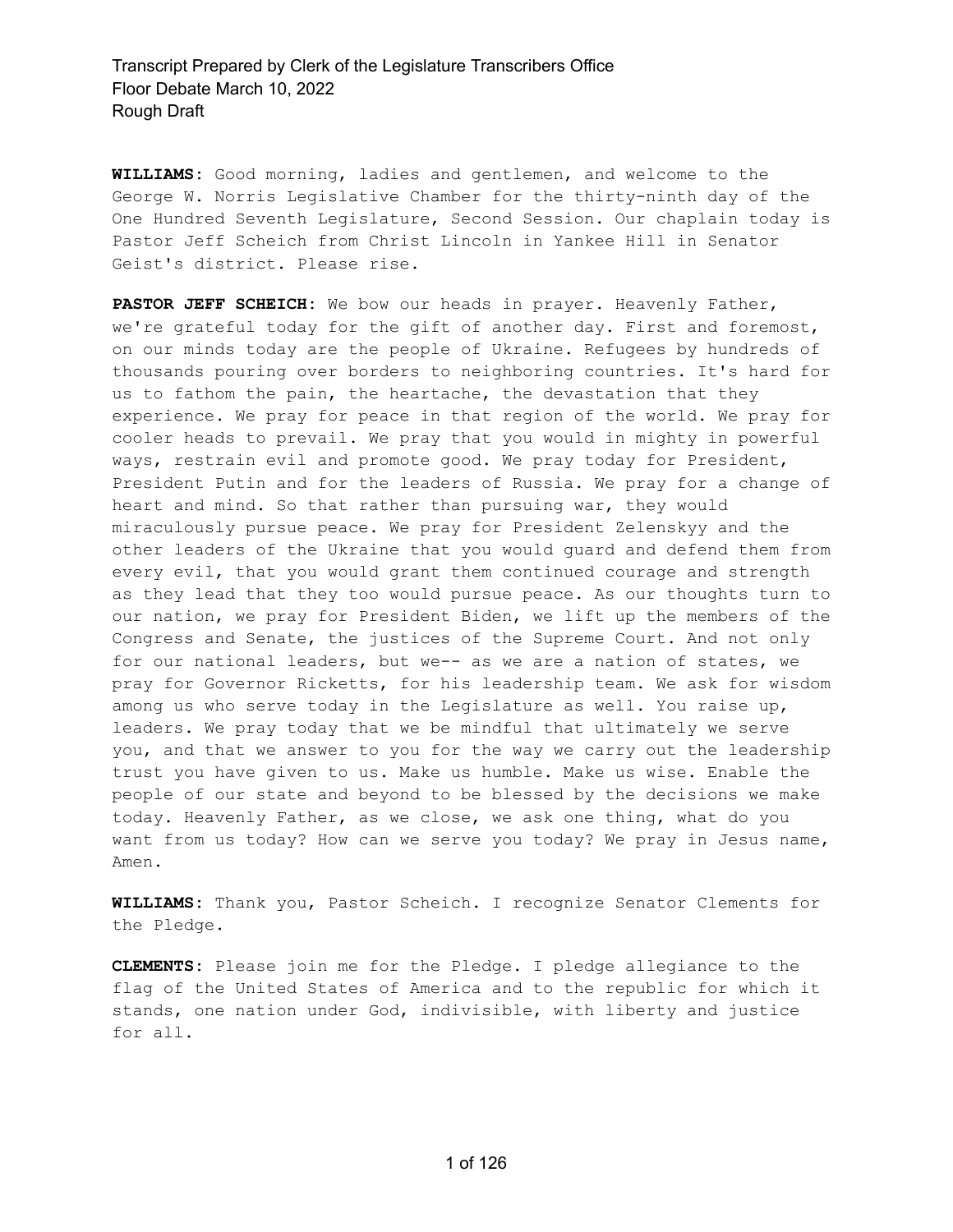**WILLIAMS:** Thank you. I call to order the thirty-ninth day of the One Hundred Seventh Legislature, Second Session. Senators, please record your presence. Roll call. Mr. Clerk, please record.

**ASSISTANT CLERK:** There is a quorum present, Mr. President.

**WILLIAMS:** Thank you, Mr. Clerk. Items.

**ASSISTANT CLERK:** Mr. President, new A bill, LB902A, offered by Senator Aguilar. It's a bill for an act relating to appropriations; to carry out the provisions of LB902. In addition to that, an announcement that the Executive Board will meet in Executive Session at 9:30 this morning under the north balcony. That's all I have.

**WILLIAMS:** Thank you, Mr. Clerk. Senator Slama would like to recognize our Doctor of the Day, Brett Copley of Syracuse, who is serving as the family physician of the day on behalf of the Nebraska Academy of Family Physicians. Dr. Copley, if you would please rise and be recognized by your Nebraska Legislature. Mr. Clerk, we'll proceed to General File.

**ASSISTANT CLERK:** Mr. President, first bill this morning, LB773, offered by Senator Brewer. It's a bill for an act relating to firearms; to prohibit regulation of the carrying of concealed handguns by cities, villages, and counties; provide for the carrying of a concealed handgun without a permit; provide for requirements, limits, and offenses relating to carrying a concealed handgun; change provisions of the Concealed Handgun Permit Act; provide penalties; eliminate definitions; to harmonize provisions; repeal the original sections. Bill was introduced on January 5 of this year. It was placed on General File pursuant to a motion filed by Senator Brewer on Tuesday of this week.

**WILLIAMS:** Senator Brewer, you're recognized to open on LB773.

**BREWER:** Thank you, Mr. President. Good morning, colleagues, and good morning, Nebraska, especially those listening in this morning. I think for us to fully understand LB773, we need to go back and talk a little about how we got here. This has been a six-year process. I made a promise to folks when I first got elected that I would make this a priority bill and I have done that over and over. I will continue that work. So if we have to next year have another committee hearing, have another pull motion, have another trip to the floor, understand, I will keep my promise. Now, so everybody understands when we had the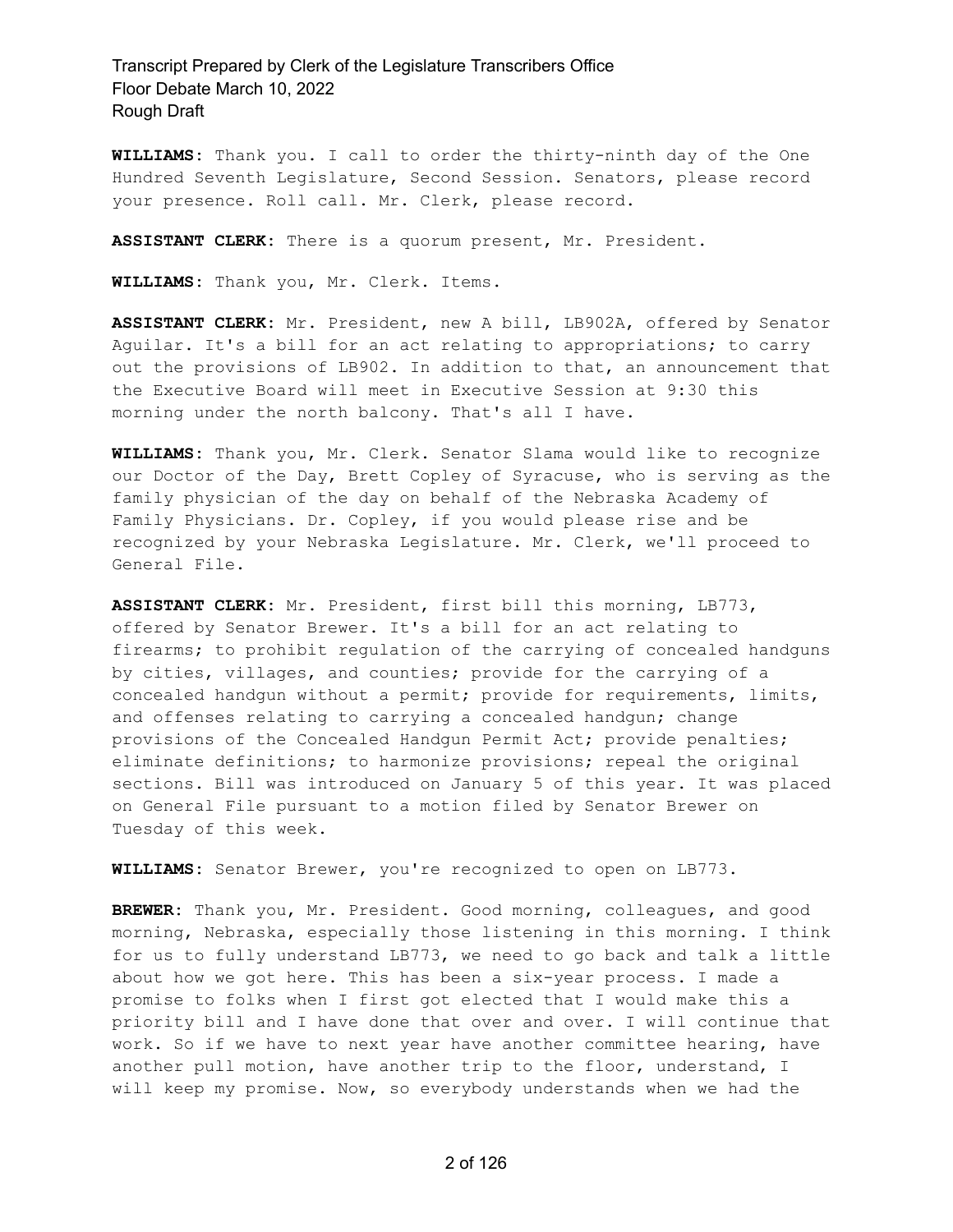committee hearing, I purposely asked to have everyone stand down to only bring in a handful of folks so that hearing did not run for hours and hours, like the red flag hearing did. I did that as a courtesy so that that opportunity to look at LB773 would be done in a way so that the committee had a fair balance on both sides and it would get a hearing and we get a chance to bring it to the floor. That did not happen, so we went through the pull motion. That is how we got to where we're at here now. Sadly, this bill is simply what I would call a coat motion because what we're talking about currently in the state of Nebraska, it is legal to open carry. Not an issue. But what we're saying is if you put on your coat and you cover that firearm, now you're a criminal. If you want to do anything other than that, then you're going to have to pay for it. So we're going to discuss whether this is conscious-- constitutionally sound and a good idea. We need to look at the difference between a privilege and a right. If I was to ask any of the women in this body if they voted, I am pretty sure they'd all say yes, as they should. But if I ask them if they had to pay a fee, a toll to vote, I would hope none of them had to. We have the Nineteenth Amendment, August 6, 1920, guaranteed women the right to vote. And we'll ask the lawyers in this body a question, do your clients have to get a Sixth Amendment permit before you can be hired to represent them? We don't do that. But for some reason, we've taken upon ourselves to say if you want to carry a weapon that you have been given the right in the Bill of Rights. And as I read in the pull motion in the first paragraph of the Nebraska Constitution, you're not able to do that. I hope some of you get on the mike today and today will be revealing. For those that are watching, take out a piece of paper, and write on that paper pro, con, and neutral. As everyone gets up to speak today, find a place to put that mark. And by the end of the day, I think you'll start to understand who here supports the Second Amendment and who doesn't. Now there'll be issues brought up. I'm here and I'm ready to, to answer those questions. There may be somebody on this floor better qualified to address this issue, but there are not very many. Right now, there are four states who have passed this session constitutional carry, and it is sitting on the governor's desk: Alabama, Ohio, Indiana, Georgia. So if we pass it, we will be number 26. Remember that the United States Supreme Court has twice affirmed this bill about the individual constitutional protected right. This is not a law about everyone. The bottom line is this is for law-abiding citizens, so they don't have to jump through hoops for what is right. We here in this body need to answer a question today. Should Nebraska continue to be in the business of dispensing a privilege to people? Something that is already a right. I think anyone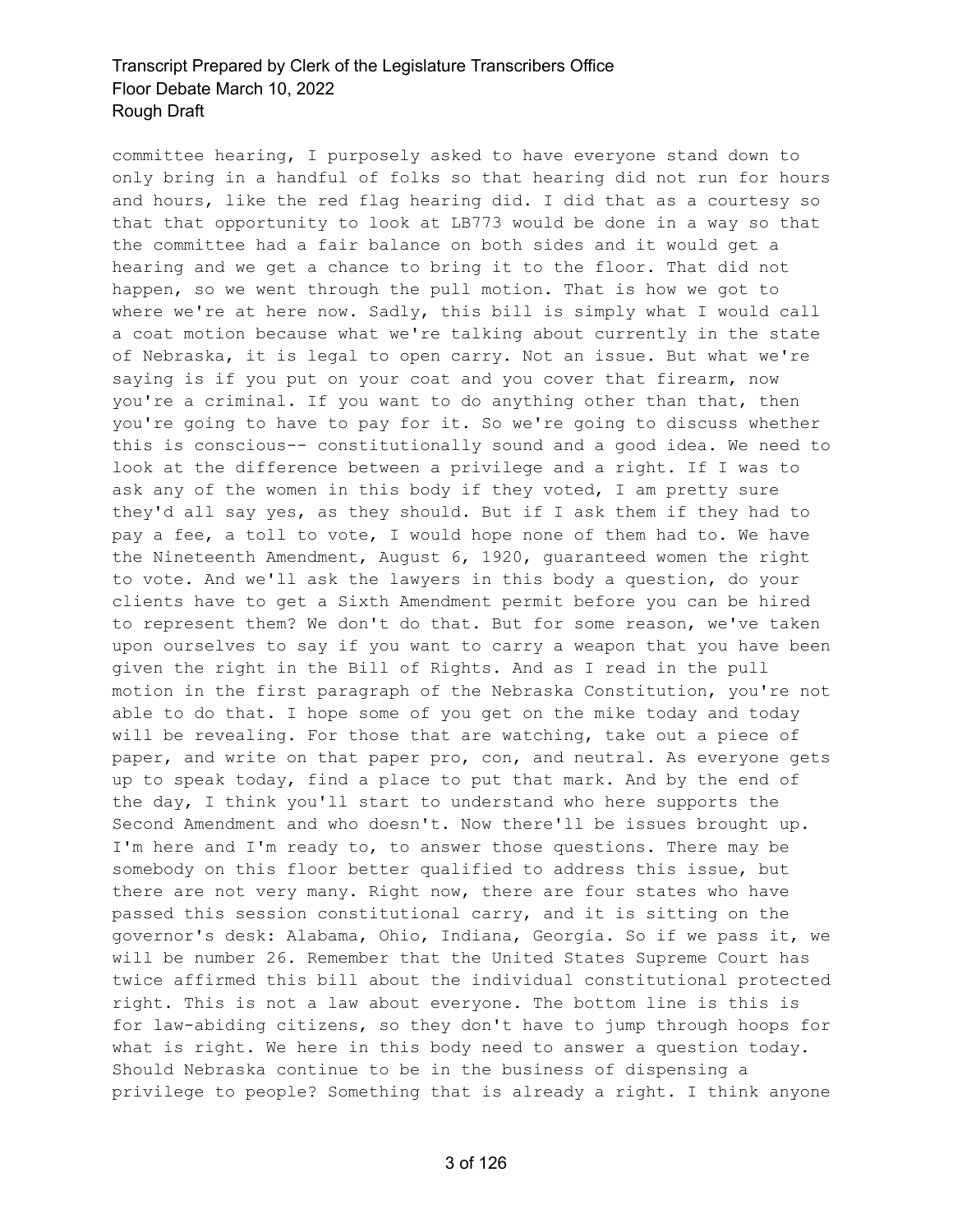who has ever carried concealed understands the responsible-- the responsibility that comes with carrying that weapon. Unlike anyone else in this body, I have had to take lives with a handgun. Now that burden and that ghost will be with you the rest of your life. So I don't take this easy what I'm asking here. I understand the responsibility, but there's a point we have to have a responsibility to the constitution and to the people of Nebraska. I have spent many hours going back and forth on how to handle things here today. I struggle with some inadequacies. A fierce temper is one of those. I am sure that there has been plotting and planning to see how to derail this bill, and they may be successful. But the need is there. The emails, phone calls, orange cards that you get, they're going to keep coming. So if those who are plotting to kill this bill and stop the ability for folks to enjoy their Second Amendment right, understand, we will come back. We'll do it again. But we're going to continue to do it. We're going to continue to give folks a voice and you're going to continue to get those emails. There is no other issue that we have before us that will bring the response. You all seen what happened when we tried to have a red flag law. We filled every briefing room that was available, hallways. Now, again, as a courtesy, I have asked them to stand down. Do not bring guns to the Capitol. Be here to listen if you come if you can't listen on television, but understand who supports the Second Amendment and who doesn't. Because I think there is a groundswell from the people of Nebraska on a lot of things. The teaching of our children, taxation, but their ability to enjoy their given right with the Second Amendment will rank with any of them. So today as we go through and we talk about LB773, we'll have plenty of time to discuss the strengths and weaknesses. We have an amendment. Many of you have got messages on that amendment.

**WILLIAMS:** One minute.

**BREWER:** But we will break that amendment down so you better understand it. But this amendment was done to support law enforcement. I would not bring a bill forward that would not have their support and would work against them. And so we spent many hours working a solution. So I would ask that you listen and we will have more to say on LB773. Thank you, Mr. President.

**WILLIAMS:** Thank you, Senator Brewer. Mr. Clerk.

**ASSISTANT CLERK:** Mr. President, Senator Brewer would move to amend with AM1757.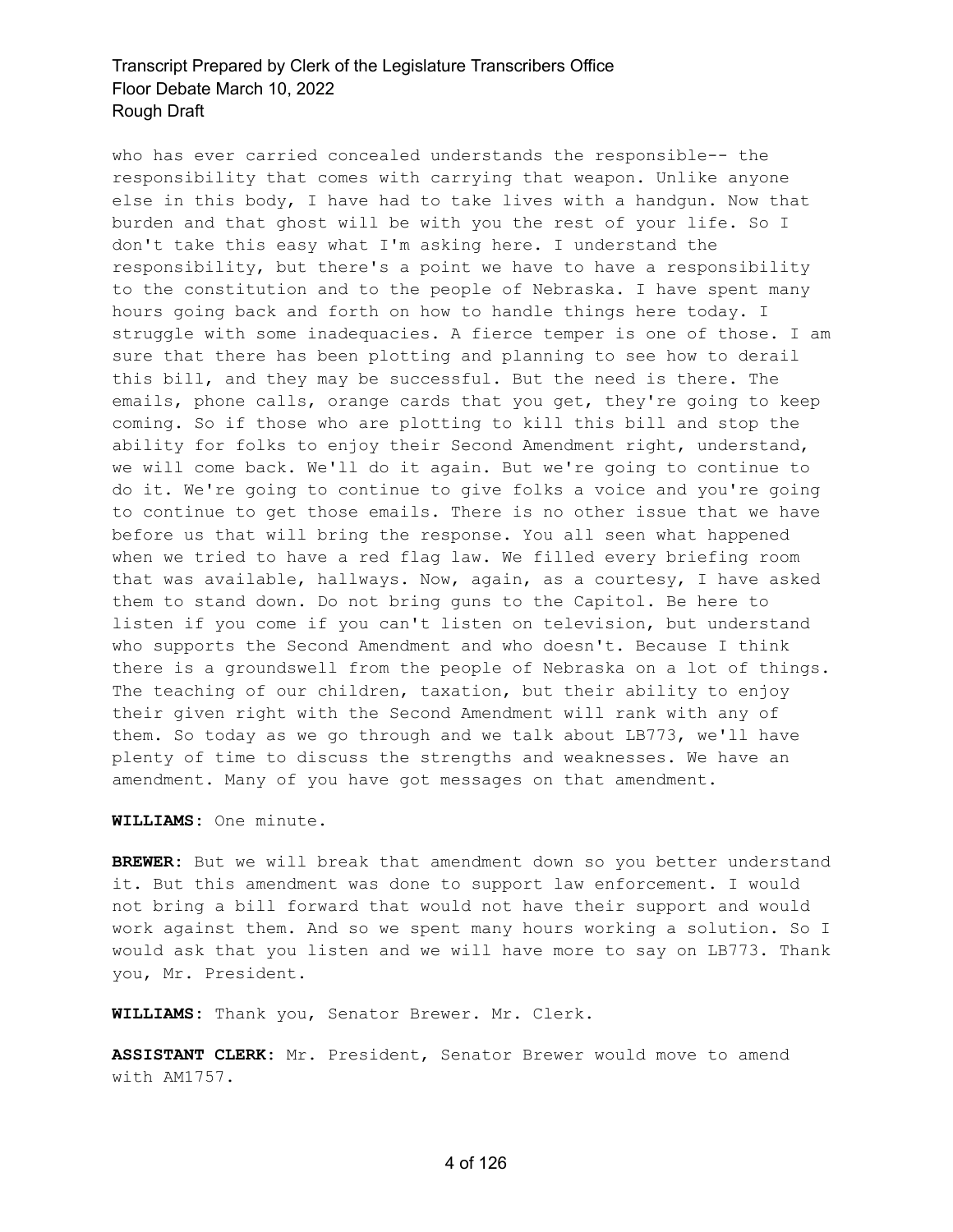**WILLIAMS:** Senator Brewer, you're recognized to open on AM1757.

**BREWER:** Thank you, Mr. President. Again, I could take a lot of time here to talk about everything under the sun, but this bill is very basic. We're not, we're not playing a Ouija game here. You can read the bill in a matter of minutes. The amendments were necessary, and I'll tell you why. This white copy amendment only does two things. It changes and clarifies that we are only authorizing individuals to carry a concealed firearm that are at least the age of 21. In addition to that, it harmonizes the prohibited person definition that's used by both the state and the federal law. I believe these changes are necessary to avoid public confusion when it comes to the issue of carrying concealed. Thank you, Mr. President.

**WILLIAMS:** Thank you, Senator Brewer. Debate is now open on AM1757 and LB773. Senator Morfeld, you're recognized.

**MORFELD:** Thank you, Mr. President. I rise in opposition to LB773 and the underlying amendment. And I do this from the perspective of a gun owner, a gun owner who is also a licensed concealed carry owner and somebody who has been through the training. I also do it from the perspective of somebody who specializes in constitutional law. So we will talk today about the difference between what a privilege and a right is. We will talk today about how what this bill does with the amendment is actually more dangerous to gun owners rights. Because what the amendment is doing is creating over a dozen enhancements, over a dozen criminal enhancements on gun owners if they commit a crime while carrying their firearm, everything from not identifying yourself to another law enforcement officer as a concealed carry owner to a bunch of other crimes. So what we are doing, colleagues, is we are getting rid of the training requirement, which I think, quite frankly, was the most important part of the licensing process and being a concealed carry owner. We are getting rid of the training requirement, which is fairly extensive and important, and then we are enhancing a bunch of criminal penalties on concealed carry owners- excuse me, I'm losing my voice here-- on concealed carry owners and not telling them about it. Colleagues, I wasn't in support of this bill when it was introduced-- first as introduced. But now that we have an amendment, which is called a compromise amendment, which doesn't actually get law enforcement in support, it just gets one agency neutral. Now that we have this amendment, we're actually increasing criminal penalties for law-abiding-- otherwise, law-abiding gun owners. I'm afraid that they're going to get caught up in some of this stuff. And not only are they going to get caught up in it, we've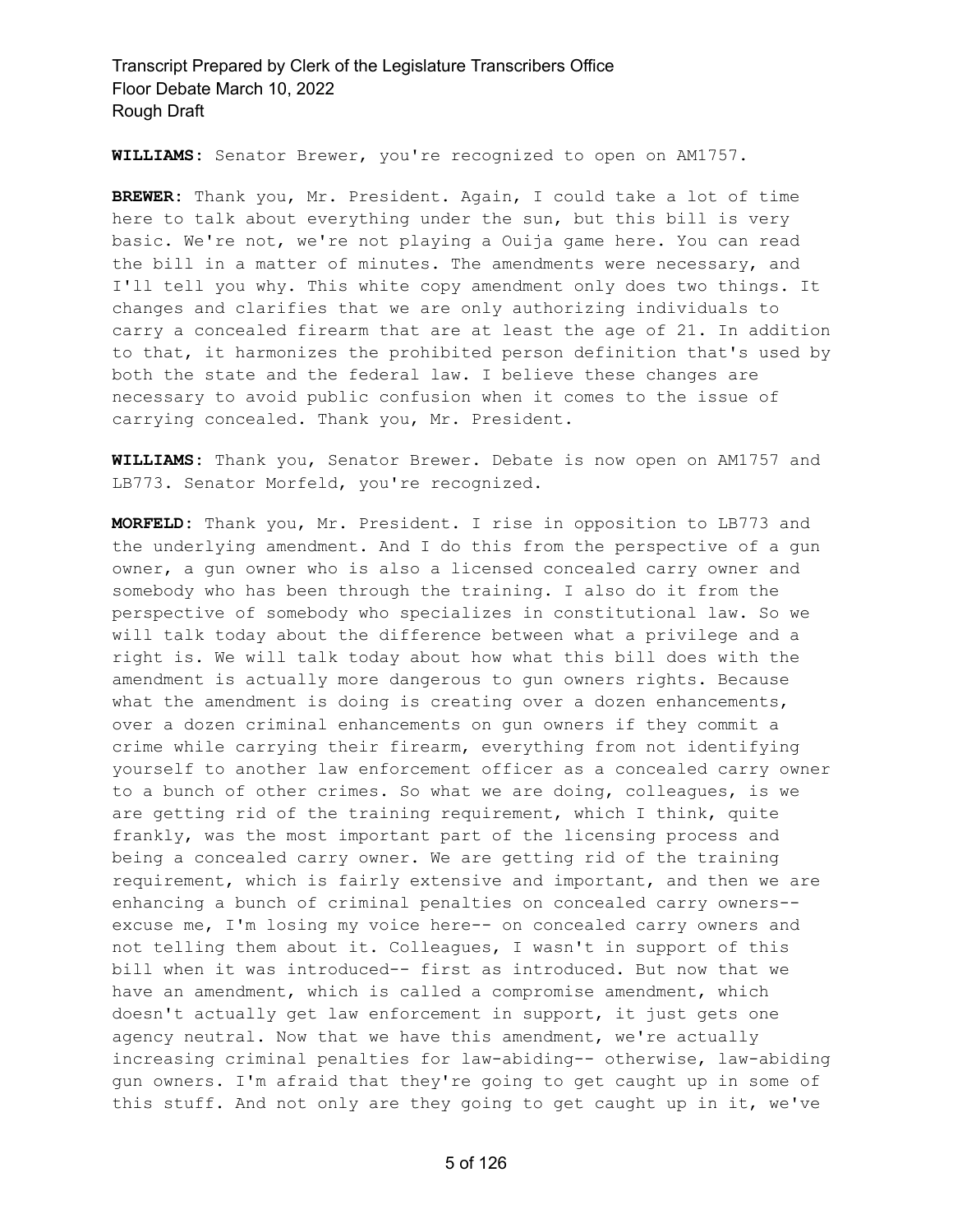also eliminated the training requirement to apprize people of what their rights are and what their responsibilities are as gun owners if they are concealed carrying. And when we talk about privileges and rights, the first thing that they teach you in constitutional law in law school is that rights are not unlimited. Even constitutional rights, rights are not unlimited. And that includes constitutional rights. And the Supreme Court has found time and time again that reasonable regulations of guns are constitutional. Now, is it totally constitutional for us to pass this law? Absolutely. I will not deny that for a moment. It is our purview to be able to create laws to either regulate or not regulate firearms as long as they're reasonable and they follow the constitutional framework that's been provided by the Supreme Court. But make no mistake, rights are not absolute. They never have been. There can be reasonable regulations, particularly when there is a compelling state interest. And when it is a constitutional right, there must be a compelling state interest. And the court has found time and time again that when it comes to reasonable regulations with firearms, there is a compelling state interest because there is a gun violence problem in our country. So I want to talk about the constitution. I'm a big fan of the constitution as somebody who specializes in constitutional law. But let's make sure that we frame our discussion and our debate surrounding the constitution based on the actual precedence and based on the reality of constitutional rights and the reality of constitutional rights as they are not simply just unlimited. And colleagues, there is a difference between open carry and concealed carry. The difference between open carry and concealed carry is this,--

**WILLIAMS:** One minute.

**MORFELD:** --when someone is open carrying, you have notice that they have a firearm. When someone is concealed carrying, you do not have notice. And so, therefore, there is a heightened responsibility of that individual to have more knowledge as to the laws and to have more responsibilities surrounding concealed carry. And I'll tell you, as somebody who took the concealed carry course, it was very useful in brushing up on what are the responsibilities of someone who is concealed carrying. We are not repealing any of those laws, so those are still in place. And then also, what are your responsibilities if you are in a situation potentially involving deadly force? So, colleagues, we are going to get rid of that training requirement. We are then going to enhance over a dozen different laws relating to people concealed carrying, and most people aren't even going to know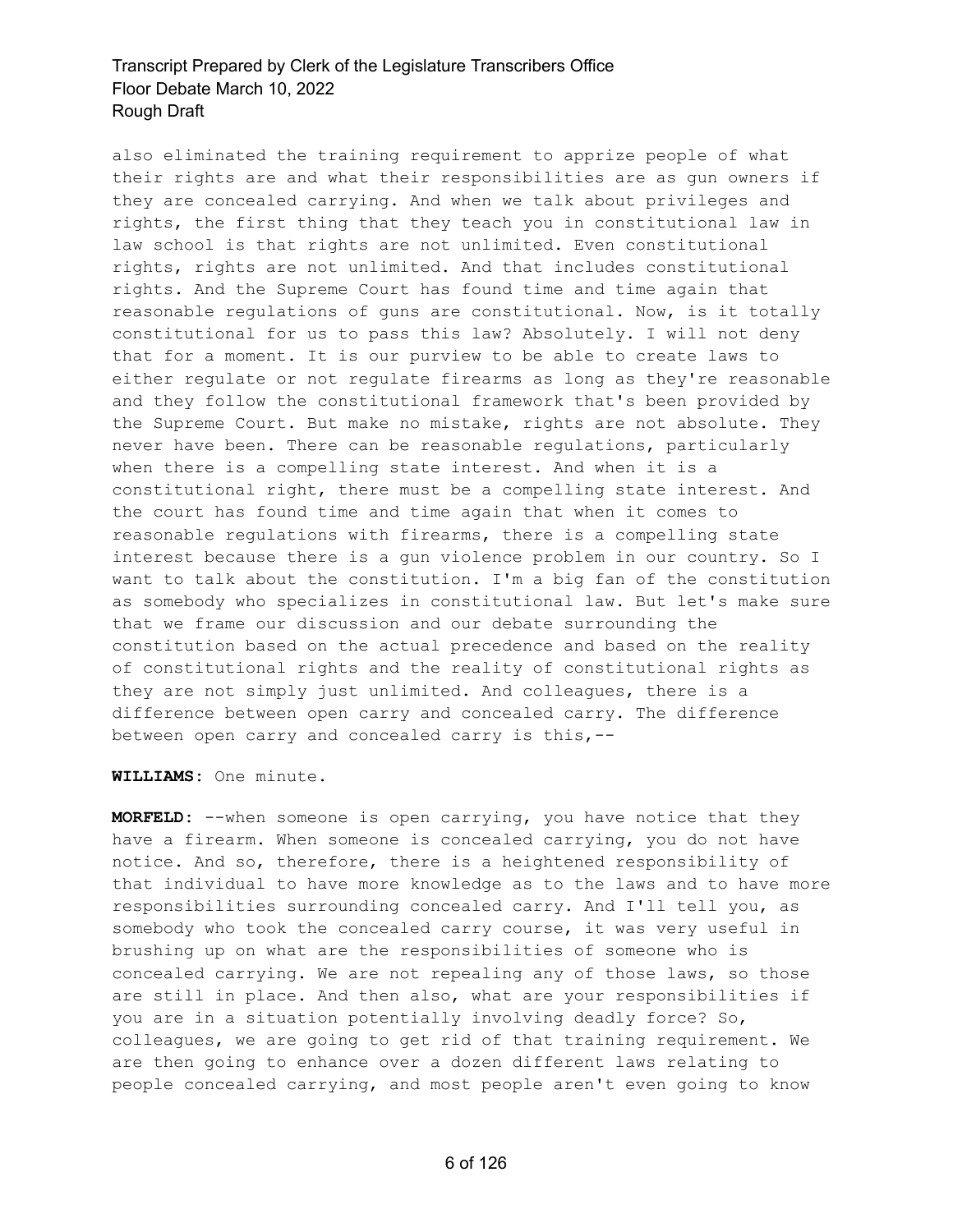about it. This is not only a dangerous bill for the public, and law enforcement has come in and strongly opposed this.

**WILLIAMS:** Time, Senator.

**MORFELD:** Thank you, Mr. President.

**WILLIAMS:** Thank you, Senator Morfeld. Mr. Clerk, you have an amendment to the amendment.

**ASSISTANT CLERK:** Mr. President, Senator John Cavanaugh would move to amend AM1757 with AM1794.

**WILLIAMS:** Senator John Cavanaugh, you're recognized to open on your amendment.

**J. CAVANAUGH:** Thank you, Mr. President. So AM1970, or I'm sorry, AM1794 is an amendment that basically contemplates a bill I introduced in Judiciary this year that Senator Brewer cosponsored, if I recall. I'm not-- obviously, at this point not holding him to that cosponsorship. But I, I do appreciate his recognition of the value of the idea. And so what AM1794 does is essentially it's the same bill as LB1051, and it's about the principle that if the Legislature is to decide that something that is no longer criminal. So if we decriminalize conduct, that we should make sure that those people who are previously convicted of that crime have a means by which to have the conviction removed from the record. I intend this is a serious amendment, which is why I filed it early and over a month ago and after Senator Brewer filed his amendment. It's my view that LB773 passes some version of that has to include a means by which to have this expungement. I think that, at least in principle, Senator Brewer agrees with this as he signed on to be a cosponsor. AM1794 provides for set aside and expungement of records for concealed weapons offenses. Specifically, it provides for rebuttable presumption that if the Legislature repeals 28-1202 or amends it in such a way that the moving parties conduct would no longer have been criminal under the new statute, the conviction could be set aside. So in essence, if LB773 passes with AM1794 attached, a, a person previously convicted of a concealed weapon's offense for something that would, would not be a crime after LB773 has been made law that the person would be able to have that conviction set aside and their record expunged. If you support LB773, you should support AM1794. As a statement of principle that if you decide that as a body that something should not be a crime, we should allow those previously convicted to have a chance to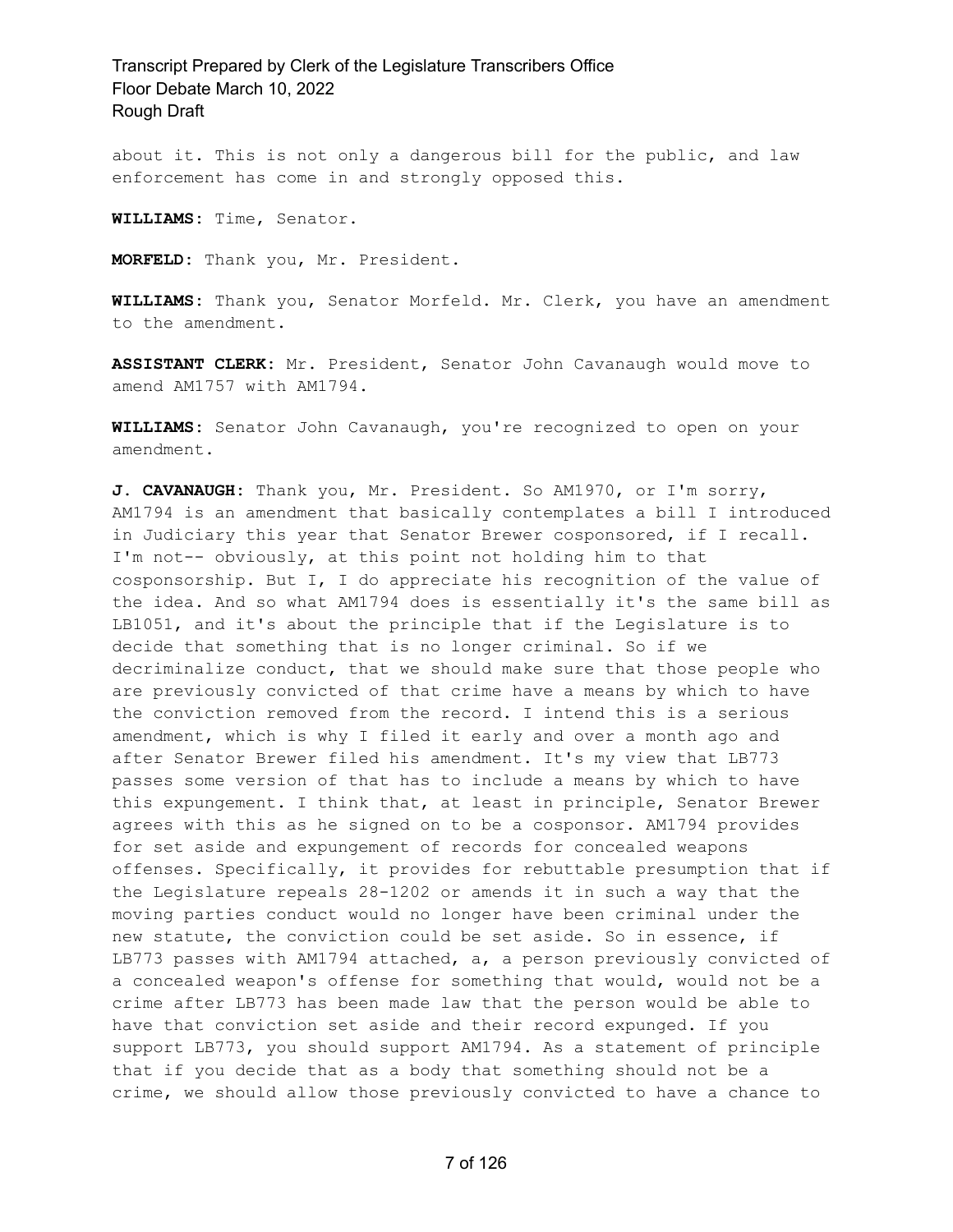remedy that conviction. If you do not support LB773, you should support AM1794 as a chance to make the bill a little bit better. I expect we're going to have a long debate today, and I'd be happy to talk about my amendment and any questions. Basically, that's my prepared remarks. But basically what this is, is saying LB773, as Senator Brewer I think eloquently put it in his opening, is a statement of principle. And it's a principle that he, he believes, and I think a number of people here believe in, that certain conduct should not be subjected to criminal sanction. And what I'm saying is that if you agree with that principle, if you agree with that, that one of the things that we should be doing is making sure that we are not unduly punishing the people going forward who were subjected to that law in the past. And I think this extends to many other aspects of our, our criminal justice system and our laws as well is that when we recognize if we think that something is no longer criminal conduct that then people should be welcomed back into the fold as it were. And this is, again, I'm not stating that at this point that I agree and, and I-- with the underlying bill or the amendment I think that we're going to get to that Senator Brewer talked about that he's worked on, which I think is AM2106. And Senator Morfeld just went through a number of the issues with AM2106 as well. And I have a similar number of, of problems with that, and I will talk about those again later. But fundamentally, what AM1794, my amendment does, is it holds us accountable to be consistent to our stated principles, which is that people shouldn't be treated as criminals when they have previously engaged in conduct that we have decided is no longer criminal. And as I said, Senator Brewer I think agrees in principle on this. I know when it comes to a lot of these kind of conversations, there are a lot of competing parties as he's got AM1757 here, he has AM2106, which are his attempts I think at making changes to this bill to alleviate certain groups' concerns about the bill. But one of the, the guiding principles of the criminal justice system and of our laws needs to be recognizing when we've previously overly punished people, I guess. And so just to, to revisit, I guess, to clarify some of the things I said here. So what it would do-- well, two things. One, it would say that if we repeal a section of the law, that that person is not automatically-- does not automatically have those charges set aside and expunged. What it does is it creates a mechanism for rebuttable presumption. So it says they can go into a courtroom and they can say this is the conduct I was convicted of is no longer a crime and, therefore, that, that means that the court should set this aside. The court still has the discretion not to set that aside, and the court has the discretion to look at the other factors that are considered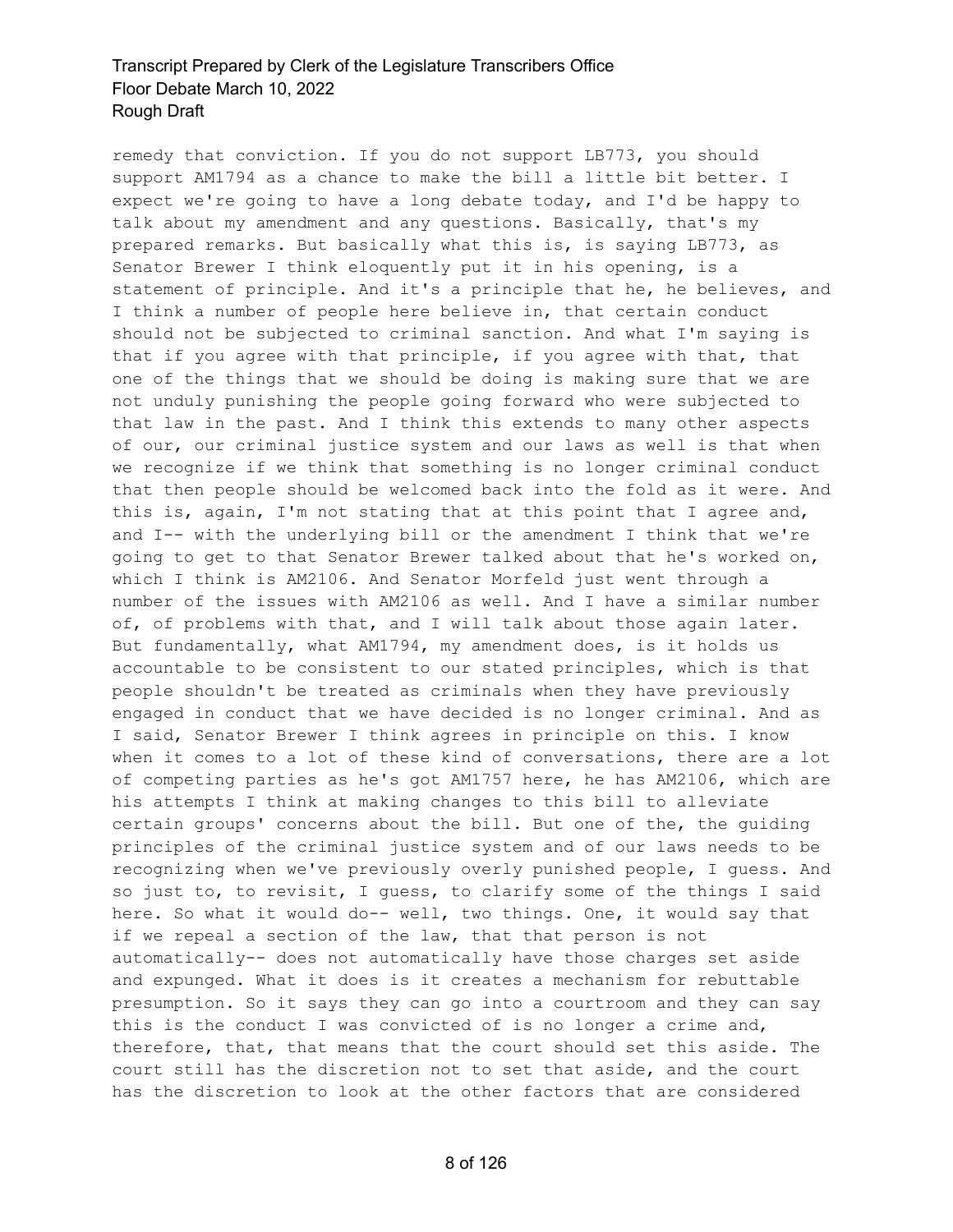under the current expungement statute and the current set aside, which is including the length of time since the offense finishing your, your time, your punishment and other conduct after the fact. And this amendment also has some language that clears up-- clarifies how the expungement statute works in, in general principle, meaning that there are individuals-- we currently have an expungement statute that allows for set asides under all of these other circumstances that this Legislature actually I think did put some more teeth into a, a year or two ago. But we're having a problem where it's not actually having an effect, meaning that if people are getting a set aside and expungement and it's not actually sealing the record. So we put up some cleanup language in there as well that is actually-- it was not in the original bill, it came up at the committee hearing for LB1051. And so we are making sure that if somebody does, if we do pass this bill, if somebody does go into court, if we do, the person does successfully assert their right to have their record cleared going forward that then they get it sealed. And so then that, that actually has the effect that we're intending. And so all, all around, what AM1794 is saying, if we're going to undertake any kind of action like this that we have to consider all of the intended circumstances, all of the things that go along with changing the criminal code as well. There are a lot of other things to consider and we'll talk about them today and probably tomorrow would be my guess. But one of the fundamental things to think about is how we treat people who have been affected, who have been covered under the current state of the law, and how their relationship to the law changes if we change this. And we need to make sure we consider those things as we go forward and we maybe make some other corrective actions, maybe not this year, but other years in terms of conduct. Ultimately, if we were to say legalize marijuana in the state, we need to be considering how we go forward and, and make sure that people who have been previously convicted under the, the statute as it stands today were treated or are treated going forward. And so that is why I introduced this bill, this amendment and this bill originally and why we had the hearing and what the people talked about at that hearing and why I've brought it as an amendment today. And again, as I said, this is a sincere amendment that I think is something that needs to be contemplated as part of any change to the statute of the nature that is being contemplated under LB773. And so I hope I can get everybody's support on this amendment to AM750-- AM1757. And I appreciate that. Thank you, and I'll talk later.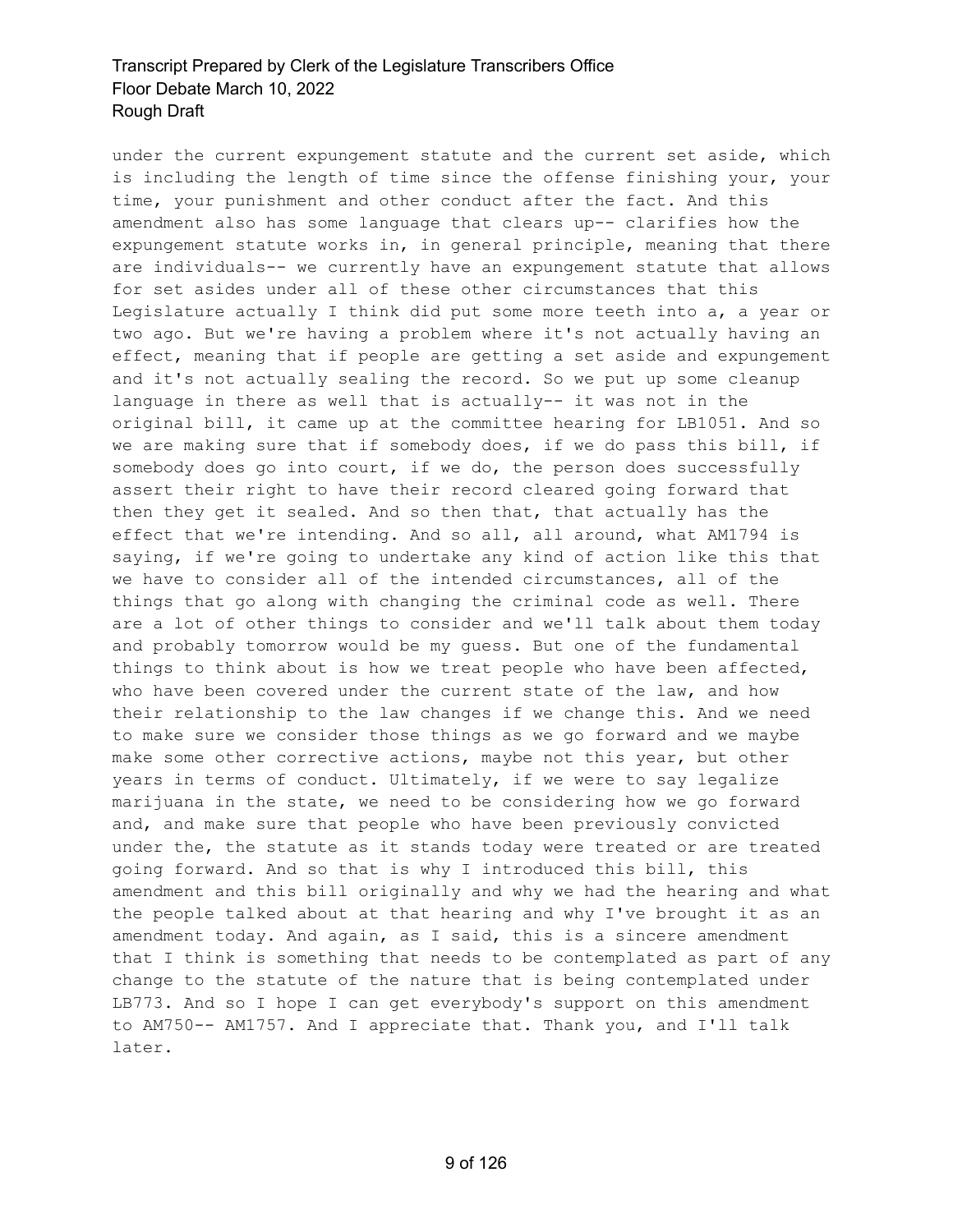**WILLIAMS:** Thank you, Senator Cavanaugh. Debate is now open. Senator Matt Hansen, you're recognized.

**M. HANSEN:** Thank you, Mr. President and good morning, colleagues. Already, there's so much I kind of want to say and get to and talk about. I do think we're going have a good discussion, including some of the context of civil rights, civil liberties, the context of what reasonable restrictions can the state do? What is the role of the state? What is all sorts of things already that just upon listening to the first three speakers I want to address? I did want to talk about, and I think it's fitting kind of two things that I remember Senator Brewer mentioning in his introduction. One is he compared the right to own a firearm to the right to vote. And I want to just remind people that the right to, to vote is something that we do in fact limit and do in fact take away from individuals. Most notably, we take away from individuals convicted of a felony, a felon disenfranchisement. This is common across the country. Some states don't. Some states are much more generous with reinstatement, some states like us are kind of in the middle. And so that's just even an example is if you hold up voting as this right and hold up gun ownership compared to that and say, well, we wouldn't ever put restrictions on voting. Well, colleagues, we do. We do. We put considerable restrictions on voting. We put considerable restrictions on it and continually see more restrictions in my mind being proposed and being offered. So when we start with that as the, the comparison, we start with that as the, the analogy, we're already starting with a pretty regulated and somewhat restrictive topic. That is when we talk about a right, we've seen how that right can be limited, can have requirements put on it, can have registration requirements put on. It can have all sorts of things on top of it. Additionally-- and I know we'll get into this kind of the notion of the difference between, you know, somebody who will follow the law, a law-abiding citizen and a criminal. Colleagues, we are the body who decides where that distinction is for the state of Nebraska. And the difference between those two groups isn't a set binary that starts at birth. It's not just two groups of people. Some will always follow the law. Some will never follow the law. These are people making decisions throughout their lives in any given day and can slip from one category to another. That's how this works. That's how it works. You know, everybody starts in the default category of law abiding until they make a choice. They make a mistake. They make some sort of action that puts them into the other category. And that is why some of the requirements in concealed carry makes sense to me, such as the training requirement and the understanding of obligations to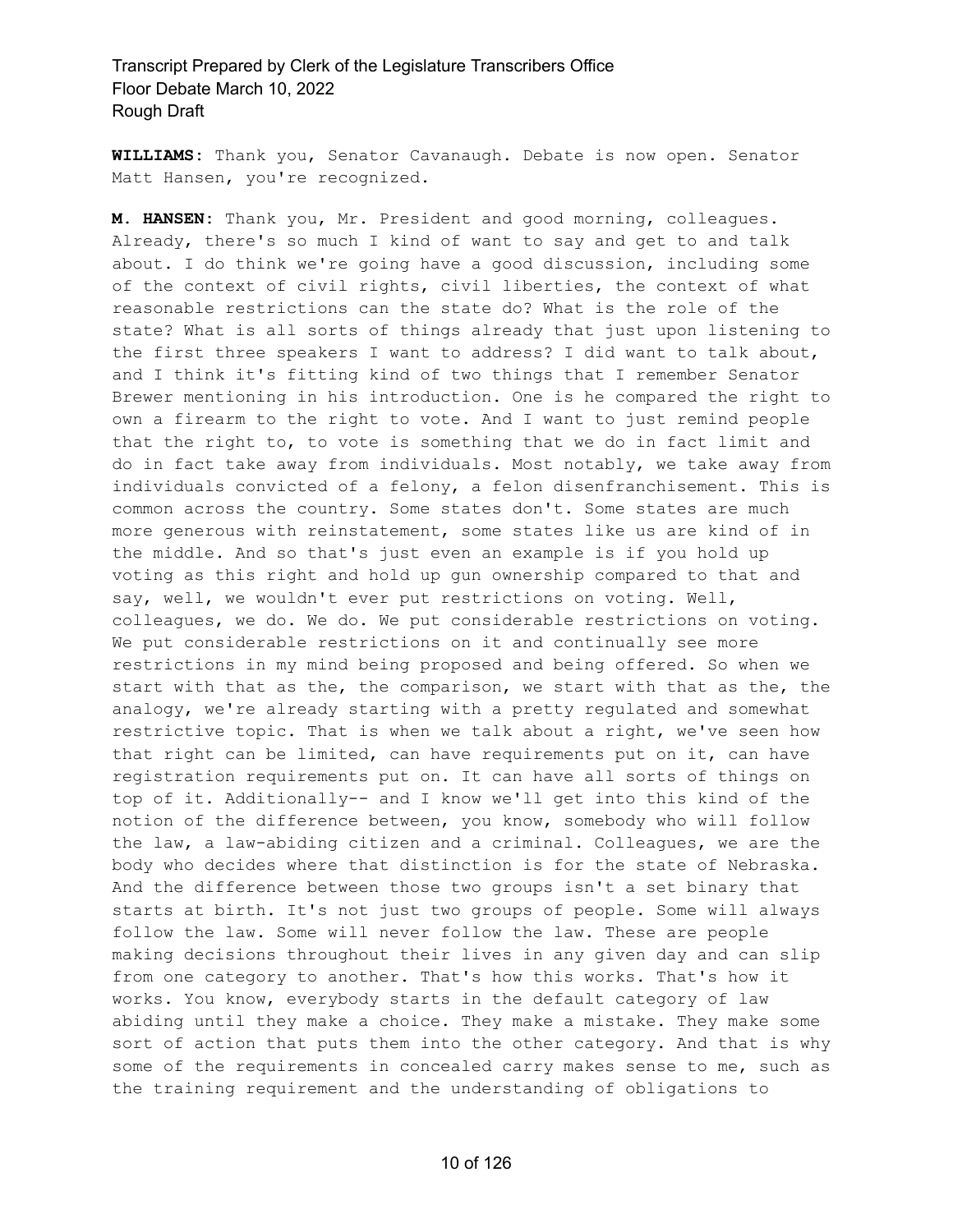society in if we're going to say you can carry a concealed weapon. And to say that there's some people who are already going to conceal- carry a concealed weapon and we're, and we're putting restrictions on law-abiding owners, well, law-abiding concealed carry permit owners now can, say, be stopped and frisked by a police officer, show their concealed carry permit and get to go home. People who are stopped and frisked by a police officer, have on a concealed firearm and don't have a concealed carry permit get the weapon seized and go to jail. I mean, we've already created a distinction between those two groups. So saying that like, you know, one group is being burdened by the current law versus the other, we can talk about which group is truly being burdened. And in my mind, you know, it's the penalty we carry for that, in part for just collective safety. Colleagues, Senator Morfeld has already laid it out. You know, there's been some discussion that there's an amendment coming. I think it's Senator Brewer's next amendment--

**WILLIAMS:** One minute.

**M. HANSEN:** --that he's worked on with some police. And I do appreciate that Senator Brewer has worked on that issue and worked with that group. I don't believe it gets my police department here in the city of Lincoln away from their opposition. And again, I don't think it even brings the Omaha Police Department into support just into a neutral place. And in order to do that, circling back full circle, in order to do that to get the Omaha Police Union and police agency neutral, we're increasing criminal enhancements which will go back to what I originally started with, with more people convicted of a felony and more people losing the right to vote. These all blend together in a certain way. And I understand we're going to have plenty of time to talk and discuss, but when we're talking about this balance, when we're talking about where this line falls, keep in mind that when we're using these stiff examples, kind of making one policy choice here, pulling on one policy lever over there, it is going to impact the other one. Thank you, Mr. President.

**WILLIAMS:** Thank you, Senator Hansen. Senator Hunt, you're recognized.

**HUNT:** Thank you, Mr. President. Good morning, colleagues. I think I'll probably support AM1794 from Senator John Cavanaugh and oppose LB773. So for those of you at home with your little tally marks, you can put that on there. But I support the Second Amendment and I think that we fall into a trap that has been a recent scourge of division on our country when we say if you don't support a radical bill like LB773,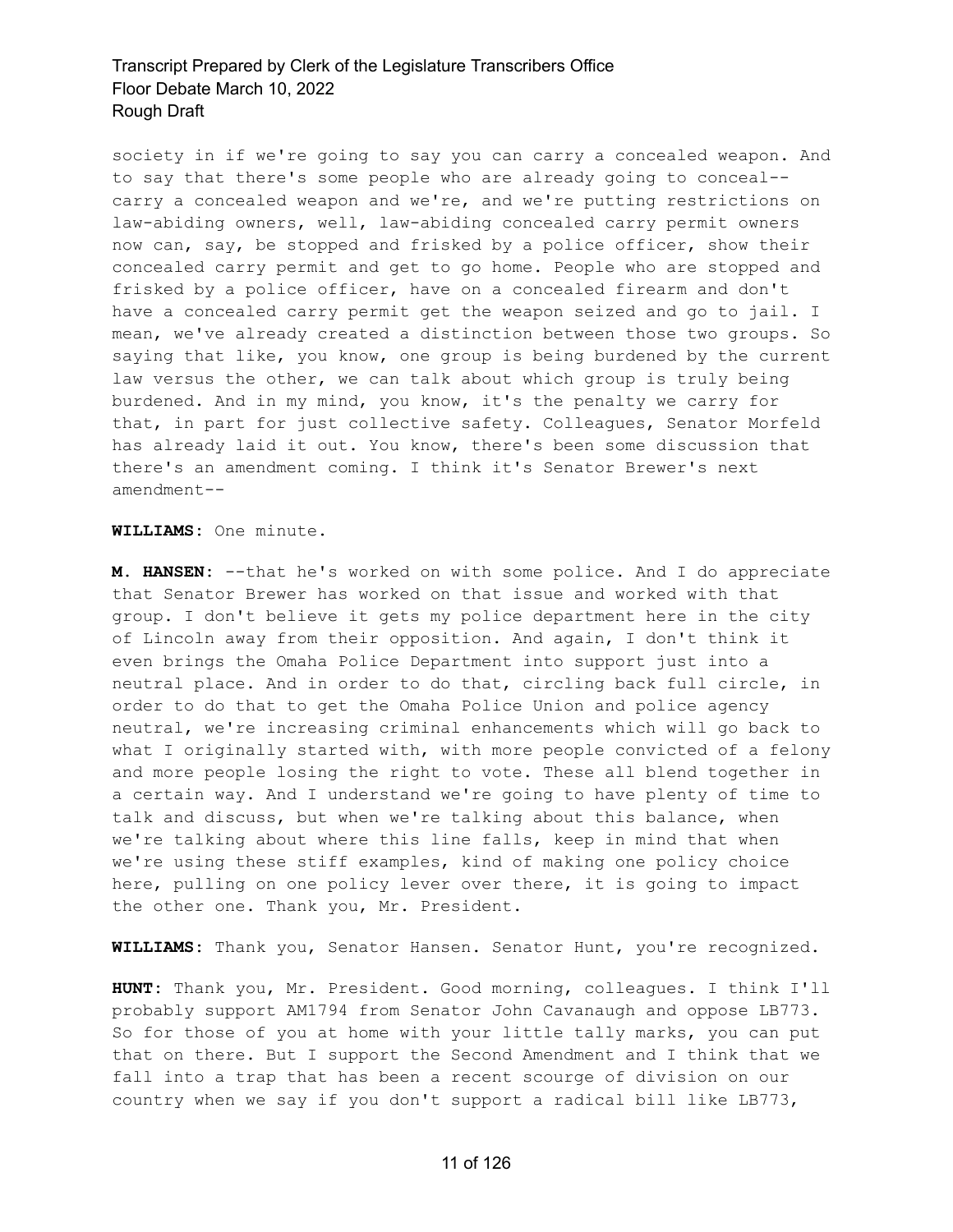then you don't support the constitution, you don't support gun rights. Everything is not black and white like that. You go through life and you have experiences and you realize that there's a lot of gray area and there are reasonable restrictions and regulations that we put on different rights. I support the Second Amendment and I'm also a pragmatist and I see that we are living in a very different world here in the United States than we were living in when the constitution was written. We've changed the constitution so many times to better reflect the type of world that we live in. Think about the types of guns and weapons and self-defense tools that the Founding Fathers had. The framers of the constitution could not conceive of a gun that could kill at the rate of weapons that we have today. Would the framers say that a domestic abuser buying an automatic rifle at a gun show with no background check is a well-regulated militia? Do you think when they said well-regulated militia, that's what they could have conceived of in 2022? I don't think so. I think the world has changed. And so that's why I say, let's be pragmatic about the laws that we pass and the policies that we stand for here in Nebraska, and that doesn't mean we're against the constitution. It means we're striking a balance and we're creating policy for the world that we actually live in, not for the world of 1776. I know there are people in this body who have experience building guns illegally and giving them to others under the table. Is that a well-regulated militia? Is that what the framers intended? As lawmakers, we get to decide what the law should be. What's going to be good policy for all of Nebraskans? For one thing, with LB773, I have a local control problem, and Senator Wayne is, is one who often kind of brings up the hypocrisy that we sometimes have in this body about what should be local control and then what should we control from, from the state level and the, the imbalance between those. But I think that I'm pretty consistent on my views on local control. If AM1757 is such a compromise amendment, why is Lincoln law enforcement still against it? It brought Omaha's law enforcement to neutral, not even supportive. And Lincoln is still in opposition. So those are issues of local control that I have a problem with with LB773. And I also think we have to recognize that unfettered access to guns and the kind of dogmatic Second Amendment absolutist view that I don't-- I, I see as a difference of opinion. I mean, I don't think it's like wrong, quote unquote. I just don't agree with it. But the Second Amendment absolutist view that's shared by some people in this body has led to a public health crisis in this country. Gun violence is a scourge on our society, and it is a public health crisis in this state and in this country. When we can't shop or go to school--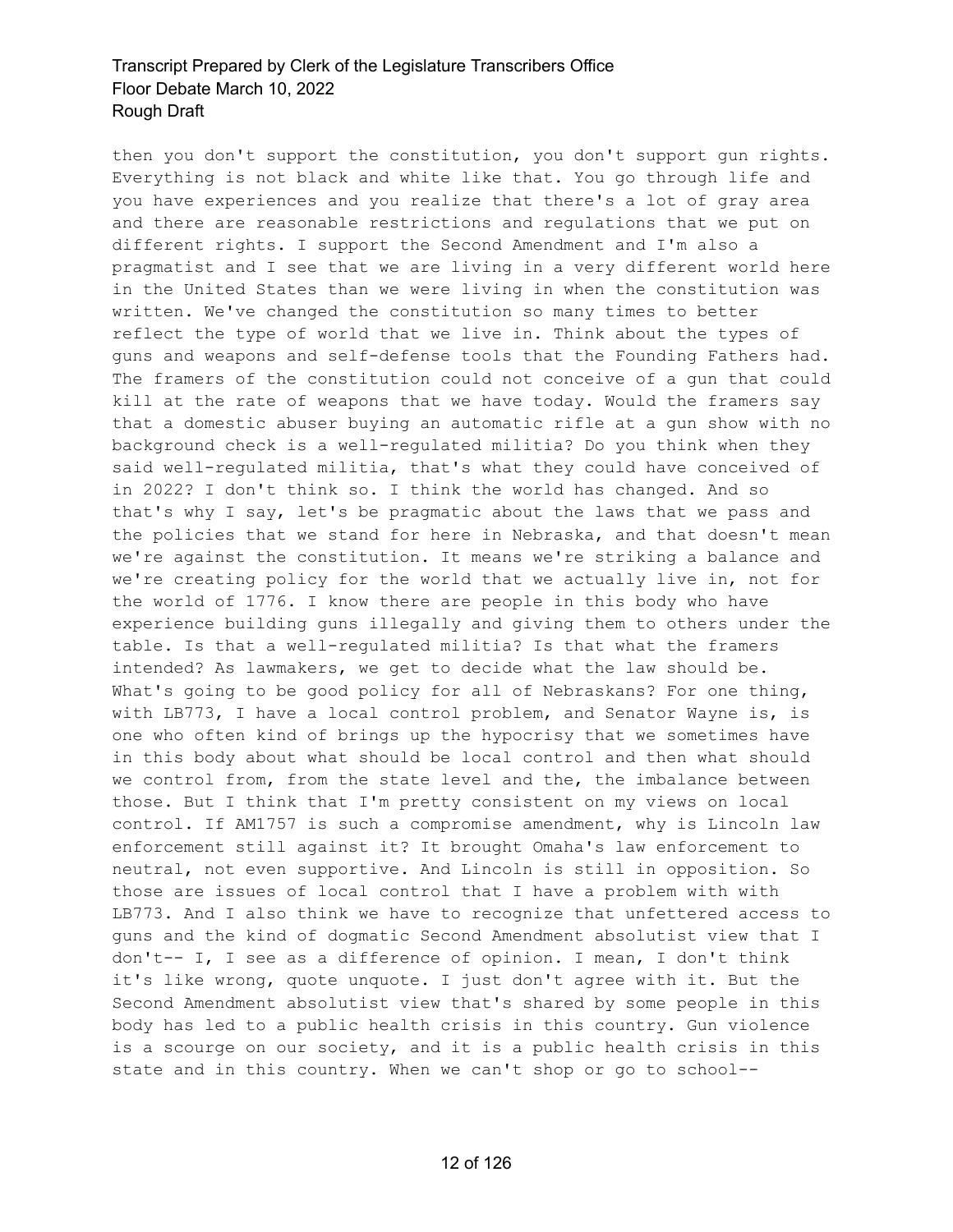**WILLIAMS:** One minute.

**HUNT:** --or worship or learn without the threat of a mass shooting, then that affects each one of us in this country. And to talk about rights, Senator Matt Hansen made the point that I was going to make about rights and voting, we put all kinds of restrictions on voting, many of which I stand against. I might be kind of a voting absolutist, colleagues. If it's OK to have a Second Amendment absolutist, you might call me a voting absolutist. I think we should let felons vote. I think we should let people vote in prison. I don't care. I think that if politicians had to care about what prisoners thought, what incarcerated people felt about policies, and had to see them as a voting bloc, we would see very different policies in the state and they would have to weigh in on some of the problems that got them there in the first place. And that would be a really good thing in my opinion. Smart, reasonable people can disagree with that while recognizing that I'm still a smart, reasonable person, too, and we don't agree. I think it's the right of black women to not be fired.

**WILLIAMS:** Time, Senator.

**HUNT:** Thank you.

**WILLIAMS:** Thank you, Senator Hunt. Senator Machaela Cavanaugh, you're recognized.

**M. CAVANAUGH:** Thank you, Mr. President. Good morning, colleagues. I don't think I would have supported AM1794 as a stand-alone bill. But as Senator John Cavanaugh said, if this is to pass, then we should eliminate the penalties that are associated with this currently. So I will be voting for the amendment. And I also just helping people count at home, I am opposed to LB773 and I am opposed to AM1757. For those watching at home, I just want to make something very clear about how you're going to see me in this debate. I am going to be very restrained in what I say. I am not going to talk about the merits or the issues with this bill. I am going to just probably read the language that's in the bill. And that is because there are people up in the balcony here that are here advocating and in support of this bill, which is fine. But we haven't taken zero precautions to ensure that there are no deadly weapons up there. And when we had the red flag bill here and the Capitol had lots of people in it with guns, we closed the balcony because, as I was told, it's like shooting fish in a barrel. So I don't, I don't want to do this this way, but I want the people at home to understand that my voice is being impacted by the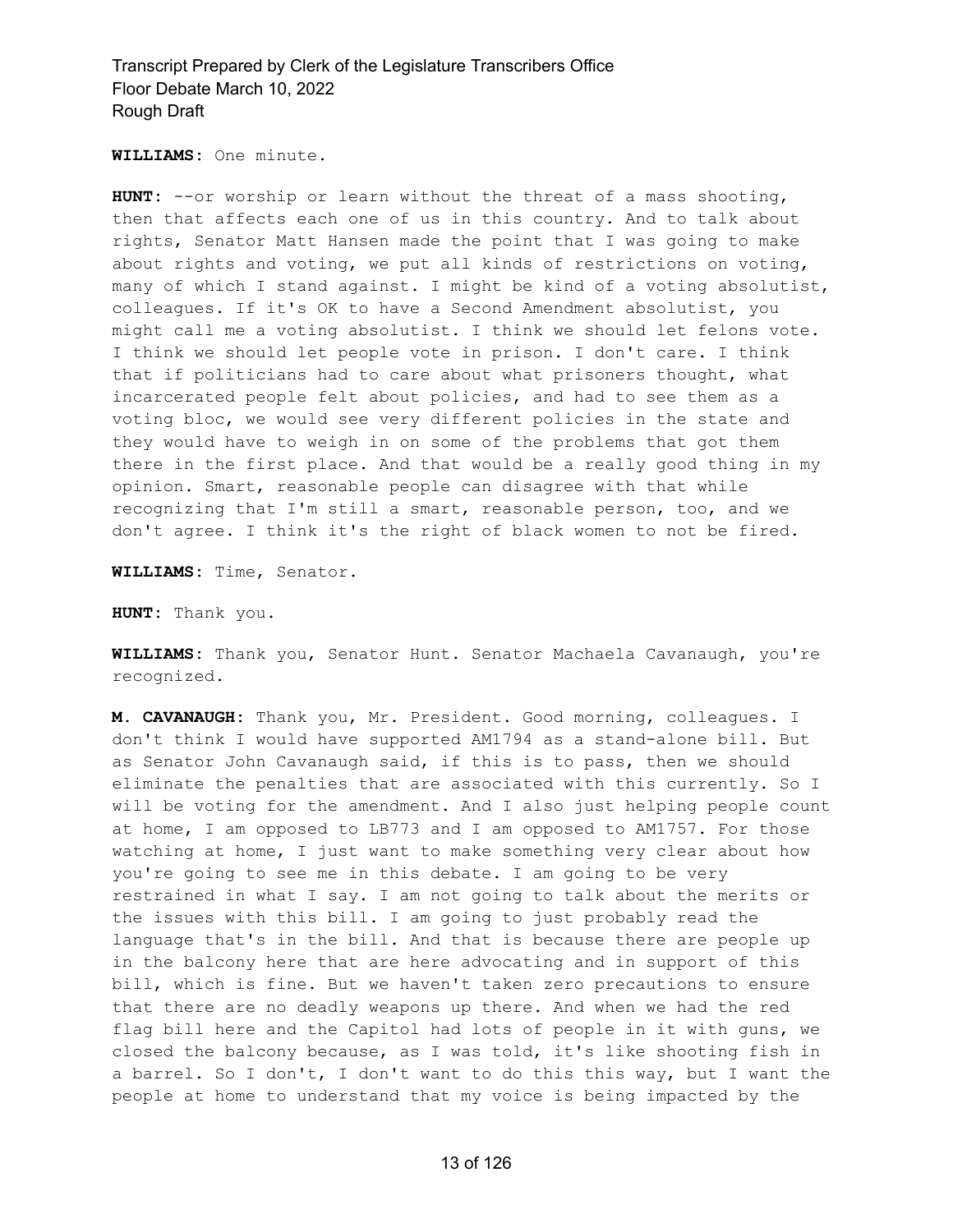decision to not close the balcony. And Senator Hunt talked about mental health. I still, to this day, very much struggle with that day of hearings where I had people with loaded weapons sitting behind me as I was introducing a bill that they were opposed to. I don't object to guns, I'm not their biggest fan, but I don't object to people having the right to carry guns. I do think that they are dangerous and that people should be well-protected and trained to have them. I don't-- I'm actually-- I'm just going to-- how much time do I have?

#### **WILLIAMS:** 2:20.

**M. CAVANAUGH:** OK, I'm going to just start reading what this amendment is. So this is AM1794. I actually don't think I have that. Oh, no, I do. OK. "For purposes of this section, concealed weapon offense means: A violation of section 28-1202 as it existed on or before January 1, 2022; or Attempt conspiracy, solicitation, being an accessory to, aiding and abetting, aiding the consummation of, or compounding a felony with a violation described in subdivision (1)(a) of this section as the underlying offense. At any time following the completion of sentence or disposition, a person convicted of a concealed weapon offense or adjudicated in juvenile court for a concealed weapon offense may file a motion to set aside such conviction or adjudication. The motion shall be filed in the county, district, or separate juvenile court in which the movant"-- I don't-- I'm not familiar with that word-- "was convicted or adjudicated. In determining whether to set aside the conviction, the court shall consider: The behavior of the movant"--

#### **WILLIAMS:** One minute.

**M. CAVANAUGH:** I'm probably mispronouncing that, so I'm sure the other Senator Cavanaugh can correct me later. "The behavior of the movant after completion of a sentencing or disposition; The likelihood that the movant will not engage in further criminal activity; and Any other information the court considers relevant. There shall be a rebuttal presumption that the movant is entitled to relief under this section if: As a result of the changes made in section 28-1202 by this legislative bill, the movant's conduct underlying the conviction or adjudication for a concealed weapon offense would not be a violation of section 28-1202. Section 28-1202 is amended by the Legislature such that the movant's conduct underlying the conviction or adjudication for a concealed weapon offense would no longer be a violation of section 28-1202;" or Section 28-1202--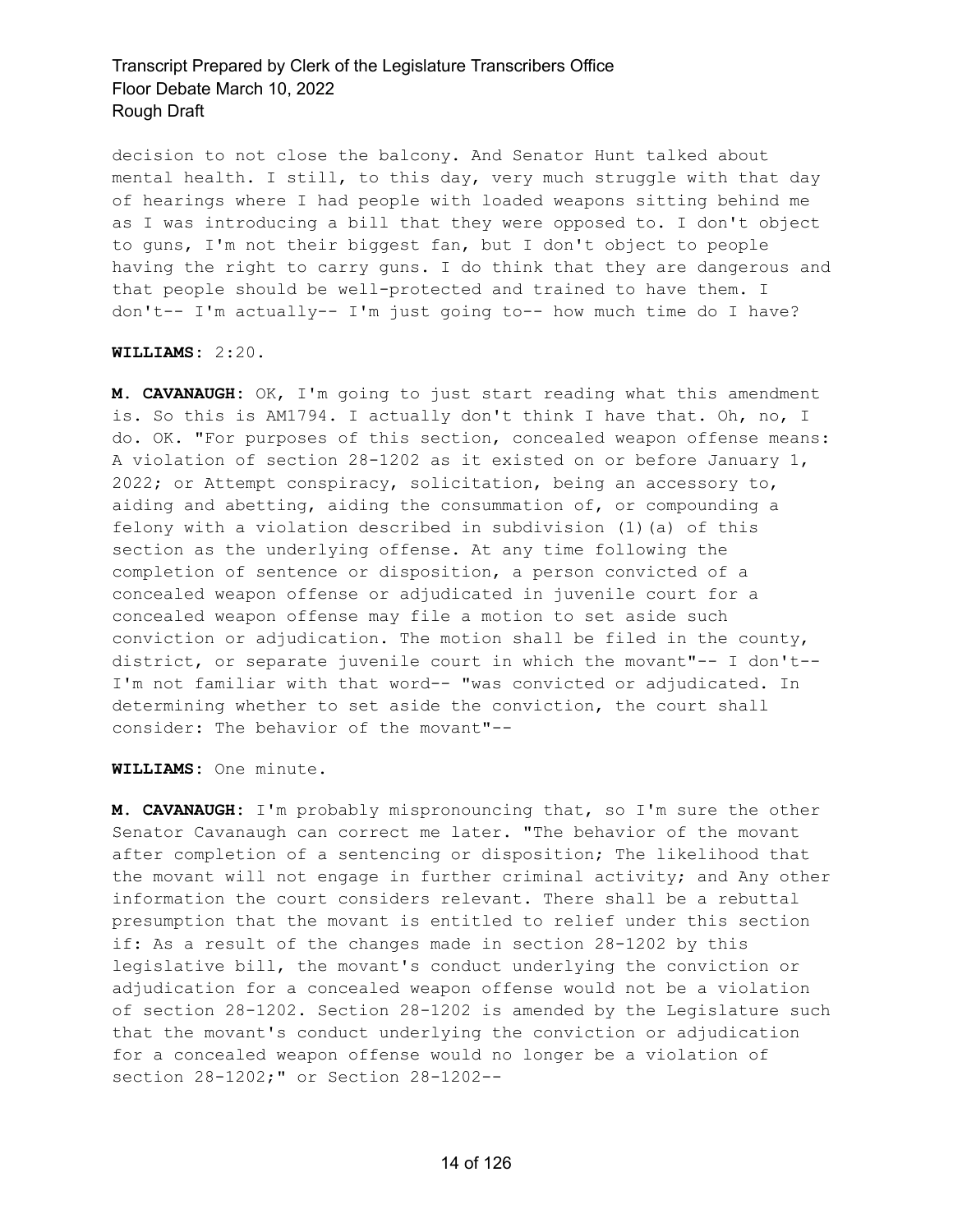**WILLIAMS:** Time, Senator.

**M. CAVANAUGH:** Thank you.

**WILLIAMS:** Thank you, Senator Cavanaugh. Several of our Omaha senators would like to welcome 13 students and 6 teachers of the Nebraska Civic Leaders, Omaha Public Schools. They are located in the south balcony. Would you please stand and be recognized by your Nebraska Legislature. Returning to debate. Senator Blood, you're recognized.

**BLOOD:** Thank you, Mr. President. Fellow senators, friends all, I actually stand in support of Senator Cavanaugh's amendment. I'm on the fence with Senator Brewer's amendment, but I'm going to be asking him some questions here shortly that I hope he can help clarify what the amendment actually means. I do want to say up front, and I think Senator Hunt touched down on this a little bit, when, when people are asked to, to make columns that say pro or con or neutral, I just think language like that further divides us on an issue that is already an issue that tends to divide us. I, I think Senator Brewer would likely be one of the first people to say that I'm a very pragmatic senator, that I actually listen to the debates. I actually read the bills and I actually don't come to the floor often knowing exactly how I'm going to vote. I want to have something compelling said to me to let me understand and better understand why things are important. And I lived in rural Nebraska. I know why it's important for many to have guns in rural Nebraska. I know law enforcement can be far away. They need it for protection. They need to put animals down. They need it for hunting. I get it. But I got to tell you, I got some wacky calls on this. When somebody calls me from a town of, like, 400 or 500 people and they're telling me they need this bill because they have thugs with guns, I want to know what's going on in rural Nebraska, guys, if you've got thugs out there. I got a couple of calls, and that was the exact terminology that was used, so I was a little confused by that. Maybe since I moved from rural Nebraska, things have changed. You got gangs or something going on, but I don't know. With that, Senator Brewer, would you yield to a couple of not-hard questions?

**WILLIAMS:** Senator Brewer, would you yield?

**BREWER:** Yes, I would.

**BLOOD:** Senator Brewer, what was the NRA's opinion on AM1757? Were they pro or con on that?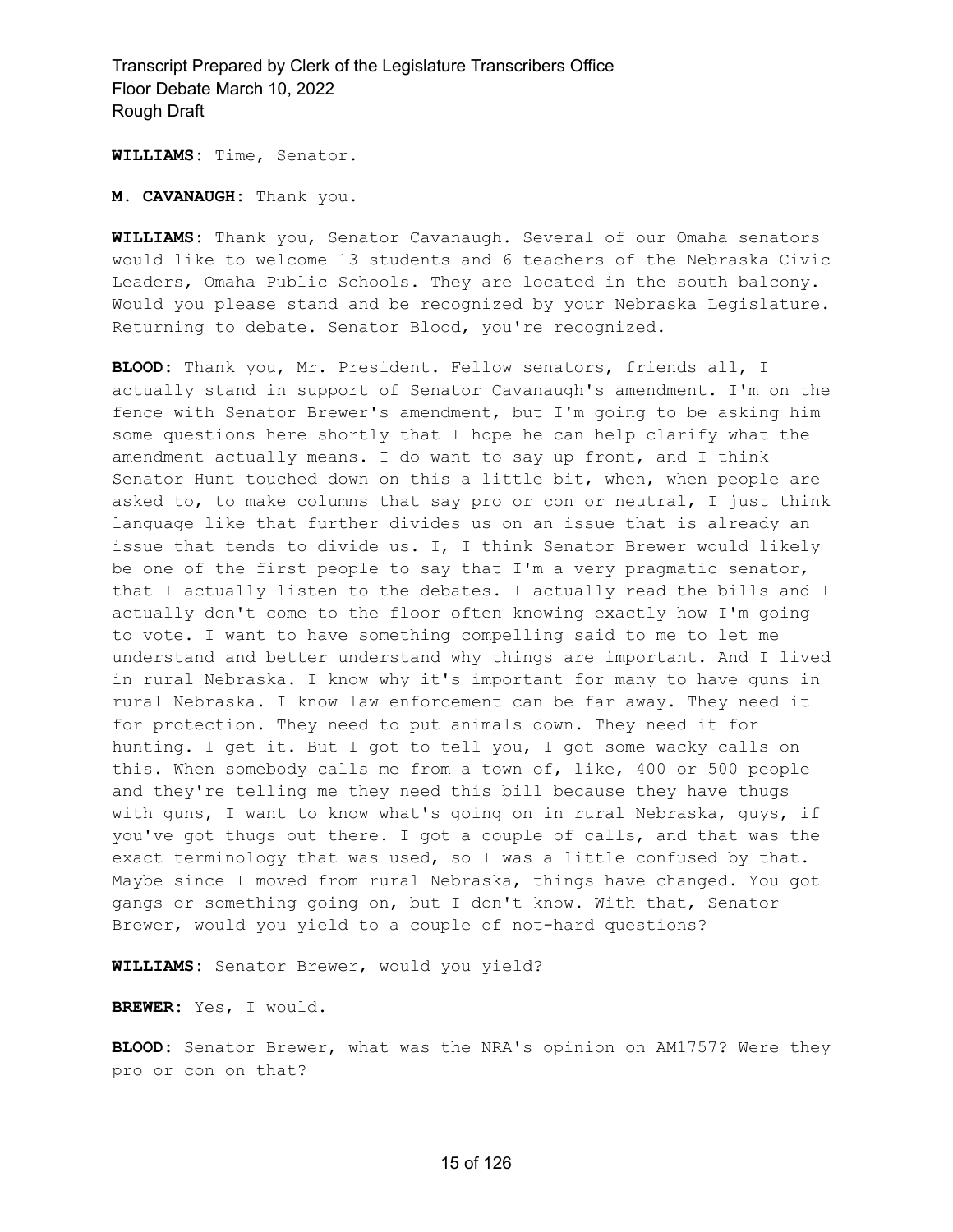**BREWER:** I would say they were con.

**BLOOD:** Can you walk me through why that is? I think I know why, or I wouldn't be asking that question.

**BREWER:** Yeah, it's, it's actually not, not this one. Remember, the one that I just briefed was on age 21. That one they're OK with, it's the follow-on one, which is AM2106, is probably the one you meant.

**BLOOD:** OK. So I know we're going to get to that. Can you kind of walk me through that?

**BREWER:** Yes. Essentially, the issue there is they would like to see no restrictions, and that amendment would put the current gun registration in Omaha would leave it in place with some changes.

**BLOOD:** So do you have concerns when we have a patchwork of laws across the state of Nebraska to try and appease one entity over another?

**BREWER:** Well, I would say that, that was a local control issue. They asked us to work with them. They explained some of the challenges they have and what they needed to protect their officers, and I just, I felt obligated to work with them.

**BLOOD:** OK, fair enough. So what about reciprocity in other states? Will folks still need to obtain permits that they want to have that reciprocity?

**BREWER:** Well, the reciprocity you're going to need to have your concealed carry permit and it has to be current and has to be in your possession if you're going to have reciprocity in other states.

**BLOOD:** So this bill wouldn't change any of that. That's still something that they're going to have to do. Is that correct?

**BREWER:** That's correct. The only thing we did is carried over all of the requirements for concealed carry with the constitutional carry. So as far as where you can take a firearm, the need to notify law enforcement or first responder, all that stays the same so there's no confusion.

**BLOOD:** OK. The other question I have is in reference to page 15, line 17 and 18. So--

**WILLIAMS:** One minute.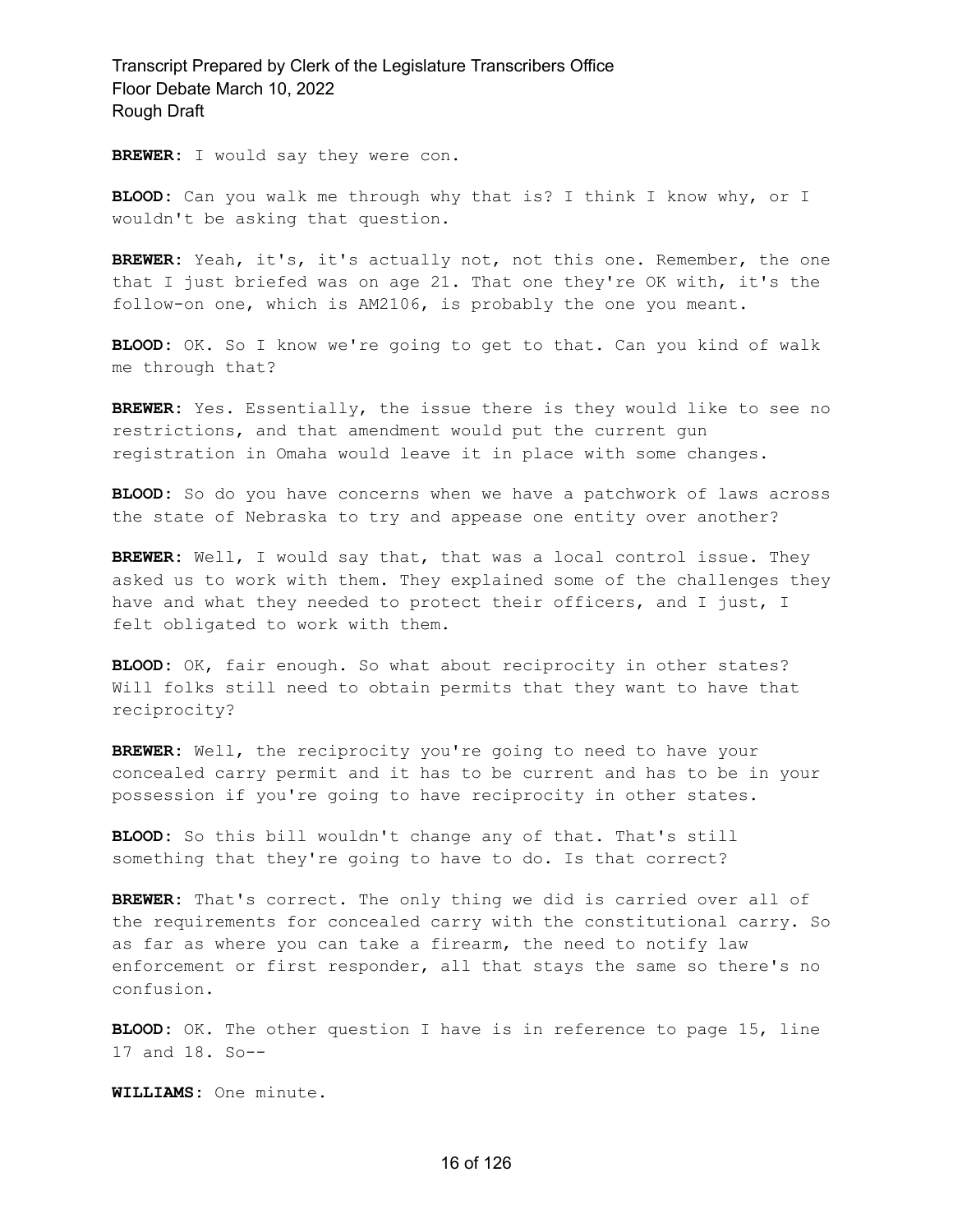**BLOOD:** And I may have to come back and circle on that because I don't think you'll be able to answer that within a minute. So with that, I will circle back on that question. So I'm going to go back into the queue. But I still see some problematic language that I want to discuss on the mike. At this moment, I'm not sure where I stand for those that who are allegedly doing the column, but I'm going to make my decision based on debate and facts. Thank you, Mr. President.

**WILLIAMS:** Thank you, Senator Blood and Senator Brewer. Senator Clements, you're recognized.

**CLEMENTS:** Thank you, Mr. President. I rise in support of LB773 and AM1757, but in opposition to AM1794. I believe AM1794 is too broad. It wasn't worked out with all parties or the introducer and needs to be worked on more, maybe over the summer if he wants to try to make an amendment. We have a handout here, which talks about 21 states already recognize constitutional carry. I see that Wyoming, South Dakota, Iowa, Missouri, Kansas all have enacted this in recent years. And I think the reason is that people have finally started reading their own constitutions. And I would like to read from the the Constitution of the State of Nebraska, page one, it says: Of 1875, all persons are by nature, free and independent and have certain inherent-- inalienable rights. Among those are life, liberty, the pursuit of happiness, and the right to keep and bear arms for security or defense of self, family, home and others, and for lawful common defense, hunting, recreational use and all other lawful purposes. And such rights shall not be denied or infringed by the state or any subdivision thereof. So I think other states have recognized that's probably in their constitution also, and I stand in support of the constitution and this bill. I yield the rest of my time to Senator Brewer.

**WILLIAMS:** Senator Brewer, your yielded 3:10.

**BREWER:** Thank you, Mr. President. Thank you, Senator Clements. I, I got to correct some things here because first off, Senator Blood is very diligent and does read through and, and we all should be better at reading through bills like she does. So that's, that's the part I agree with. The part I don't agree with is the comments by Senator Cavanaugh. Everyone was checked that went in the balcony by the State Patrol. There are no guns there. Her comments simply take away the voice of the second house. If you can't sit in this body and deal with the fact of who is in that balcony, then you shouldn't be in this body. We are here to represent our districts in the state of Nebraska. And if you can't handle the fact that some people may not agree with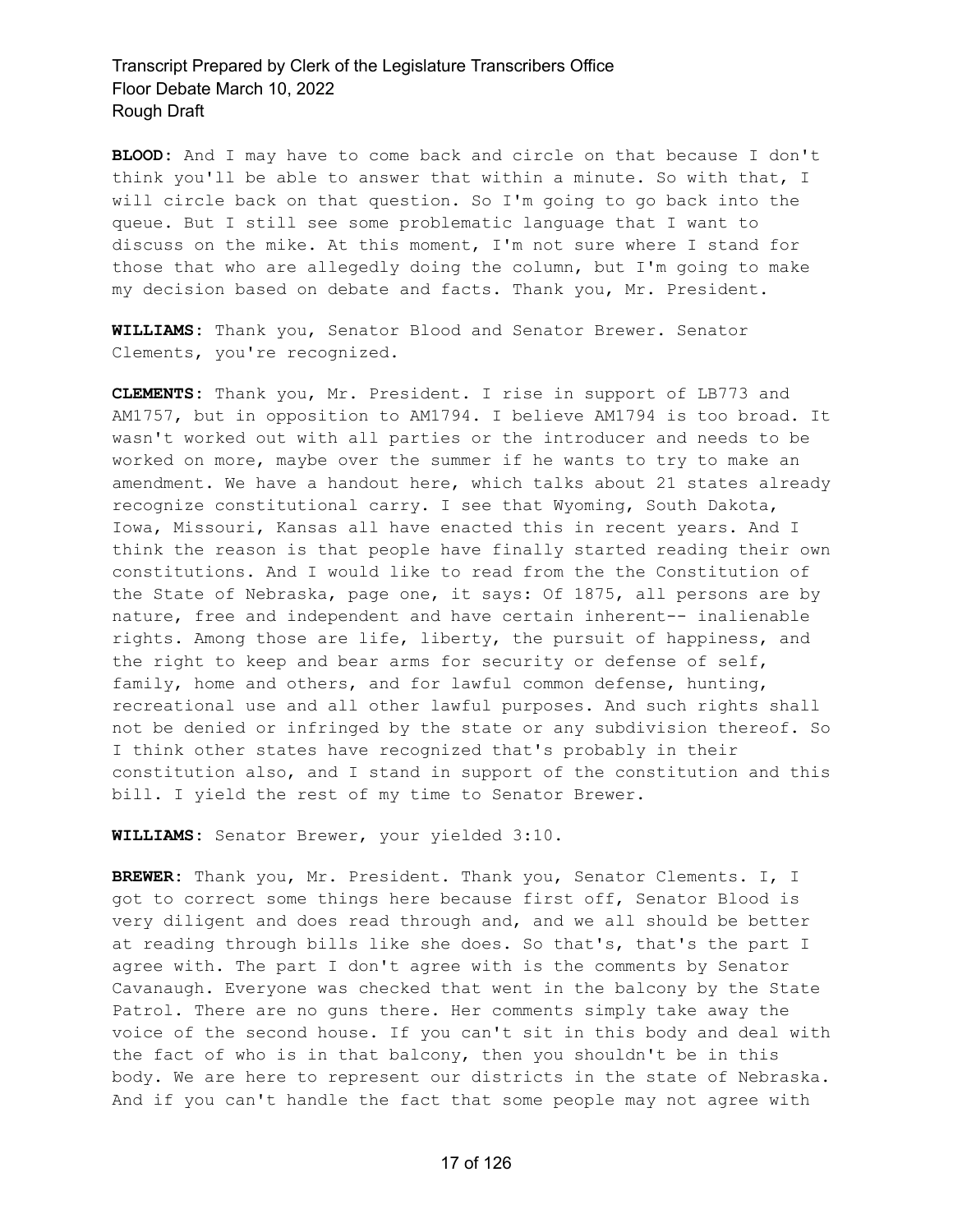you, then I would really do a gut check right now, whether you're in the right place or not. All right, you've heard some of the testimony so far. I've asked the ones that truly support this bill to stay out of the queue as much as possible. Because I think the ones who truly are showing their colors and you're seeing them, they're coming to the mike and they're talking. So let's, let's listen for a little bit. We've got lawyer, lawyer, lawyer. There are issues that people want to say about this that sound good but aren't true. But what happens in this body? It doesn't matter if we are telling the truth. Whatever feels good, just go to the mike and say it, sounds good. Someone that's listening on TV might not realize it. Then it becomes the gospel because you said it, you're a senator. When we get into the amendment, we'll talk more. But so everyone is clear on this, the second part of the amendment that we're going to announce in AM2106, it covers-- we'll call them all covered offenses in this amendment. A person who is committing one of those crimes would not have the right to carry concealed--

**WILLIAMS:** One minute.

**BREWER:** --at this time. That means that if they are covered one of these crimes while carrying, then you still will be charged with carrying a concealed weapon. This, this is not an enhancement. Now, maybe because it's a lawyer tells you that or not. But we spent a lot of time working with the city attorney in Omaha and the police to get this right. We'll talk more about why Lincoln's not in this and why they didn't come to the table. Thank you, Mr. President.

**WILLIAMS:** Thank you, Senator Brewer and Senator Clements. Senator Pansing Brooks, you're recognized.

**PANSING BROOKS:** Thank you, Mr. President. Well, first of all, I, I want to, as another lawyer standing up, I just wanted to say that I truly appreciate Senator Brewer. And Senator Brewer, I, I just want you to know that I've been with you when you've had your guns and there's no one in the whole world that I would rather be with then you. If there's any catastrophe, if there's any calamity, I'm running straight to Senator Brewer's house, that's for dang sure, because Senator Brewer knows what he's doing. He's been trained better than anyone. And I think that sometimes, you know, we get into a bubble. And as he said, there are lawyers standing up and we get into our bubble and the people who support having the concealed carry at all times also get into a bubble. And Senator Brewer is used to being with military people who are fully trained, and I'm grateful for those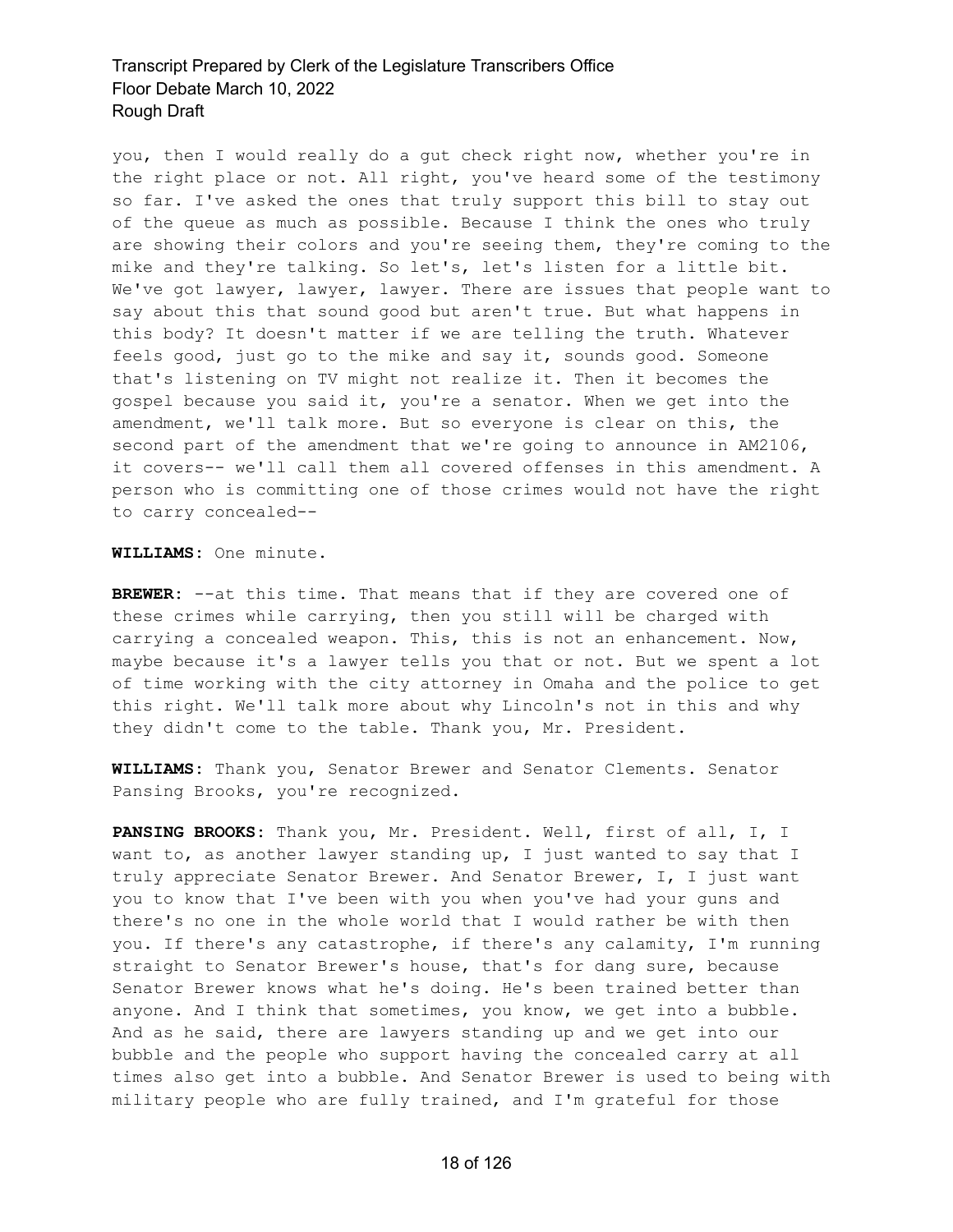people. One thing I don't think you want is me running around with a gun, a concealed carry gun. Senator Brewer is smiling about that. I think he understands why. So I just would like to say that there are a number of things. I, of course, am going to repeat Heller, which I have done every time I talk about this on the mike and conservative senator-- or sorry, conservative Justice Antonin Scalia said: Basically, not every gun in every time at every place. I would like to read from the Heller Opinion, which was later adopted and, and, and validated to the states through the McDonald v. Chicago program in- sorry, the McDonald v. Chicago case, in 2016. Scalia said: Like most rights, the rights secured by the Second Amendment is not unlimited. From Blackstone through the 19th century cases, commentators and courts routinely explained that the right was not a right to keep and carry any weapon whatsoever in any manner whatsoever and for whatever purpose. For example, the majority of the 19th century courts-- for the majority of the 19th century courts to consider the question held that prohibitions on carrying concealed weapons were lawful under the Second Amendment or state analogs. They went on-- he, he goes on to say: Although, we do not undertake an exhaustive historical analysis today of the full scope of the Second Amendment, nothing in our Opinion should be taken to cast doubt on longstanding prohibitions on the possession of firearms by felons mentally ill or laws forbidding the carrying of firearms in sensitive places such as schools and government buildings, or laws imposing conditions on qualifications on the commercial sale of arms. Further, it goes on-- Miller [SIC] goes on to say: As we have explained, that the sorts of weapons protected were those in the common use at that time. So this is not an absolute right. I'm a total supporter of the Second Amendment. It's part of our constitution. I am an advocate and will fight as hard as I can for our constitution, for its amendments, for our democracy. But I am very concerned if we have everyone running around with, with concealed carry weapons, I'm concerned about that. Senator, Senator Brewer, could you answer a couple of questions?

**WILLIAMS:** One minute. And Senator Brewer, would you yield?

#### **BREWER:** Yes.

**PANSING BROOKS:** Senator Brewer, there's, there's discussion about the common usage of weapons. Does, does your bill change that at all? What kinds of weapons can be concealed carry?

**BREWER:** Well, it specifies weapons, which would include handguns or knives.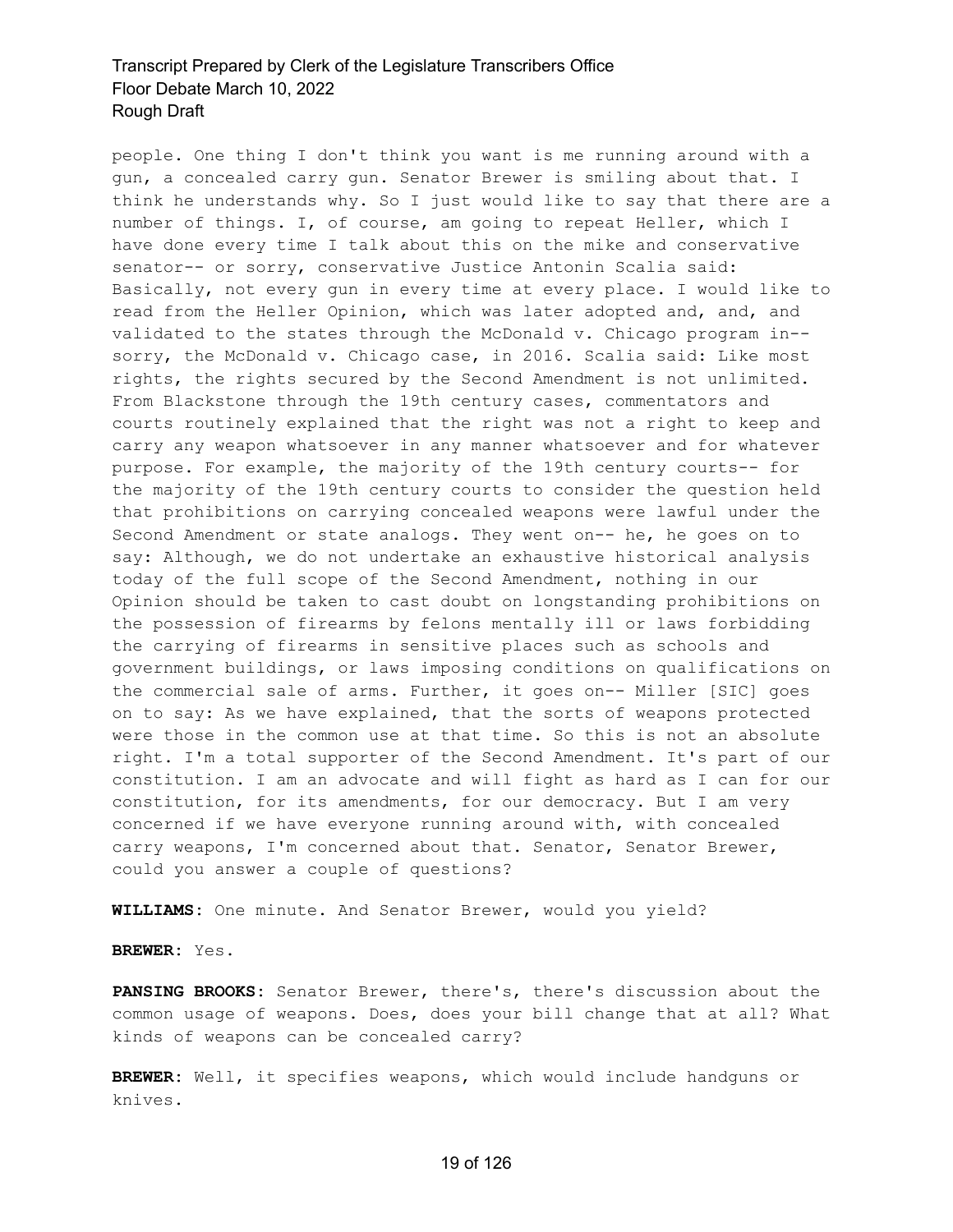**PANSING BROOKS:** OK, does it include-- could it be a AK-47 under a long trench coat?

**BREWER:** No, that wouldn't be considered a concealable weapon.

**PANSING BROOKS:** Well, I'm just checking. That's good. OK. So it's the general common knowledge and weapons because people talk about protecting themselves from a militia. We're talking about bombers who would come, or tanks that would come and infiltrate our country. I, I just-- there's a difference in the weapons that we can use and we need to have our military, which is strong fighting to protect us. And I just didn't know what concealed carry means--

**WILLIAMS:** Time, Senator.

**PANSING BROOKS:** --here.

**WILLIAMS:** Thank you, Senator Pansing Brooks and Senator Brewer. Senator John Cavanaugh, you're recognized.

**J. CAVANAUGH:** Thank you, Mr. President. And so I-- we're still on my amendment to, to remind people. I know everybody's got feelings and things they want to say about this issue in general. But I just wanted to kind of go back and walk through a few and Senator Machaela Cavanaugh just read part of this, and I've had some questions off the mike that I thought would be helpful for individuals. So Senator Cavanaugh read, the other Senator Cavanaugh read, the portion of the statute that kind of goes through what is the process for someone to get one of these expungements? And so what-- we already have a process in place for expungement for certain offenses, which are people who do a sentence of-- are sentenced to offense for less than a year or certain offenses that have a fine. And after you complete your sentence and then you can come to the court after all those things, completing your sentence, paying your fines and fees and those sorts of things, you can go to the court and petition the court for a set aside and expungement. And then they take into consideration certain things which include, as Senator Machaela Cavanaugh read, but the likelihood that the person will not engage in further criminal activity. So this is part of the, you know, you go in front of a judge. You file a petition, you go in front of a judge, they sit there and they can ask questions and you put it basically a court hearing and then any other information they consider relevant. And then what this bill does, this amendment, AM1794, adds that there shall be a rebuttable presumption that the movement-- movant, which is the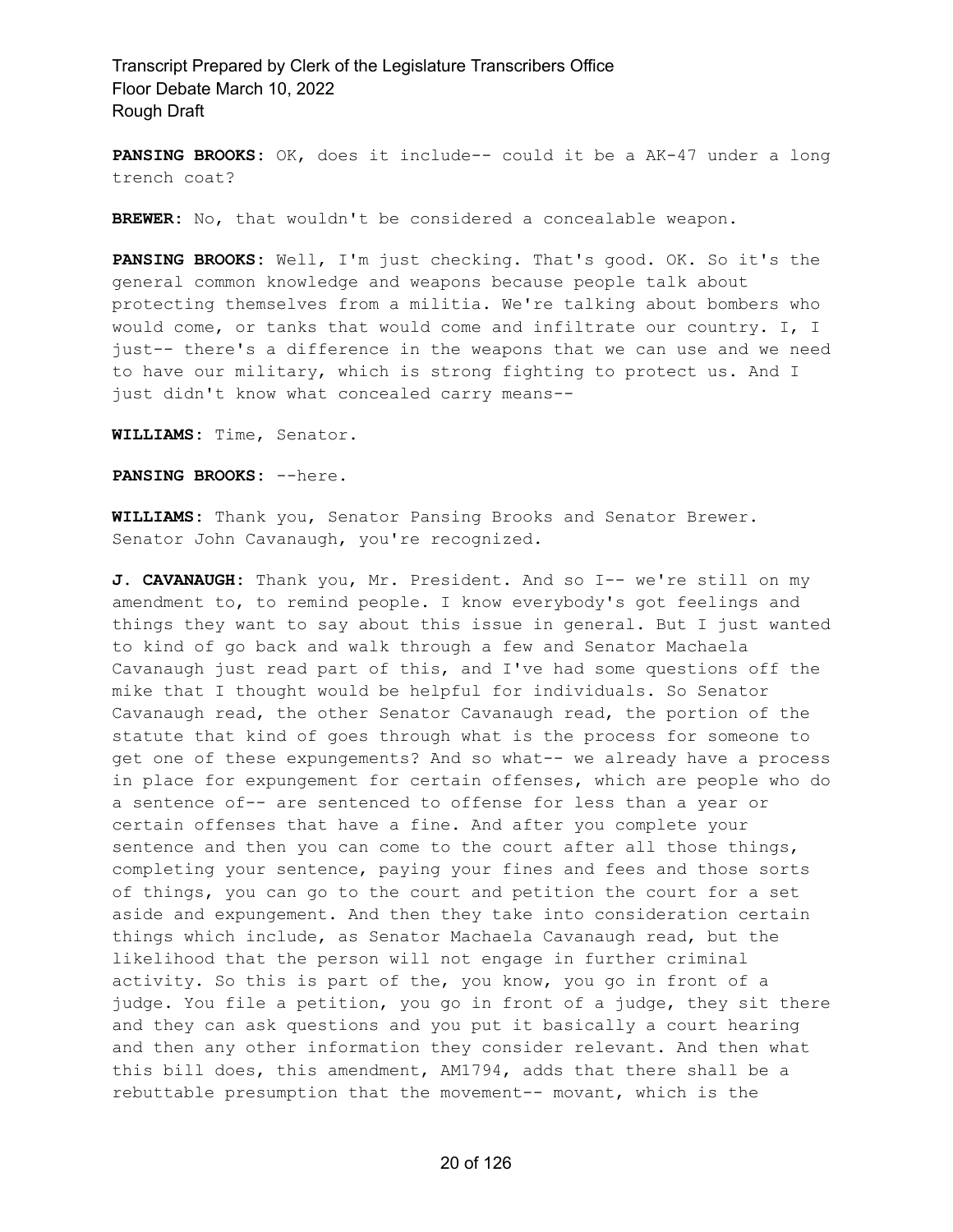individual asking for this relief, is entitled to relief under this section if the results and changes made to section 28-1202 by the Legislature would make the conduct they were convicted of no longer a violation. So basically what it says is if the Legislature chooses to make previously unlawful conduct lawful, that a person going to court, they still have to, they still have to petition. They still have to go in front of a judge and the judge hears all of the other evidence. And on top of that they hear this rebuttable of presumption that they are entitled to this. The judge is not required to grant that relief at that point in time. That this is just adding this on top as a reason why that they should grant that relief. But what that relief means is you get this expungement-- or set aside and then expungement and seal your, your record. It is not a pardon. It does not get people out of jail, meaning that if we repeal any sections of 28-1202, someone who is currently sitting in jail on that offense or sitting in jail when this goes into effect will not be released. No one will be released from jail as a result of passing LB773 or AM1794. It will not change whether or not law enforcement has access to that information. So a set aside and expungement seal means when you go and apply for a job or an apartment or something along those lines that it would not show up on your record. It does not-- it still means it is available to law enforcement for purposes that when they look at your criminal record, when they look at somebody's criminal record when they pull them over, when they come into contact with them when they-- if they are subsequently charged with some other offense, it's still available to law enforcement for that purpose. It is still available to prosecutors and the criminal justice system for purposes of enhancement and any other subsequent offenses, which we'll talk about some enhancements probably when we get to the, I think, the next amendment to this bill or one of these other amendments that'll come down the line. But so it does not change how this person interacts with-- an individual interacts with the criminal justice system, how they interact with law enforcement. It is a civil remedy. Because the Legislature, we do not have the ability to change ex post facto meaning after the fact. We cannot decrease penalties. We cannot change in terms of incarceration. The Governor-- that is reserved--

**WILLIAMS:** One minute.

**J. CAVANAUGH:** --for the Governor-- thank you, Mr. President-- for things like pardons and the Pardons Board. So this is purely a, a statement that this is the-- what we can do as a Legislature when we make these sort of policy decisions and will talk about that later about whether what policy decisions are the right ones to make or not?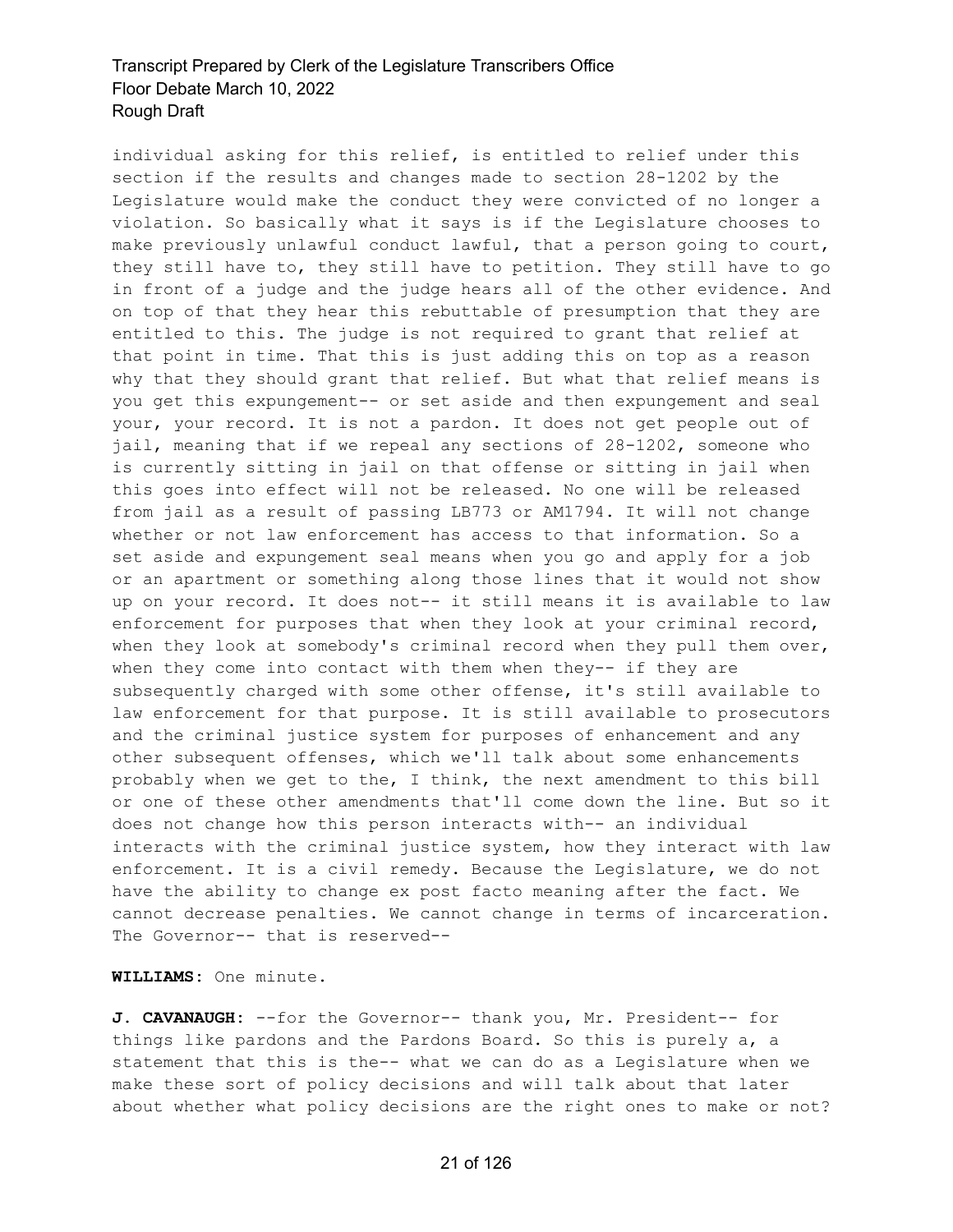But when we make those policy decisions, what other things go along with that and that is what AM1794 is saying. That when we make policy decisions, they have ripple effects that go out into other places and we have power to address some of those ripple effects. AM1794 simply is doing what the Legislature can to address these, these civil remedies. The, the ripple effects associated with when we take these kinds of actions. So I would appreciate, I think AM1794 does make this a, a better bill. Again, will talk about my issues with the bill later.

**WILLIAMS:** Time, Senator.

**J. CAVANAUGH:** Thank you, Mr. President.

**WILLIAMS:** Thank you, Senator Cavanaugh. Senator McKinney, you're recognized.

**McKINNEY:** Thank you, Mr. President. I rise opposed to LB773, AM757 [SIC--AM1757]. But I support AM1794 because I do believe that if this bill is passed that we should clear the records of individuals that have concealed carry violations. And I would have supported LB773 until AM757 [SIC--AM1757] became a thing because I don't think we should carve out anything for the Omaha Police Department that discriminates against black people in Omaha. And that is specifically why they came opposed to the bill because they stated that they-- this would take-- if LB773 in its original form was passed, it would take away their ability to target people in the community. This is a fact. If you didn't know, Omaha-- well, Nebraska has the 10th highest black incarceration rate, and black people are nine times-- 9.5 times more likely to be incarcerated than white people and people of color make up a high percentage of the individuals inside of our prisons, and our black incarceration rate in the state of Nebraska is 50 percent higher than any black incarceration rate in the United States. And I'll just say this to say that, you know, at the beginning, it was like those who stand up against this are opposed to the Second Amendment. I'm not. I have a CCW permit myself. I talk to my friends and family about getting a CCW permit because as a black person in America, it is dangerous every day to walk outside your house. But I'm not in support of allowing a police department that discriminates. Just look at the data. This is truth and that, that is a fact when you look at the data. I don't think we should be doing that. Last year, the other gun bill was ruled unconstitutional because it was pretty much a carve out for Omaha, and that amendment pretty much does the same. And I would love to see if that's unconstitutional because it-- if the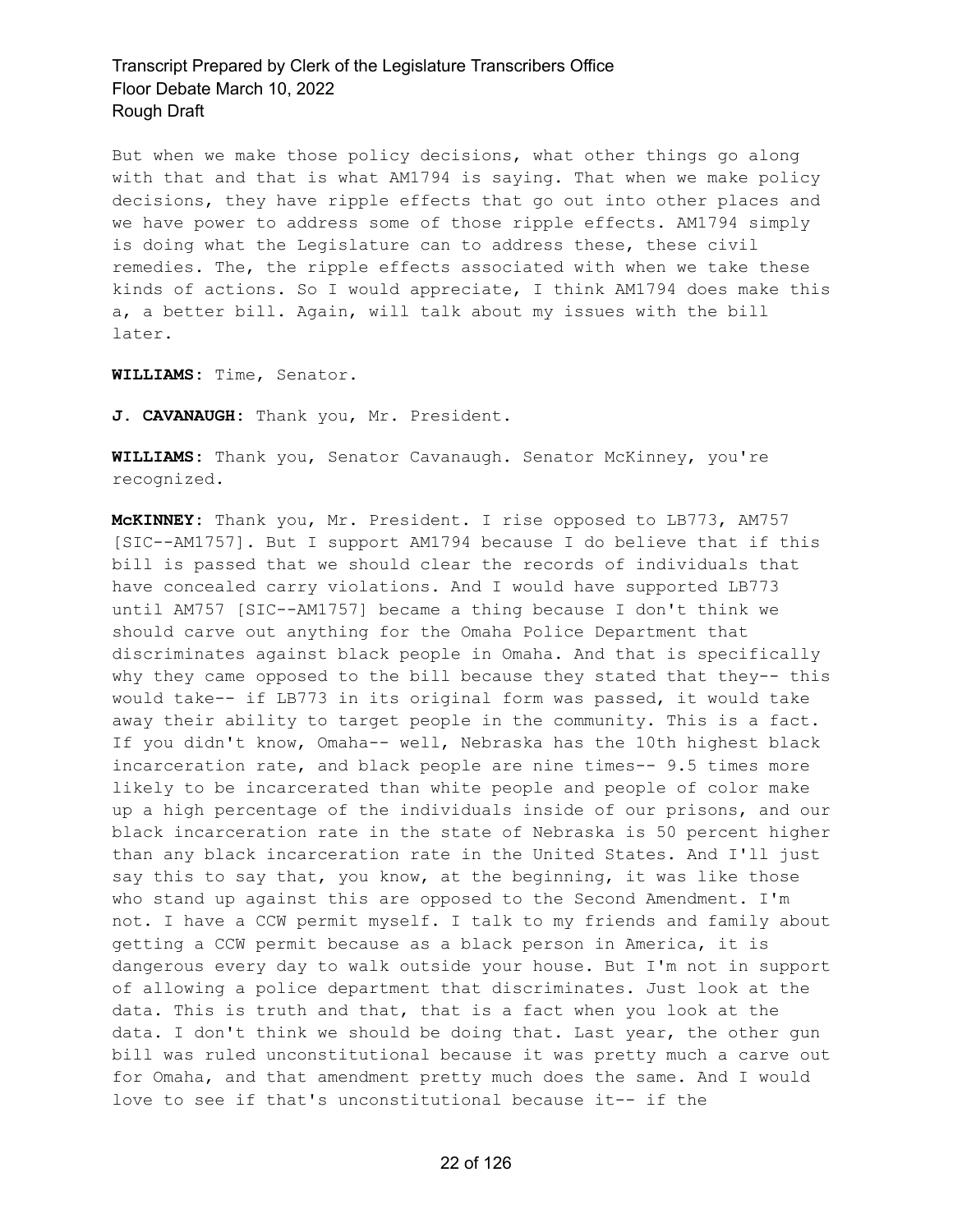constitution says we should have the right to bear arms or whatever else it says, then that doesn't mean we carve out something to protect a police department that over incarcerates and discriminates against individuals, especially in my community. That's what I have a problem with. And that's something we have to think about. But if this bill does pass, we need AM1794 to be amended on to it because those records need to be cleared. And for another reason, we have a DNA bill that I think is sitting on final and if that was to pass, that's something that's going to disproportionately affect people of color. So if we pass this bill without AM1794, we're going to still allow the police departments to target black people. Then we're going to allow them to target them and take their DNA. Do you not understand how easy it is to get a noncompliance offense or a disorderly conduct? Most of these individuals that work in the community are not culturally competent. They don't care. They're disrespectful and a bunch of, and bunch of other things. So that's why I cannot support the bill. I would, but OPD likes to disproportionately target black people, plain and simple, and that's why I can't. That's why if this bill was to pass, we need AM1794. So you could get on the Internet and say I'm opposed to the Second Amendment, but I'm not. I'm just opposed to allowing a police department to discriminate. And that's, that's all it is, honestly. Thank you.

**WILLIAMS:** Thank you, Senator McKinney. Senator Slama, you're recognized.

**SLAMA:** Thank you, Mr. President and good morning, colleagues. I rise today in strong support of LB773, AM1757, and in opposition to AM1794. As a supporter of the Second Amendment, a gun owner, holder of a concealed carry permit, and since it's been brought up today, as a proud supporter of our men and women in law enforcement. I think it's important as we're talking about constitutional carry to get to the core of what we're talking to on the floor. And that is the text of the Second Amendment: A well regulated militia, being necessary of a free state, the right of the people to keep and bear arms, shall not be infringed. Those last words, the right of the people to keep and bear arms, shall not be infringed. Did I miss somewhere when I was reading the Second Amendment, it's very short, the part where we're required to pay \$200 and take a class to exercise those rights? Like, do we require taking a class before you exercise your freedom of religion, your freedom of speech before you invoke the Fifth Amendment on the stand? About half of the states in the United States have some form of constitutional carry already in place, and you think that CNN wouldn't be camped out if those states that passed a constitutional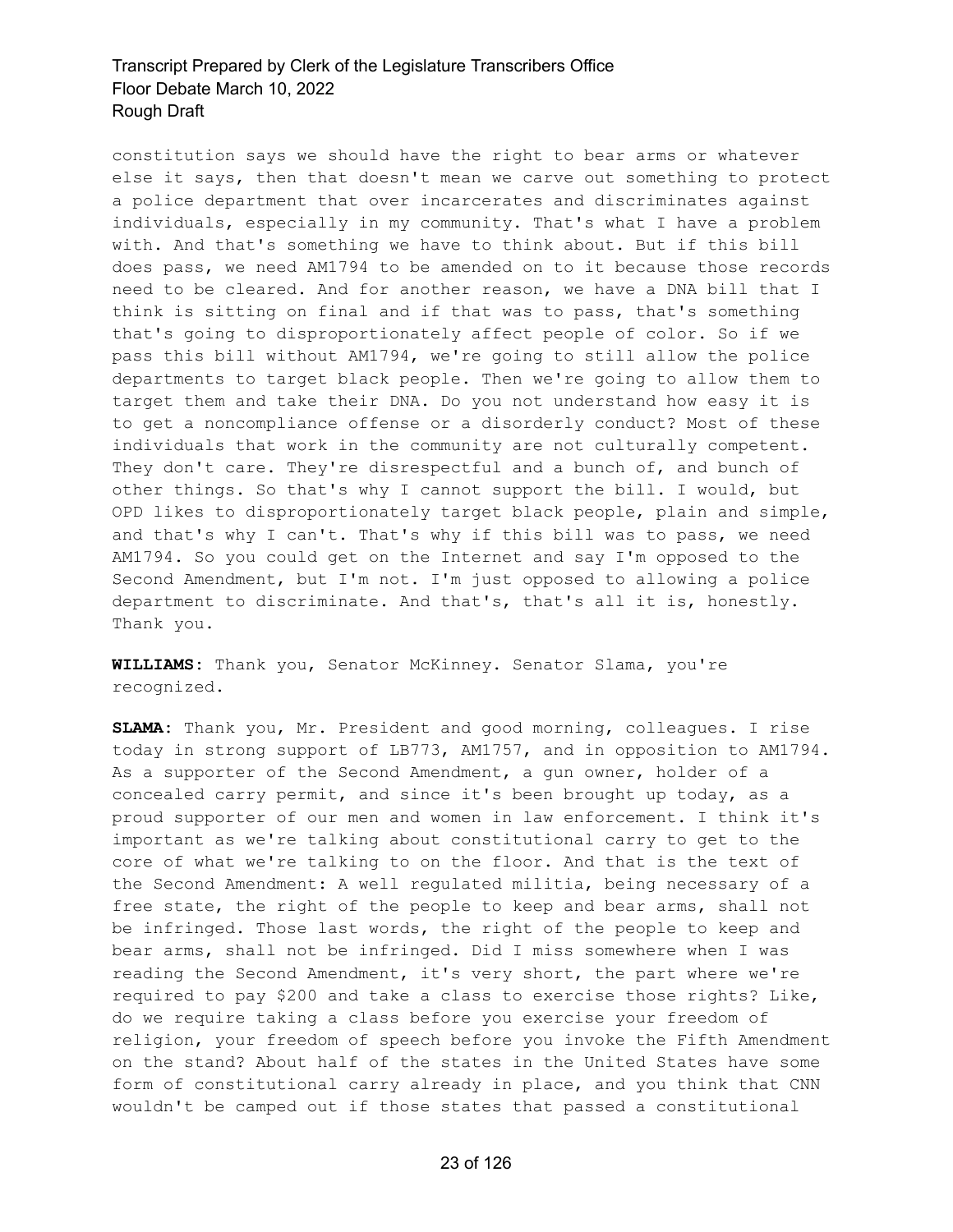carry law saw a spike in gun violence? Of course they would be. But the problem for that narrative of if you pass constitutional carry, the bad guys will have all the guns. Is that, one, the bad guys already have access to the guns, and, two, states that have passed constitutional carry have not seen an increase in gun violence. That is true almost entirely across the board and in the states where there has been a small increase, there have been clear other issues that have contributed to that problem. And while I'm at it, I'm not going to take my full five minutes, and a few minutes, I'll turn over to Senator Brewer. AR-- when you're talking about AR-15, it's been brought up today a few times. That doesn't mean assault rifle or automatic rifle. It means ArmaLite rifle, the company that developed it in the 1950s. So I'm not a lawyer yet. I'm not a constitutional expert, but I do know a thing or two about guns. And with that, I'll yield the remainder of my time to the leading expert on that subject on this floor, Senator Brewer.

**WILLIAMS:** Senator Brewer, you're yielded 2:40.

**BREWER:** All right. Thank you, Senator Slama. All right, one of the issues that constantly comes up here is the issue of training. So one of the things that we got to discussion as we're trying to shape this so that the bill would be more acceptable, we went to the Nebraska farm owners association and said, hey, how can we, how can we help have it in a usable way that folks can have training? And what they came back was with an idea that we could have training across Nebraska, have the training free. So they went about finding instructors and, literally, in one of the shortest periods I've ever seen, they were able to come up with twenty instructors that we can use across the state to do free training so that if you're someone who doesn't feel comfortable with their level of training, you would be able to do it at no cost. Now, when the term is used, that I support the Second Amendment, let me just take a deep breath and say, what does that mean to me? What that means is I teach hunter safety. I teach youth. I teach NRA members, concealed carry. You live it. You don't just say that. So understand that, that saying I support the Second Amendment--

**WILLIAMS:** One minute.

**BREWER:** --is, is an easy statement to make. But if you're going to actually do that, you need to take action to show that this means more than just an individual thing for you, but that you want to help others to be safe and to be well trained. And I think that's the real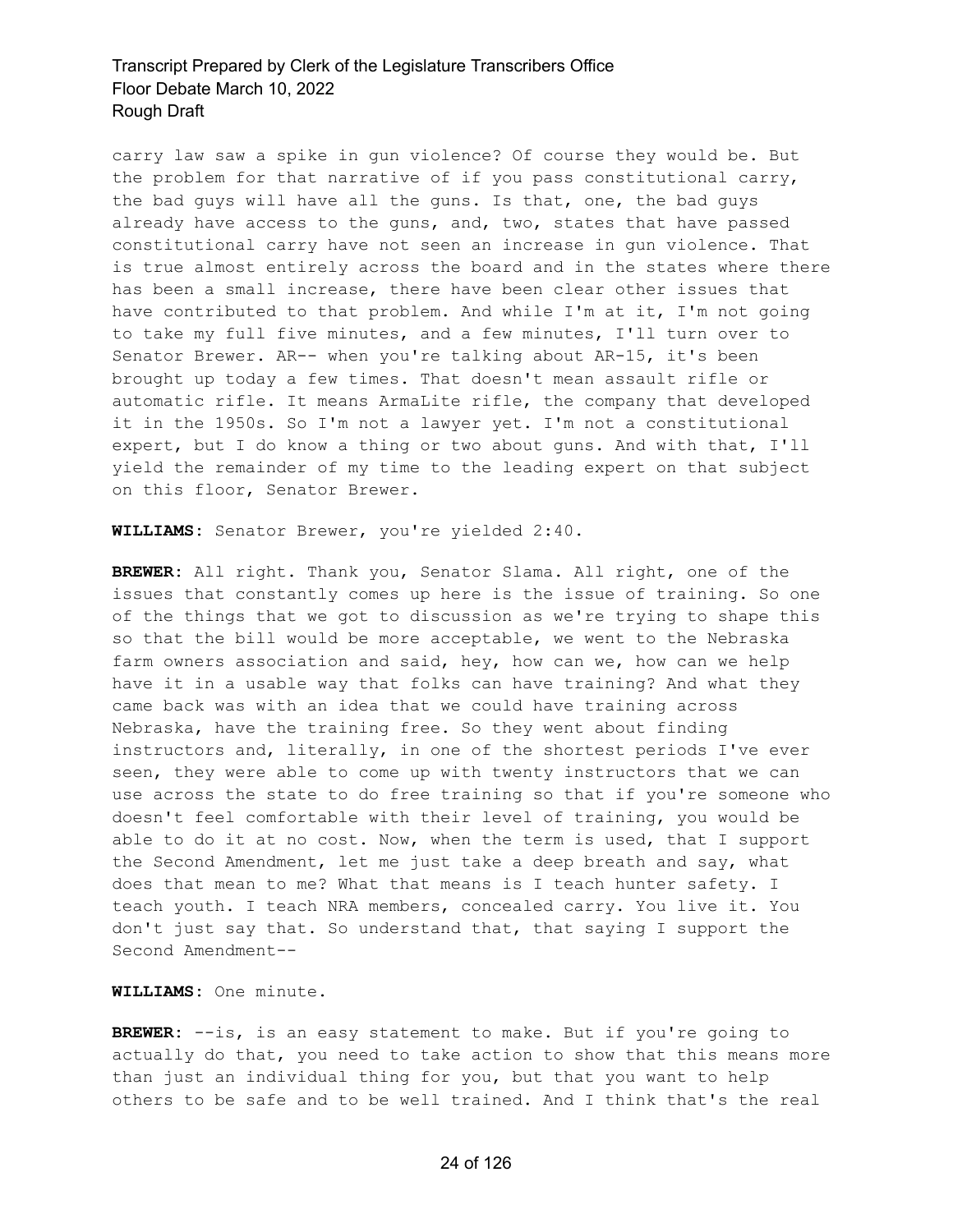heart of saying that you support the Second Amendment. Thank you, Mr. President.

**WILLIAMS:** Thank you, Senator Brewer and Senator Slama. Senator Friesen, you're recognized.

**FRIESEN:** Thank you, Mr. President. I stand in full support of LB773 without any amendments. When I look at-- I've, I've been a shooter for 30, 40 years. I love target shooting. I don't carry concealed, but I have a permit and I appreciated the, the education that came with that. But at the same time, I feel that there's people that can't afford the process of going through that, and they should still have the right to carry a firearm if they so choose. I look at this is it doesn't-- in the big picture, it doesn't matter if your firearm is concealed. No one will know if you have one. And that's what criminals do. They shove it in their pocket and you don't know that they have one until they do something bad with it. And that is the whole thing here is, is you can regulate this all you want, but you will not stop the criminal that has burglarized a home or a gun shop and stolen a firearm, shoved it in his waistband or his pocket. This permit doesn't matter. It doesn't stop anyone from doing that. They're going to take it into these gun-free zones. I don't think they, they check their gun at the door when it says no gun on a-- no guns allowed. It's just like advertising. And that's the whole premise behind this. It's, it's, it's like it's doing something and it doesn't. It makes people feel good. But criminals don't care about any of that. And for someone who suddenly feels the need that they're in danger and wants to carry a firearm and suddenly has to go through the permitting process, that's too long. And I don't think it's the-- again, you can have people who have a concealed carry permit do bad things with guns. That doesn't stop it either. So I fail to see the need for some of this. I really do. I, I-- until someone has done something wrong, they can lose that privilege. I agree with that. And the penalties for using a firearm or causing a physical harm with a firearm, you could extend that longer if you want. That's not what guns are for. So I do support the bill. And with that, I'll yield the rest of my time to Senator Brewer.

**WILLIAMS:** Senator Brewer, you're yielded 2:20.

**BREWER:** Thank you, Senator Friesen. Again, I wanted to pick up on where we left off with training. We want to make it so that if you want to carry concealed and you do not feel comfortable with where you are in life, with your safety skills, your handling skills, that there's a path where you can go without cost in order to get training.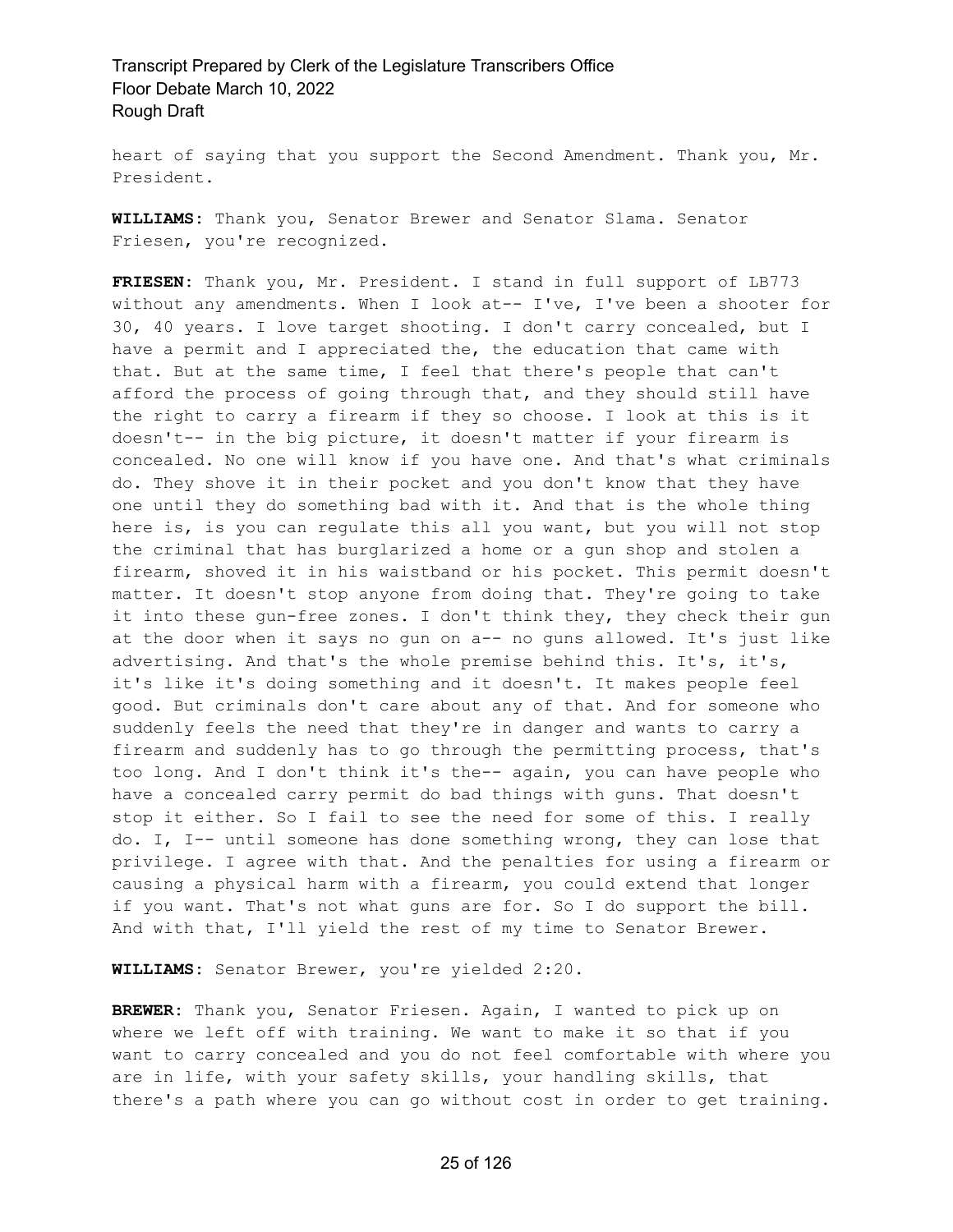So right now of those that have volunteered, we have 40 of the 49 legislative districts covered. Now they did that in pretty short order. So I think with time we can have enough volunteers that we have all 49 covered. So the issue of training is simply the desire of an individual to actually do the training. Now I agree with Senator Pansing Brooks that some people should not carry concealed. The issue is if you open carry, that makes people uncomfortable. And yeah, it's you're right. It's in Nebraska law, but you also put yourself at risk that someone bigger and stronger may decide to take that from you.

**WILLIAMS:** One minute.

**BREWER:** They know you have it because it's openly carried. Concealed carry gives you the ability to protect yourself and your family and do that in a way that no one else feels threatened. And again, this is a right, not a privilege. Thank you, Mr. President.

**WILLIAMS:** Thank you, Senator Brewer and Senator Friesen. Senator Morfeld, you're recognized.

**MORFELD:** Thank you, Mr. President. Colleagues, I want to start where I left off a little bit earlier here. But first in talking about the opposition on the pull motion I talked about, my opposition being- well, for several reasons, but one of the reasons was, was not only was our Police Department in Lincoln opposed, but also our Police Union is opposed, and I thought that I should read into the record of our, our Police Union letter that was in opposition because I think it succinctly gets to the point: Regarding LB773 opposition. Senator Brewer and members of the Judiciary Committee, the Lincoln Police Union is opposed to LB773. This legislation would embolden criminals to carry weapons frequently and limit law enforcement's ability to prevent violent crimes. It's difficult to say how many violent crimes have been stopped from an arrest for carrying a concealed weapon. But even if it's only one, it's worth it. Our current CCW law and permit process is necessary to provide training and certification to citizens who wish to carry concealed weapons, and anything short of that would create unneeded recklessness. End of the letter. We heard testimony from the Lincoln Police Department, from the Lincoln Police Union, and other folks having extreme concerns with this. To date, I have not seen any of those folks that came in let me know that they are now in support of this legislation with the amendment. That doesn't exist. One of the agencies went neutral, but my understanding is, is that there are still concerns among some of the rank and file. So if we're talking about police support here, there is not police support from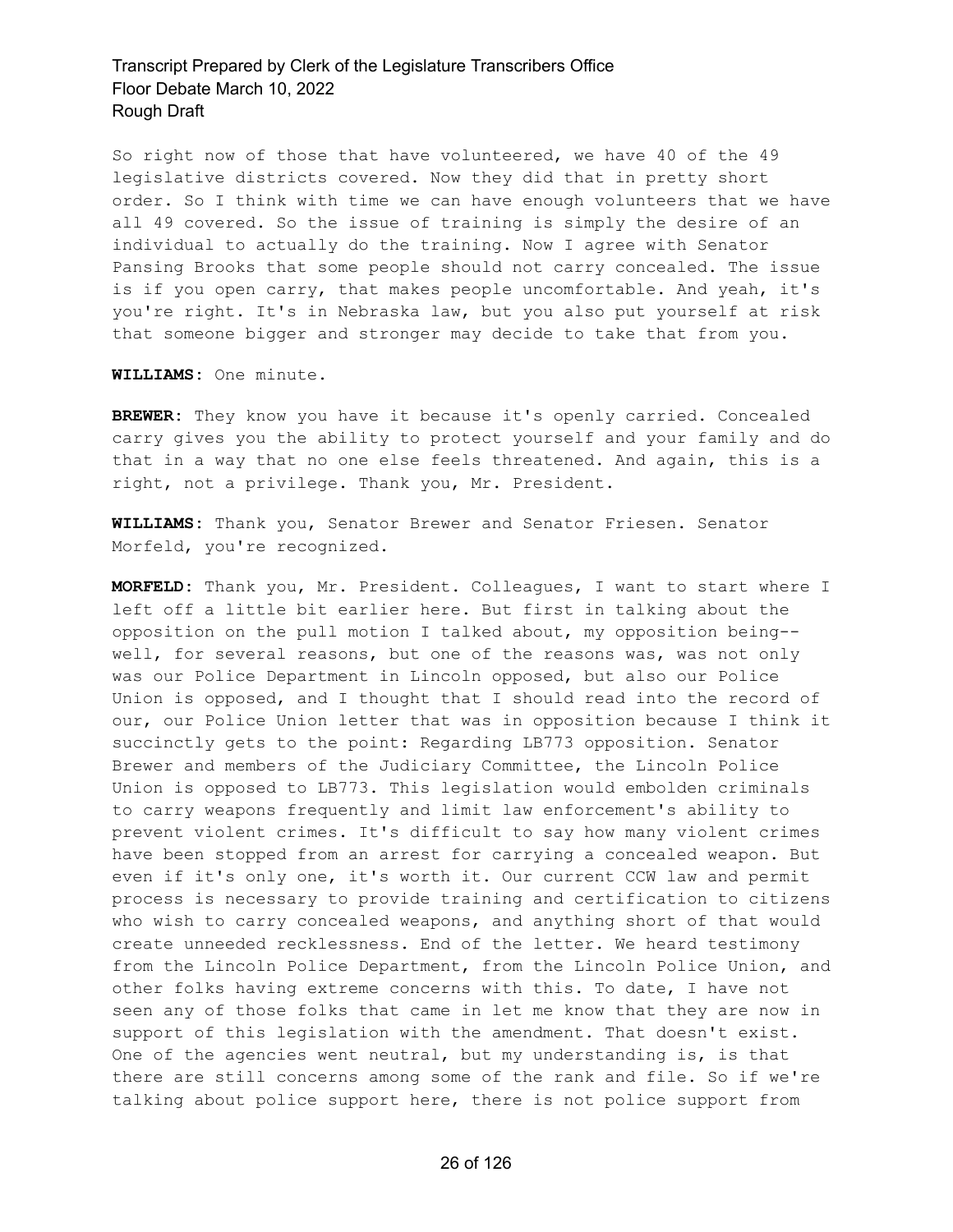the folks that came in, came in in opposition to this legislation, and there still is not support for the actual amendment. Now, you can look at the amendment as being either enhancements. I think a better way of actually explaining it is that they are new crimes, essentially. So we would be able to stack new crimes on top of those other crimes that they would be charged with. So when we're talking about prison overcrowding, we're basically creating 20 new crimes in addition to these other crimes. But we'll talk about that in a little bit. Getting back to the constitution, again, constitutional rights are strong rights, but they are not absolute rights. Constitutional rights can have reasonable restrictions and limitations on them if there is a compelling state interest. And the Supreme Court has found time and time again and we'll read some of the case law on that. They have found time and time again that there can be reasonable restrictions on constitutional rights. Some of my colleagues brought up voting rights earlier. As many of you know, I'm very passionate about voting rights. In Article I, Section 22 of our constitution, our state constitution: Elections to be free. All elections shall be free, and there shall be no hindrance or impediment to the right of a qualified voter to exercise the elected franchise. Now a bunch of folks that hold that constitutional right in our state constitution very strongly could easily say any restriction whatsoever on the right to vote is a violation of our state constitution. But we all know that that's not true. We all know that the state in the Legislature, whether we like it or not, can put reasonable restrictions on constitutional rights if there is a compelling state interest. There has been a compelling state interest found with voting, whether we like that or not, in terms of allowing for there to be reasonable restrictions. And there is a compelling state interest when it comes to the Second Amendment that the court has found as well. So, colleagues, you can be in support of the Second Amendment. You can be in support of Article I, Section 22 of our state constitution and still be in support of reasonable restrictions. That's the thing that we need to realize, recognize, and talk about. Now if you--

**WILLIAMS:** One minute.

**MORFELD:** --have a strong litmus test personally as to what constitutes an Article I, Section 22 supporter or a Second Amendment supporter, then that's fine. But I will tell you, as a person who is a gun owner, a CCW holder, owns multiple firearms, I find myself to be in support of the Second Amendment. And if I wasn't, that be kind of weird. I am a strong supporter of the Second Amendment. I am also a strong supporter of having reasonable restrictions that are not overly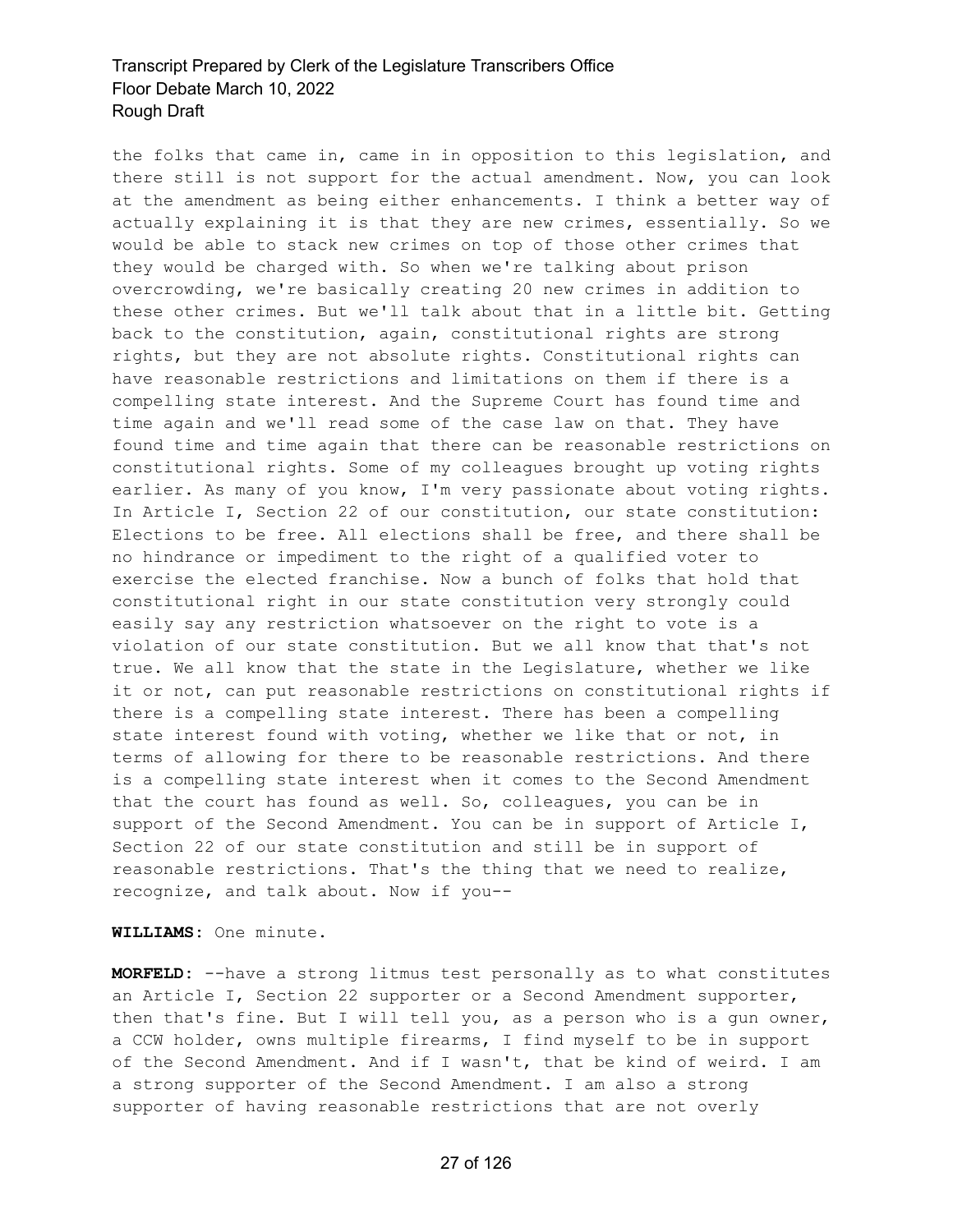burdensome on some of our constitutional rights when there's a compelling state interest. And if we're concerned about the permit fee and the training fee, I'm 100 percent in support of getting rid of the permit fee. I would prefer not to pay that and I'm 100 percent in support of providing free training that is mandatory to all Nebraskans who want to concealed carry. That's an amendment I can get behind, and that's something I'm willing to work with Senator Brewer on.

**WILLIAMS:** Time, Senator.

**MORFELD:** Thank you, Mr. President.

**WILLIAMS:** Thank you, Senator Morfeld. Members, Senator McCollister would like to introduce Oleh Leonchuk from the-- he is an exchange student from the Ukraine, and a sponsor Yvonne Zegers. They are seated in the south balcony. Would you please rise and be recognized by your Nebraska Legislature. Returning to debate. Senator Bostelman, you're recognized.

**BOSTELMAN:** Thank you, Mr. President. I have some questions for members who spoke on the mike earlier. I'm not going to ask you to, to answer my questions, but perhaps you could answer next time you're on the mike. One question I have, something I've been kind of noticing on bills coming up, people are amending their bills into bills that are a priority bill. On AM1794, Senator John Cavanaugh, when he's on the mike or he can come up to me on the side, is this bill still in committee or is this bill on the floor? That's one question I have. Also, my understanding, if I heard it right, Senator Morfeld and Senator McKinney both said they would support LB773 as it's written. Then my question to that is, if you do, why did you vote no on the pull motion? The pull motion that was there was or, Senator Morfeld, why didn't you vote for that to come out of committee since you're on Judiciary? So you can answer those questions. And I understand, I think Senator Morfeld said he just doesn't vote for poll motions. But he is on the committee, did he support it in committee to bring it out of, out of committee? Another thing that I hear being said here is we support the Second Amendment, but. And that's what I hear a lot on the federal level as well as we want to rewrite the constitution. And I don't think that's right. If we support the Second Amendment, we support the Second Amendment. If it's a right to bear arms, it's a right to bear arms. There shouldn't be a question with that. Who carries concealed? There's a question about who carries concealed, about carrying concealed. We're concerned about carrying concealed. How do you know who's carrying concealed? How can you identify? How do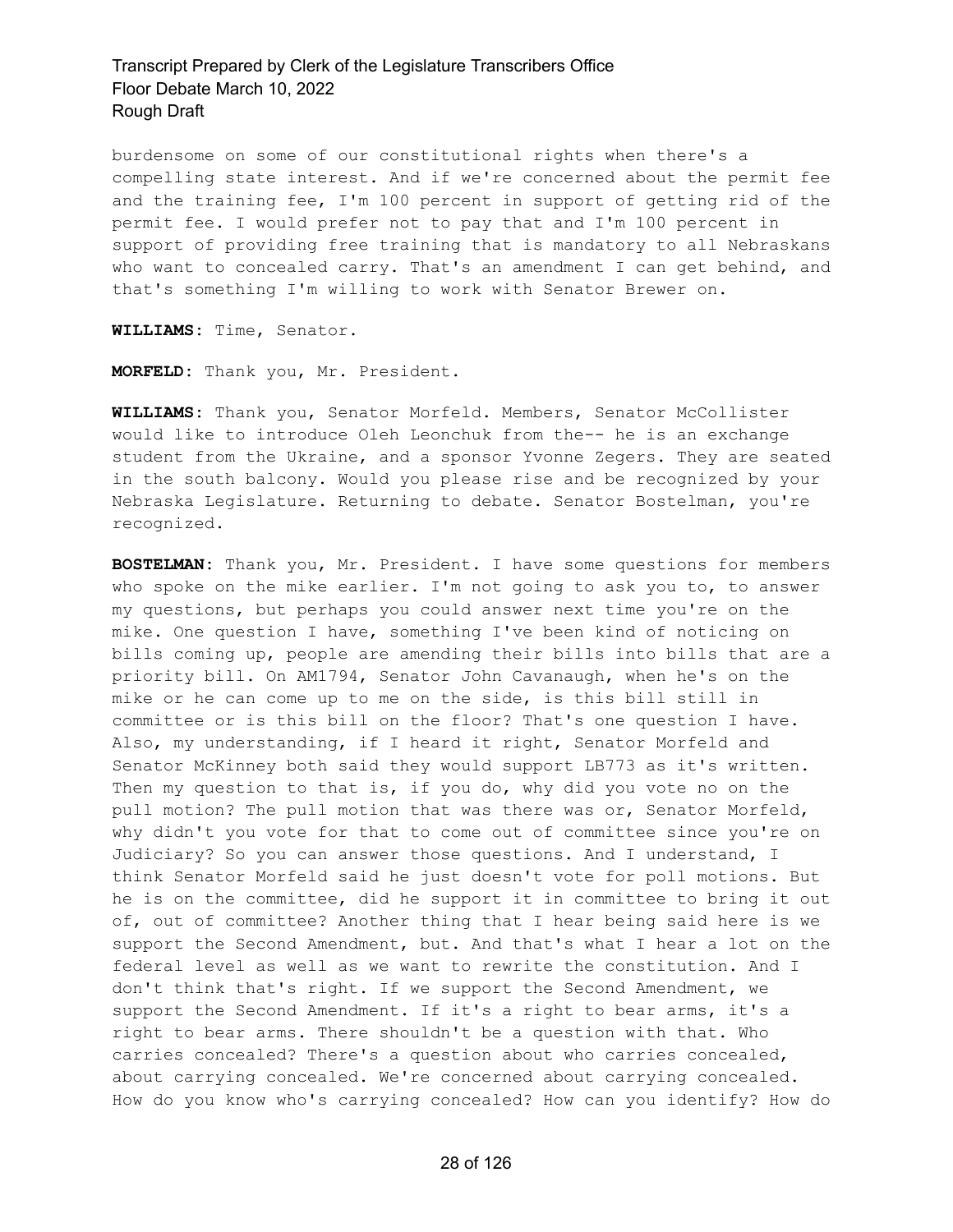you know who those people are because it's concealed? There may be a lot of people that are your friends or that you associate with that carry concealed. You just don't know. They're talking about-- also those I think Senator Pansing Brooks brought up some of those who are mentally unfit to carry. That's already prohibited. That's already prohibited, folks. And we're talking about training, 4-H is a great tool. I'm a 4-H sports-- shooting sports trainer. You want to see, you want to see kids shoot? You want to see in our schools the kids that like to shoot and want to shoot starting with handguns, with pistols, to rifles, with BB guns, 22s? Then they-- then in sixth grade, they start shooting shotguns and sporting clays and trap. You want to see 2006, the 12th graders come to one location, the first part of May and shoot together? You need to come out to the state high school shoot out at Doniphan, 2,000 kids come out and shoot. Not one problem because those kids have training, those kids in school. But you know what? We can't-- schools, they won't allow us to train those kids in school. You want training? It used to be taught in schools. It's not allowed anymore. Our law enforcement, you don't even want law enforcement to have a firearm in school. When I grew up, you know what? We had a shotgun and a rifle out in our car. I was trained. I, I received-- I went through before-- hunter ed when I was young. Those same kids get that type of training and adults can have the same type of training. So don't say that people aren't trained. People don't know. They do. I think it's an important thing for us to understand that this is a constitutional right and that's what we're talking about. And there's a number of states where they passed this. I yield the rest of my time to Senator Brewer. And I do support LB773 and his, and his amendment.

**WILLIAMS:** Senator Brewer, you're yielded 1:15.

**BREWER:** Thank you, Mr. President. I think we should also remember that 21 states currently have constitutional carry and there's not the end of the world there. For some reason, another four states decided to have it, pass it through their legislatures, and it's sitting on their governor's desk. Our Governor has agreed to sign it if we can pass it through. So this isn't reinventing the wheel. This isn't coming up with something crazy. This is something that's worked in other places. They've given the rights back to the people. Let's do the same. Thank you, Mr. President.

**WILLIAMS:** Thank you, Senator Brewer and Senator Bostelman. Senator Flood, you're recognized.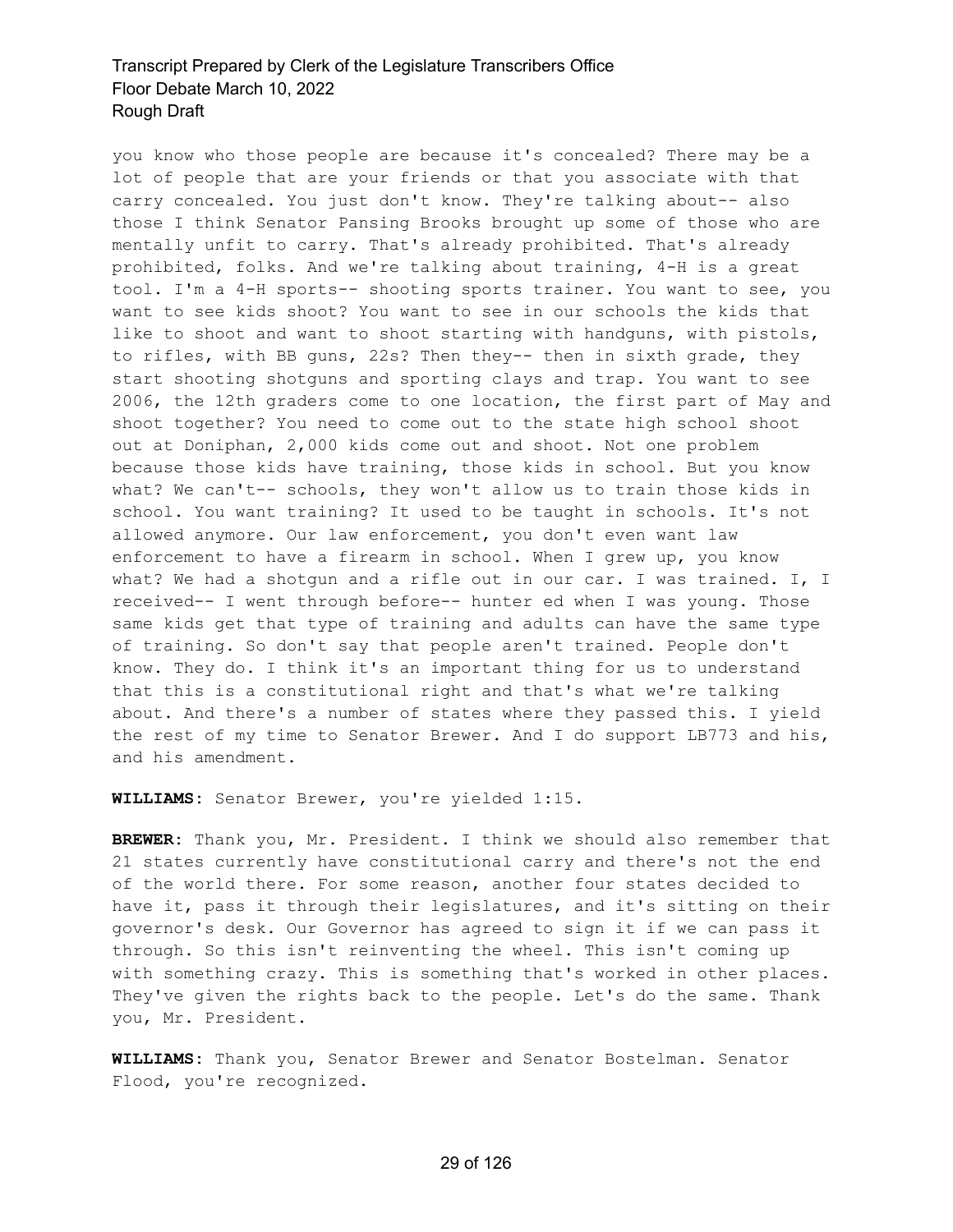**FLOOD:** Thank you, Mr. President and members. I had the privilege of being here in 2006 when we instituted the concealed carry bill, LB454. Senator Lathrop was here, Senator Aguilar was here, Senator Pahls was here, and I listened to probably 20 hours of debate how the sky was falling. And all of these shootings were going to happen because we were putting in a concealed carry law. I think several of you are off the mark today because you haven't read the law, Section 28-1202, 28-1202. Go to that. Look at what it says, and this has been the law for a very long time in Nebraska. It says: It is an affirmative defense that the defendant was engaged in any lawful business, calling, or employment at the time he or she was carrying any weapon or weapons and the circumstances in which such person was placed at the time were such to justify a prudent person in carrying the weapon or weapons for the defense of himself, his person, property, or family. We have had "permitless" concealed carry in this state for decades. You're closing down the bar in a small town in Nebraska. It's dark. You've got the money going to the bank. You're, you're a business owner. You're a bartender. You're a waitress. You can carry concealed today without a permit. An affirmative defense under Black's Law Dictionary says: that if found to be credigle-- credible, it negates criminal liability. Section 28-1202. Check it out on your computer. Type in or Google NRS 28-1202. You can carry without a permit right now, it is an affirmative defense. And in 2016, this Legislature simply changed that same paragraph and said it shall be an affirmative defense to it is an affirmative defense. So if you want to carry concealed and you can prove that you are engaged in a lawful business, you weren't prohibited as a felon and you're carrying concealed, this doesn't have anything to do with the constitution right now because the law in Nebraska has been for decades that you can carry concealed without a permit. Now, obviously, what we did in 2006 was take the step of permitting so that under the way it's written now, you'd get arrested and then you'd get charged, and then you'd convince the county attorney that you had a lawful reason to carry that gun because you were protecting yourself, your family. But it's broadly written. What we did in 2006 is we created a permitting process. But there were people prior to 2006 that would go to their county attorney and they would say, hey, my family's got a threat, we've got this problem. And the county attorney would write them a letter that they would show to a police officer. And that's how it worked before 2006. We are not recreating the wheel here. We are simply acknowledging what the statute has allowed us to do. We are celebrating, furthermore, the Second Amendment and yes, I'm for the Second Amendment. But let's not get ahead of ourselves. We aren't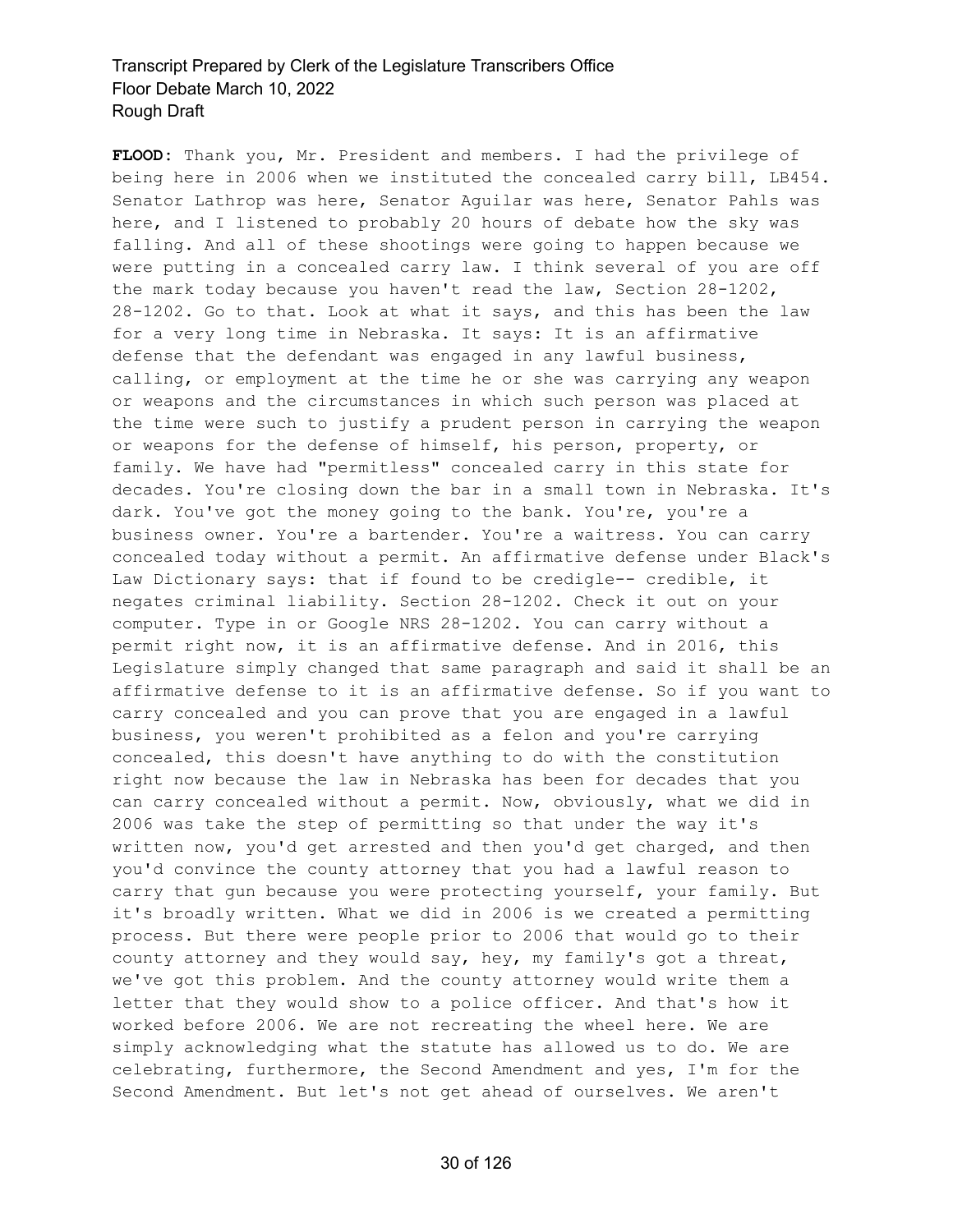reinventing any wheels. It is the law right now in this state, and it has been for decades, 28-102-- or 1202, 28-1202. I think that at the end of the day, what we're talking about is reasonable. It is in line with our-- what our existing law has been. It-- if you're on the fence right now and you think that you're pushing a button that's going to lead to more deaths and gun violence in the state of Nebraska, you should have been here in 2006, and I'm getting the legislative history. You would have thought the sky was falling.

**WILLIAMS:** One minute.

**FLOOD:** It was tragic the things that were going to happen when the concealed carry permit law went into place, there was going to be gunfire in the streets. It was awful. And then here we are 16 years later and essentially what Senator Brewer doing-- is doing is he's making it easier for law abiding citizens to carry concealed, and we aren't really changing the intent of what our statutes have said. And I would encourage you to go back to 28-1202 because that is the law in Nebraska and there's no permit required. Thank you, Mr. President.

**WILLIAMS:** Thank you, Senator Flood. Senator Brewer, you're recognized.

**BREWER:** Thank you, Mr. President. Since it was brought up, let's talk law enforcement. Why wasn't Lincoln brought into the discussion? Well, a number of reasons. The Chief spoke in the hearing, spoke very clearly that she wasn't going to support it. But more importantly, let me read some of the testimony so you understand where I'm coming from. So this is the Chief of Police in Lincoln, Nebraska: Allowing persons to freely carry a concealed weapon, and that means handguns, shotguns, knives and rifles, per this legislation, per this legislation, will make our jobs safeguarding Lincoln more difficult. This bill will not allow the-- this bill will allow the criminal element of our communities to carry legally as they may not be a prohibited person. I don't know where to begin with that, but then let's jump over. Question was asked by Senator DeBoer: What is the difference between a concealed carry permit and just concealed carry without the permit in terms of what you're talking about here? Chief of Police: So when people feel when you have the current law, you don't-- you, you have a separation. I'm reading it. I'm not stuttering here. You have a separation of the, the, the weapon from the ammunition. That's a pause where in which you are-- you're going to take action. You actually have to think about it instead of removing it and just shooting. So you know when we talk about this, there's, there's a moment when you know danger. All right. So this is the Chief of Police in Lincoln,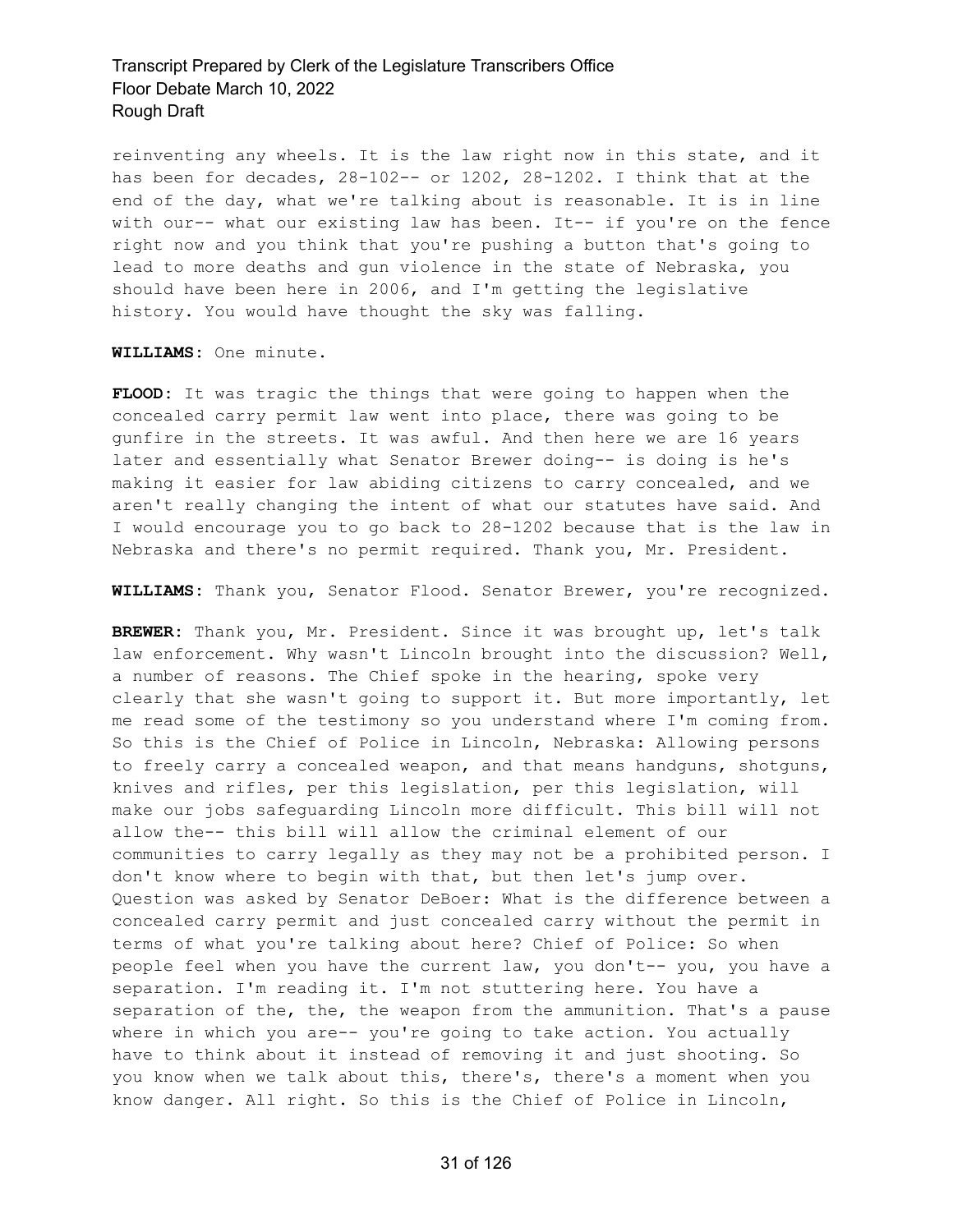Nebraska, throwing-- and you can read this bill. Village idiot can read this bill and see that the rifle and shotgun is not a part of this. The other part of this is what she just described is if you're going to take your concealed weapon out and engage someone, that weapon doesn't even have ammunition in it. You have to do that first. So while you're doing that, you get to think about it. I'm sorry, but when you are so confused and out of touch that this is how you're looking at this bill, you don't get a place at the table because the opinion is under no condition. I guarantee you that the Chief of Police in Lincoln, Nebraska, just as soon not see a single gun owned by anyone in the town of Lincoln. That would make her life much better. So we can bring law enforcement into this because I have been talking to sheriffs all across my district, met with them this past weekend, and they would kind of like to have someone in the county carrying concealed because guess what? They have one deputy, one deputy on duty. Having someone able to help law enforcement would be a tremendous asset to them. You get into this Omaha and Lincoln world where you've got huge sheriffs' offices, huge police departments, and cops whenever you need them. That's a luxury that not everybody in out-state Nebraska has. The sheriffs appreciate the fact of having good citizens who are armed that can help in the event they need it. I'm not asking you to be deputized and do great things, but there are times when law enforcement are alone in the middle of nowhere and they can use some help. So understand that the voice of a few in Lincoln and Omaha, and I think you can scratch Omaha because we spent plenty of time with them trying to figure out what right look like.

**WILLIAMS:** One minute.

**BREWER:** Now there are some that seemed upset that we have spent time with law enforcement trying to get to a, a good place with them. And there's national gun organizations that have condemned me for it. Do it. Don't care. Because if we pass this law with the amendment, we lose nothing in Nebraska and the people of Nebraska get a carry concealed. That's what this is about. Thank you, Mr. President.

**WILLIAMS:** Thank you, Senator Brewer. Senator Albrecht would like to recognize 12 store and regional directors from Hy-Vee. They are seated in the south balcony. Would you please rise and be recognized by your Nebraska Legislature. Returning to debate. Senator Hunt, you're recognized.

**HUNT:** Thank you, Mr. President. Nebraska, remember that people are innocent until proven guilty. And I don't think that average citizens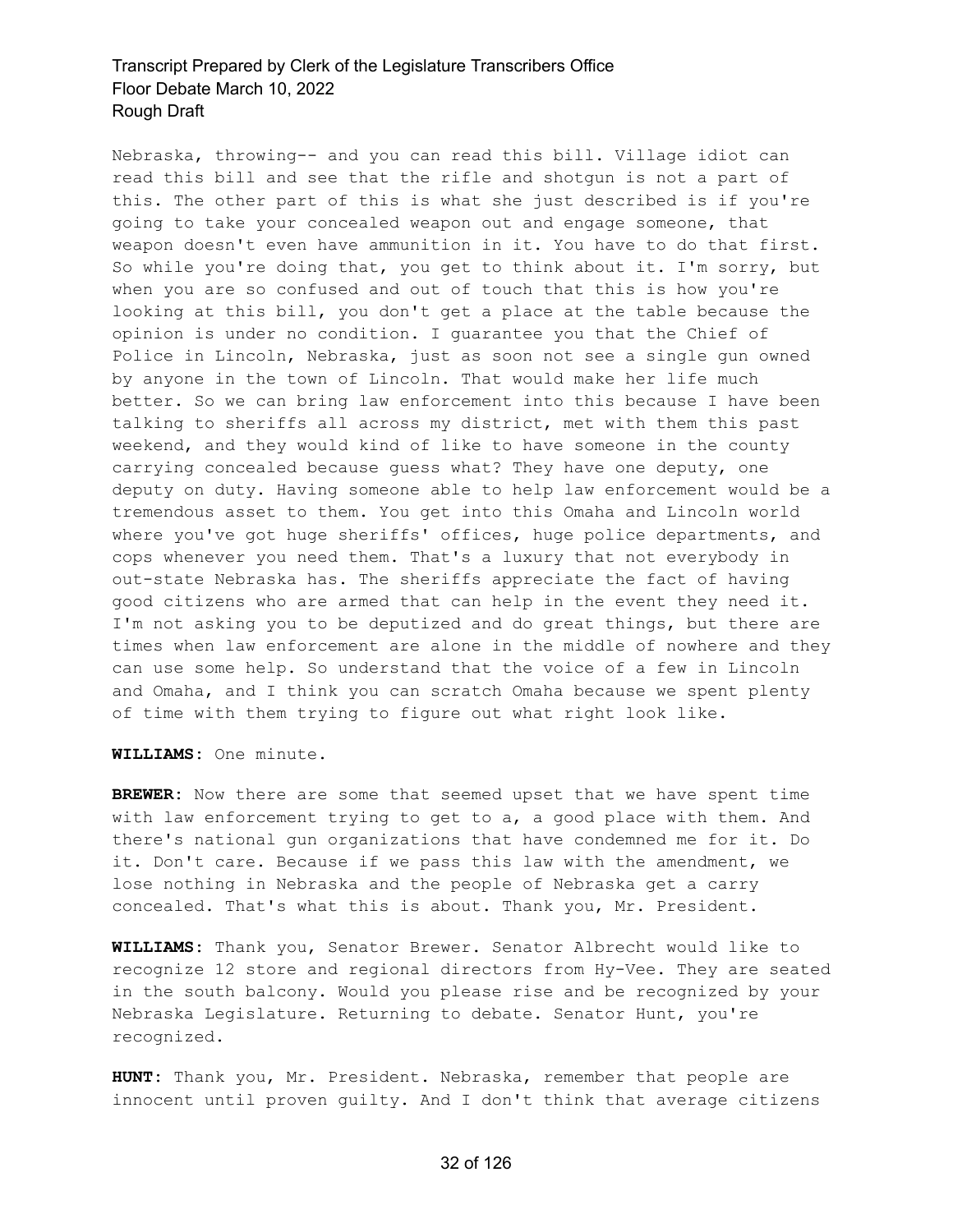who aren't trained in law enforcement, who aren't trained in gun, gun use, who, you know, kind of deputize themselves to help law enforcement to stop criminals, that's a really slippery slope to be going down. And that's not something that gives me any reassurance about LB773 hearing that from Senator Brewer. I'm going to give some time to Senator Morfeld, who wants to respond to the question Senator Bostelman had of him. And also, colleagues, I'd be happy to take anyone's time. So I just wanted to make a couple of points. I support the Second Amendment because I support a, a well-regulated militia. It's not a but. I, I support the Second Amendment, and I support the part of the Second Amendment that says well-regulated militia. Everyone's holding up the constitution and reading their favorite little part of an amendment and ignoring some other part of the amendment. As Senator Morfeld pointed out, maybe you could call me a voting absolutist, as some people call themselves Second Amendment absolutists. There are other amendments. Some of you who think everyone should have the right to have a gun with no training, with no background check, because that's what you interpret the constitution to say. You want to put miles of restrictions on people to exercise their right to vote. So don't start with me on rights, I'm not afraid of people with guns, just like I'm not afraid of people voting, just like I'm not afraid of gay people having a job. I'm not afraid of black women, you know, with their natural hairstyles working a job, either. I'm not afraid of, of women who know what's best for themselves and their bodies deciding to terminate an unwanted pregnancy. I'm not afraid of trans people or trans children who need gender affirming care, so don't tit for tat on what's a right and what we're afraid of. And also don't start on what has worked in other places because all kinds of things work in other places that we don't do here in Nebraska. Emergency Rental Assistance, for example, worked fine in 48 other states. But it's not right for Nebraska. That's a load of crap. Paying workers more than \$2.13 an hour, that would work fine in Nebraska, too. It works better, it works fine a lot of other places. Allowing insurance to cover in vitro fertilization for people who want to start a family and are having trouble, that would work great in Nebraska, too. So don't say, like, like, any of us are the arbiter of authority of rights. That's why we have courts. Smart people can obviously disagree about rights. And if something is unconstitutional, we don't just introduce a new law to fix that, those things get resolved in the courts, not in the Legislature. And I'll yield the remainder of my time to Senator Morfeld.

**WILLIAMS:** Senator Morfeld, you're yielded 2:00.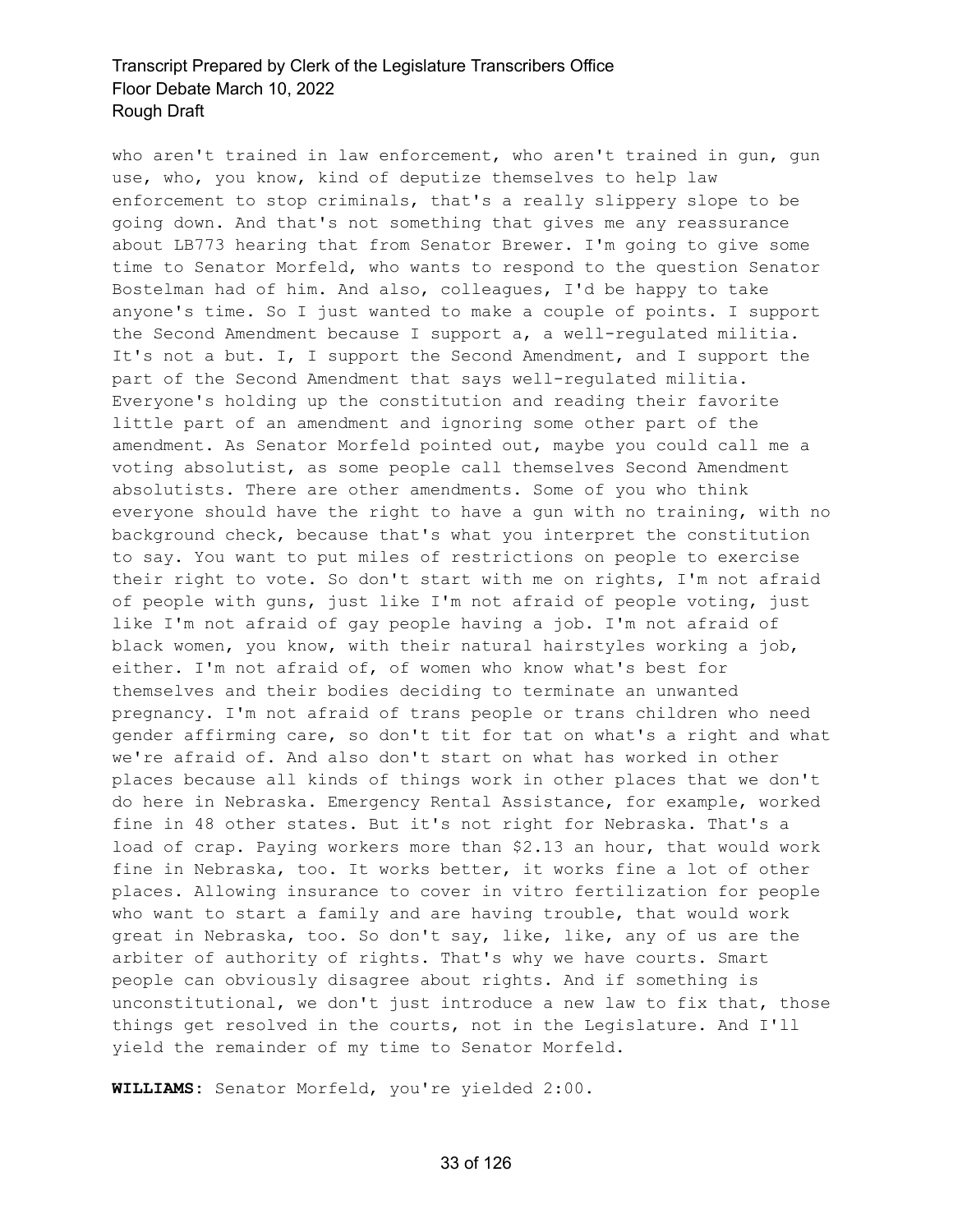**MORFELD:** Thank you, Mr. President, and thank you, Senator Hunt. I just want to respond. I, I talked to my colleague, Senator Bostelman, off the mike just to create-- correct the record I should say. We can also create the record, too. But to correct the record in that I, I have not supported the underlying bill, LB773. We have not had a committee vote on this bill. We have not Execed on the bill. So I just want to note that right away. Now in terms of a potential amendment, if we were to create a white copy amendment to the bill, eliminate the fee for applying for the permit and also create a free training program across the state, I would be in favor of something like that. I'm going to read over the testimony from the Lincoln Police Chief. I need to review that myself, but I, I don't know, I may take issue with, with the, with the thought that our Police Chief is confused and out of touch.

#### **WILLIAMS:** One minute.

**MORFELD:** Even if that were the case, I don't think our Lincoln Police Union, our rank and file police officers, are confused and out of touch. And as I read from their letter, they have pretty strong feelings about this and the other police agency and the other Police Union that came in and opposition the Omaha Police Union. While they are now neutral, they're not in support. Neutral is different than support. And so there are still concerns with this legislation from our law enforcement community where gun violence is the highest. And that's why I remain to be concerned by this, and I remain a strong Second Amendment supporter and I remain a strong Second Amendment supporter that like all of our constitutional rights, there can be reasonable restrictions on them. There's even reasonable restrictions on free speech. You can't go into a crowded theater and yell fire. That's not a constitutional right. There can be reasonable restrictions on constitutional rights--

#### **WILLIAMS:** Time, Senator.

**MORFELD:** --when there is a compelling state interest. Thank you, Mr. President.

**WILLIAMS:** Thank you, Senator Morfeld and Senator Hunt. Senator Lathrop, you're recognized. Excuse me. Before you speak, Senator Lathrop, we have some items to read in.

**ASSISTANT CLERK:** Mr. President, first of all, the Appropriations Committee will hold an Executive Session under the north balcony at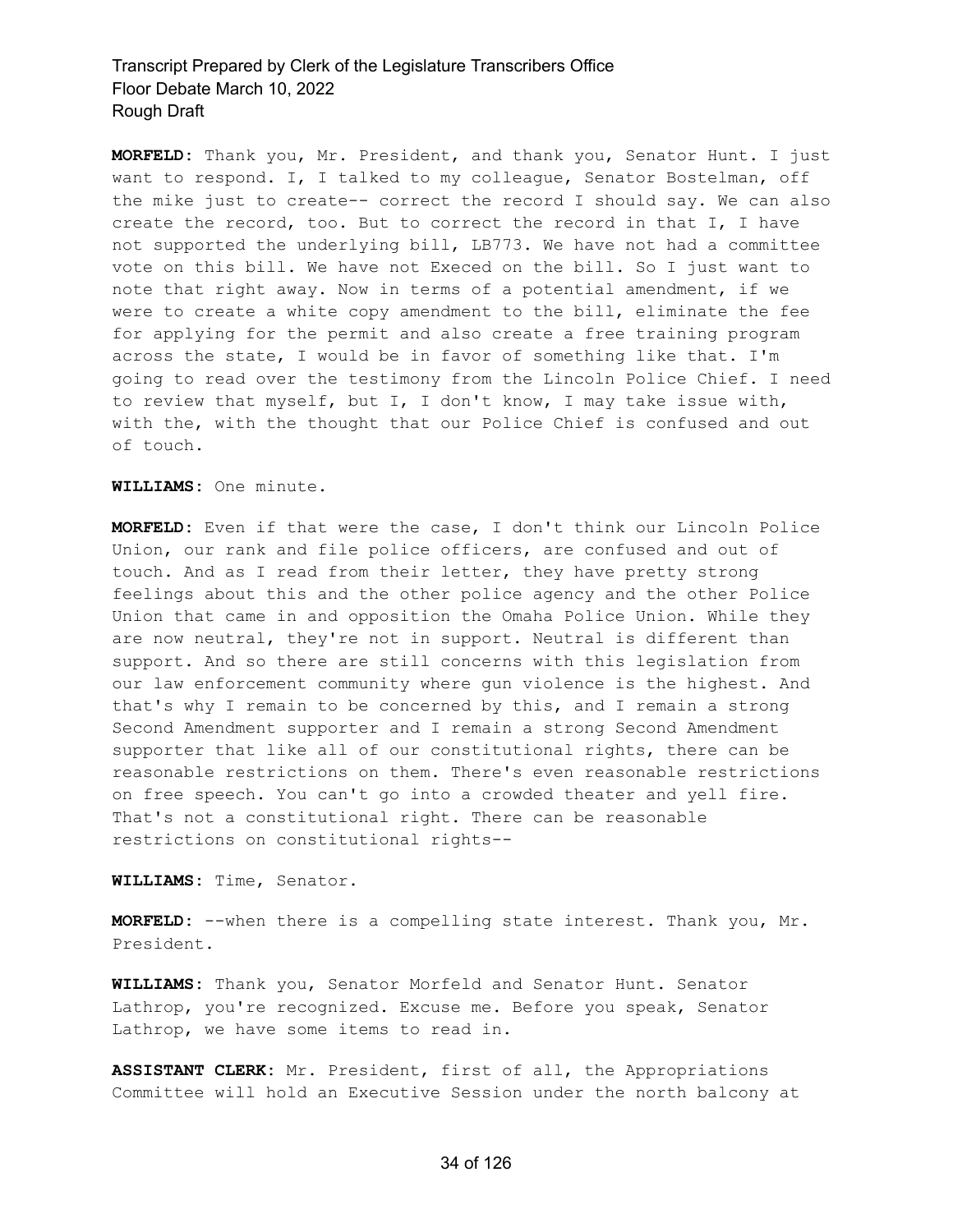11:00. In addition to that, your Committee on Enrollment and Review reports LB436, LB698, LB769, LB804, LB820, LB840, LB864, LB887, LB998, LB1065, and LR-- LB1246, in addition, LR283CA, all placed on Final Reading. Committee on Enrollment Review also reports LB1112 to Select File with amendments. New A bill, LB910A offered by Senator McDonnell, would appropriate funds to carry out the provisions of the LB910. Amendments to be printed to LB1045 from Senator McCollister and Senator Matt Hansen; Senator DeBoer, an amendment to LB741; Senator Brandt to LB741; Senator McCollister to LB1150; and Senator Machaela Cavanaugh to LB91. That's all I have at this time.

**WILLIAMS:** Thank you, Mr. Clerk. Returning to debate. Senator Lathrop, you're recognized.

**LATHROP:** Thank you, Mr. President. Colleagues, good morning. You know when we get to these bills where people feel so strongly, it makes for a tough day, and I very much appreciate how strongly Senator Brewer feels about this bill. I understand being committed to legislation you've been working on for a long time. I have a great deal of respect for how strongly he feels about it and his advocacy for his belief and in particular this bill. So it makes the debate on these things kind of difficult. I hope we avoid getting to a place where it becomes a personal thing. It certainly isn't for me. It's a lot easier for me as a lawyer and in particular a trial lawyer. I've had a lot of cases with a lot of lawyers over the years, and I win some and I lose some and I can still go out and have a drink with most of them. And that's sort of the culture or should be the culture in here. Today, we're talking about concealed carry. I have been here long enough to watch the transformation of concealed carry law in Nebraska. Right before I got here, it was the first iteration of this regulation was counties may or the cities may permit people to carry concealed. And so then we had some counties that had it and some that didn't. And the folks that, that wanted to carry concealed came in and said, we can't even understand where we can carry a gun, where we can't. We need a statewide standard. So we set up the permit process statewide and set up the, the process of acquiring a permit so that, so that there would be a statewide standard. And now we're at the what I would call the final, final version, or the, the furthest point at which you can get in the subject of legislation on concealed carry. Here we are. Over the years I've watched and I've been through having served 12 years on Judiciary Committee, I've sat through a lot of concealed carry permit debates and bills that have introduced. And the one thing that I've heard over the years, we had a bunch of shootings in large churches, megachurches somewhere outside of Nebraska, and in came a bill to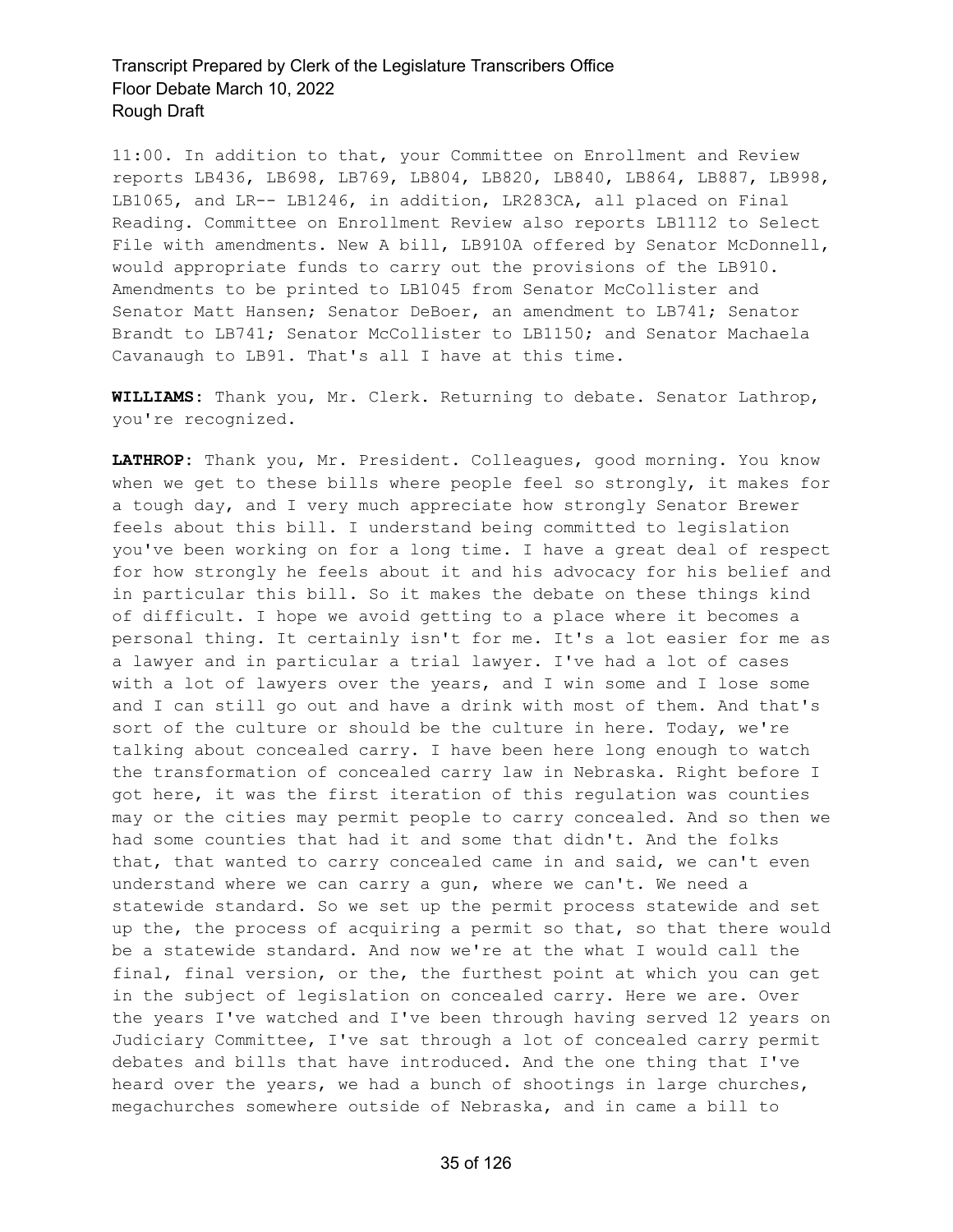allow people to carry concealed into a megachurch because they were going to help sort of as an extension of law enforcement. And we also had a, a bill, I think Senator Christensen introduced it, that said, we need people in small towns. We need teachers in small towns because they may be teaching in a school far away from law enforcement and the response times. And again this morning Senator Brewer noted, and I believe this, that law enforcement in communities, sheriffs with only a few deputies appreciate the fact that there are armed, thoughtful citizens in their community and that the cops don't have to be everywhere in places like Sheridan County and places they simply don't have the manpower to cover the geography. And what that, what that suggests to me, and maybe the concern that it brings me to is the notion that someone with a concealed handgun is somehow an extension of law enforcement. Can they be helpful in a circumstance where their own life is being threatened? Certainly. But the, the notion that they are an extension of law enforcement is a concern in this respect. Currently, the permitting process requires that someone undergo a certain, certain amount of training. That training is prescribed by the State Patrol in State Patrol regulations--

#### **WILLIAMS:** One minute.

**LATHROP:** --that have been passed. I have a concern for people who will get a handgun without a permit, without any training. And I appreciate, Senator Brewer, that there are people willing to train for free, but they're not required to take it. So I could go into Cabela's, pick up a handgun and with no training. And I'm a lawyer, I'm a lawyer, I understand self-defense. But the-- but there is a lot of nuance and we see an awful lot of people who with a firearm are doing things they don't have the legal right to do and somebody gets killed and now they're charged and doing a life sentence. I do have-- I do find value in the permit process that screens who may and may not. And I find value, particularly in the training, particularly in the training, so that we don't have citizens picking up a handgun--

**WILLIAMS:** Time, Senator.

LATHROP: --and getting themselves in trouble. Thank you.

**WILLIAMS:** Thank you, Senator Lathrop. Senator Blood, you're recognized.

**BLOOD:** Thank you, Mr. President. I would ask that Senator Brewer, please yield to a question we started earlier.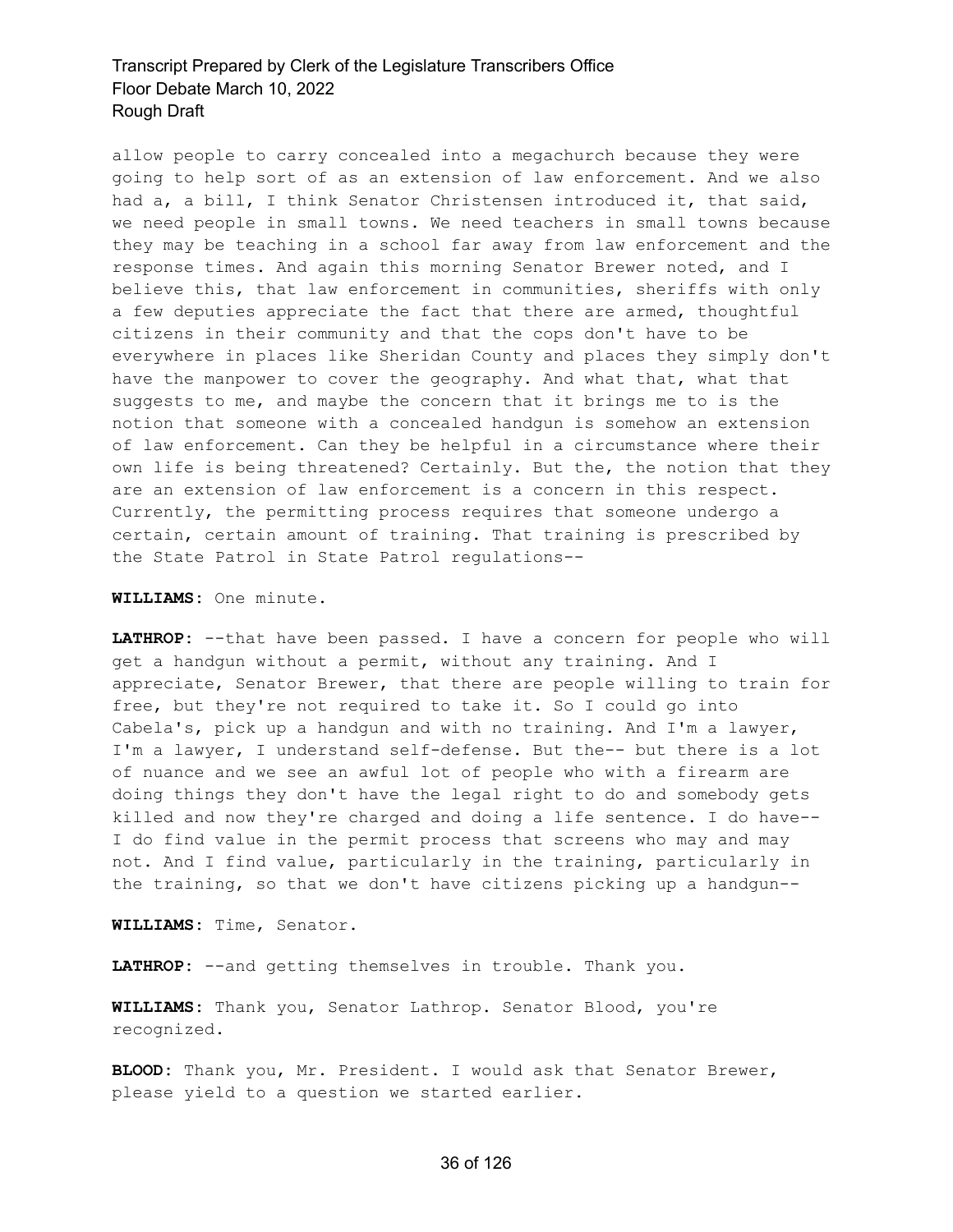**WILLIAMS:** Senator Brewer, would you yield?

**BREWER:** Yes.

**BLOOD:** So, Senator Brewer, can you kind of walk me through the language on page 15, line 17 and line 18? I don't remember seeing that anywhere else in statute. And can you just kind of give me a little bit of history on why it's written that way?

**BREWER:** I'm assuming that you know the answers. So 15 of 16?

**BLOOD:** I actually don't this time. That's why I was hoping you could help me out. So minor, any person who is under 21 years of age, except if they're 18 and they're in the military, peace officer. I understand why you would do that, but I'm not seeing that anywhere else in statute. How did we get that language? And I'm just trying to understand why it's an either or.

**BREWER:** OK. Actually, that was scratched. So in the amendment, AM- always the first one, AM1757 that goes to age 21, period.

**BLOOD:** OK. AM1757. And then next year, you and I need to go into Chapter 14 and look at that language, they use words like common prostitutes, vagrants, and tramps. I don't know if you noted that.

**BREWER:** I should. I didn't.

**BLOOD:** Not to take you off topic, but

**BREWER:** OK.

**BLOOD:** I think that's some pretty antiquated language. I have one more question for you.

**BREWER:** OK.

**BLOOD:** So do the amendments, and I know we have more than one amendment. I know this is going to be decreased revenues, and they weren't sure if they're going to exceed the decreased reductions. Can you kind of walk me through any potential shortfall and how it might offset their budget? Because I did note in the fiscal note said that they may need to come forward and ask for more money in the future. Do you think that that's true or do you think that they're overcompensating?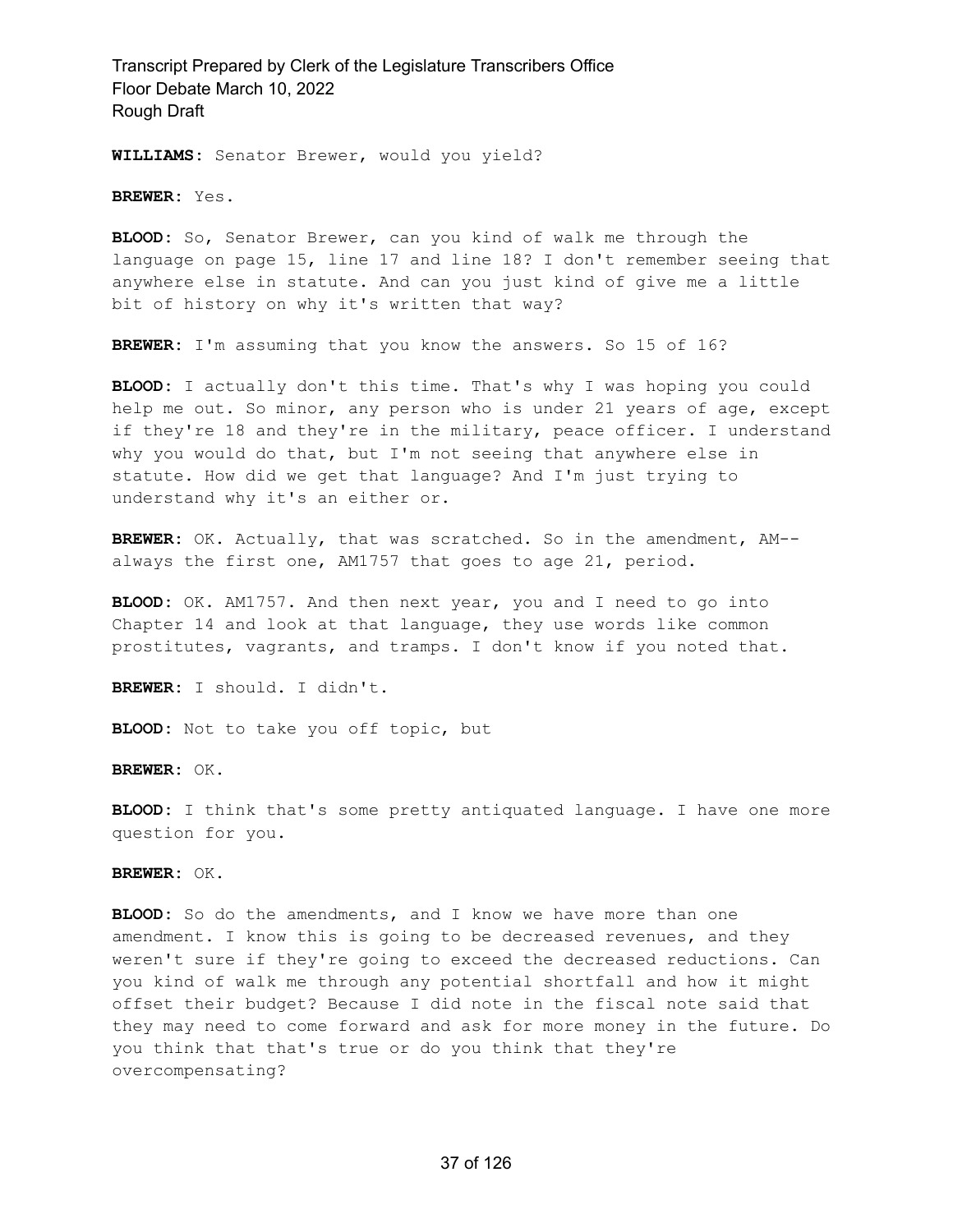**BREWER:** OK, when you say that, is that for the State Patrol for the reduction in the number of permits that they would--

**BLOOD:** It is. I'm sorry. It is. I should have been clearer.

**BREWER:** OK. No, we're good. We're on the same sheet here. It is unknown what we found from researching with Wyoming. The year after they went to constitutional carry. The number of their concealed carry permits increased dramatically, almost doubled. That's not true in every state. There's usually a dip the first year and then they come back up and are usually higher than they were before. So I think that's kind of an unknown exactly where that will go. I think it depends on the state.

**BLOOD:** I, I did note Kansas was one of the ones that was used and I thought they said, like, 30 percent. Does that sound right? Did I read that?

**BREWER:** I think that's ballpark. Yes, 27--

**BLOOD:** OK. So why did it go up in that second year?

**BREWER:** Well, I, I think what happens is there's folks that have not entertained the idea of being armed, and then they realize that this is possible through this legislation. And so they decide that they need to get training. And that's a quick, direct preset training that they can go and get. And, and that's, that's why they, they go to get it. Training becomes more valuable because you realize the impact of the actions that you may have to take with a gun.

**BLOOD:** And it's better to know what the heck you're doing when you have a gun in your hand.

**BREWER:** Well, yes.

**BLOOD:** And it's a lot more fun, too.

**BREWER:** Yeah, well--

**BLOOD:** All right. Thank you, Senator Brewer.

**BREWER:** You bet.

**BLOOD:** So again, I'm still listening to debate, still going through the many amendments going back and forth. I actually support Senator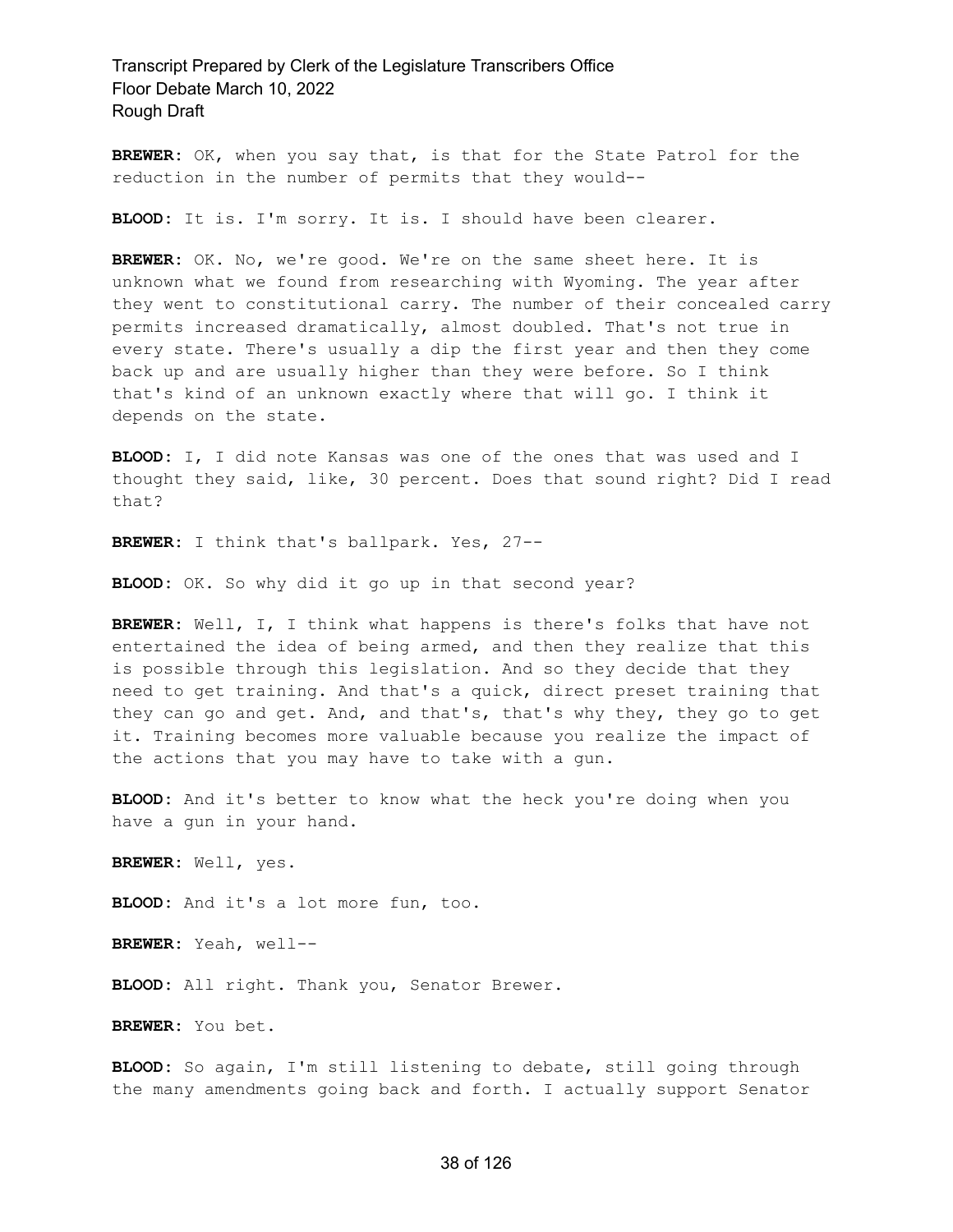Cavanaugh's amendment. I don't think we need more people in prison, and I'm not sure why we would have an amendment that would make the rules harsher. I'm a little concerned about the patchwork part of it, so I'm still listening. I'm still deciding. But I do really appreciate Senator Brewer walking me through some of my questions, and I know I kind of get into the weeds and really fine tune sentences, but when it's something so serious--

**WILLIAMS:** One minute.

**BLOOD:** --so serious to people, I want to make sure that we do it and we do it correctly. Thank you, Mr. President.

**WILLIAMS:** Thank you, Senator Blood and Senator Brewer. Senator Walz, you're recognized.

**WALZ:** Thank you, Mr. President. I don't stand up and talk very often, I haven't much this year, but out of respect for Senator Brewer, I wanted to stand up and just kind of ask a few questions and, and tell a story. I do stand in opposition to LB773. And Senator Pansing Brooks, you will have to beat me to Senator Brewer's office if something happens because I will be running way faster than you and I, I do that. I would do that because I trust Senator Brewer. I trust him because I know that he has had extensive training. I've never been in the service and I can't even pretend to understand what it's like. I can take the experiences that I've heard from people who have served our country or who have spent time on base, even spending time on base where people have been deployed. What I do know is that there is an unbelievable amount of stress. There's emotional and physical stress, there's mental stress, there's marital stress, there's fighting, there's bullying, there's abuse, there's deployment, there's post-traumatic stress. You are up against a very, very high level of stress in an atmosphere where hundreds, hundreds of people could easily lose control in so many situations. And honestly, when I think about that, I think it's amazing that there really is so much self-control in a place where there is such a high level of stress. Senator Brewer, would you yield to a question?

**WILLIAMS:** Senator Brewer, would you yield?

#### **BREWER:** Yes.

**WALZ:** How does that happen? How does it happen that there's not more bloodshed just on, on a base, given there's so much stress?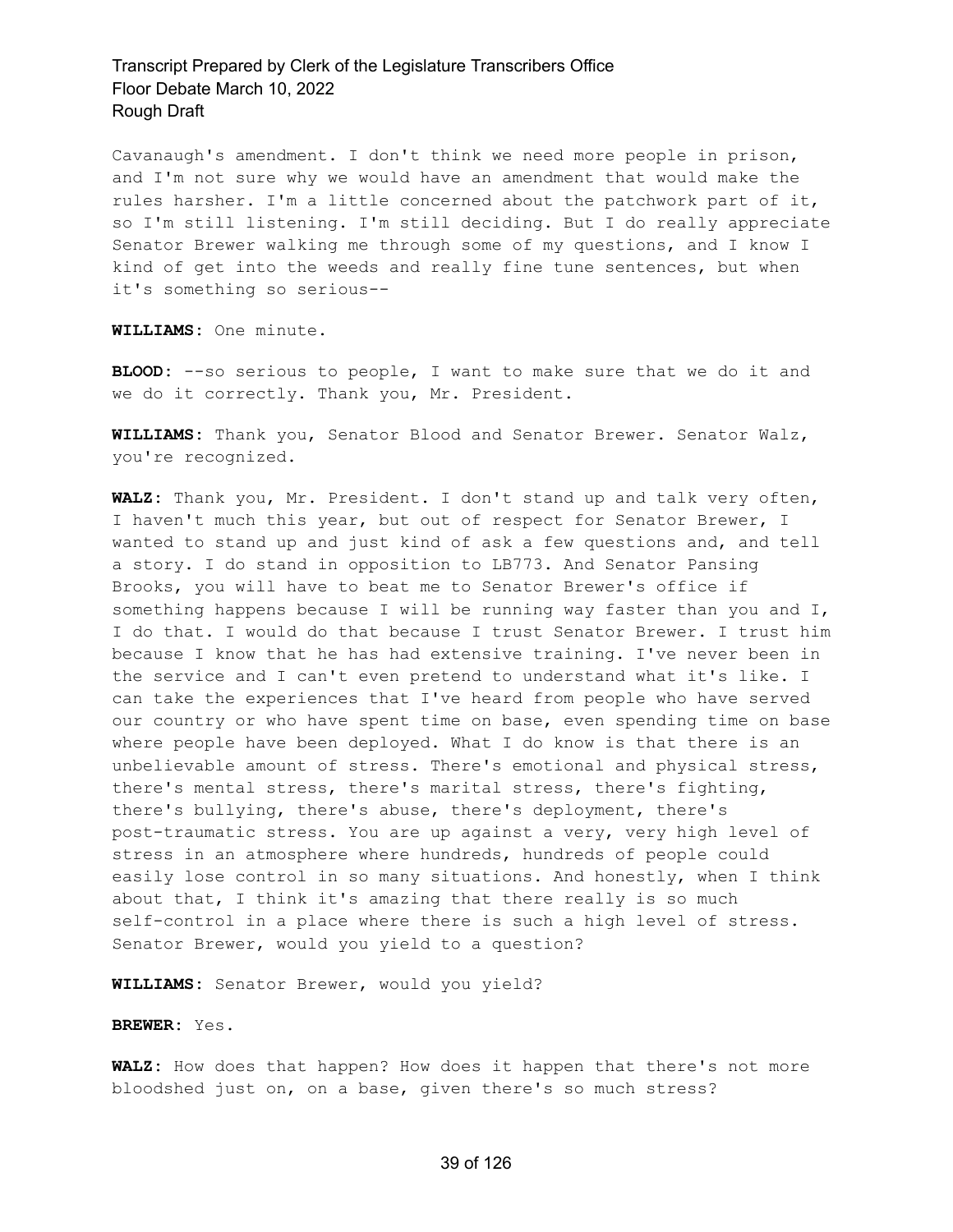**BREWER:** Well, unfortunately, when incidents happen, it's normally suicide. And, you know, the suicide is something we haven't been able to overcome. It is a reality of enough of a, I guess, environment of stress and death and the issues that sometimes come with wearing the uniform. And some folks just cannot deal with it. And that, unfortunately, is something that we just not have had the ability to overcome. And you know, I, I don't talk much about it. I don't know that there is really anybody on the floor that I've spent time talking about it because it's just not something you really want to talk about. You know, the experience of being shot is something that haunts you. So understand, I don't take any of this lightly, the idea of ever being in a position to have to shoot someone or the fact that being shot and understanding what it's like to be on the other side. And you know, that, that is part of the ghost I mentioned earlier that, that stays with you for life.

**WALZ:** Thank you, Senator Brewer. I don't think that owning a gun is a problem, honestly. For me, it's understanding the responsibility and the self-control and the training that's an issue. I think so much about that large amount of stress our military men and women are under and the control they have over how they use their weapon.

#### **WILLIAMS:** One minute.

**WALZ:** And I compare all those people to people who just decide that someone's driving too slow or they've been cut off on the road and they decide that that's the time to use our gun. Because someone has an argument with another person, that's the time to use our gun. It's also a little personal and I don't know if I have enough time, but I do have someone who's very, very close to my heart who served in the army and was deployed. And this is a person I love very, very much who went through some pretty traumatic times, a lot of personal trauma, a lot of mental health issues spiraling out of control pretty quickly. And there were many, many times he could have decided today, today is the day I use my gun. But he didn't, and I believe he didn't--

**WILLIAMS:** Time, Senator.

**WALZ:** Thank you.

**WILLIAMS:** Thank you, Senator Walz and Senator Brewer. Senator Pansing Brooks, you're recognized.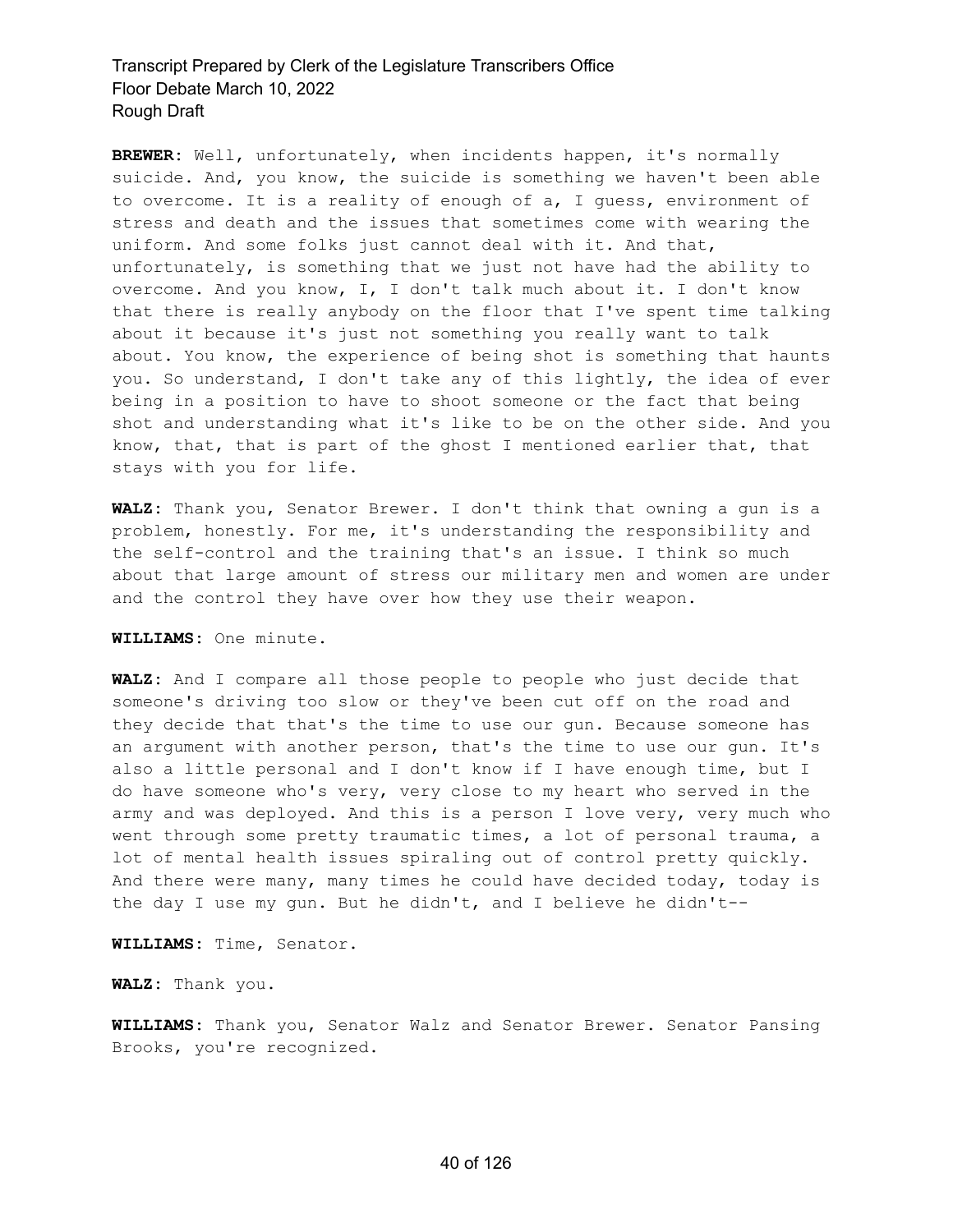**PANSING BROOKS:** Thank you, Mr. Speaker. I, I thought-- if, if Senator Walz wants to finish what she was saying, I'll yield. Let's see, I would like-- I'll ask Senator Walz a question so I can finish. Senator Walz,--

**WILLIAMS:** Senator Walz, would you yield?

**WALZ:** Yes.

**PANSING BROOKS:** --would you please finish what you were saying and then I'll make my comments.

**WALZ:** Yeah. So there were many times that this person was spiraling out of control because of the traumatic things that were happening in his life. And we were really afraid that that was the day he was going to say, today, I use my gun. And I don't think he did, I don't think he did only because of the training that he received and the knowledge of how to use a gun and the self-control that he learned while he was in the Army. So as his mother, I'm thankful for the fact that he had the opportunity through his service in the Army to be trained and to use self-control. Because without it, I don't think his circumstances would be the same that they are today. Thank you, Mr. President.

**PANSING BROOKS:** Thank, thank you. Thank you for doing that, Lynne, and for your brave story. I appreciate that and we send you all of our love. So as we know, this is, this is difficult for everybody and many instances for all of us. I appreciate Senator Walz's willingness to come forward and tell stories that are, are so difficult and heartrending. We appreciate Senator Brewer, who is a true hero amongst us. I, I don't think there's probably anybody in this Legislature that we admire more or think has more sense on so many things. And he's- he really has been a joy and an honor to work with in my opinion. I'm getting sentimental about things as I'm nearing the end of, of my eight years here. But I, I do want to just point out that there is a case right now pending in front of the Supreme Court, and that case is New York State Rifle & Pistol Association, Inc. v. Bruen. The Supreme Court is going to be ruling soon on concealed carry. Anybody remember back when Senator Morfeld and I had been bringing the workforce equity bill and everybody said, oh, just wait, the Supreme Court's going to rule on LGBTQ+ in the workforce. That was the Obergefell case. They were going to rule on marriage, and they ruled. Everybody had said, oh, just wait, wait for that time, because that's when the Supreme Court's going to make a decision, which they have done that marriage now is legal between two people of the same sex, and we have the same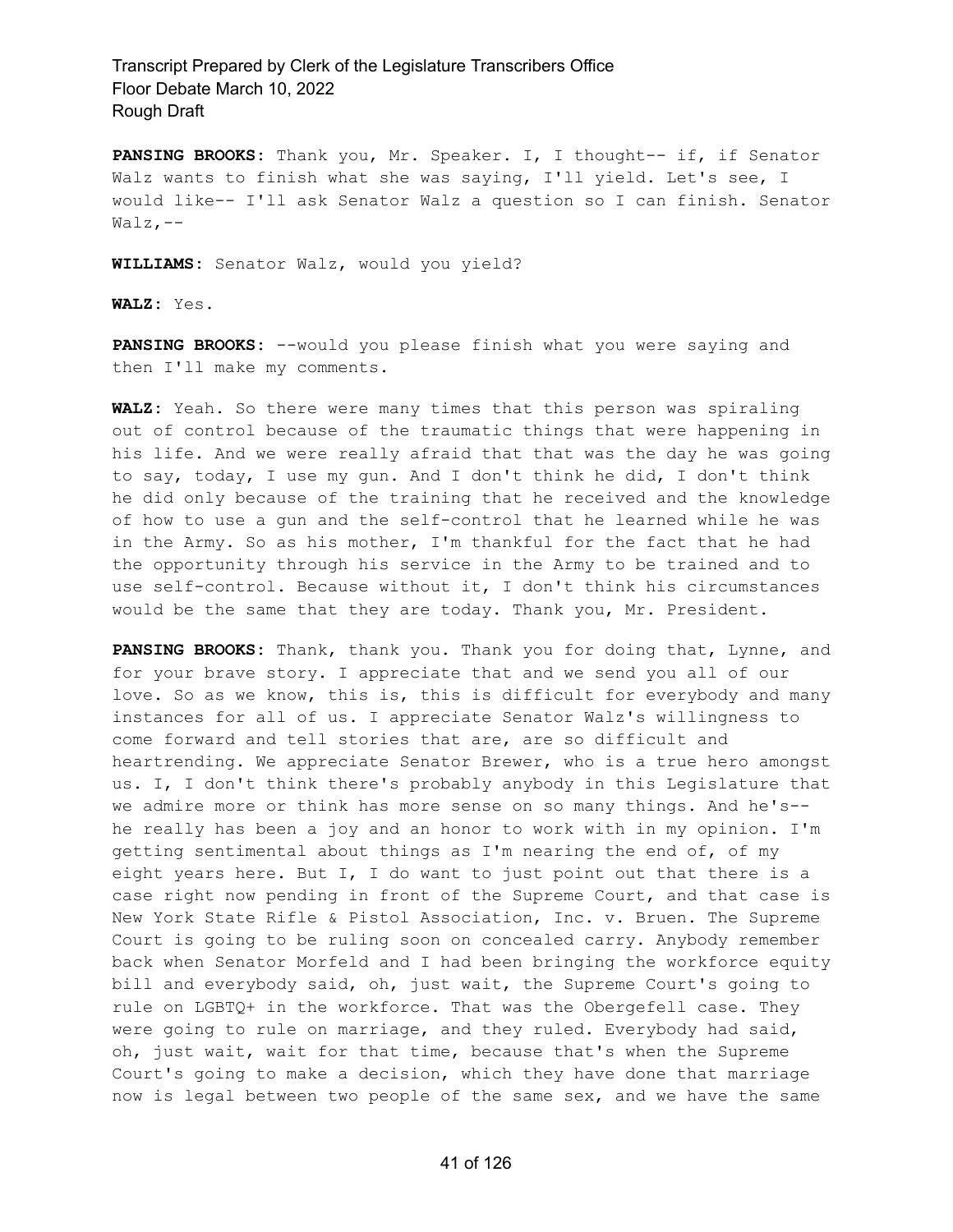instance here. But I don't hear those same people saying to us or to Senator Brewer, just wait, just wait, the, the Supreme Court is going to rule on this soon. It's all about concealed carry, and we should wait. But nope, we have to move forward on this. I, I would also like to say that I, I agree with what I've been hearing. Let's just pay. This is a first-- this is a Second Amendment right to our constitution. Let's pay for the classes. I don't want people wandering around without classes and without training.

**WILLIAMS:** One minute.

**PANSING BROOKS:** That office of Senator Brewer's has some of the most capable and, and knowledgeable people in this area that I know. I admire them. I don't totally agree with them, but I admire each of. And I have a lot of fun with them. But I bet we would all agree on the fact that we need training for people. Why, why doesn't the state pay for that? It's a constitutional right. Let's pay for the training. If the training is the issue, then let's, by gosh, get people the training they need. I, I think that's the way to solve this. I'll support this if we get training and if we get people able to get the work that they need and the training and, you know, we hear about Senator Brewer and the people that have been in the military, that's all training. That is all training. That's my sticking point. I'm-- I am supportive of the Second Amendment. I am not a gun owner,--

**WILLIAMS:** Time, Senator.

**PANSING BROOKS:** --but I believe in training.

**WILLIAMS:** Thank you, Senator Pansing Brooks and Senator Walz. Senator John Cavanaugh, you're recognized and this is your third opportunity.

**J. CAVANAUGH:** Thank you, Mr. President. So just to remind everybody, we're still on my amendment. And although it's my last time to talk, I just wanted to make sure that I got to discuss all things because I've talked to quite a few people off the floor and people don't, I guess, quite understand what the intent of my amendment is. And, and so I've gone through kind of the mechanism before. If you have any questions, be happy to answer those. But basically somebody-- if, if the conduct, if we change conduct, previous convicted conduct was-- is found to not be unlawful any longer, that that would add that as an element someone could seek an expungement. Expungement and set aside is already in the statute for offenses like this. This just adds an extra level to that to make sure that somebody-- we're, we're basically stating a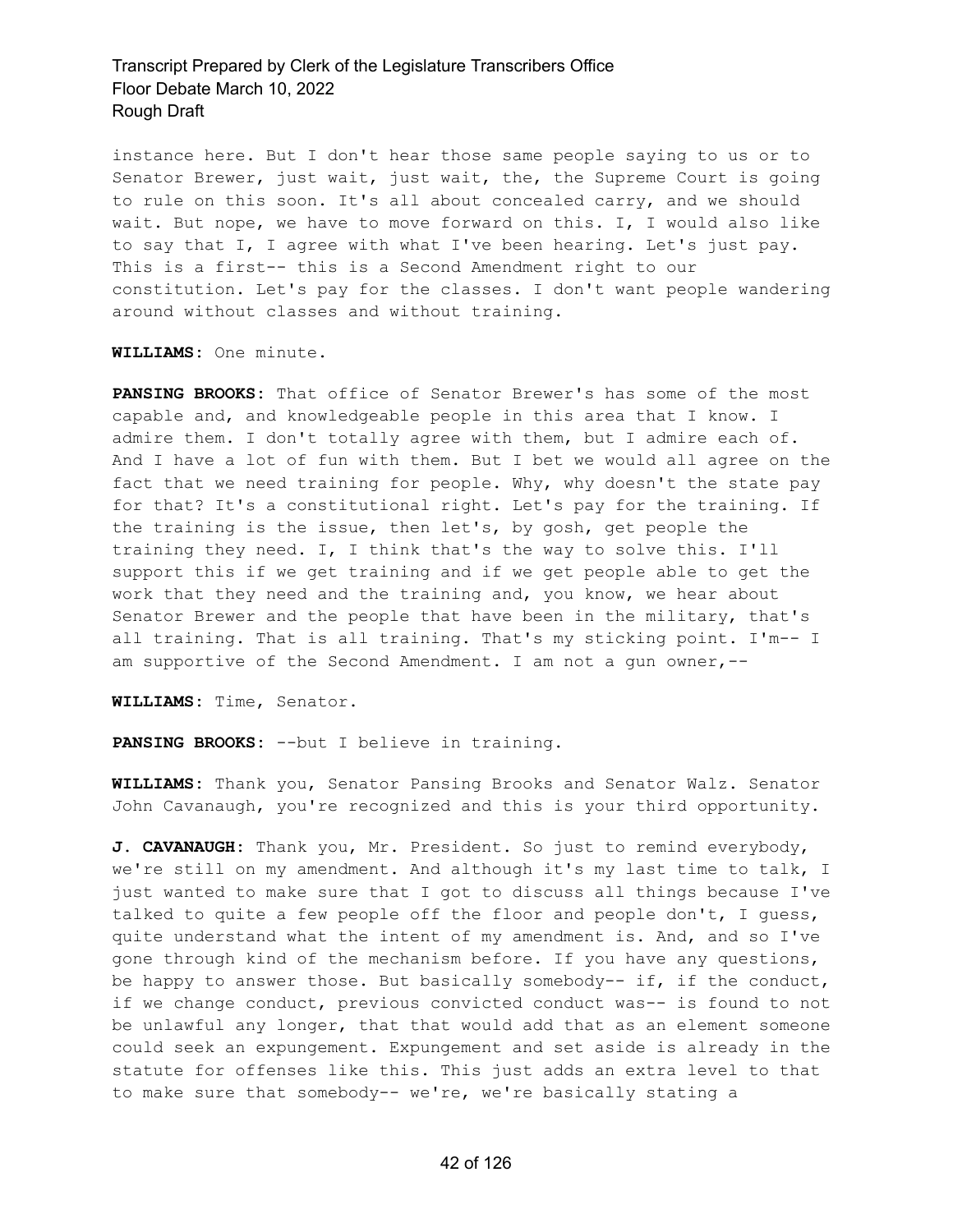principle that says once we've decided this is no longer unlawful, that that gives more weight to someone's request for that expungement and set aside. And again, this expungement and set aside does not make that prior conviction available for subsequent enhancement on any-- if any subsequent criminal offense were to arise out of later conduct. So it is still available for prosecutors and law enforcement. It would still be available for police to look at somebody's record. And I point that out again because I would point out that law enforcement came and testified against this amendment or, well, I guess, they sent a letter in opposition to it. And I, and I, I didn't really-- I don't understand their opposition, and I just thought that was interesting to note in light of Senator Brewer's comments about certain law enforcement being opposed to the underlying bill here and suggested amendments that we're considering. I obviously have a-- respect our, our state's law enforcement. I respect their opinion as it pertains to their professional industry. And, you know, I think a lot of people are talking about their concerns, rightly, as it pertains to making these sorts of changes to the concealed carry statute the state-- in the state. And Senator Pansing Brooks, I think just pointed out a important point about the distinction between safety with training and no training and education and the valid concerns, complaints, criticisms. I think I agree. My point is in this amendment, and since I guess it's my last time to talk before closing and, and getting a vote on it, but that when we make a policy decision, whatever nature it takes and whatever your position about the policy decision is, whichever side you're on on this issue and any other issue that policy decision requires us to also consider all of the things that go along with that. And so in the criminal justice system, we make a lot of decisions about penalties and lengths of incarceration, what, what the civil penalties afterwards, whether people can get SNAP benefits after they have served their sentence and been convicted, whether people get the right to vote restored, whether or not people can own or possess a firearm. All of those things are policy decisions that we have made. And sometimes when you make a change in a policy decision that you need to make sure that you are addressing all of those other sort of dominoes that we have put in place as a result of criminalizing conduct, incarcerating people, punishing people, and whether or not people should-- whether it's a good policy choice to make people carry the stigma of a criminal conviction with them for the rest of their life.

**WILLIAMS:** One minute.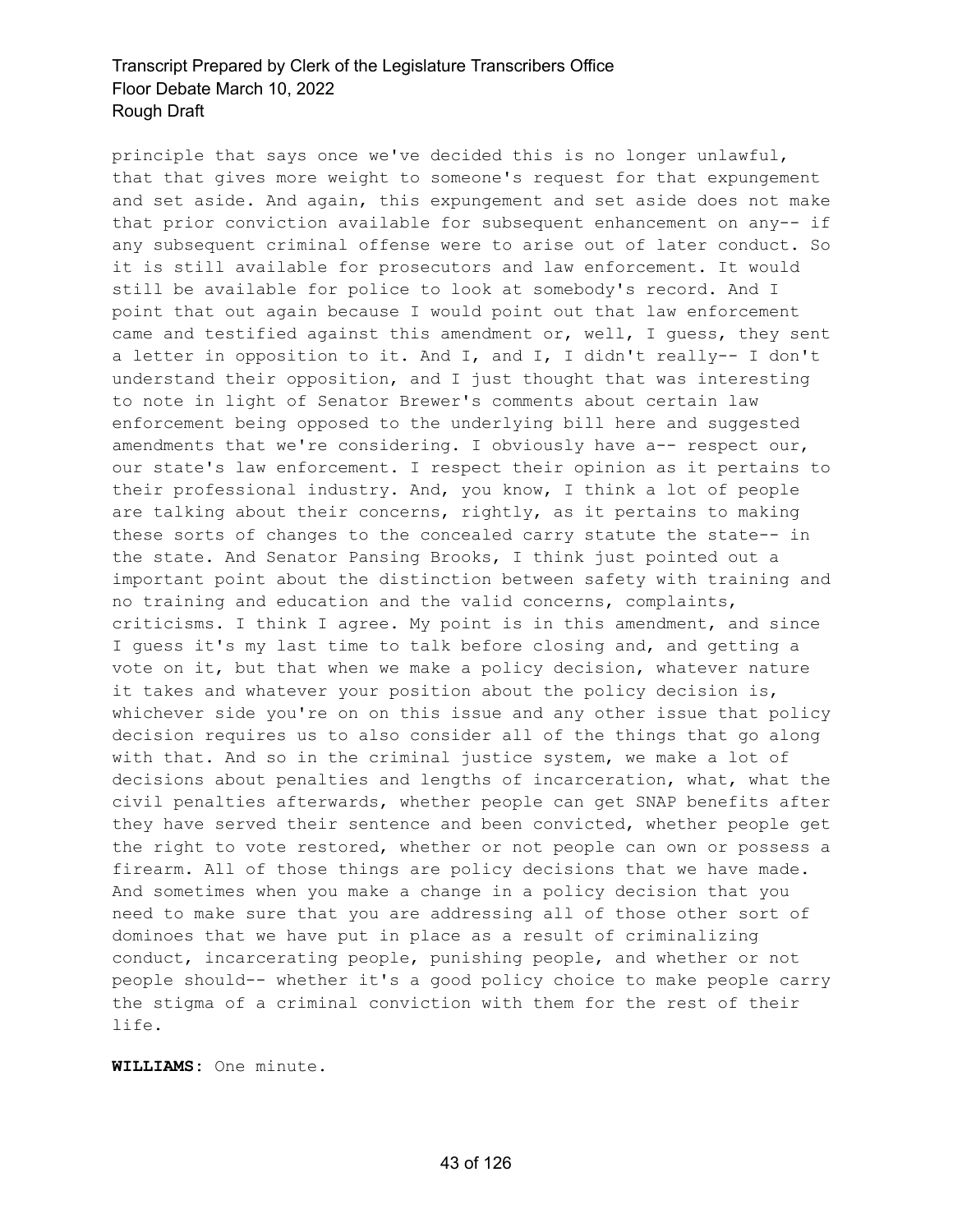**J. CAVANAUGH:** Thank you, Mr. President. Once we have made a decision to roll back a previous policy decision, once we've changed our mind about whether or not something is unlawful conduct, whether or not we should-- that when we make those changes, we should consider-- it should be part of that conversation, whether or not we continue to treat people, penalize people to, to have them have that stigma with them for the rest of their life for that conduct. And so that is a consideration. That's why I think it's an important part of this conversation overall, and I think it's an important part of any conversation we have is not just what is the letter of the law change we're making, but all of the other things that go along with that. And that's why I brought this amendment, and that's why I think it, it should be part of the conversation going forward and why it should be adopted as part of this bill if this bill does-- were to advance. Thank you, Mr. President.

**WILLIAMS:** Thank you, Senator Cavanaugh. Senator Day, you're recognized.

**DAY:** Thank you, Mr. President and good morning, colleagues. So for me, there's a couple of sticking points on, on this issue. The first one being the pull motion. I was just outside the Chamber talking to a young man named Jason, who took the day off today to come and advocate for this bill. And we got to have a conversation about how important the process is for each one of these bills when we circumvent the committee process by utilizing a pull motion. From my perspective, it eliminates a really important part of the process for those of us who don't sit on the committee, particularly, we don't have a committee statement. We don't know how many people came in support or opposed, and we don't know what, what we call the second house said, which is the general public. That's one of the problems that I have. The second issue is AM1757, which I really, really don't like for a couple of reasons. The first thing is, you know, if we want to pass a bill based on the premise that the right to keep and bear arms is a constitutional right, that should apply to every single Nebraskan in the state. We can't say this shall not be infringed unless you live in Omaha, then it's OK for us to create a carve out for the city. I appreciate Senator Brewer working with law enforcement on finding a compromise for this. And I do think that that's very important and I don't fault him for that. But I don't-- I personally don't like the compromise that it has come to in terms of carving out Omaha, which personally, I don't think it's surprising to understand that the city of Omaha is the city in the state with the highest population of black Nebraskans. I don't think it's a coincidence that we're carving them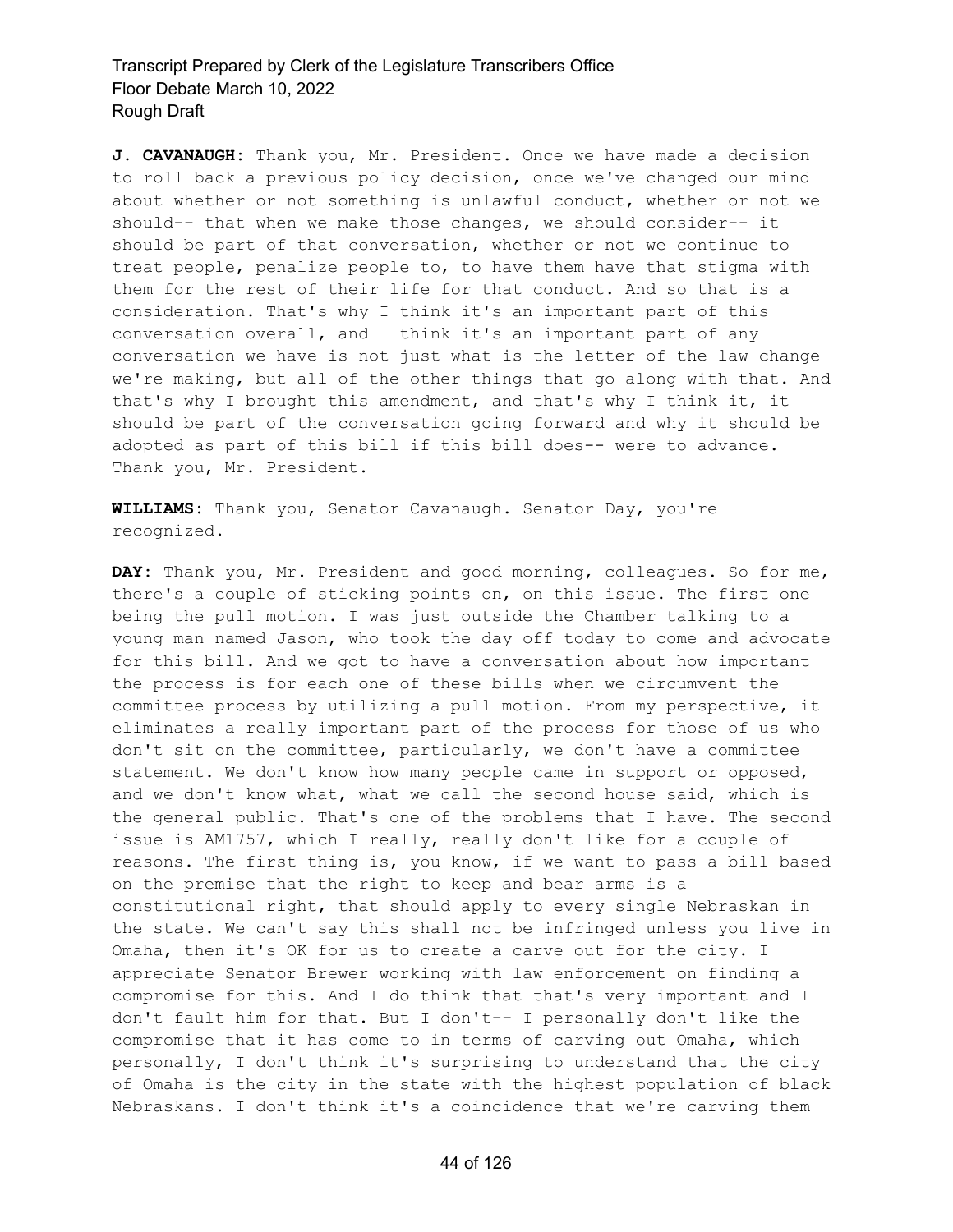out. And I would echo some of Senator McKinney's sentiments on that issue. I was doing a little bit of research on this, and I found a really great article in the Chicago Sun-Times written in January 26 of 2021, titled "How Second Amendment gun rights fall short for African Americans," and I'm going to read it here into the record: It was described as a standoff. Congressman Lauren Boebert recently refused to permit Capitol Police to search her purse after she set off a metal detector. She now avoids the Capitol metal detectors entirely so far without consequence. The Second Amendment is allowing her to get away with a lot. Boebert's not alone in carrying a gun. According to data gathered from the FBI, 15 million guns were purchased between January and July 2020, marking a 91 percent increase from the same period in 2019. More than 30 percent of American adults claim to own a firearm. What is different now is that the largest rise in gun sales in 2020, nearly 60 percent, has been among African Americans, who increasingly fear that they can't rely on law enforcement for safety. Gun ownership comes with many risks, but these new gun owners should be given an additional warning. In practice, the Second Amendment right of African Americans is limited. Nothing in the constitution restricts gun ownership by ethnicity, of course. But in reality, the Second Amendment doesn't apply equally to people of color who are often killed while trying to fully exercise their right to keep and bear arms to defend themselves or protect others. Take the story of Breonna Taylor and her boyfriend Kenneth Walker, neither of whom had criminal records. When three men in street clothes attempted to break through their door at 1:00 in the morning, Walker grabbed his registered firearm. When the men broke down the door, he fired a single shot in self-defense. The men, whom he later learned were police, fired back several rounds. They shot Walker, arrested him for attempted murder and killed Breonna. There are other cases that illustrate the same point. Take Philando Castile--

#### **WILLIAMS:** One minute.

**DAY:** --who, during a traffic stop, alerted the officer that he carried a registered gun in a vehicle but was shot and killed by police before he could explain. Then there's the 26-year-old security guard from Illinois, Jemel Roberson, who apprehended a dangerous armed man at gunpoint but he was shot immediately by police when they arrived on the scene. Similarly, a heroic Emantic Bradford helped to protect the crowd from a lone gunman in an Alabama shopping mall, yet the 21-year-old, who was lawfully carrying a firearm, was shot and killed by police. I'll finish my article later. Thank you, Mr. President.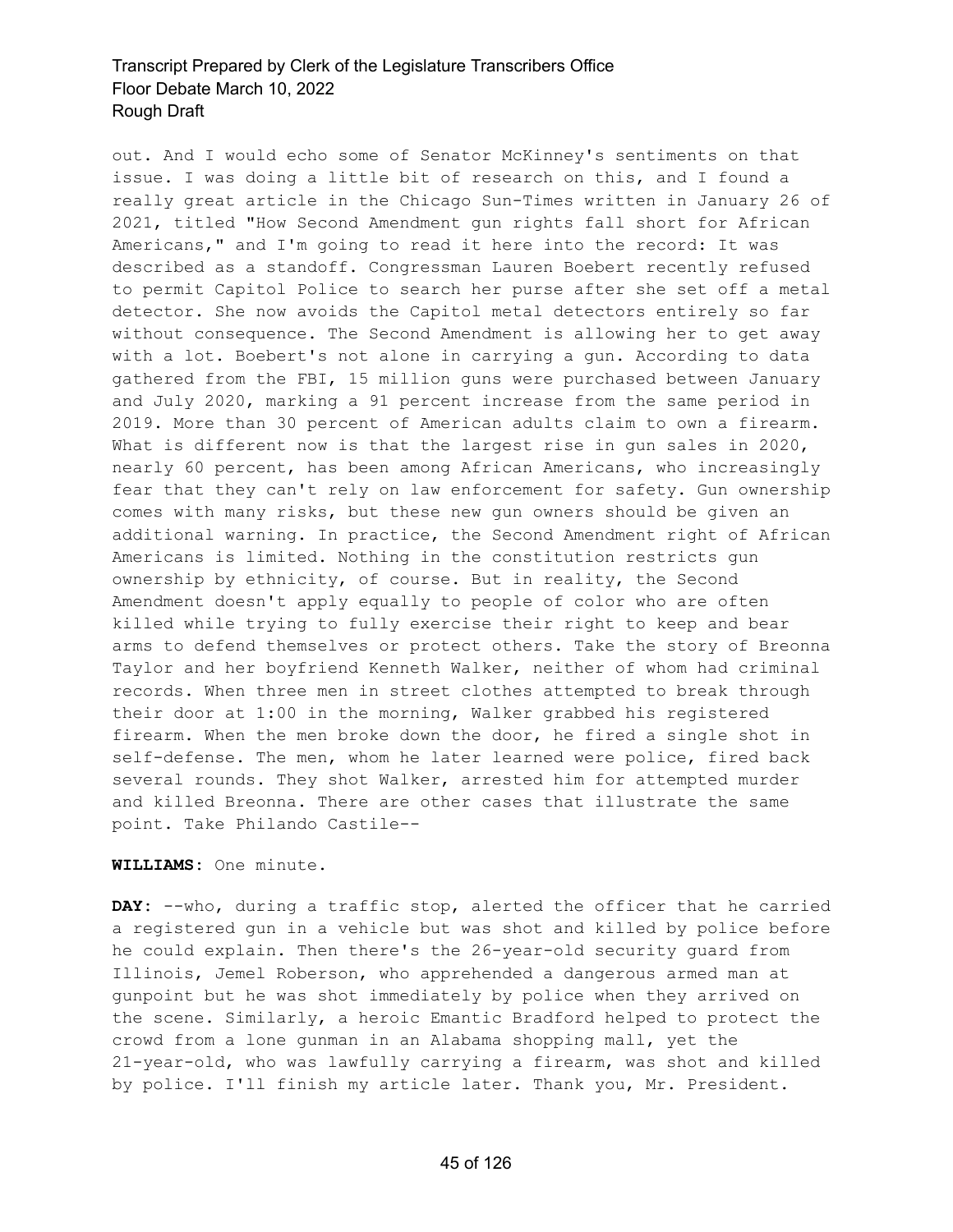**WILLIAMS:** Thank you, Senator Day. Senator Geist, you're recognized.

**GEIST:** Thank you, Mr. President. And I did have a question for Senator Brewer if he would yield for a question, please.

**WILLIAMS:** Senator Brewer, would you yield?

**BREWER:** Yes.

**GEIST:** I had a constituent contact me and I know we talked about this off-line, but I wanted to have this question answered for the record, record. I had a constituent contact me about reciprocity and how this would look when you take a gun to other states. If they would recognize if we have a "permitless" concealed carry, if-- how that would look if you take a gun to other states?

**BREWER:** Well, if you left Nebraska under just constitutional carry, that's where it would end is when you got to the border. If you have a permitted concealed carry, then it would be recognized in any of the other states that we have an agreement with. So in order to travel across state lines, you would have to have the full permitted concealed carry.

**GEIST:** OK, thank you. And I think that's important for us to know that it, it, it-- that this concealed carry only is in effect in the state of Nebraska and not in other states. Another thing that we've been talking about is training. I am engaging some other of my colleagues in talking about possibly having free online four-hour training, it could be online or in person because Senator Brewer says he has 20 instructors who are already willing to give that for free. And so it'd be free, it would be online or in person, and you could print out a certificate right there after you finish the course, carry it with you. And I just think that could be a good compromise for those of you that want training, something maybe we could talk about in-- I do have an amendment coming. If people are interested, we could do that. We could-- so it's four hours online or in person. It's free, you could print out your certificate right there or have it-- have that be provisional and you get a-- one from the state. I know that there is a lot of questions that need to be answered about that, but I think it's a good middle road and alternative for those who are having trouble getting on board because there's no training. So with that, I'm happy to engage my colleagues off the mike and discuss that further if you're interested. Thank you, Mr. President.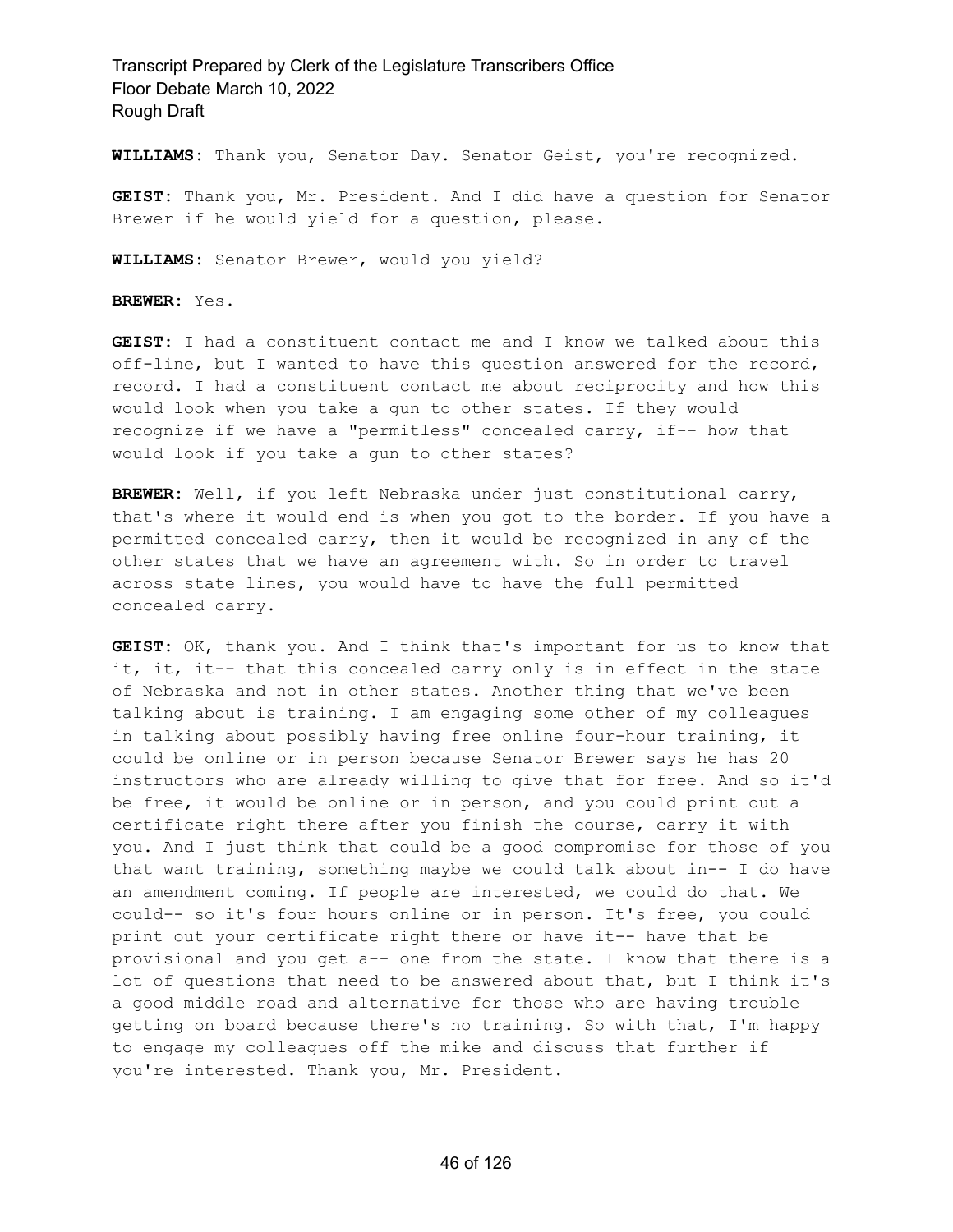**WILLIAMS:** Thank you, Senator Geist and Senator Brewer. Senator Lowe, you're recognized.

**LOWE:** Thank you, Mr. President. I stand here in support of LB773 and AM1757, and I am opposed or still listening, at least, to AM1794. Innocent until proven guilty. A senator said that, that we are innocent until proven guilty. As you carry your weapon, you are assumed you're guilty by a lot of the people here. We are talking about good citizens legally carrying a firearm or a knife where it, it is concealed because we don't want to alarm anyone because, obviously, we are alarming people today by even speaking of this bill. We're talking about the good citizens of Nebraska doing this. We're not talking about those who would do harm to other citizens that are already carrying concealed weapons unlawfully. We want to talk about training. I hunted up until I was in college, and I enjoyed hunting and carrying a weapon with me most everywhere I went. Matter of fact, when I bought my first pistol, it took me an average of about five minutes to walk in the store, pick it up, and walk out. There was little regulation at that time, signed a few papers, got the numbers off the, off the pistol and I walked out and I was shooting later on that afternoon. But we're talking about training, and I have my concealed carry permit, not carrying today. I don't need to. We have redcoats here, we have law enforcement officers around. I am very safe inside this building. My wife was attacked two years ago, broad daylight at noon in the city of Lincoln. The fellow that did that is still out wandering around somewhere. The Lincoln Police Department was wonderful. They tried very hard for six months to find that man. Attacked at noon, broad daylight in downtown Lincoln. She laid unconscious on the concrete after the attack on the sidewalk. Why do we need concealed carry? There were six young men across the street that ran to her aid and then tried to chase that man down. They could not carry him-- catch him. Sobering fact that six young men could not catch this perpetrator. Now that man was not armed. The only thing he used was a building to hit my head-- wife's head to and then the concrete sidewalk when she hit the ground. She had a concealed carry permit. That wouldn't have helped, he hit her from behind. But if there might have been somebody walking along that street that saw this and, and held up that man for just an instant for these six young men to catch him, it would have made a world of difference to both me and my wife.

**WILLIAMS:** One minute.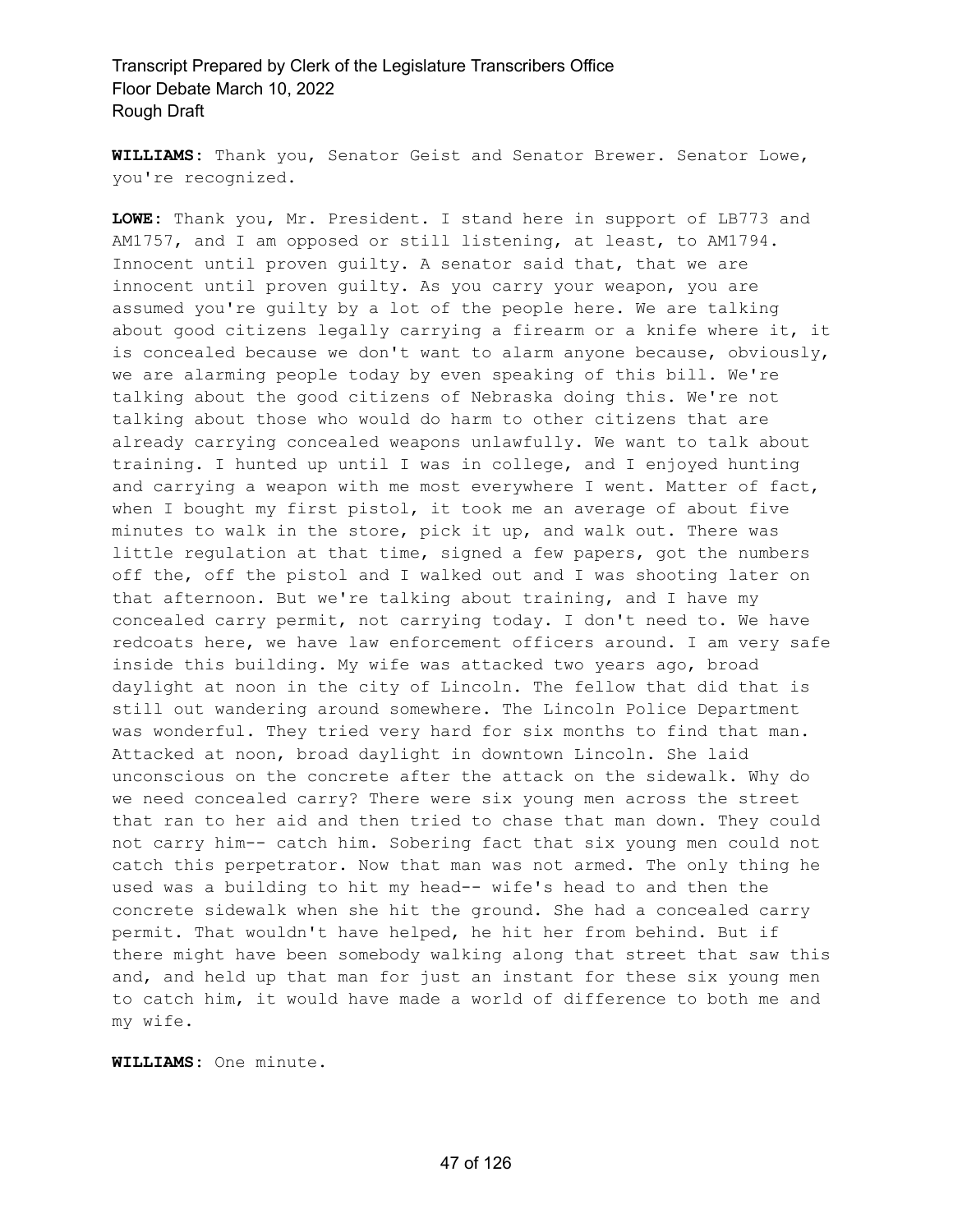**LOWE:** Thank you, Mr. President. In 2019, I proposed LB542, which would have been a tax credit for firearm training up to \$100. So your training, if you pay taxes, would be free up to \$100. It did not pass. So the option was there for training of people. Like I said, I hunted up until college, I dropped out, I didn't hunt until my children reached an age where I thought their friends would be hunting. And so it was my job then to teach my children, my three boys on how to handle a gun, a pistol, a rifle, and a shotgun responsibly so that nobody would ever get hurt.

**WILLIAMS:** Time, Senator.

**LOWE:** Thank you.

**WILLIAMS:** Thank you, Senator Lowe. Senator Slama, you're recognized.

**SLAMA:** Thank you, Mr. President. Good morning again, colleagues. I rise still in support of LB773 and Senator Brewer's amendment, and I see debate today taking two turns. And I, I really do just want to touch on both of those sides of, of the tree of argument against this bill. One is the policy argument and the other is the emotional side. So policy wise, I think if you zoom out and you look at the facts of what this bill would do and the evidence behind other states have implemented constitutional carry, you will see very clearly that there has not been an increase in gun violence in those states that have implemented constitutional carry. The sky is not falling, in, in opposition to what some may be portraying to you. What this bill does is it simply adds another layer of protection to those who need it. Senator Geist raised an interesting concept about a potential compromise, but I am a bit concerned that those who are making policy arguments and just asking questions about technical things on the mike, that's a very common filibuster strategy. And it's a really good sign of someone if you're complaining about, well, the process or well, what, what does this word mean on page blank, line blank? That's a really good sign that you're not operating in good faith, you're not willing to negotiate, and you may end up just killing the bill just to spite it. So I, I am interested to see who on this floor is interested in negotiating in good faith. We've got about six hours if anyone is interested in a compromise. I know Senator Brewer is working and Senator Geist is. And on the policy side, I'm grateful Senator Brewer brought up what happened in the, in the hearing for LB773, particularly with the Chief of Police of Lincoln. And I would like to review that transcript because that does lead me into the emotional side of my argument. The Chief of Police of Lincoln referenced the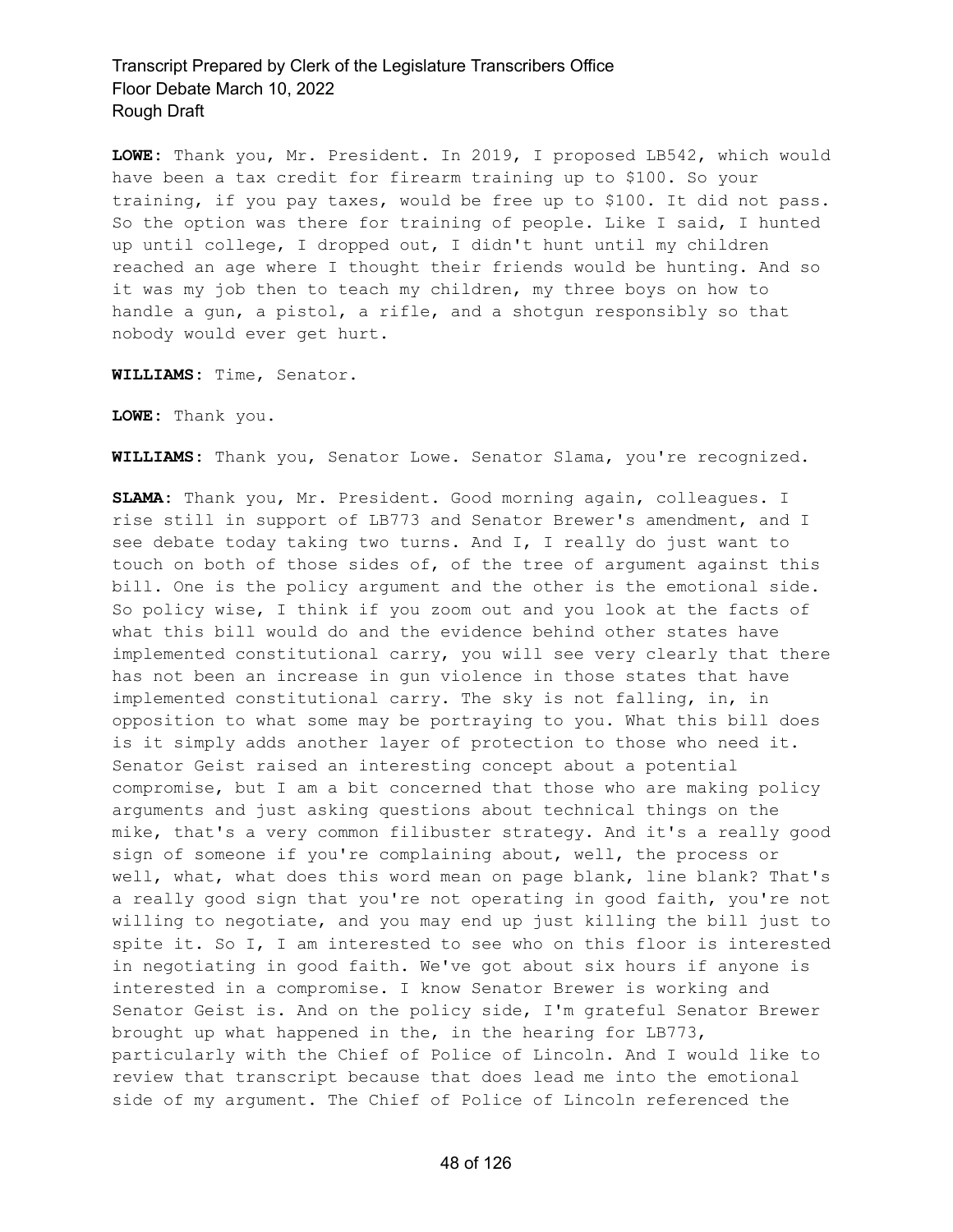need to call 911, which everybody on this floor recognizes when there's an emergency situation you call 911. Senator DeBoer asked her to clarify a statement she had made about people with guns choosing not to call 911. And her response was, yeah, I mean, look, I am a believer in the Second Amendment. Absolutely. I know some people might have feelings. I've been here for five months. I know, but I am from California. But you know, I do believe in the Second Amendment and calling 911 is absolutely something we need to do if you feel there is danger and if you need help. No, we've done a great job in Lincoln. The officers here are tremendous. But if we're not calling 911 to those officers to come out and do what everyone is describing as far as taking action, that's, that's just not good policy to have. And that, that leads me into the emotional side of my argument, because everybody on this floor knows that there are situations that can happen where you are deciding between staying alive and picking up your cell phone and seeing if you can type out 911. And using force is something we are already allowed to do in the state of Nebraska. So to see those comments coming from the Chief of Police of the Lincoln Police Department to say that unless we're mandating somehow calling 911 before you fire in a life or death situation, that is scary to me because Senator Lowe's wife is one of my very good friends. And in 2019, when I took office, I decided I needed a concealed carry permit after I had been followed several times back to my car in downtown Lincoln. I've been through violent experiences before. I'm a very small person. I'm trained in self-defense. I can put up a really good fight. But at the end of the day, a grown man is going to kick my butt nine times out of ten. And I thank God that I have my concealed carry permit and I can concealed carry where it's legally allowed for me to do so. Because you never know when you're going to be walking in downtown Lincoln and get thrown into a brick wall.

#### **WILLIAMS:** One minute.

**SLAMA:** Thank you, Mr. President. And that's something I have to live with. Every single woman, every single person has to live with, and we have a constitutionally protected right to defend ourselves with force as necessary with guns. And I think LB773 is a wonderful bill. Senator Brewer has worked with police departments across the state to bring this bill, and I am wholeheartedly on board. Again, if you're interested in compromising, please come to the table because what I'm seeing right now is a lot of people not in good faith getting on the mike and filibustering a bill. Thank you, Mr. President.

**WILLIAMS:** Thank you, Senator Slama. Senator Wayne, you're recognized.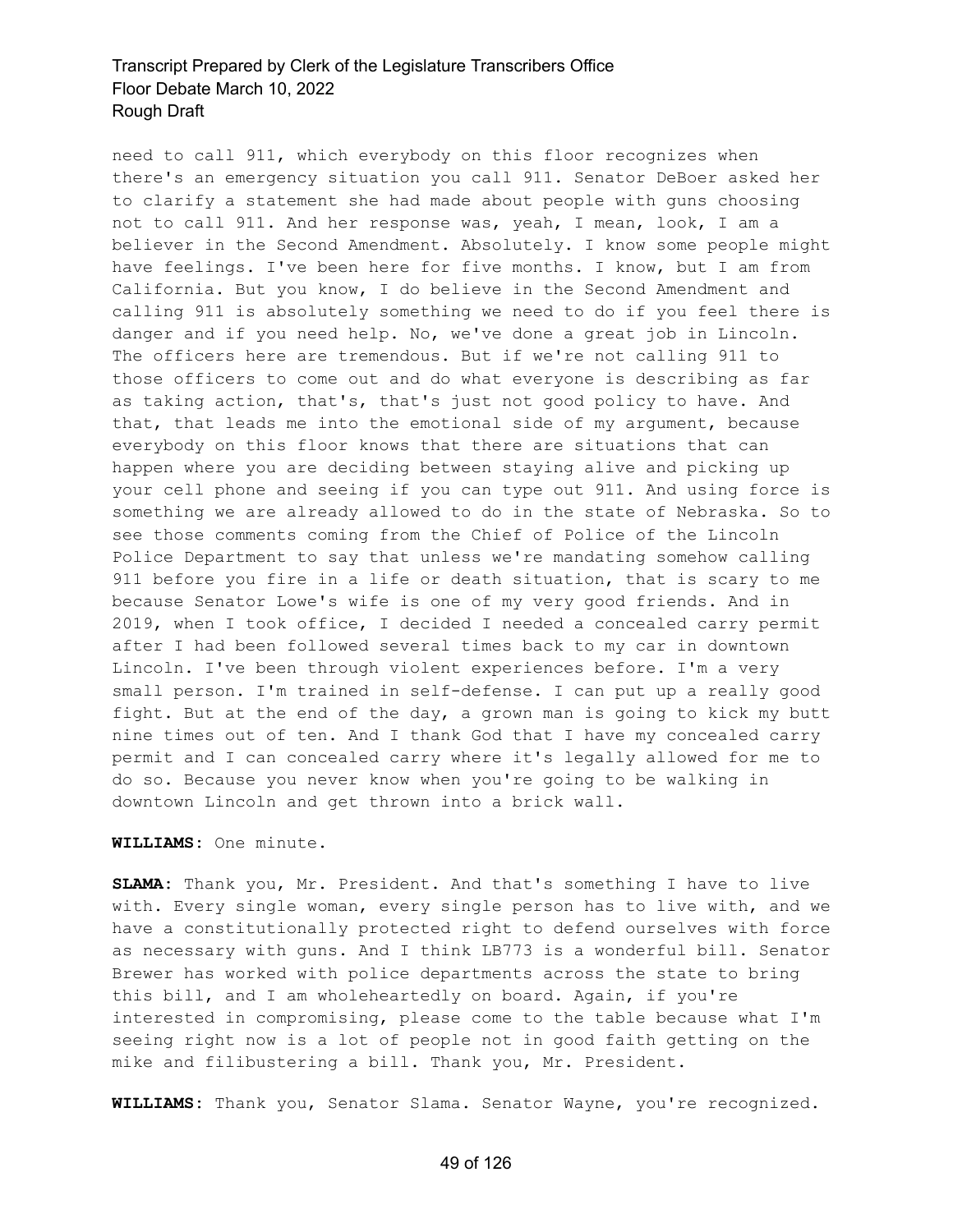**WAYNE:** Thank you, Mr. President. It seems like Groundhog Day again. I recall a similar bill, my first year, LB68, that I got a lot of flak for because I voted to support it on cloture. I don't-- I like the underlying bill. I do not like the amendment at all. I have-- I'm in a unique spot where half of my district is outside of the city limits of Omaha. So every time people who are north of the city limits driving to the airport, they're actually violating the law when they have their handgun because they haven't registered with the city of Omaha. So it puts me in a weird position when you have areas outside of the city of Omaha in a district, but they often travel to the city of Omaha. So it's always been weird in that situation. I am a avid gun owner. I, I carry every day, sometimes three times a day. I just believe in it. And after I represented the Scurlock family, many of you know that I received a lot of threats and my house became a mini bunker with lots of fun toys in my house as far as guns. So the point of it is, is I like the underlying bill. I do not like the amendment at all. I do like Senator Cavanaugh's amendment. If you're going to say this is a fundamental right for all, then you need to remove convictions for those who've been convicted previously. I just don't like the, the amendment that was offered by the OPD. I watched the testimony and it really came down to they wanted to bump, what we call bump up, people in north Omaha and south Omaha. And I, I don't appreciate that at all. So with that, I yield the rest of my time to Senator Cavanaugh, John Cavanaugh.

**WILLIAMS:** Senator John Cavanaugh, your yielded 3:10.

**J. CAVANAUGH:** Thank you, Senator Wayne, and just reminded me when you were talking, Senator Wayne and I, when I was a new lawyer starting out, my very first motion to suppress was a concealed carry case with Senator Wayne was cocounsel. We had codefendants in that case and it was about a gun that was found in a car that was under the seat. And so we had a motion to suppress about a number of issues on that case. And ultimately, only one of the individuals in that vehicle was convicted of that gun. But that's-- I digress, but it just reminded me of Senator Wayne and I of having deja vu, speaking of deja vu. So I appreciate Senator Wayne's comments. And there was-- and again, I have a similar, I guess, position to Senator Wayne. I was-- I-- I'm generally, I think, not a person who is going to be in favor of relaxing gun laws and for a number of reasons. And like I said, I will talk about those after my amendment. But the reason-- I saw Senator Brewer brought LB773 and I saw the bill and I was, I will say, lukewarm about it. I wasn't-- I hadn't made up my mind about where I was going to be. But I thought my immediate reaction was, oh, well,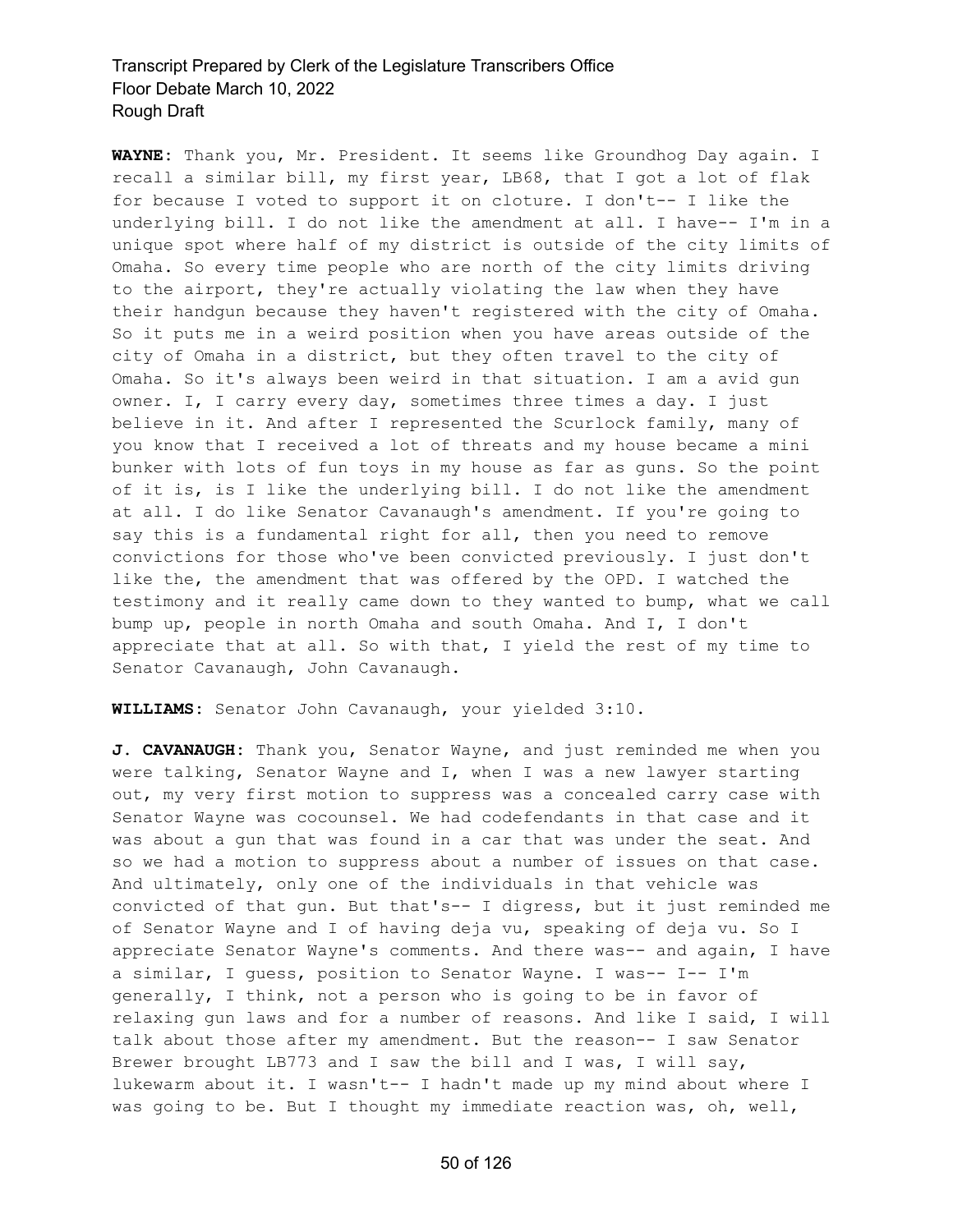this is a, a, a good opportunity to have this conversation and to make sure if we do go forward, go down this path, that it includes this sort of corrective action. And so that's why I brought my, my bill and, and now this amendment. And so-- and I say this and a lot of-- I know a lot of people don't believe when we're having these long conversations and why I, I keep talking about this and we're still on it. This is a sincere conversation about what we should be-- one of the things, I know we have a lot of things we need to talk about on this issue, and I appreciate everybody having the, the different perspectives people bring to this conversation and what it is are important about this issue to people, but to me--

#### **WILLIAMS:** One minute.

**J. CAVANAUGH:** --thank you, Mr. President-- one of the most important things we talk about is what effect our laws have on the individuals they seek to regulate, the conduct they seek to regulate and what happens when we make changes to those laws and whether, whether we increase the penalties, which some people suggest on sometimes and we have, if you read the Omaha World-Herald and I, I can pull up the article later that they had a great series about previous actions of this Legislature, of this body, changing gun laws that disproportionately affected certain people in our state and is one of the reasons leading to our, our prison crowding crisis that we're facing right now. And so that needs to be part of every conversation we have about laws, about crimes, about punishment needs to be about what happens to the individuals whose conduct we have criminalized or we are decriminalizing or people who we have previously said criminalized their conduct.

**WILLIAMS:** Time, Senator.

**J. CAVANAUGH:** Thank you, Mr. President.

**WILLIAMS:** Thank you, Senator Cavanaugh and Senator Wayne. Senator Morfeld, your recognized.

**MORFELD:** Thank you, Mr. President and colleagues. A few things. One, in terms of compromise, I'm open to compromise. I've had one person come up to me and, and talk to me about potential compromise, and I outlined where I would be personally, I would have to talk to other colleagues, but where I would be personally on some of the proposals that that individual came to me with. So I'm open to compromise. And the person that came up to me, I told them I'm open to it and that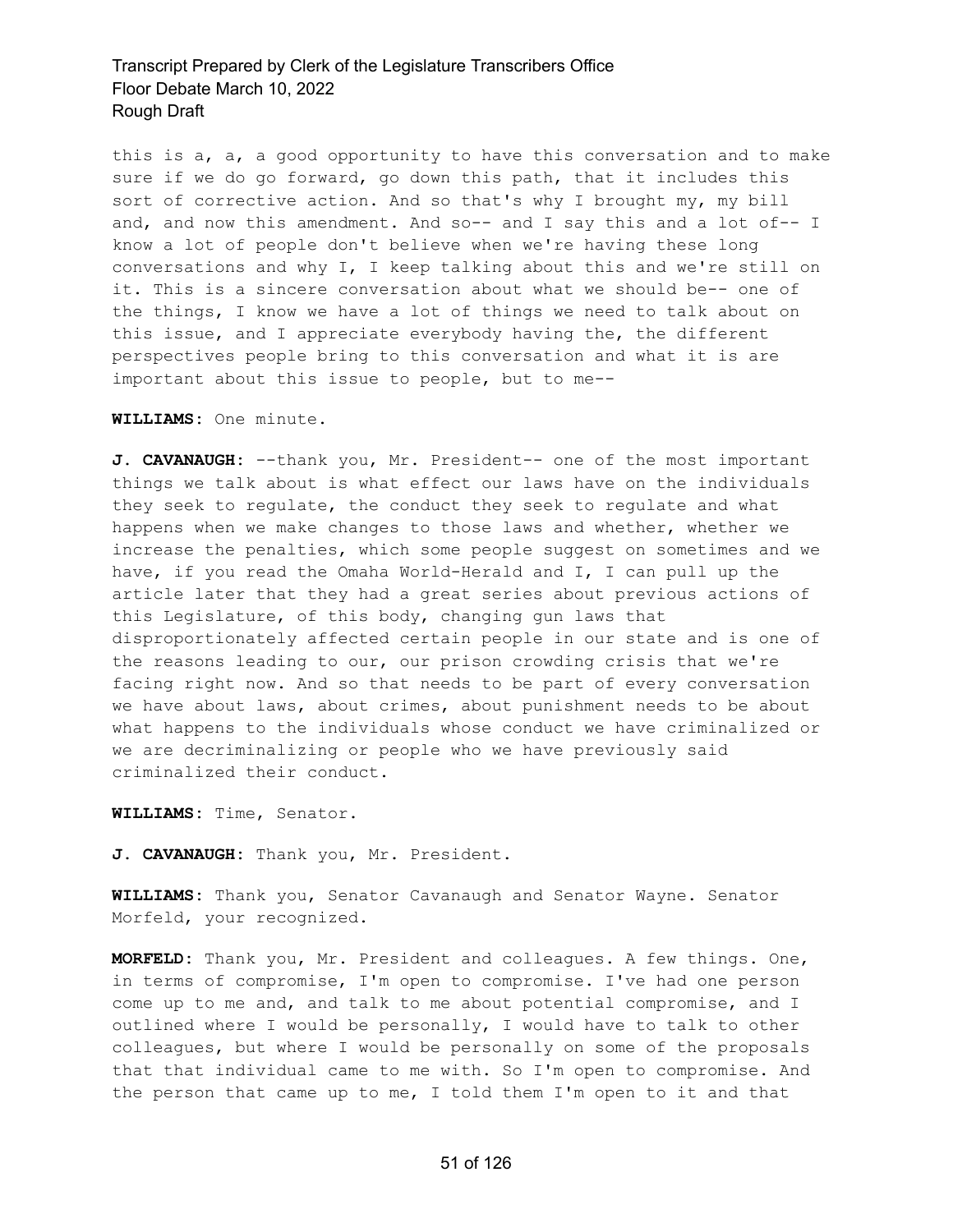here's where I would have to be to be able to get on board. We would still have to have some type of permitting process. There would still have to be a background check. There would have to be some kind of training. But I'm totally fine with getting rid of the permit fee and any training fee. I'm open to it being online. I know some of my colleagues are not open to it being online. They think it should be in person. But I remain committed to compromising. I mean, I've got a lot of other things, quite frankly, that I could be doing right now for my job, my full-time job. There's a lot of things I could be doing for my campaign right now, too, so I don't take a ton of pleasure in sitting here and debating this at length. But I will tell you that I do think based on what I'm hearing from not only our Lincoln Police Chief but also the frontline officers that represent our Police Union, what I'm hearing from them is that this is a dangerous proposal. And what I heard from the Omaha Police Department when this was first introduced is that this is a dangerous proposal. And granted they're neutral now, but that's not in support. And so I am absolutely 100 percent open to compromise. And I've just outlined where we would need to get for me to be in support. Now that doesn't mean that all of my colleagues are in support that are also have concerns about this legislation. But listen, I don't like paying that permitting fee to exercise my right. I don't like having to pay for the training as well. I think the permit is important. I think the training is important. I'm open to making it more accessible and making it online, and I'm open to getting rid of all the fees associated with that. That's personally acceptable to me. And I think that that's, quite frankly, a good middle ground. Because a lot of the discussion that has been brought up, has been about barriers to a constitutional right, which this is, and access to it. And I'm OK making it more accessible, and I'm OK bringing down some of those barriers. But what I'm not OK with is getting rid of a permitting requirement and a background check requirement that my Lincoln police officers say is important to the public safety, number one, but to their safety as well. You know, I want to talk a little bit in-depth about, and I'll have to get back on the mike on this because I'm still reviewing the statute that Senator Flood brought up in terms of affirmative defense, but that's simply an affirmative defense, and we'll get into the language in a little bit and talk a little bit about that. But that's an affirmative defense in some situations, in some circumstances. So that doesn't mean that that's already the case, this is already law, we're just getting rid of an unnecessary requirement. It's simply an affirmative defense, much like what we've done with Good Samaritan laws and other things. And so that doesn't negate the need or the value of having this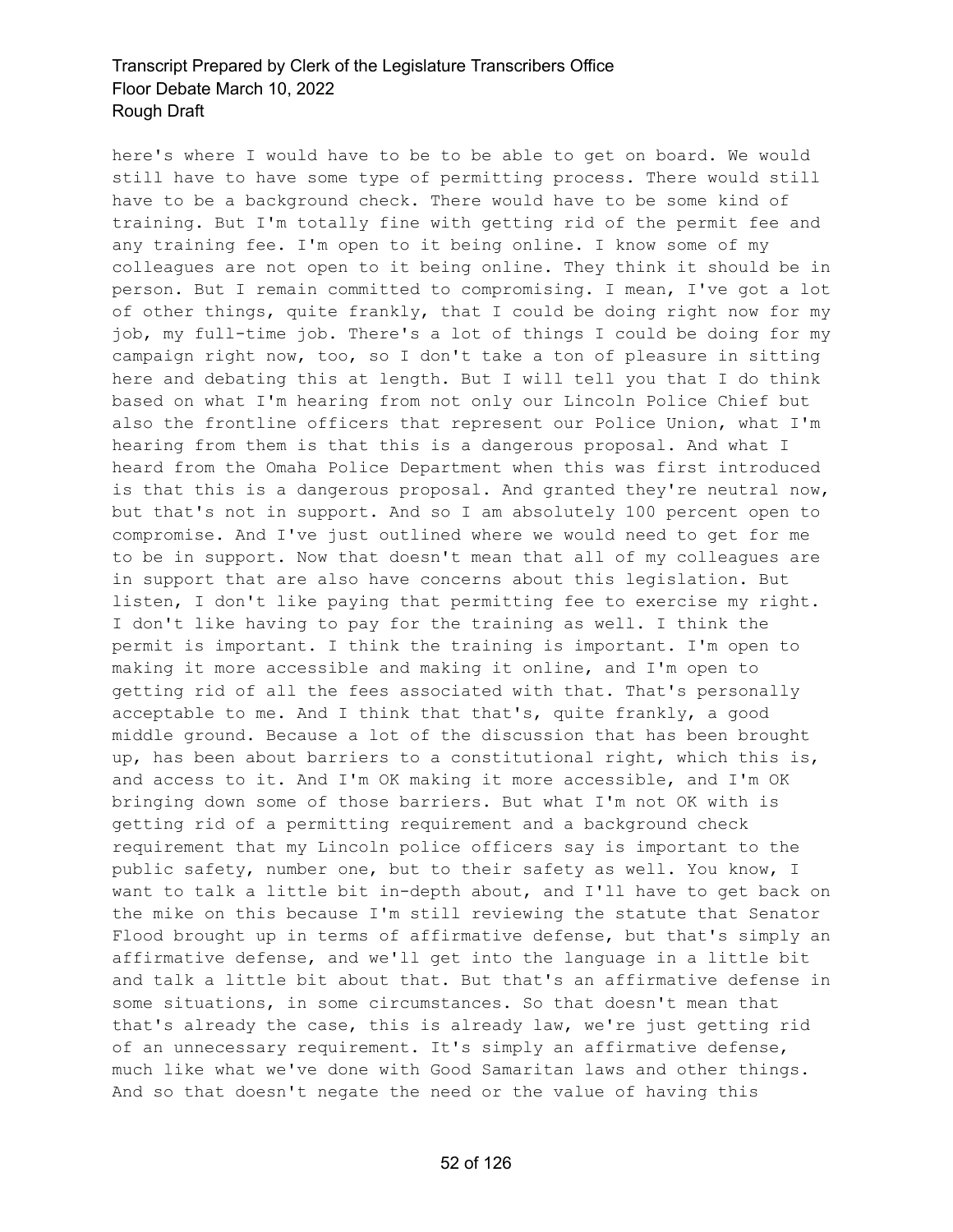process. So, colleagues, we are debating this. I think we can bring up questions and ask about language in good faith. And I've been here the entire morning sitting at my desk thinking about what I'm going to say next, bringing up facts. I'll also bring up what happened in other states.

**WILLIAMS:** One minute.

**MORFELD:** There's actual studies of what happened in other states after passing what's known as constitutional carry. This is really just- constitutional carry is kind of a-- just a catchy name for this. This is really just getting rid of the background check and permitting and training requirements for concealed carry. And so we'll get into some of the data in terms of what happened after other states passed this law because there is some emerging data around that. And gun crime has gone up, officer-involved shootings have gone up in states where they've passed these laws. So these concerns from law enforcement are not unfounded. They're not just made up. They are concerns that are grounded in reality and fact. And I think we should respect that. Thank you, Mr. President.

**WILLIAMS:** Thank you, Senator Morfeld. Senator Flood, you're recognized.

**FLOOD:** Thank you, Mr. President. As luck would have it, Senator Morfeld, I'm right after you. And so let's talk about Section 28-1202. Would Mr.-- would Senator Morfeld yield to a question?

**WILLIAMS:** Senator Morfeld, would you yield?

**MORFELD:** Yes.

**FLOOD:** So I think it's important to have a dialog about this. If, if you'll recall, earlier in my comments today, I, I referenced Section 28-1202, which essentially says: As except provided otherwise in this section, any person who carries a weapon or weapons concealed in or about his person, such as a handgun, a knife, brass knuckles or iron knuckles, or any other deadly weapon, commits the offense of carrying a concealed weapon. Section (b) says, "It is an affirmative defense that the defendant was engaged in any lawful business, calling, or employment at the time he or she was carrying." You can see what that is and, and, as you know, an affirmative defense which found, if credible, negates the criminal liability that was outlined in the first section. How do you read that differently than me?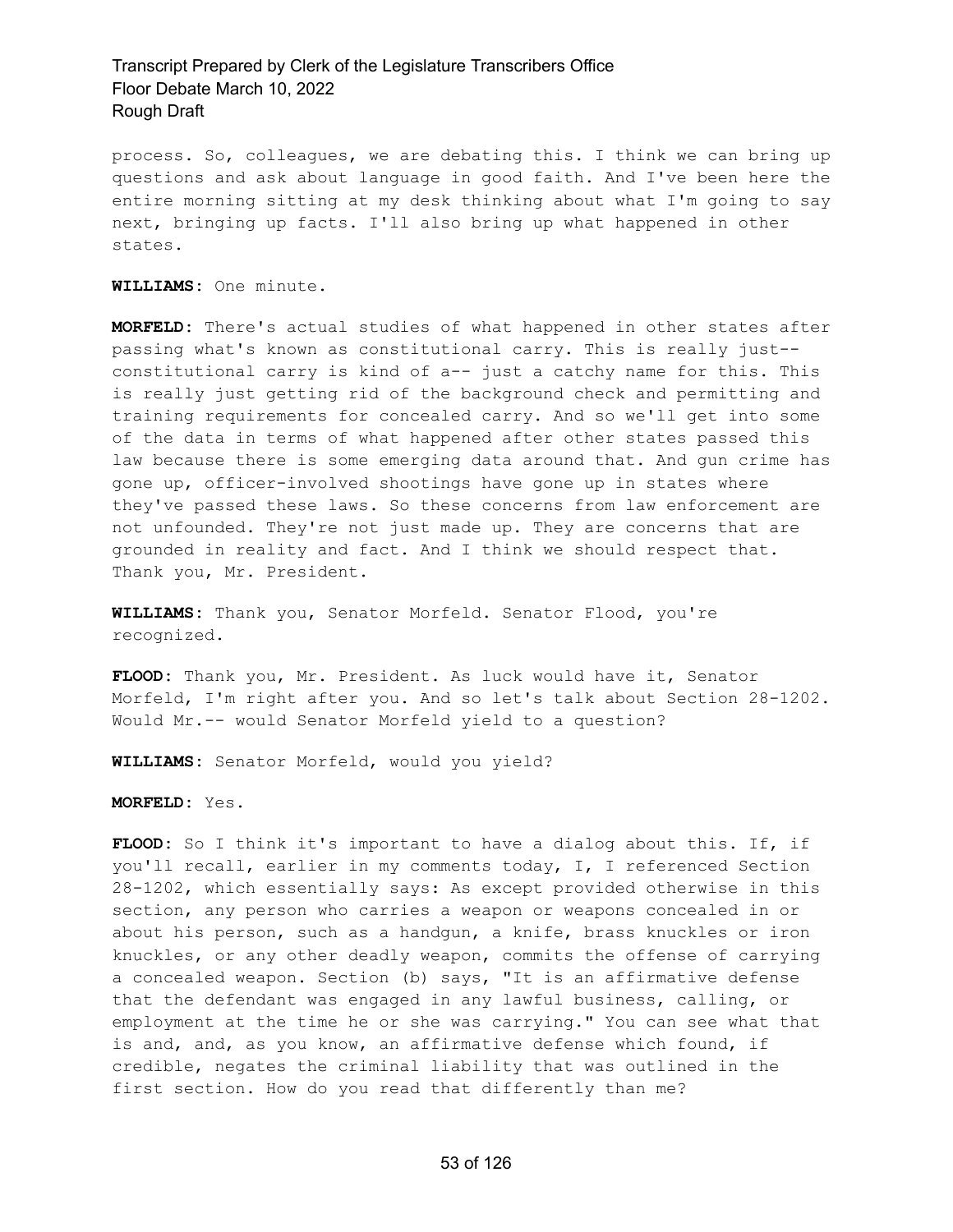**MORFELD:** Well, the way that I read that is, is that if you're in a circumstance, so say your home or something like that and you have a concealed firearm and you're lawfully carrying out whatever duties or things like that, you have an affirmative defense before the court if, likely, deadly force is brought against you and you defend yourself.

**FLOOD:** But-- OK, so you don't, you don't disagree with me that it negates the criminal liability.

**MORFELD:** Only if the affirmative defense is found to be reasonable.

**FLOOD:** Which is fairly broad in Section 28-1202. So essentially, what we're saying with the way the law is right now is that if a court agrees with you, the county attorney can still prosecute you. They can still arrest you. They can still jail you. But if the court finds that you had an affirmative defense then it negates the criminal liability. My position is you can already carry concealed under that subsection. Why put the citizen, the law-abiding citizen through that?

**MORFELD:** Well, the reason why is outlined in the opposition by many of the police officers. They find that having a concealed carry license and having the training not only protects the public safety, but also their safety. And I would say, and what I need to do with this is I need to read some of the case law surrounding this because I think it was enacted originally in 1977, because the court may have held very narrowly the circumstances in which this affirmative defense would be available.

**FLOOD:** Well, I appreciate what Senator Morfeld is saying, and I also appreciate that we're having a debate about what the statutory language says and what the law already is. Thank you, Senator Morfeld. When I was here back in 2006, I'm going to read the words spoken by a state senator. Quote, Concealed weapons are just that, hard to conceal. They are uncomfortable and won't be allowed in many places. A vast majority of these weapons will end up in vehicles once the novelty of carrying them has worn off. This leads me to my point. The most common crimes in Lincoln, or the most common crime in Lincoln, is larceny, auto larceny. What will happen to these handguns once they are carelessly left in vehicles where every rock chucking, screwdriver prying thief has access to them? This is the kind of record that was made in 2006, and I don't want to depreciate the concerns of a senator then or a senator today. But this is Groundhog Day to an extent, and I am very comfortable with the way it's unfolded. If Senator Morfeld is correct, in 1977, Section 28-1202 provides this affirmative defense.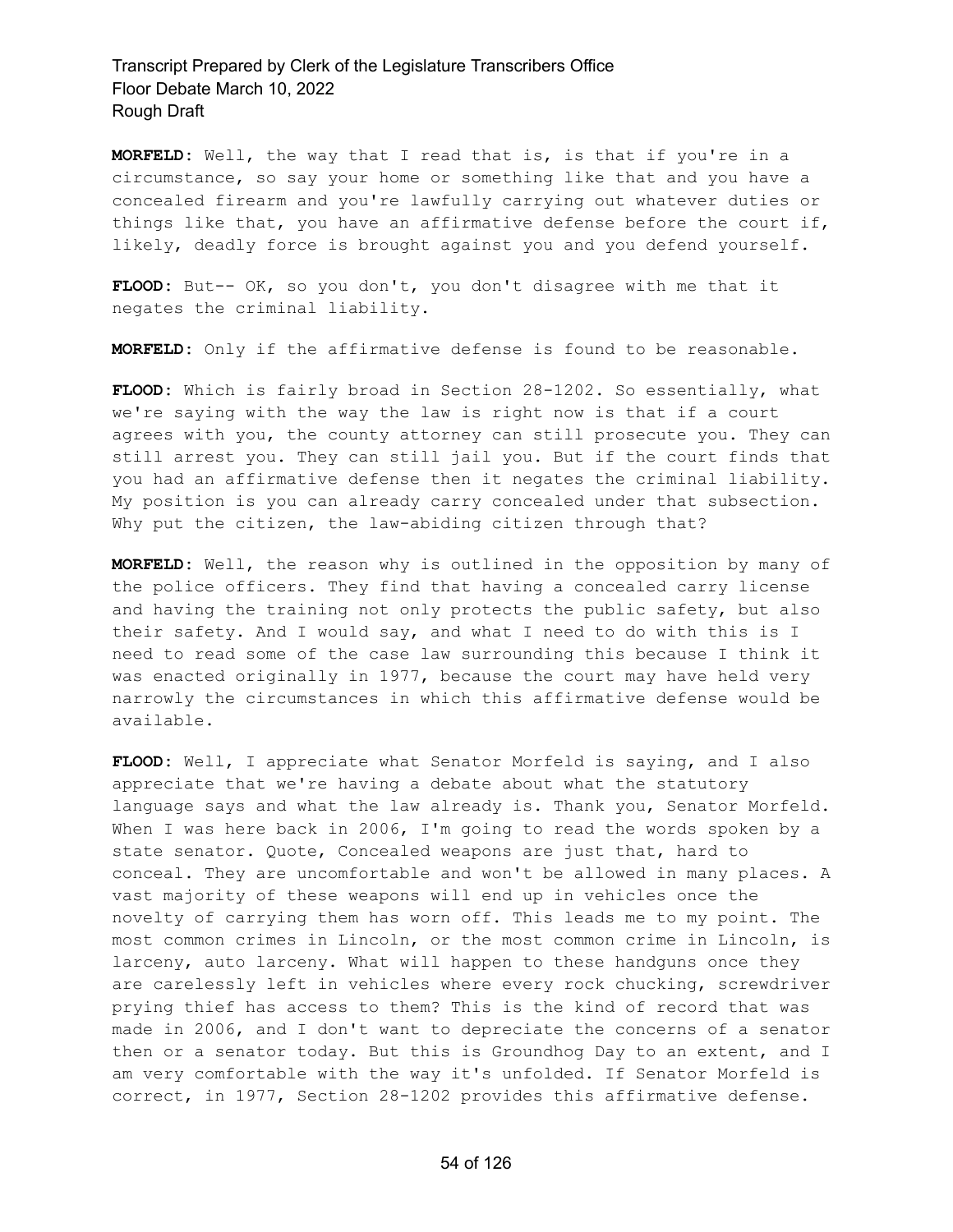2006, we allow for the permitting of concealed carries-- concealed carry, and we change 28-1202 to say it shall be an affirmative defense to it is a affirmative defense.

**WILLIAMS:** One minute.

**FLOOD:** And then here we are 16 years later after our pilot program started in 2006, and we are asking that we make it simple for the citizen, the lawful law-abiding citizen, the person who wants to carry concealed that wants to exercise their Second Amendment right where we are simply recognizing what the law has been. We are codifying that you don't need the permit and we are talking about people that lawfully carry them. I do not think we're taking a big step here. I do not think this is going to incite violence. I think that we are allowing people to exercise their Second Amendment right and I am going to vote for LB773, AM1757. I do not support AM1794. Thank you, Mr. President.

**WILLIAMS:** Thank you, Senator Flood and Senator Morfeld. Senator Matt Hansen, you're recognized.

**M. HANSEN:** Thank you, Mr. President. And good morning again, colleagues. Addressing a couple things. One is, I do agree with just what Senator Flood had just kind of said in the sense that I do think we're having a pretty substantive on-topic debate about the bounds of the bill, the bounds of current law, and where we're going. And I wouldn't want to necessarily-- there's been some questions about some sincerity or some other things so far. And I want to point out from my perspective that, you know, in terms of sincerity to negotiate, you know, I have some things around the edges that I'm willing to do, much like Senator Morfeld. But a straight out complete repeal, it's hard for me to negotiate if that's the starting line because that's so far from where I view we are now. Training cost, fees, exceptions, things like that. Sure. But if the, if the notion is just a straight kind of repeal of the entire concealed carry permit, background check, licensing, all of those things, that's a tough spot to negotiate from because that's, you know, a, a, a big step. And if that's a nonnegotiable line, which I think it is, I don't really know where the room to negotiate is unless people are willing to keep the permit there and work on training and work on fees and work on other barriers or burdens. I'd also like to point out, you know, our-- the Lincoln Police Department has been brought up a couple of times, including our Police Chief's testimony in the committee. And I'm kind of not 100 percent sure what the goal is always in reading that testimony other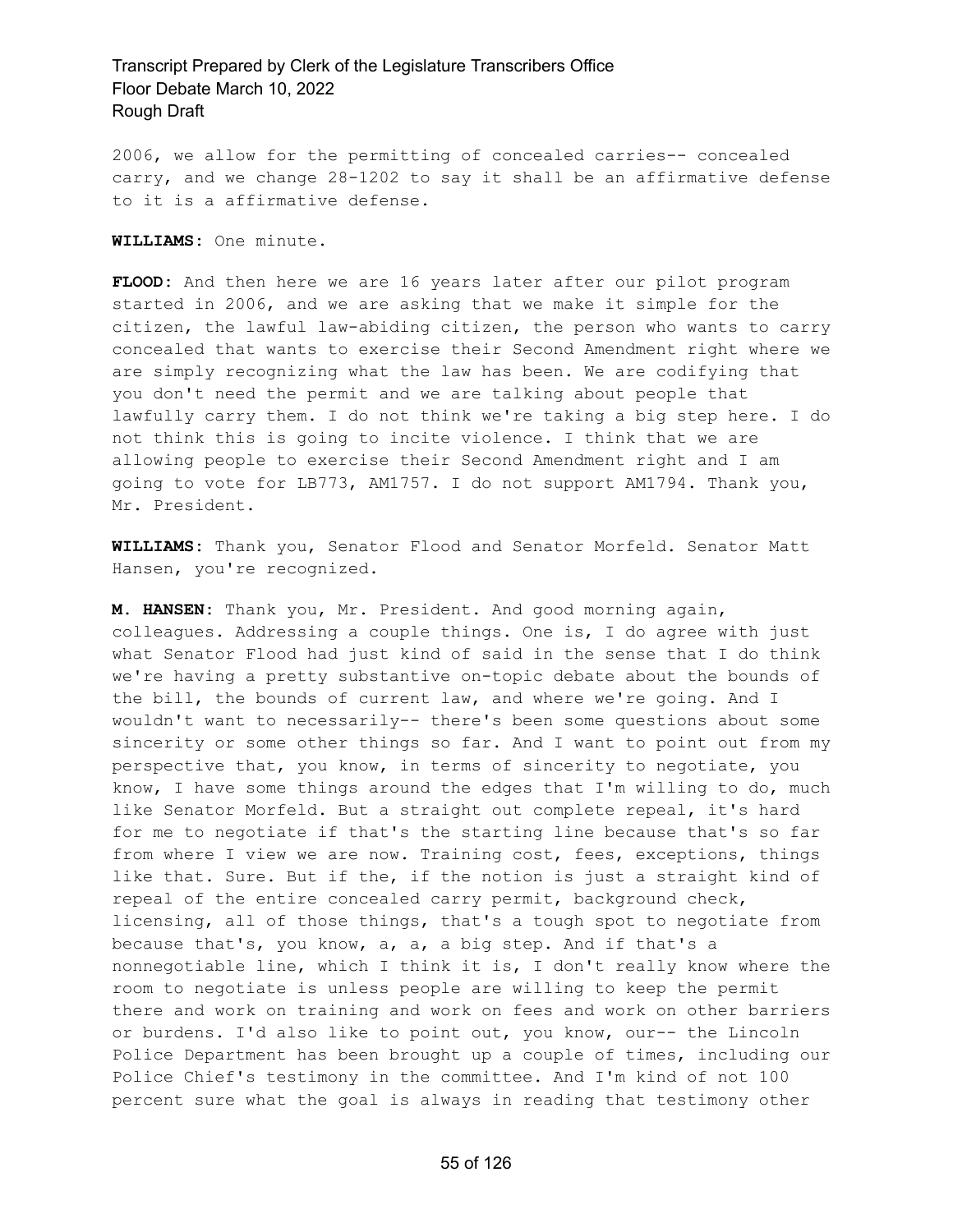than to build the record, because it seems to me that there's been some indications that our Police Chief's position at the hearing made the Police Department in Lincoln not worth negotiating with and not worth even talking to. And for me, that does kind of bring up a concern. Well, well, if my city isn't even having a space at the negotiating table as a Lincoln senator, what room do I have at the negotiating table? And that's something I'm going to be monitoring and moving forward going into debate. Just because it's the most recent thing on my mind, I will say I do think this affirmative defense distinction that Senator Flood has brought up is interesting and worth looking at. I'll note the difference between something being legal and something being allowed. An affirmative defense is an affirmative defense is something raised at trial. So still an arrestable offense because the police don't have to believe your affirmative defense as opposed to if something was just flat out legal, they wouldn't have grounds to arrest you. And that is a difference of what stage of the process it gets invoked. And so this is being raised from something that occasionally in a dire circumstance, a person can raise a defense to avoid criminal liability as opposed to being legal all of the time at day one. And I think that's a distinction worth making. We can decide where that we want that line to fall or I'd be interested to hear more about the legislative history of how we put it in. Senator Morfeld has referenced. I'd be interested to hear some of the Supreme Court case law, if any, on how broadly or narrowly this term is defined. Because same, really kind of diving into it for the first time this morning. These are all the pieces that we are kind of wading through and stacking together on a bill like this. And so that's, that's where I'm coming from. Oh man, I had another point that I, I waited a whole hour, and I can't think of my third point. With that, Senator John Cavanaugh, would you like any time? He shrugs. I yield the balance of my time to Senator John Cavanaugh.

**WILLIAMS:** Senator John Cavanaugh, yielded 1:20.

**J. CAVANAUGH:** 1:20. Thank you, Mr. President. Thank you, Senator Hansen. I, I actually have been sitting over here trying to read some of the history about the affirmative defense, too, as though, though I've been committing myself to continuing to talk about my amendment. And I was also before Senator Flood and Senator Morfeld's good conversation got distracted from reading about the Parole and Pardons Board in our state constitution.

**WILLIAMS:** One minute.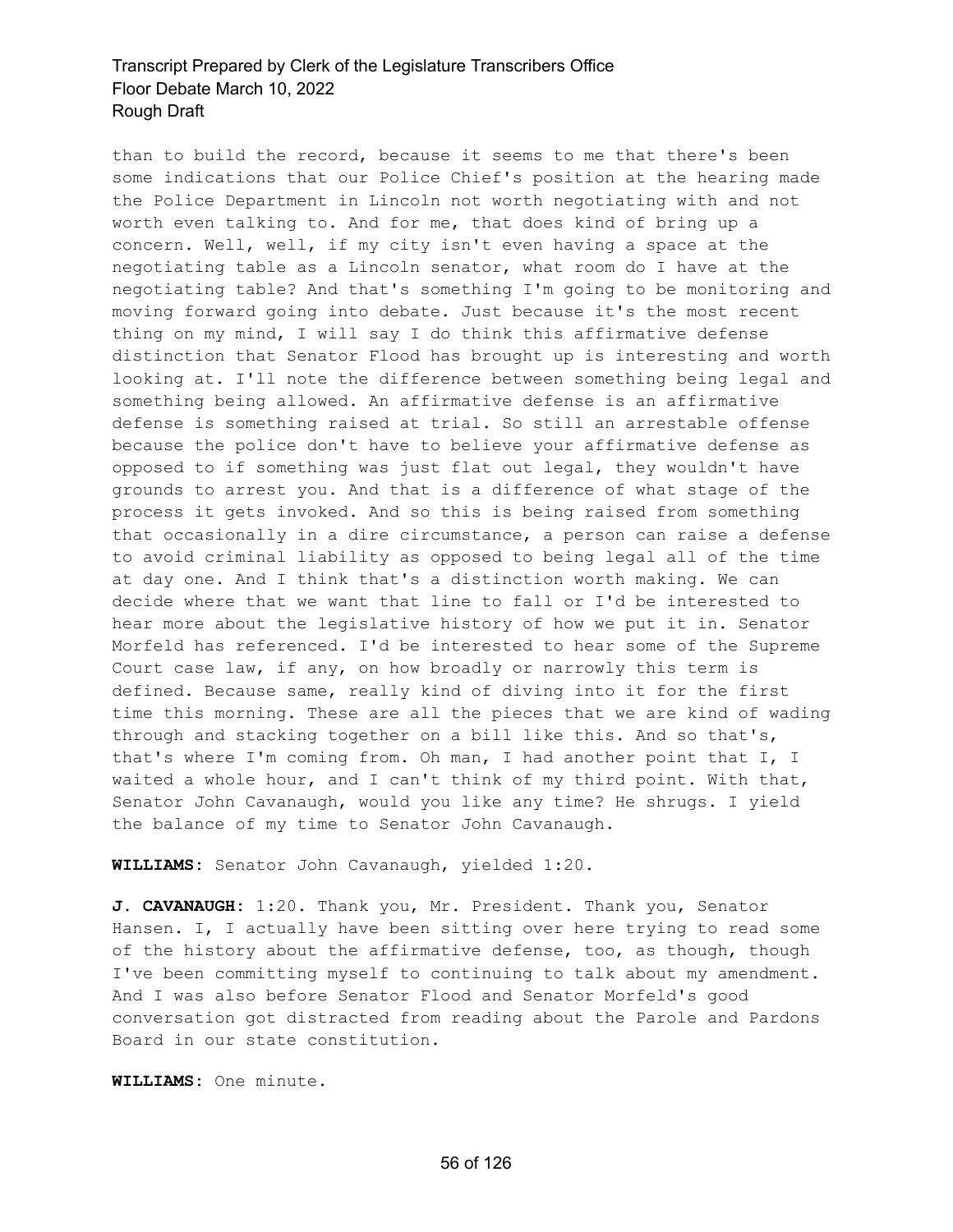**J. CAVANAUGH:** Thank you, Mr. President. And so as to my amendment, I've had a few questions and people, again, my amendment I'm serious about and I think that it would-- it is a good amendment and makes the bill better. But some people have asked me, actually, why do I not go further in this amendment? And I was-- I will talk about it again later. But this is as far as the Legislature is empowered to go. To grant further relief to anyone who has previously been convicted of a crime, we would need to amend the constitution to give the Legislature more power. The Pardons Board is the only one that has that authority. That is in the Constitution of the state of Nebraska and that the Pardons Board, if I recall, includes the Governor and I think the Attorney General. And so we don't have the authority to go back and, and completely clear someone's record. But we have the authority to create this sort of civil remedy under the set aside statutes. And so that's why my amendment, my original bill doesn't go farther to completely clear people's records, it goes--

**WILLIAMS:** Time, Senator.

**J. CAVANAUGH:** Thank you, Mr. President.

**WILLIAMS:** Thank you, Senator Cavanaugh and Senator Matt Hansen. Senator Machaela Cavanaugh, you're recognized.

**M. CAVANAUGH:** Thank you, Mr. President. Did, did Senator John Cavanaugh need to finish his thought? He's good. OK. So I, I previously said that I will vote for Senator John Cavanaugh's amendment. But if it was a stand-alone bill, I wouldn't be voting for his bill. But I, I do think if, if AM1757 is going to pass, then we should be lifting those penalties. I did want to comment on something that Senator Cavanaugh said when he called me the other Senator Cavanaugh, when he called me the other Senator Cavanaugh, I just wanted to correct for the record that I am the first Senator Cavanaugh. Not the other. Thank you very much. So back to the bill. I, I understand comments about that people wanting to work on this or not work on this or filibuster. So I just want to be clear, I oppose LB773. I don't want to work on it. I think that our gun laws right now are satisfactory. I don't-- this seeks to solve a problem that I don't believe exists. And so I am filibustering it, and I'm not trying to be sneaky about that at all. I can talk about the merits of the bill itself, or I can just read the language or I can share with you my musings about which Cavanaugh came first. But I am filibustering this bill. I don't agree with this bill, and I just didn't want people to be confused as though I were trying to hide what I was doing. I oppose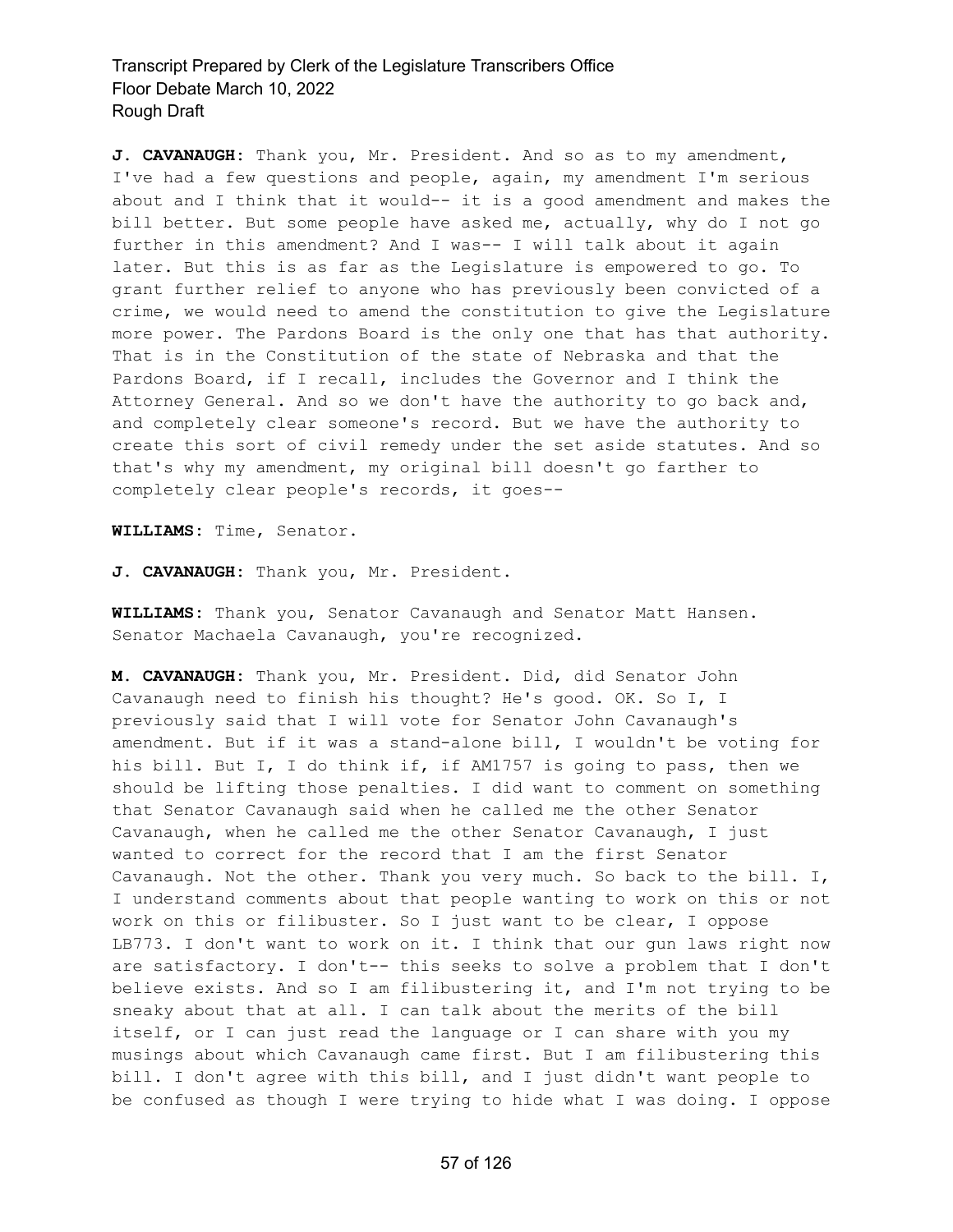LB773. And when people contact my office, my office lets them know that I oppose LB773. I think that our current gun laws are sufficient and are doing a good job. I also think that it is important to take into consideration when law enforcement comes and testifies about their personal safety on the job. I think it is really, really important to listen to them and make sure that they are heard. Law enforcement and I are not always on the same side of things, but I very, very much appreciate their work, their commitment, their families' commitment. And if there is something that I can do to keep them safer in their jobs, then I'm going to do that. And if there's something that I might do, that will make them less safe, and they have told me very strongly that it will make them less safe, then I'm not going to do that. And they don't think that LB773 is a good public safety bill, and neither do I. I don't think that the carve outs for Omaha are good public policy because they basically do more to institutionalize systemic racism. The only reason I like AM1794 is because if we're going to do this, then we should stop penalizing black people. But this is definitely a filibuster, I think we're about to break for lunch, so I probably don't need to take us right up to the minute. So, Mr. President, how much time do I have left?

#### **WILLIAMS:** 1:20.

**M. CAVANAUGH:** OK, I will yield it back to you. Thank you.

**WILLIAMS:** Thank you, Senator Cavanaugh. Mr. Clerk, for items.

**ASSISTANT CLERK:** Thank you, Mr. President. New resolutions. LR328 by Senator Aguilar is a proposed interim study. It will be referred to the Executive Board. LR329 by Senator Kolterman congratulates Concordia University men's basketball team. That will be laid over. Amendments to be printed: LB933 by Senator Albrecht; LB852, Senator Morfeld; LB888 by Senator Bostelman; Senator Machaela Cavanaugh to LB59, LB75, LB705, LB1148, LB971, LB691, and LB1178; Senator Williams to LB1069; Senator Machaela Cavanaugh to LB795, LB1147, LB697, and LB824, as well as LB807, LB779, LB808, LB1092, LB1204, LB1184, LB1165. Name adds: Senator Wayne to LB704, LB705, LB1037. And finally, priority motion. Senator Clements would move to recess until 1:30 p.m.

**WILLIAMS:** Members, we will be holding the queue and begin debate again this afternoon at 1:30 on LB775 [SIC--LB773]. You've heard the motion to recess. All those in favor say aye. Opposed say nay. We are in recess.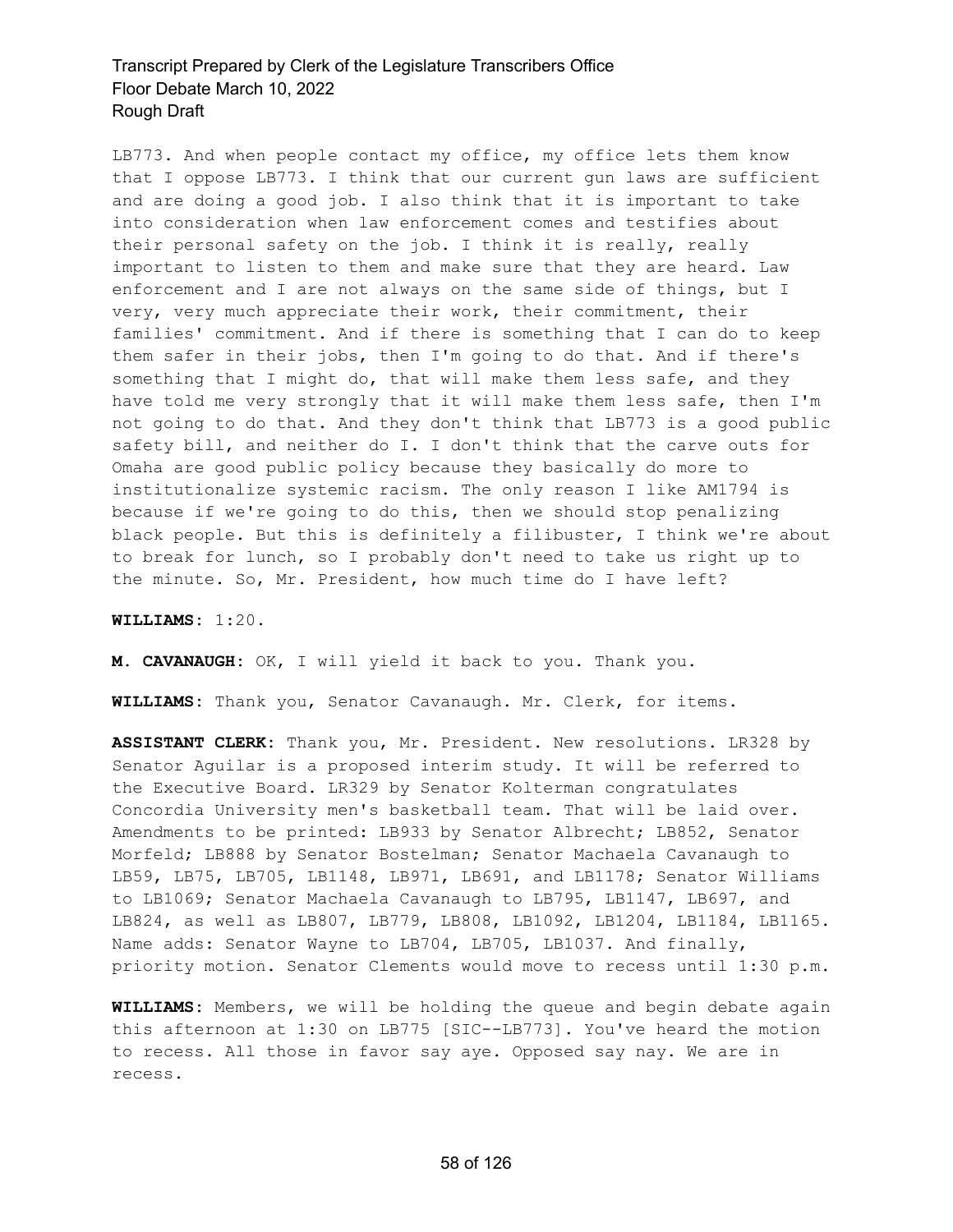[RECESS]

**ARCH:** Good afternoon, ladies and gentlemen. Welcome to the George W. Norris Legislative Chamber. The afternoon session is about to reconvene. Senators, please record your presence. Roll call. Mr. Clerk, please record.

**ASSISTANT CLERK:** There is a quorum present, Mr. President.

**ARCH:** Thank you, Mr. Clerk. Do you have any items for the record?

**ASSISTANT CLERK:** Not at this time.

**ARCH:** Thank you, Mr. Clerk. We will proceed to the first item on this afternoon's agenda, Mr. Clerk.

**ASSISTANT CLERK:** Mr. President, continuing this afternoon's agenda, LB773 was discussed this morning. At that time, Senator Brewer offered AM1757. Senator John Cavanaugh offered an amendment to the amendment. That was AM1794.

**ARCH:** Thank you, Mr. Clerk. We have preserved the queue from this morning. Senator Hunt, you are recognized to speak and this is your third opportunity.

**HUNT:** Thank you, Mr. President. Senator Morfeld asked me for my time to respond to some other things that were said, so I'll yield it to him. Thank you.

**ARCH:** Senator Morfeld, your yield time: 4:49.

**MORFELD:** Thank you, Mr. President. Thank you, Senator Hunt, for the time. I appreciate it. I wanted to di-- continue the discussion that I was having with Senator Flood here. Looking at 28-1202, I've been able to review the statute over the lunch hour a little bit more and-- and come a little bit better prepared to discuss that. So when we're talking about this, so going back to the language, and-- and Senator Flood spelled it out pretty well, Section 1(a) says, except as otherwise provided in this section, any person who carries a weapon or weapons concealed on or about his or her person, such as a handgun, a knife-- knife, brass knuckle-- brass or iron knuckles, or any other deadly weapon commits the offense of carrying a concealed weapon. Then you go down to sub (b). Sub (b) says it is an affirmative defense that the defendant was engaged in any lawful business calling or employment at the time that he or she was carrying a weapon or weapons in the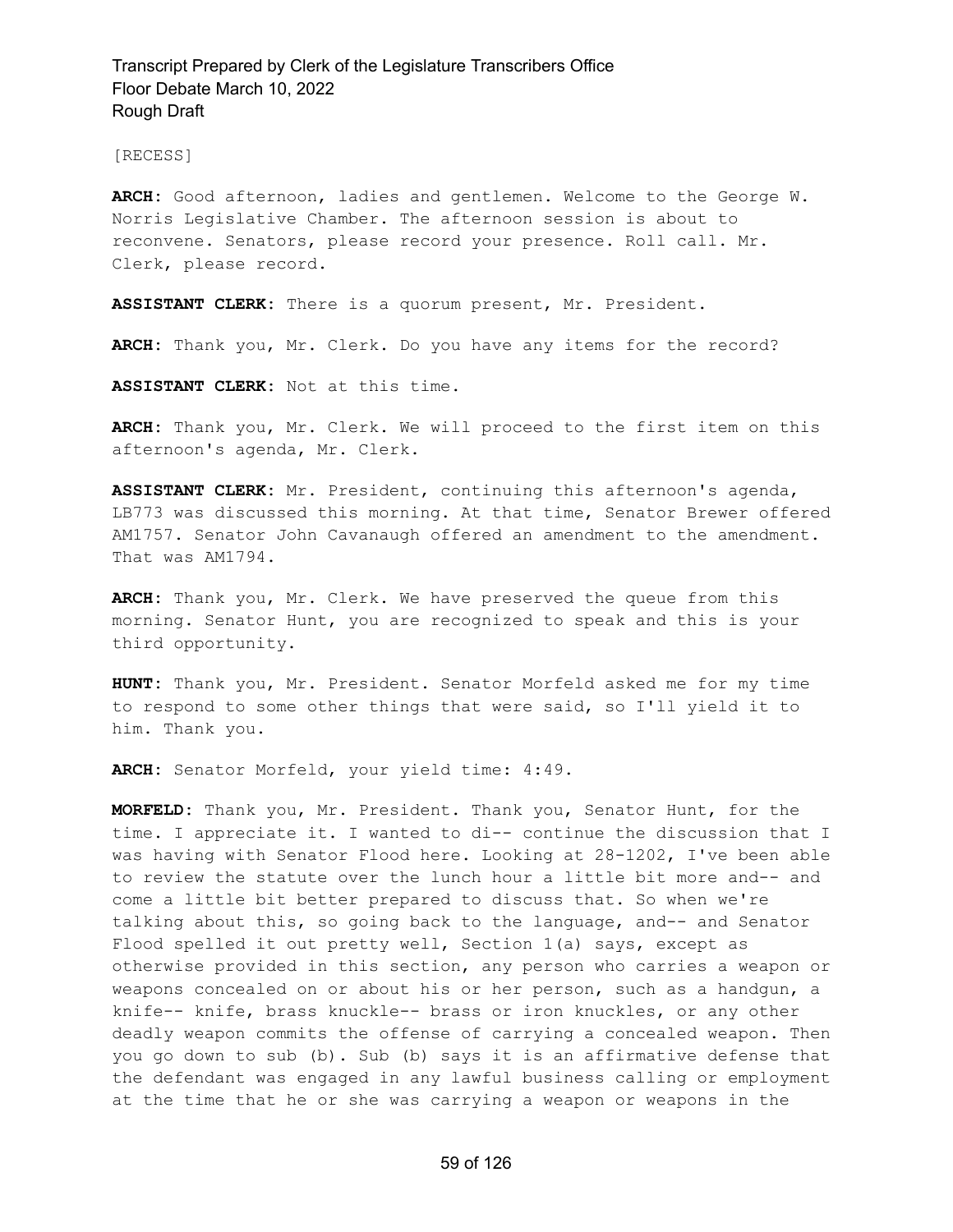circumstances in which such a person was placed at the time were- justify a prudent person carrying a weapon or weapons for the defense of her person, property, or family. So this is, in terms of scope, somewhat of a narrow defense, and it's also defined by certain types of activities, engaged in certain types of activities. So I don't think it's right necessarily to say-- and I'm not quoting Senator Flood's words specifically. This is just kind of how I heard it, so I don't want to pretend that I am. But this is a defense. It's still a crime. The only time that you assert a defense is when you've been charged with a crime. And so it's still a crime to carry a firearm. But there is a def-- a concealed firearm, I should say. But there is a defense, and the defense right here is both narrow in scope and duration. It is an affirmative defense that the defendant was engaged in any lawful business calling or employment at the time, so it's a fairly narrow defense, as far as I can tell. This is still a crime, and I think it's important to point that out. Now-- and I was going to yield Senator Flood some time to-- to respond to that, but I can't yield Senator Hunt's time, but-- so that-- that plan is gone, but maybe I'll ask him, ask him a question in a second. I also want to note something before Senator Flood and I have a discussion about this, is the Police Chiefs Association of Nebraska is still opposed. I wanted to make sure that I confirm that over the lunch hour. Police Chiefs Association of Nebraska is still opposed to this legislation, and so is the League of Municipalities as well. So this isn't just the Lincoln Police Department, the Lincoln Police Union, and I suppose OPOA and OPD are now neutral, but there is broader groups throughout the state of Nebraska that are still opposed to this legislation. I think it's important to note that for the record, that it's not just the Lincoln Police Department. And with that, I don't know if--if Senator Flood would like to yield to a question or-- or have more discussion on this. I know I can't yield him, so, happy to provide an opportunity.

**ARCH:** Senator Flood, will you yield?

**FLOOD:** Certainly.

**MORFELD:** Senator Flood, do you have anything to-- to respond with in- in my analysis of the statute or-- or the current crime?

**FLOOD:** No, I think you-- you accurately portrayed it. And the part of the affirmative defense that you called the attention to was that it is still a crime to carry a concealed weapon in the state, I think, is what you want to emphasize. The affirmative defense obviously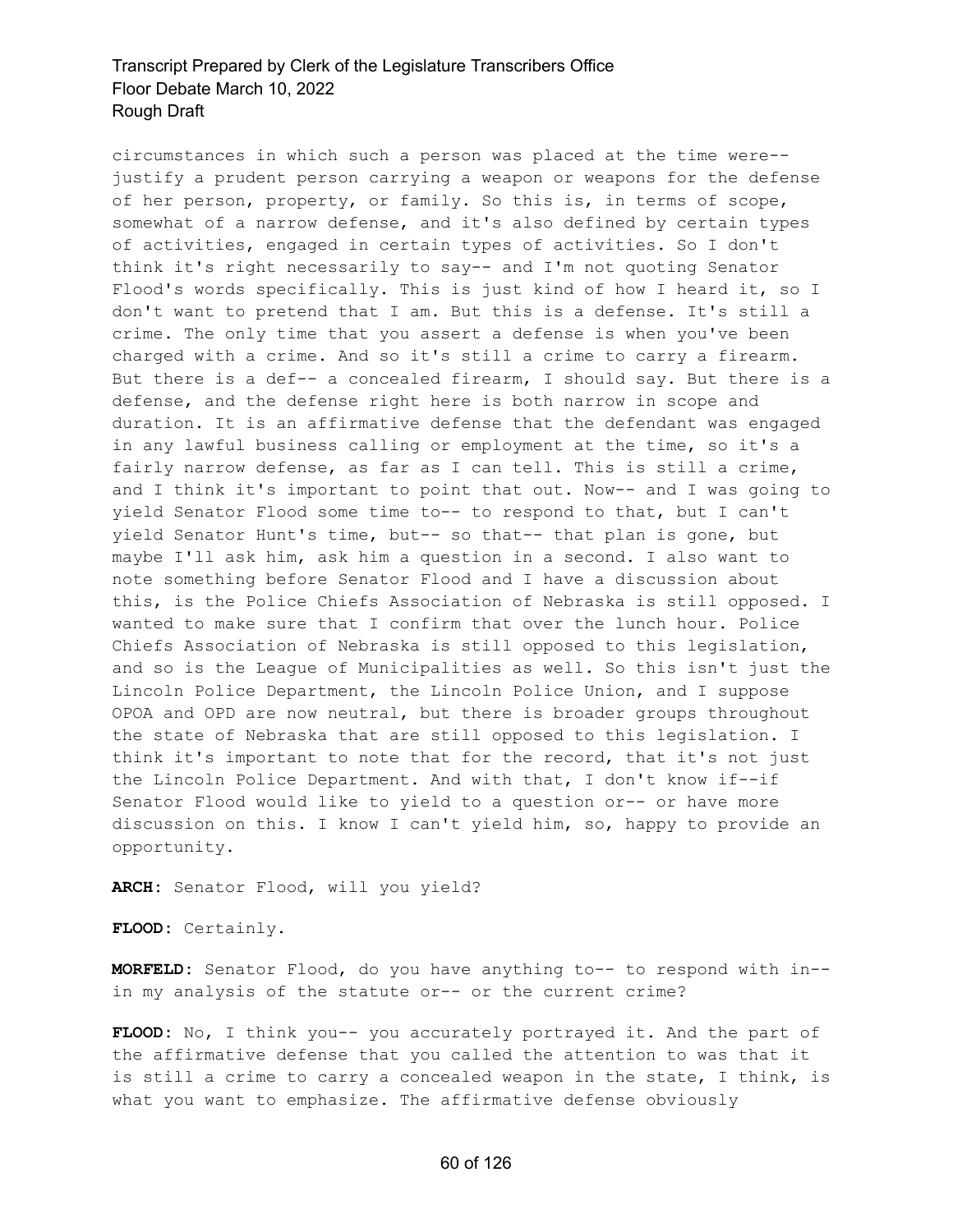invalidates or renders the criminal liability, negates the criminal liability. And my point is, why go through the legal gymnastics of that? If you already have an affirmative defense, why don't we just simply, you know--

**ARCH:** One minute.

**FLOOD:** --call it, a spade a spade? I mean, you can do this already in the state if you've got a reason to do it, to protect your family, your business, your residence. So we disagree on this, but you're accurate when you talk about an affirmative defense.

**MORFELD:** Thank you, Senator Flood. I-- I just wanted to provide some opportunity for Senator Flood to be able to respond. And-- and again, I just want to note that you have to be doing this in-- in the scope and the course as narrowly defined in the statute. So this to me is not some kind of free-for-all and negates the need for permitting process, negates the need for a permitting process that we are told by law enforcement that is necessary to provide more safe communities and also keep them safe as well. And I'm going next time to get-- when I get on the mike, I'm going to get the letter from the Lincoln Police Chief and read through that because I think that--

**ARCH:** Time, Senator.

**MORFELD:** Thank you, Mr. President.

**ARCH:** Thank you, Senator Hunt. Senator Morfeld, Senator Flood. Senator Gragert, you are recognized.

**GRAGERT:** Thank you. Mr. President, members, I stand in-- in support of LB773, AM1757, and AM1794. I have served with Colonel Brewer in the military, and I know, as he has said him-- himself earlier, he does not take this lightly, this being the decision to bring this bill. That being said, Colonel Brewer's bill just protects Nebraskans' right to bear arms. He is not advocating that each and every individual go out and arm themselves. This decision must remain with the individual. They must have personal responsibility to know whether they are making Nebraska safer or are they more of a hazard by carrying that weapon. Colonel Brewer is a very reasonable individual and has shown he is willing to work with others to make the-- this bill the best bill possible. I will be voting green to move this bill forward and encourage all of you to do the same. And I yield the rest of my time to Senator Brewer if he so desires. Thank you.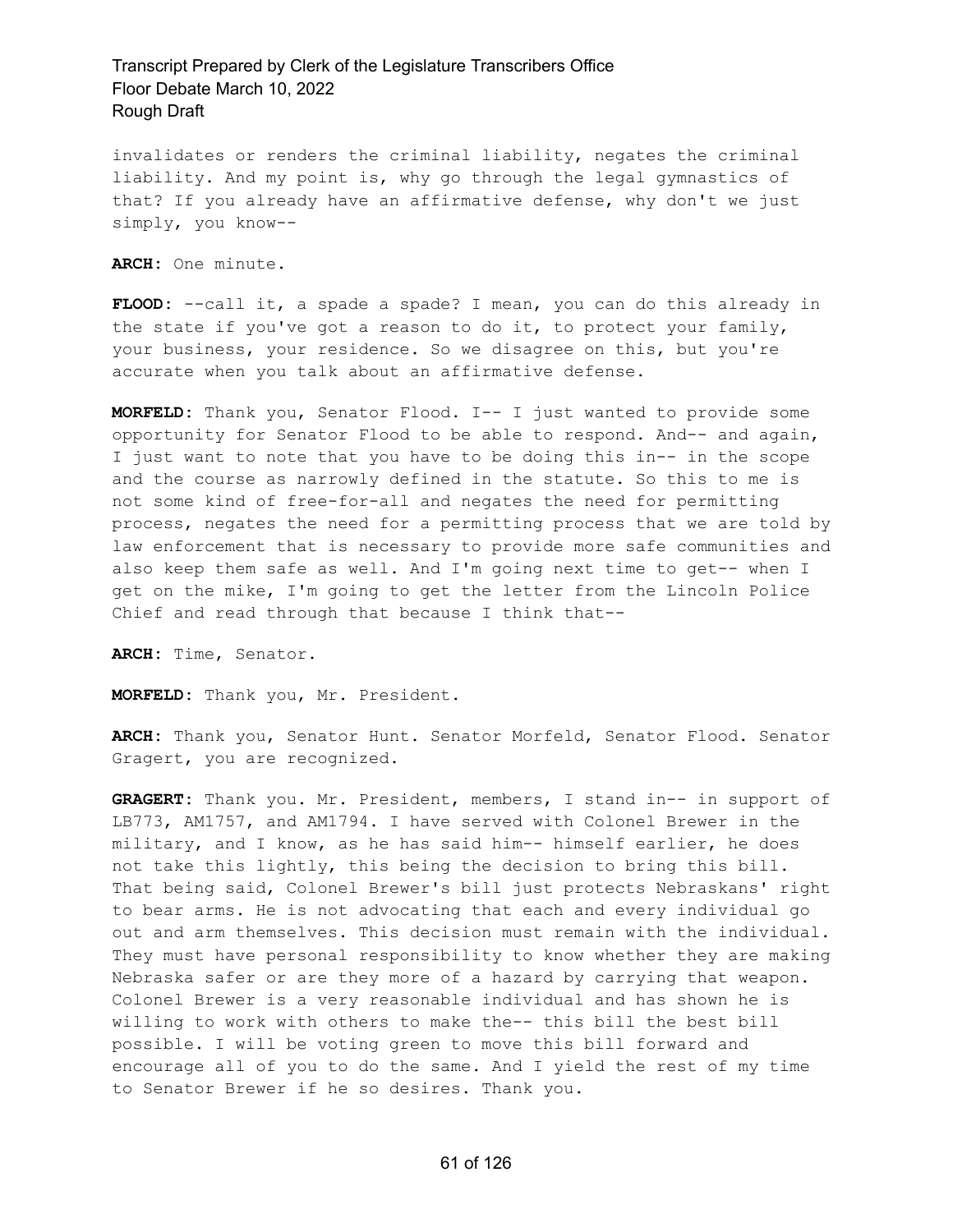**ARCH:** Thank you, Senator Gragert. Senator Brewer, your yield time: 3:45.

**BREWER:** Thank you, Mr. President. Thank you, Senator Gragert. All right, so we just heard from Senator Morfeld that the police chiefs are opposed. There's a little bit of information every should--everyone should understand is, if you go out and speak to the police chiefs outside of Lincoln, again, we came to an agreement with Omaha, and I'll gladly give you the name and phone number of all the police chiefs in my district. This is not how they see the world. I'd love to give you the phone numbers to all the sheriffs, to include my brother. Ask them how they feel. I think you'll find that there is a- a different view of this bill outside of Lincoln. So we will see how we engage on this issue of law enforcement. But understand, I was a reserve police officer. I spent four years commanding the Counter-Narcotics Task Force with the Nebraska State Patrol, the National Guard; spent four years in Afghanistan doing counternarcotics work with the DEA. I was the DEA fellow to the Army War College, so I think I understand the needs of law enforcement better than most. So along with my comments about how I take this right as serious as we can take it,I also take protecting the police. That's why I'm a little bit confused why all of a sudden everybody seems so confused about this amendment and can't quite get their arms around it and how it's racist. And we're going to have a conversation about that. We're going to call the people to the mike who made those comments. We're going to let them dig through the bill and show me in there where this is racist, and then you can enlighten us all. Thank you, Mr. President.

**ARCH:** Thank you, Senator. Senator Vargas, you are recognized.

**VARGAS:** Thank you very much. Colleagues, I just wanted to-- I haven't spoke on this, and I wasn't planning on doing too much in terms of speaking on it. I-- I wanted to make sure to listen and learn, but there were a couple of things I wanted to make sure to react to. The first is, look, our communities, and I'm speaking on behalf of my communities as well, and even in our state, we've experienced some more gun violence, and there are plenty of news stories and data to look at that, to prove that point. You know, we did hear from not all law enforcement, but many law enforcement across the state, including the Police Chiefs Association, that did come in opposed and they still have concerns. And, you know, this went through a different process. It got pulled out of committee. And so I'm out looking at the-- the testimony or exactly what is stated, but I hope we can have more information about how they were opposed. But they still have concerns,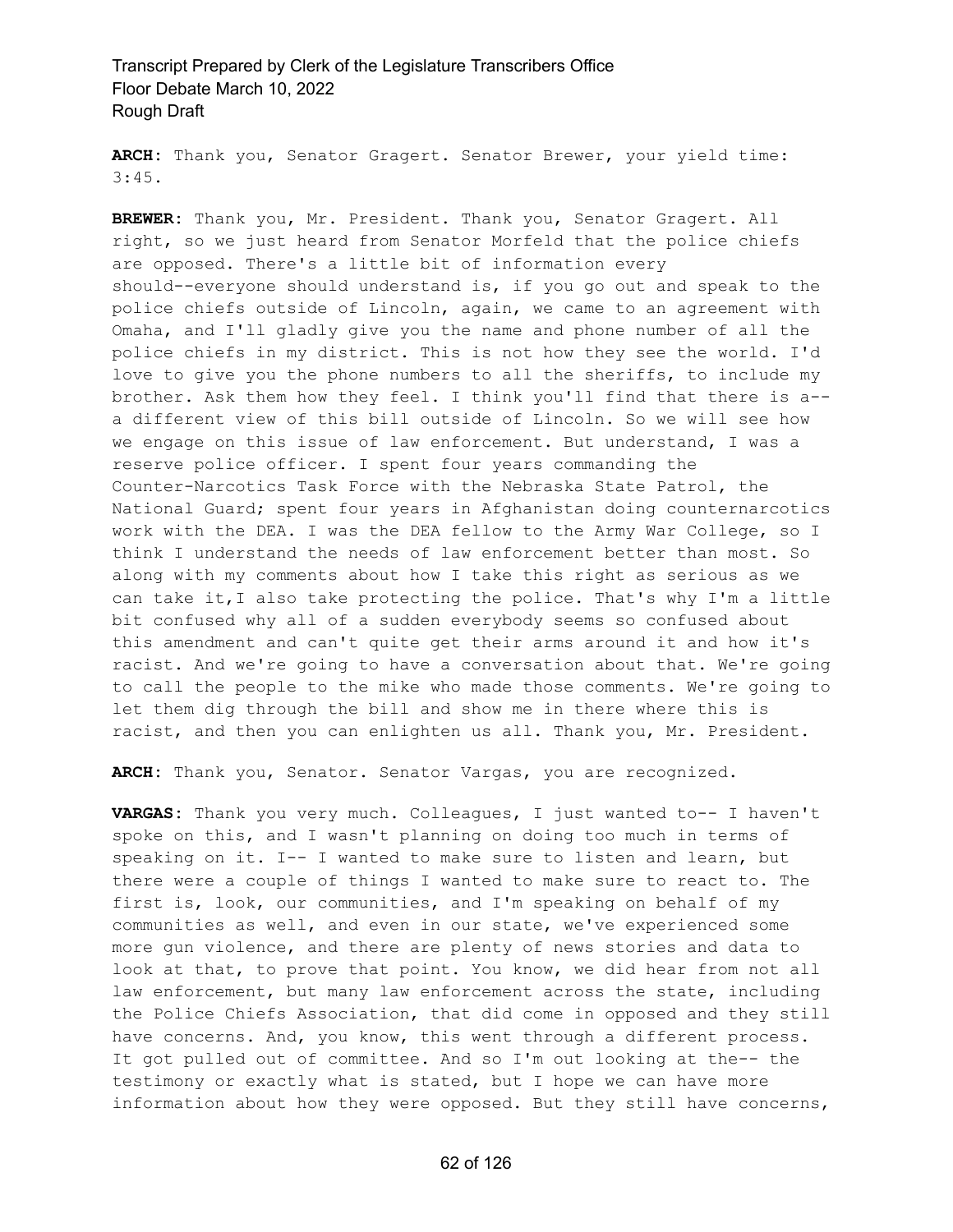and I think that's the point. And it should be a flag if there are concerns from enough of an association of individuals that, look, this bill isn't meeting all their concerns yet, even many of whom have actually stood by law enforcement in the past. In the end, I don't want to pass laws that could make our communities or our kids less safe, and that is what I did see in some of the testimony. And I wanted to make sure that was clear because I think at the end of the day, at least what I'm still hearing is, the law-abiding gun owners aren't really affected by this. It's just changing the circumstances for them. I want us to all be interested in doing everything we possibly can to ensure the public safety and that any bad actors have a harder time to secure a kind of weapon. But there are still a lot more questions and answers, and I just wanted to make sure that was clear. I yield the rest of my time.

**ARCH:** Thank you, Senator. Senator Brewer, you are recognized.

**BREWER:** Thank you, Mr. President. All right, let's go ahead and jump into AM2106. This is the amendment that we worked on for 42 days with the Omaha Police Department. We met with a variety of folks to try and understand what their concerns are and how we could come to a place where we'd say we could agree. Now Omaha is unique. It's our biggest city, has the most challenges, especially when it comes to some of the issues that we had to deal with, with crime and having possession of a gun. So when we finished, these are the three that we agreed upon. It would authorize cities of the metropolitan class-- Omaha-- to continue to maintain a handgun registry. This registry does not and would not under LB773 apply to concealed handgun permit holders. The current Omaha ordinance forbids a city from registering handguns for people with certain misdemeanor offenses. This effectively bans them from having a handgun in Omaha. The amendment would stop Omaha from using registration as a shadow handgun ban. It would say that a person engaged in the commission of certain covered misdemeanor offenses could still be charged with carrying a concealed weapon. The covered offenses would have to be provided beyond a reasonable doubt in order to allow conviction for a related CCW offense. And the third item, it would make third-offense failure to inform a Class IV felony. The current Handgun Permit Act requires a permit holder who is a-- who officially contacts any emergency-- emergency responder-- that would include law enforcement-- while carrying concealed to immediately disclose its presence. Failure to inform is currently a Class III misdemeanor for the first offense, Class I misdemeanor for the second offense. Now there are those who got up on the mike and talked about local control. Well, I think 91 of 93 counties declaring themself a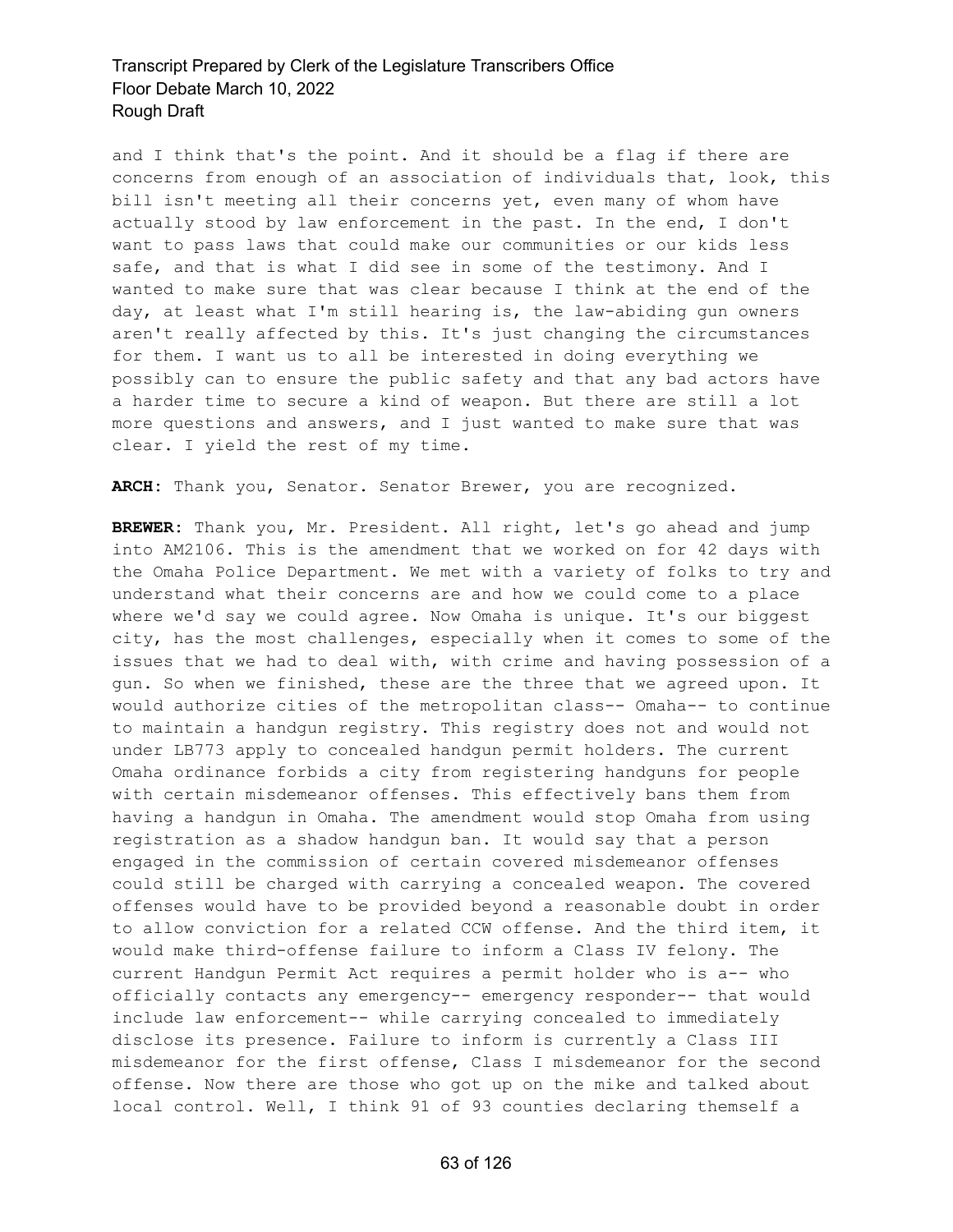Second Amendment sanctuary county is local control, giving the ability of the Omaha Police Department to make sure that the laws we pass here either are evenhanded and fair with them but don't-- but don't hinder them. And that's where we were. Now my challenge came in the fact that there were national gun rights organizations who came against this amendment. But here's the dilemma. Without the amendment, you don't have the bill. So we either understand that when the dust settles from this, everybody in Nebraska is better off because they now have constitutional carry and that Omaha is no worse off and we've actually changed some of the laws that help. That's where we are with this amendment, doesn't hurt us, helps everybody in the rest of Nebraska, and protects law enforcement in Omaha. Now I heard Senator McKinney. I got it. He hates the Omaha Police Department with a passion, maybe justifiably so. But to say that they designed this bill to be racist is not fair, not right.

**ARCH:** One minute.

**BREWER:** Everybody I heard discuss this did it in a-- in a way to explain what the challenges, what the issues, what their problems were and their ideas on how to fix it and how we put this into LB773 or the amendment to LB773. So please understand that there was a lot of work that went into this amendment. The idea is to help law enforcement, not to hurt anyone else. With that, thank you, Mr. President.

**ARCH:** Thank you, Senator. Senator Lathrop, you are recognized.

**LATHROP:** Thank you, Mr. President and colleagues. Good afternoon. I would like to see if Senator Brewer will yield to a few questions.

**ARCH:** Senator Brewer, will you yield?

**BREWER:** Yes.

**LATHROP:** Senator Brewer, I'm-- I'm curious about this. We-- we want to establish constitutional carry, which would mean essentially you have a constitutional right to carry concealed. And as I read AM1757, I would have expected that we just got rid of the Concealed Carry Permit Act and we're not. We're amending that. So do we have two avenues? Going forward, if I don't have a permit, I just want to go to the gun store and buy a gun, can I just do that going forward if this bill were to pass with AM1757? And I guess the follow-up question is, why- why are we keeping the Concealed Handgun Permit Act around at all?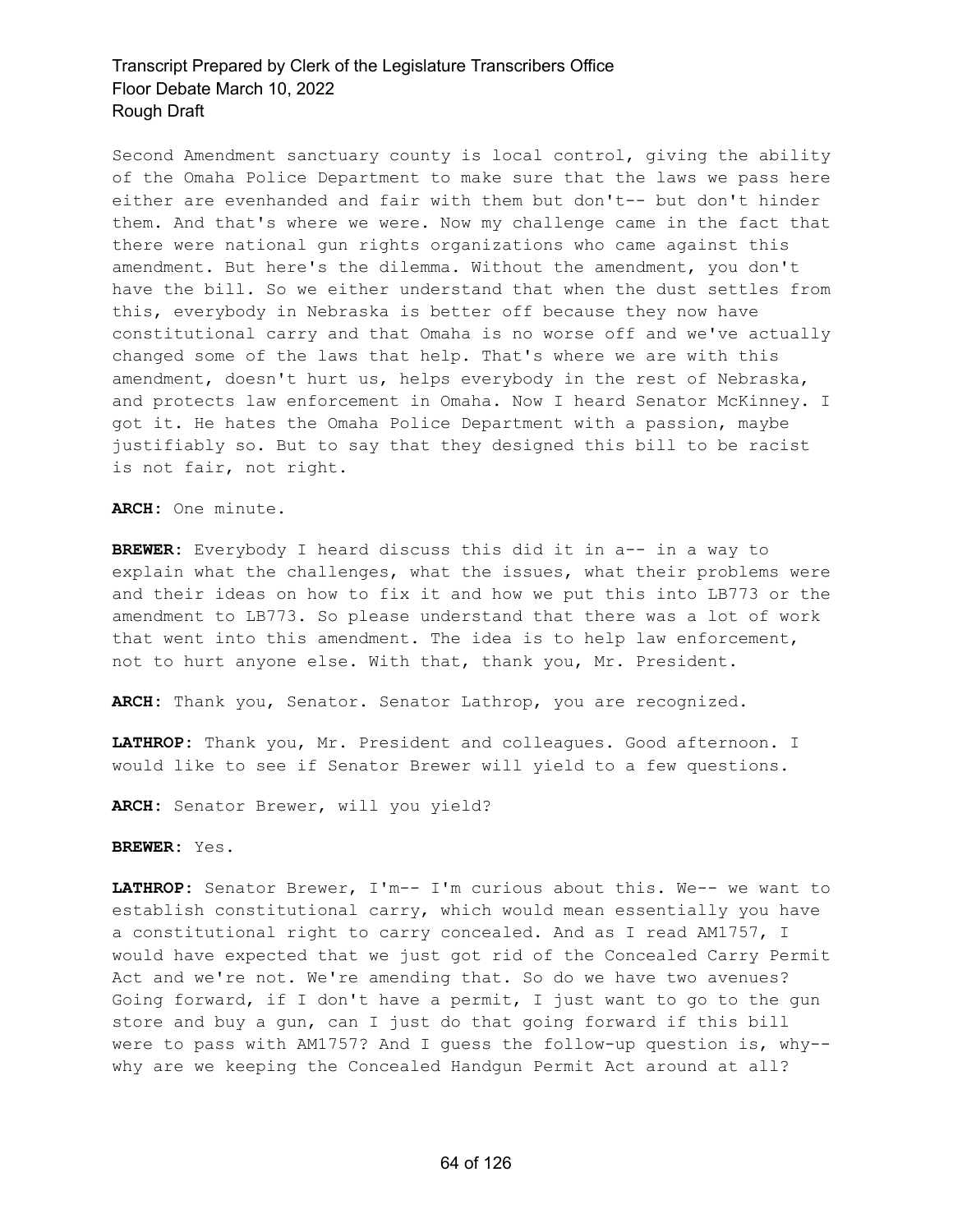**BREWER:** Actually, very good question. Thank you. All right, so the idea behind this is that you would have two options. So we keep the current concealed carry permitting program as is, no changes to that, then we add constitutional carry. Why do we do that? If-- if-- if Steve Lathrop wants to go down and buy a gun at Cabela's, if you have a concealed carry permit and you go in there and you provide them your driver's license and that permit, your ability to purchase a firearm is expedited because it's just a matter of paperwork and-- and it becomes yours. If you don't, you're going to have to go through a wait period to make sure that you're not a person who should not be able to purchase a gun. The thing that becomes a factor is if you cross state lines and you leave the state of Nebraska and go somewhere else, you've got that concealed carry permit that you can show to law enforcement in surrounding states that lets them know that-- that you are a qualified, trained person with concealed carry, because the constitutional carry, you have no rights once you leave the state of Nebraska.

**LATHROP:** OK. Thank you for that explanation, and now it makes-- now I understand why it makes sense or why we're leaving it in there. So going forward, if AM1757 and LB773 pass, then what do I gotta do to get to be able to carry lawfully? Let's say that I-- I talk to Senator DeBoer. She's got a handgun. She's going to sell me that handgun, and now I want to carry it around. Who's going to screen whether or not I have a major mental illness, or any of the things that the permit process would require, and ensure that I'm not a person with a-- I don't want to say a disparaging term, but with a major mental illness or an otherwise prohibited person? I can just stick that thing in my pocket and as long as no one catches me, I'm OK. That's a question, yes.

**ARCH:** Senator Brewer, will you yield?

**BREWER:** I would. All right, again, another great question. All right, so first off, if-- if you were gonna purchase a gun from Senator DeBoer, you should do a purchase agreement, a bill of sale, some type of a documentation to show that you're buying that from her. She would have the requirement to make sure that she's not selling that gun to someone who has issues. Now remember, if you've got that concealed carry permit and you go down to Cabela's and you've got your driver's license and that and the money--

**ARCH:** One minute.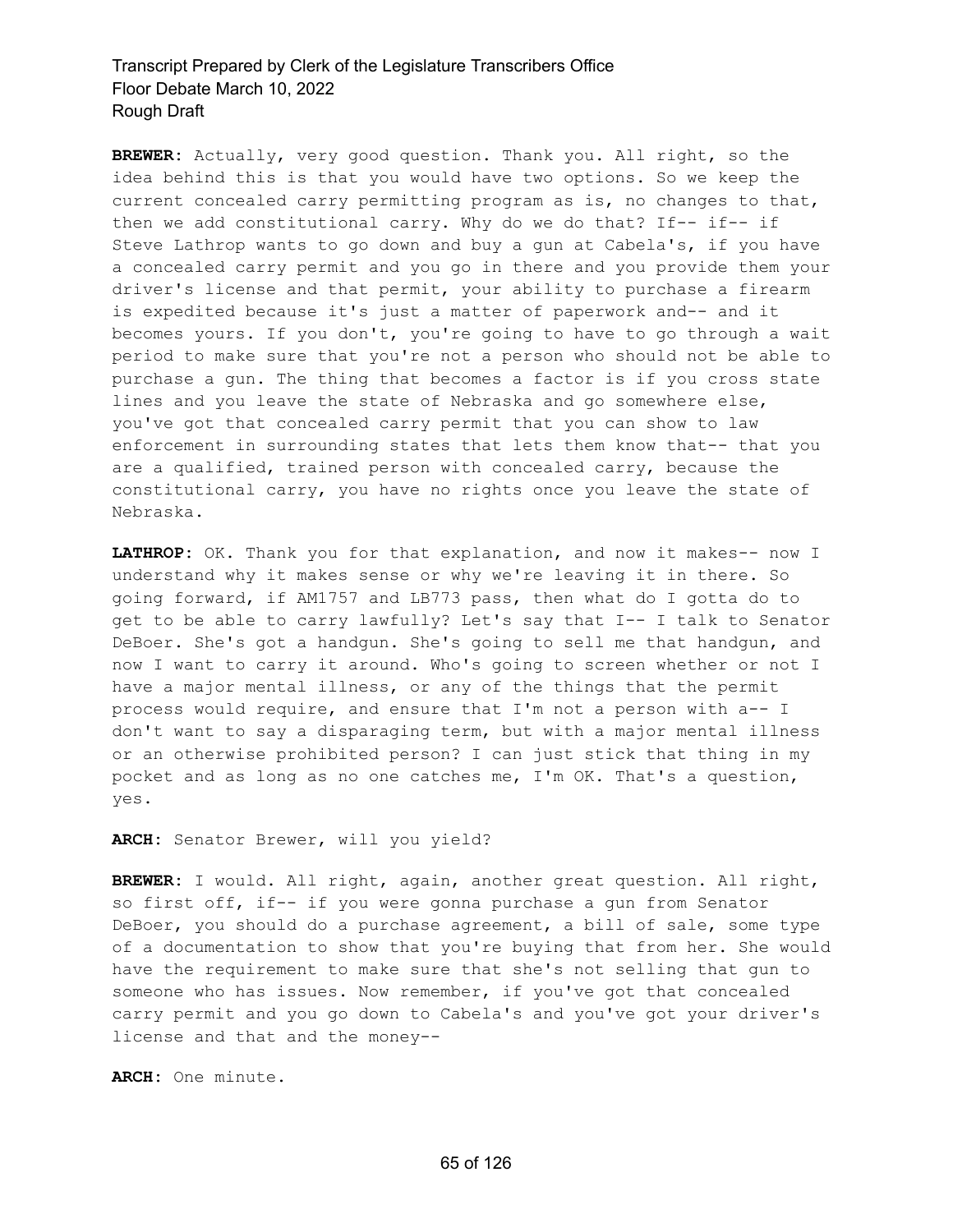**BREWER:** --they're going to give you-- they're going to give you that permit, and, again, you still may not be right in the head.

**LATHROP:** That's-- that-- that may be the point I'm getting to, because under the-- under the Concealed Carry Permit Act, they're going to make sure that I don't have a mental illness or somebody hasn't put me on a list as somebody with a mental illness or a felony conviction. And if I buy it from Senator DeBoer, I don't have to do a background check. I-- I'm simply able to-- it sounds like you're getting help with the answer to this one and--

**BREWER:** Well, I [INAUDIBLE]

**LATHROP:** --which is fine. I-- I-- I'd like to have a good answer than to have you speculate.

**BREWER:** Right. Well, you-- you're going to have two things to-- to purchase a gun. You're going to either have a purchase permit or you're going to have the concealed carry permit. But one of the-- one of those--

**LATHROP:** Even in a private sale? OK, different--

**BREWER:** Even a private sale, they shouldn't sell it unless they do. That responsibility goes to the individual selling the gun to make sure.

**ARCH:** Time, Senator.

**LATHROP:** OK.

**ARCH:** Thank you, Senator Lathrop, Senator Brewer. Senator Friesen, you are recognized.

**FRIESEN:** Thank you, Mr. President. So I will maybe clarify some-- some of the conversation that was going on. So if-- if me as a concealed carry permit holder want to come to Cabela's here to purchase a firearm, I can just walk in there, purchase a firearm, show them my card, walk out with a gun. If I don't have the concealed carry permit or a purchase permit from the sheriff's office, I have to wait seven days, I think it is, before I can pick up that gun. So that's the difference here in how you purchase a gun. Now, me, if I want to personally sell Senator Lathrop a gun, I feel, under today's laws and stuff-- and again, I don't know quite what the law requirement is, but I'm not going to sell a gun to someone I don't know because I have a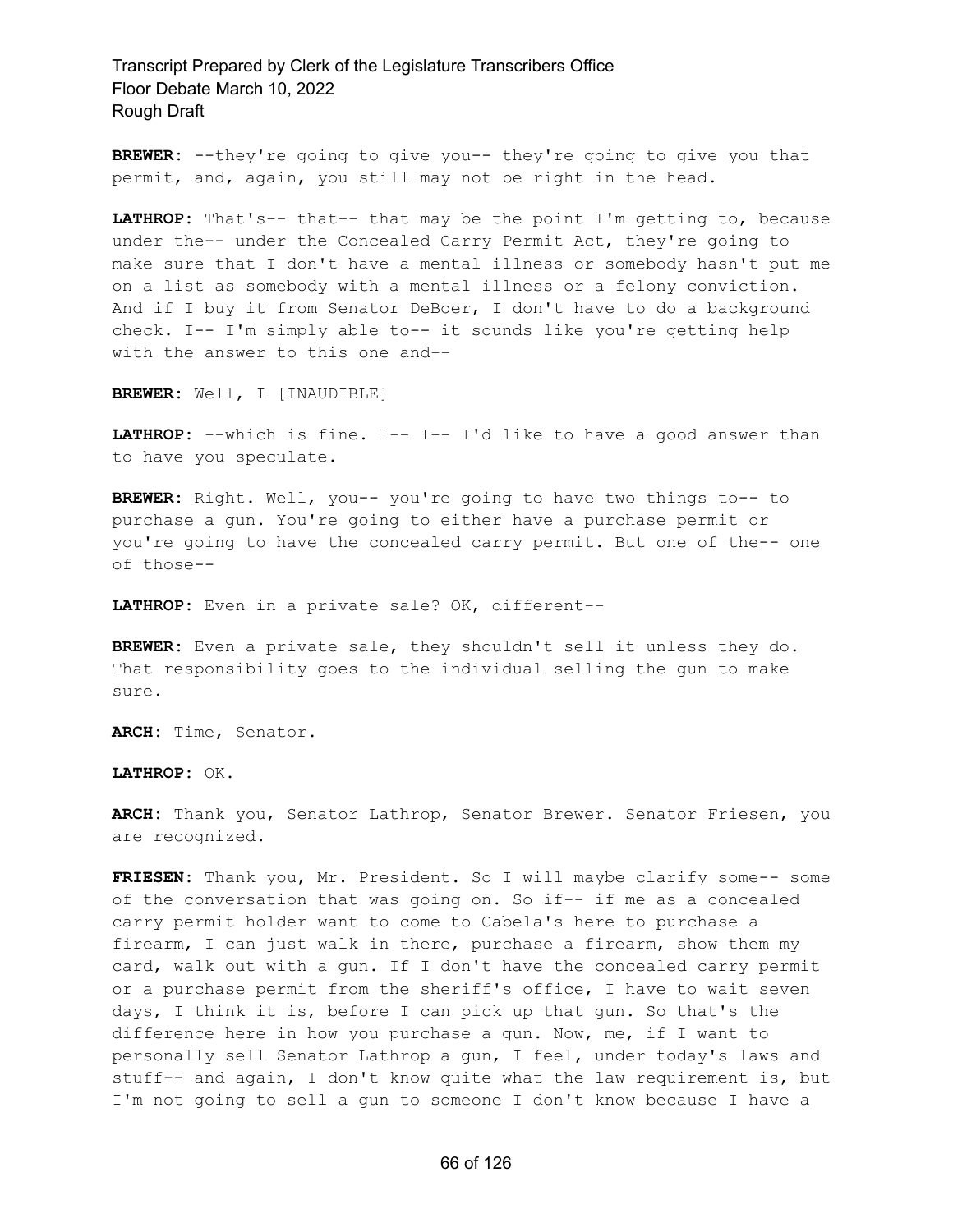responsibility also of, if I don't document the sale of that gun and who gets it, I could be held liable because that gun might be registered in my name somewhere. And so I don't want that gun just traveling around. I am going to make that documentation happen. But I'm not totally familiar if we have to-- to me, I've always asked for a permit so that I can see it so that the person-- person I would be selling a gun to has a permit. I don't have to do that. That's just something I do. I don't think I have to do that, but that's what I do. The thing that I'm listening to here, I-- I-- I just-- what I fail to see is how this handgun permit that we have to get, the concealed carry permit, how that makes us any safer. I-- criminals, someone that wants to do something bad, whether they're just angry and want vengeance or whatever other reason they have, don't care if they have a permit or not. If they have access to a firearm for some reason, whether they steal one or-- or take one from somebody, they're going to do bad things with it. But this permit doesn't stop anything. It doesn't prevent anything. It prevents law-abiding citizens from getting a gun when they want one. I don't feel that. I don't see how it makes us any safer. As a-- you know, you-- you know, I'm not in law enforcement. And I-- I know Senator Brewer talked about that. But I would assume that today law enforcement officers, when they approach any vehicle, their assumption has to be that somebody could be sitting in that driver's seat or in the back seat with a gun, and they really don't care if it has permit or not. I would be worried about the gun. And so a permit doesn't change anything until you go up to the door and ask him to-- you know, if-- do you have a gun in the car or do you-- do you have a permit? By then, it's too late. I'm failing to see where any of this stops anything bad from happening. I do like the part where when you go to purchase a gun, you have to meet some requirements. If you're a prohibited person, you have to fill out the paperwork. If you have a concealed carry permit, which I would still recommend for people because I think just taking the class was well worth it to me, but as a person who- you have personal responsibility with anything we do. You have personal responsibility with operating machinery. You have to take some personal responsibility when you do these things. And if you're a firearm owner, you have to take some personal responsibility to make sure it's stored safely. But again, we can pass all the laws in the world, but there's people who won't and there's really nothing you can do about it. And making this permit system, I'm-- I'm just failing to grasp that it does us any good. It just creates a bureaucracy. It adds another layer of charges that you can make after a--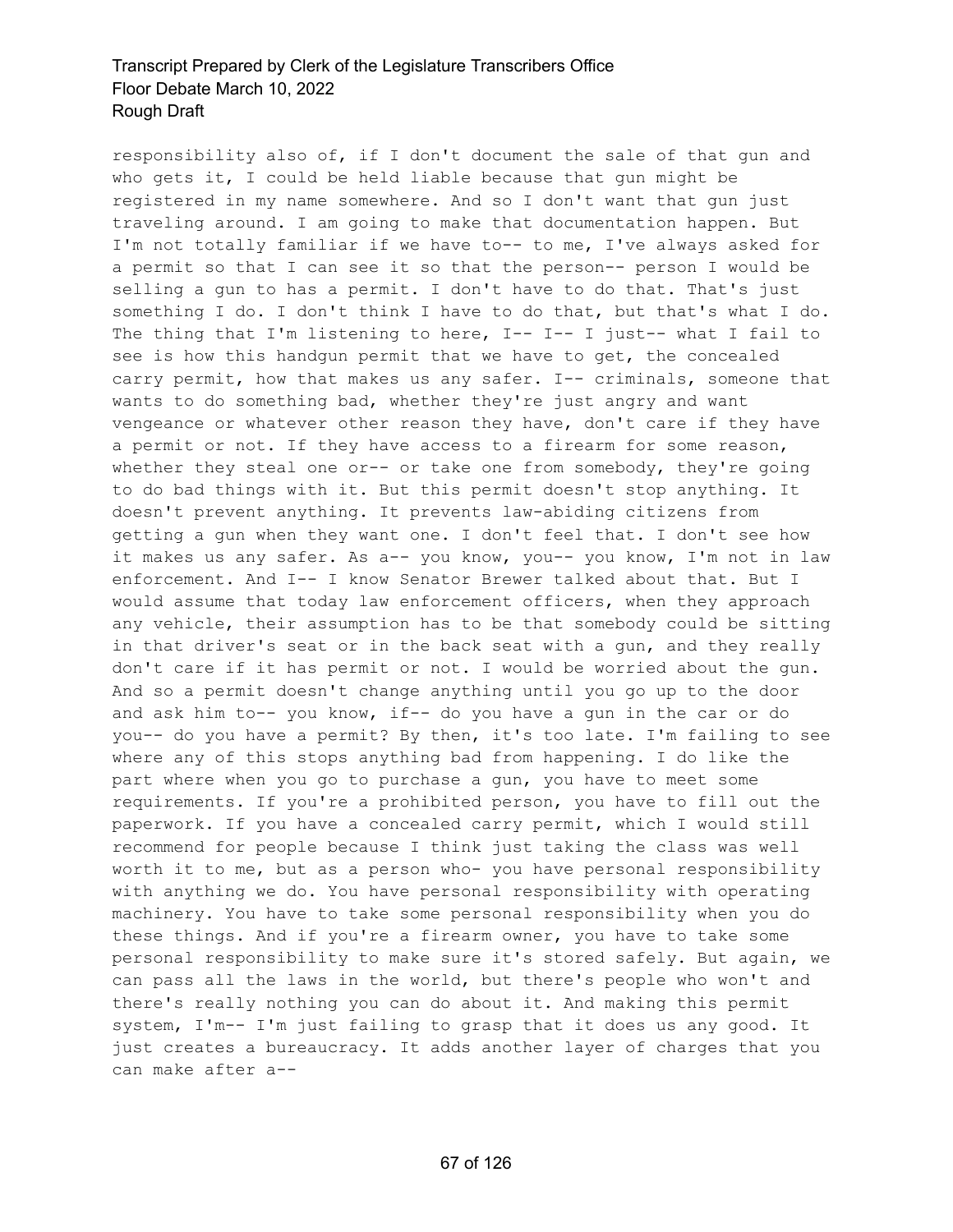**ARCH:** One minute.

**FRIESEN:** --person does something bad, but it's not preventing anything. Maybe if we had more mental health treatment centers that could deal with some people that might have access to a gun some time, maybe that would be the answer. But this I just don't-- can't wrap my head around how this helps anybody. Thank you, Mr. President.

**ARCH:** Thank you, Senator Friesen. Senator Flood would like to recognize 50 fifth-grade students from Norfolk Medical-- Me-- Middle School sitting in the balcony. Please rise and be recognized by your Legislature. Thank you. We will continue with debate. Senator Geist, you are recognized.

**GEIST:** Thank you, Mr. President. I do stand in support of this, the amendment and-- well, I stand in support of AM1757 and LB773. But, as I have been discussing with some of my colleagues, I also have an amendment. It's drawn up. It is rough, I would say, but willing to negotiate, those of you who are interested in having some training attached to this. I agree with Senator Friesen and every single thing he said. Personal responsibility is the-- the responsibility of the gun carrier. I, too, am a certi-- concealed carry permit holder. I do carry frequently. I shoot a lot and I love it. But I'm a responsible gun owner, and I do see value in training. I see value in knowing the laws of the state of Nebraska. So those of you who are interested in talking about that, I think we can maybe make some kind of negotiation to-- to work on getting this across-- at least to General-- across General File and maybe adding some training in on Select. But I-- I would be interested in having those conversations because I think that if that's something that's going to get us to a point where we'd be able to have this as an option in the state of Nebraska, those who don't choose to carry a gun, please don't. I would just recommend you don't. Nobody's going to make you carry a gun. But if you do, it is important that you know what your responsibility is, and that is the onus on every gun carrier. Whether you have formal training or not, it's just logical to get some training about a gun if you choose to carry one. Those of you who are not law-abiding citizens, I doubt this is going to change your choices at all. So to that end, I will be happy to talk with any of my colleagues off the side and we can see what we can come up with. And I would yield the rest of my time to Senator Flood.

**ARCH:** Senator, Flood, you're yielded 2:45.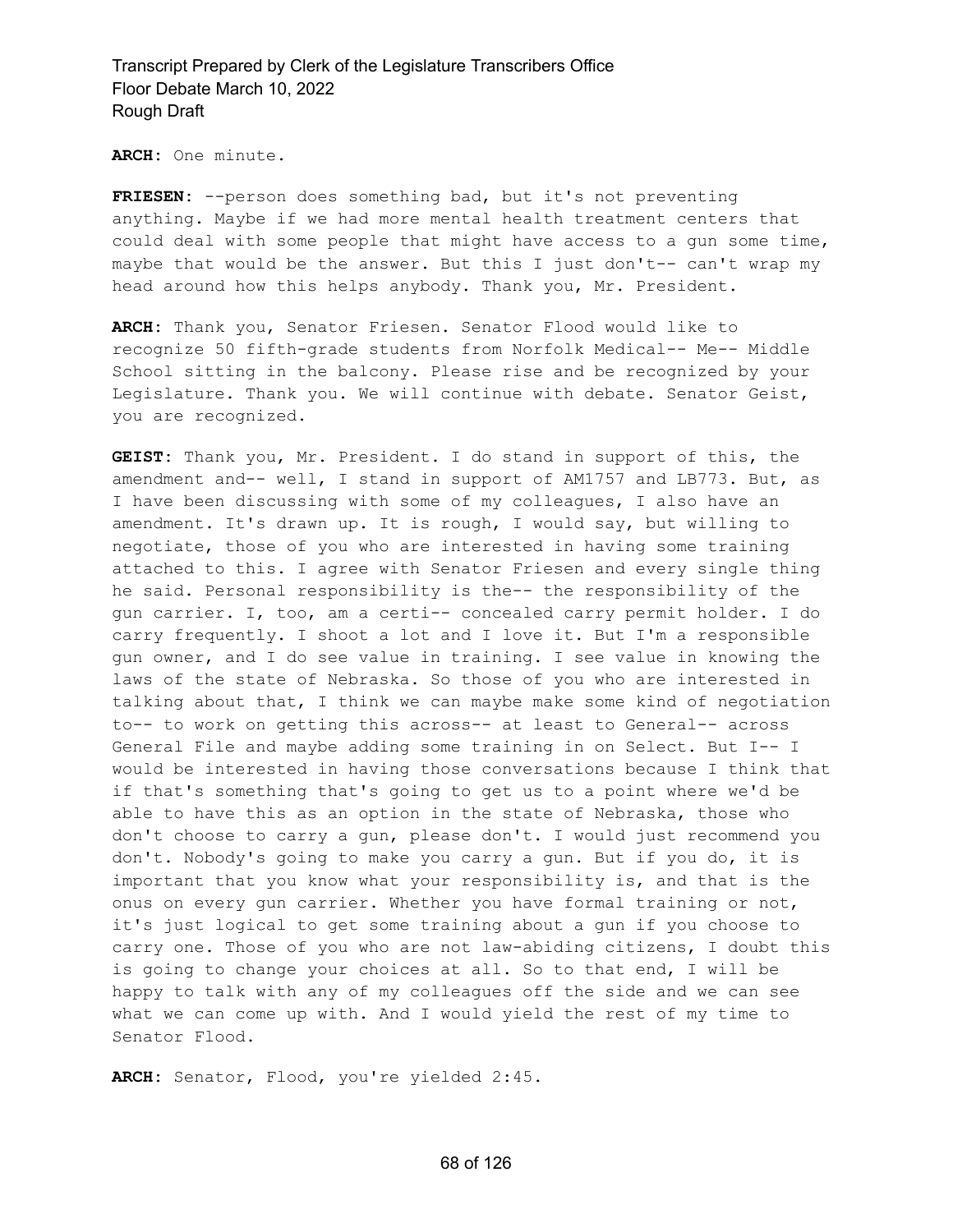**FLOOD:** Thank you, Mr. President, members. Senator Lathrop asked the question, Senator Brewer, and essentially said, you know, what happens when I, you know, go to Cabela's and I buy a gun? And I think Senator Brewer answer those questions. But I think it's important to remember we're talking about the ability to conceal the-- to carry concealed. I saw somebody in the Rotunda today that was open carrying in our State Capitol. That is your right, right now. You can put this on your hip. We're talking about the difference between putting it on your hip or tucking it behind your jacket. And we already have a system, as Senator Morfeld and I have talked, in 28-1202. That statute allows you to carry concealed as it-- as an affirmative defense to any criminal liability if you present a reason. What I'm saying here, and I think what Senator Brewer is working on, is trying to find the sweet spot for people, especially with AM1757. I would offer this as a potential next step. I can sense there's a willingness on Senator Brewer's part to get this over the line. Senator Brewer has worked on this. This is his priority. This is more than a priority for him. What if we adopt LB773, we put an effective date of July 1, 2023, on the bill, and give all of the different players that want to nuance the different next steps the opportunity over the interim and next session to adopt language that refines it? That would be an idea. That would allow us to move forward with LB773. You could set the effective date to August 1, 2023, to give it plenty of time--

**ARCH:** One minute.

**FLOOD:** --for the effective date to go into effect. I think what Senator Geist is offering here in her amendment is-- is the-- the conversation about training. I think this is-- this is constitutional carry. The state of Wyoming did this. Guess what? Concealed carry permits went up. People still want the permit, they can go to other states that aren't constitutional carry. Plus, they lay that down at Cabela's and they avoid the background check. There is some value to the program. But I-- I personally don't want to put requirements on this at this point. I think we could set the effective date for August 1, 2023, we could see LB773 become law, and we could work between now and then to refine it and we have an entire legislative session to work on it. Thank you, Mr. President.

**ARCH:** Thank you, Senator. Senator Ben Hansen, you are recognized.

**B. HANSEN:** Thank you, Mr. President. Sitting here listening to the- to the debate, which is encouraging to actually have debate and work through the logical aspects of the bill and with some forethought and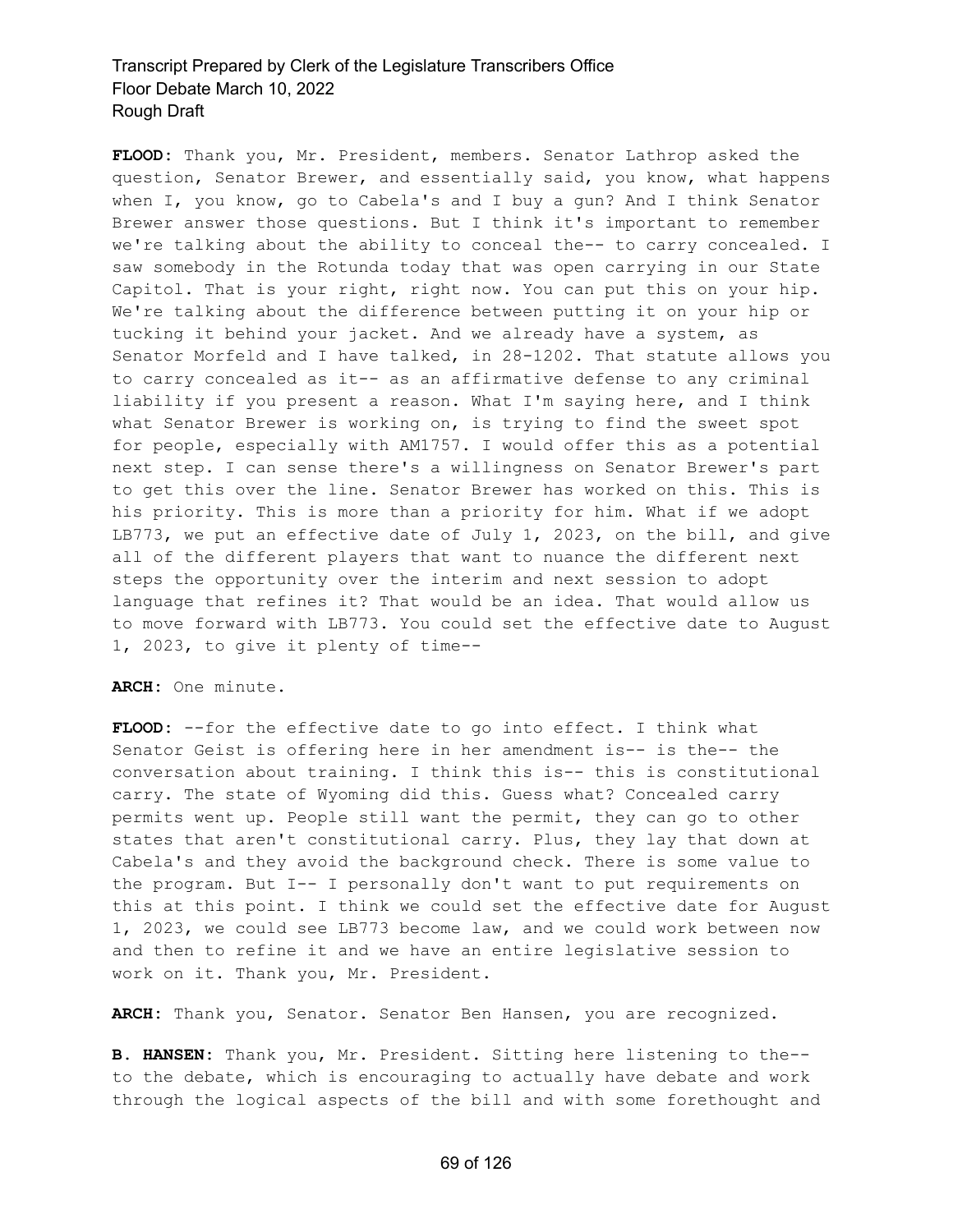some options and some opinions, but-- but listening to everyone's arguments, I-- just one kind of argument that kind of keeps kind of sticking in my head here a little bit, and I was hoping Senator Morfeld could answer a question for me.

**ARCH:** Senator Morfeld, will you yield?

**MORFELD:** Yes.

**B. HANSEN:** OK, thank you, Senator Morfeld. So is there any other right, any inalienable right you can think of, where we require training in order to exercise that right?

**MORFELD:** I'm trying to think. A constitutional right, I'm assuming, is--

**B. HANSEN:** Yeah, inalienable right, yeah.

**MORFELD:** I'll have to think about that and get back to you.

**B. HANSEN:** OK, I appreciate it. Now this-- one of the arguments I can't-- he-- keep hearing coming up is this idea that we can put reasonable restrictions on inalienable rights. And I think to some degree that would do. For instance, Senator Morfeld has said you can't yell "fire" in a crowded theater. OK, well, that makes sense. But in the same aspect, if we're talking about putting training on rights that are inherent, that means then we should probably be taking training classes in not yelling "fire" in a movie theater before we go into a movie theater. And if you fail that training course, then you can't go into a movie theater. That's kind of how this sounds to me, and it doesn't sound right. So the idea that we require training to exercise a right, a God-given right, is not right. That's like somebody who wants to exercise their Sixth Amendment for-- for counsel saying, OK, well, now you have to take a class in criminal justice in order to exercise your right for counsel and if you don't-- if you don't pass it, then you can't have counsel. Or the First Amendment, maybe only those who-- you have to study journalism in order to exercise your right to free press. We don't do any of that stuff. And they might-- one of the arguments they might say is, well, it's because we're-- we're-- we're talking about a deadly item such as a gun. I'll tell you what, speech is sure deadly and it can be, so we should have training on that. Pick-- picking the wrong-- wrong type of counsel, if you're facing jail time, can be deadly. So I think we need to-- we need to think about that whenever that argument comes up,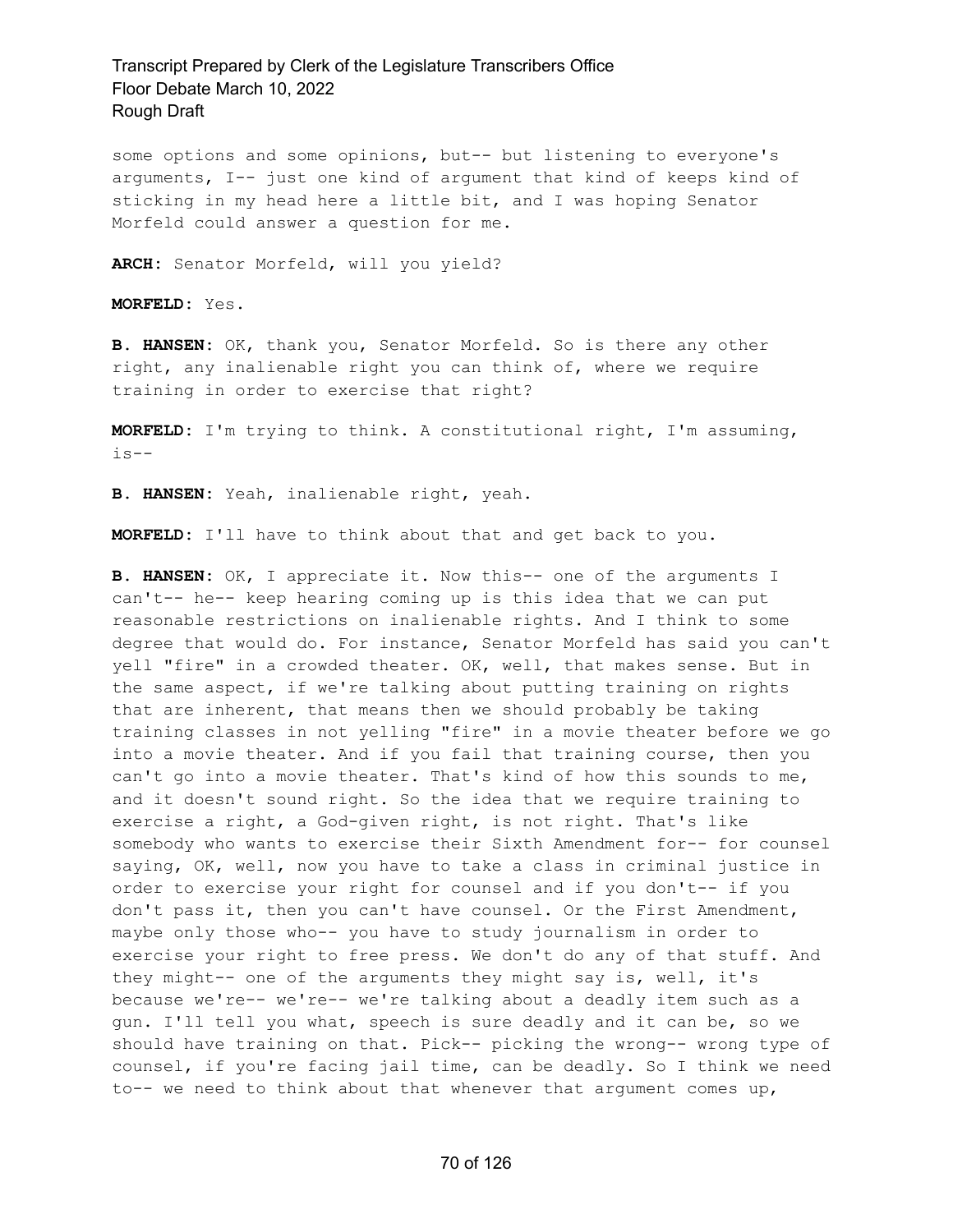because we have no other-- I couldn't think of one. I cannot think of any-- any other inalienable right where we require training or some kind of bar we have to meet in order to exercise that right and if you don't pass that bar, you can't exercise that right. I know a lot of people who have gone to carry concealed classes. Some haven't made it. Some have failed for-- for different reasons, and that means now they cannot exercise their right, and I think that is wrong. Thank you, Mr. President.

**ARCH:** Thank you, Senator. Senator McKinney, you are recognized.

**McKINNEY:** Thank you, Mr. President. I rise again opposed to LB773. I'm supportive of AM1794. But since Senator Brewer brought it up in conversation about my position on Omaha Police Department, yes, I do not like them because they're unreasonable, they discriminate, and they disproportionately arrest individuals from my community. But on the conversation about AM2106, which would amend LB773 to provide that a person shall not carry a handgun concealed on or about his person while engaging in the commission of-- of a covered offense, this amendment rebroadens the crime of carrying a concealed weapon. The listings of covered offenses are also crimes that target people of color or involve crimes that are overcharged against people of color. So maybe not-- maybe they're not outright racist, but inherently or overt-- covertly, they-- they are. So, for instance, one of the covered offenses is any violation involving a controlled substance under Section 28-416. This would be simple marijuana possession. The ACLU of Nebraska noted that black people are three times more likely than white people to be arrested for possession in Nebraska, even though black and white people use marijuana at a similar rate. Another covered offense is any violation of certain city ordinances. These type of ordinances only exist in Omaha and to a lesser extent in Lincoln. Most of Nebraska's people of color live in Omaha or Lincoln and, therefore, they only will be prosecuted for these covered offenses. In other words, in rural white Nebraska, these ordinances do not apply. This part of the amendment creates a crime that disproportionately impacts black people. By the way, this is why I think we should do racial impact statements on bills like this, so that we can appreciate the impact of these bills on people of color. That's the thing. And then, you know, doing some research and reading some stuff, I found an article on The Hill: Actually, gun restrictions will affect the black community. And in this article, it says: Today, gun control legislation aggravates the criminal justice crisis in the United States having a disproportionate impact-- impact on black Americans. The most recent available data from the United States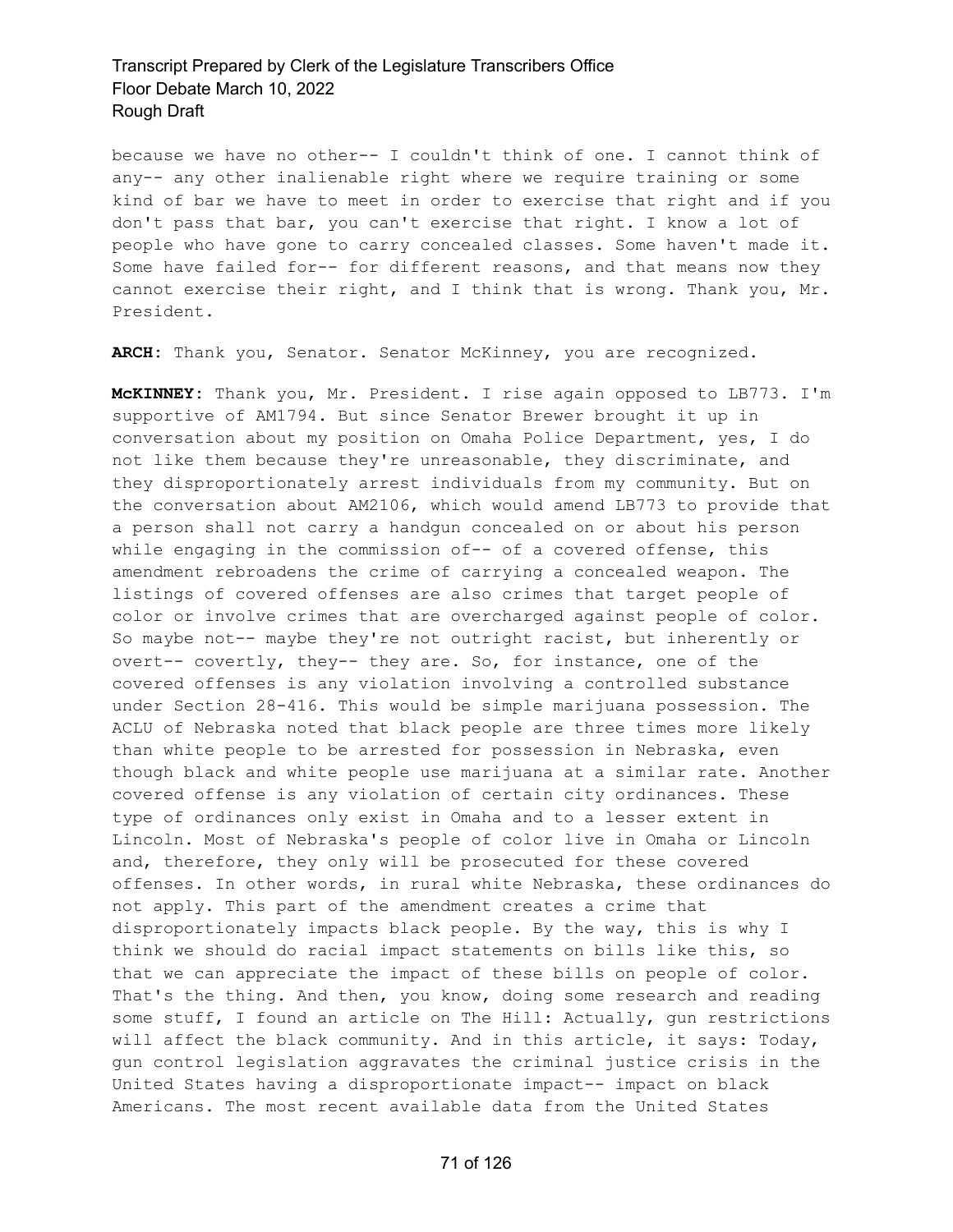Sentencing Commission shows that in fiscal year 2018, more than 56 percent of federal firearm offenders were black. Black Americans are more likely than any group to be convicted or subject to a firearms offense carrying a mandatory minimum. For the country's black communities, on-the-ground enforcement of tougher gun laws will mean harassment at the hands of police, more arrests, and more harsh sentences. This is something we have to understand, that leaving Omaha as is doesn't help my community. The original bill would have helped because it would have decreased the amount or the availability of the Omaha Police Department to target and disproportionately arrest individuals. But with the amendment of AM2106, it keeps it the same and still allows the Omaha Police to discriminate. That is my opposition. No, I do not like them. I don't. It's-- it's clear, and I know they don't like me either, which is-- I'm-- I'm cool with. That's-- it's something that I'll live with for the rest of my life. I don't care. But that's something we have to understand, that standing up and advocating for a bill and saying we're--

**ARCH:** One minute.

**McKINNEY:** --this and this for police, it's whatever, but you're disregarding the fact that the police disproportionately discriminate in my community. And that's my problem. You can't look past it. It's a fact. It's truth. All the data is there. Go read the reports. You can't look past that. So excluding Omaha in some "wordsmithy" way doesn't help me or my community. It still allows the police to discriminate against us and that's my problem. Thank you.

**ARCH:** Thank you, Senator. Senator Matt Hansen, you are recognized and this is your third opportunity.

**M. HANSEN:** Great. Thank you, Mr. President, and good afternoon again, colleagues. Colleagues, talking about these issues as a constitutional right, we've had already some people kind of compare this to other constitutional rights. And I'll-- I'll remind you that every constitutional right we have in the constitution has been a long history of showing what the government can and cannot do. And you can take the plain language of the constitution, read it out loud, and maybe project what it could do, but if you don't look at case law or history or precedent, you don't necessarily know that it's actually much more restricted than what you would say. For example, we just talked about having the right to counsel. Yes, you do have a right to counsel, but the states can regulate that as a profession. You have to take and pass the bar exam and be admitted to bar practice in the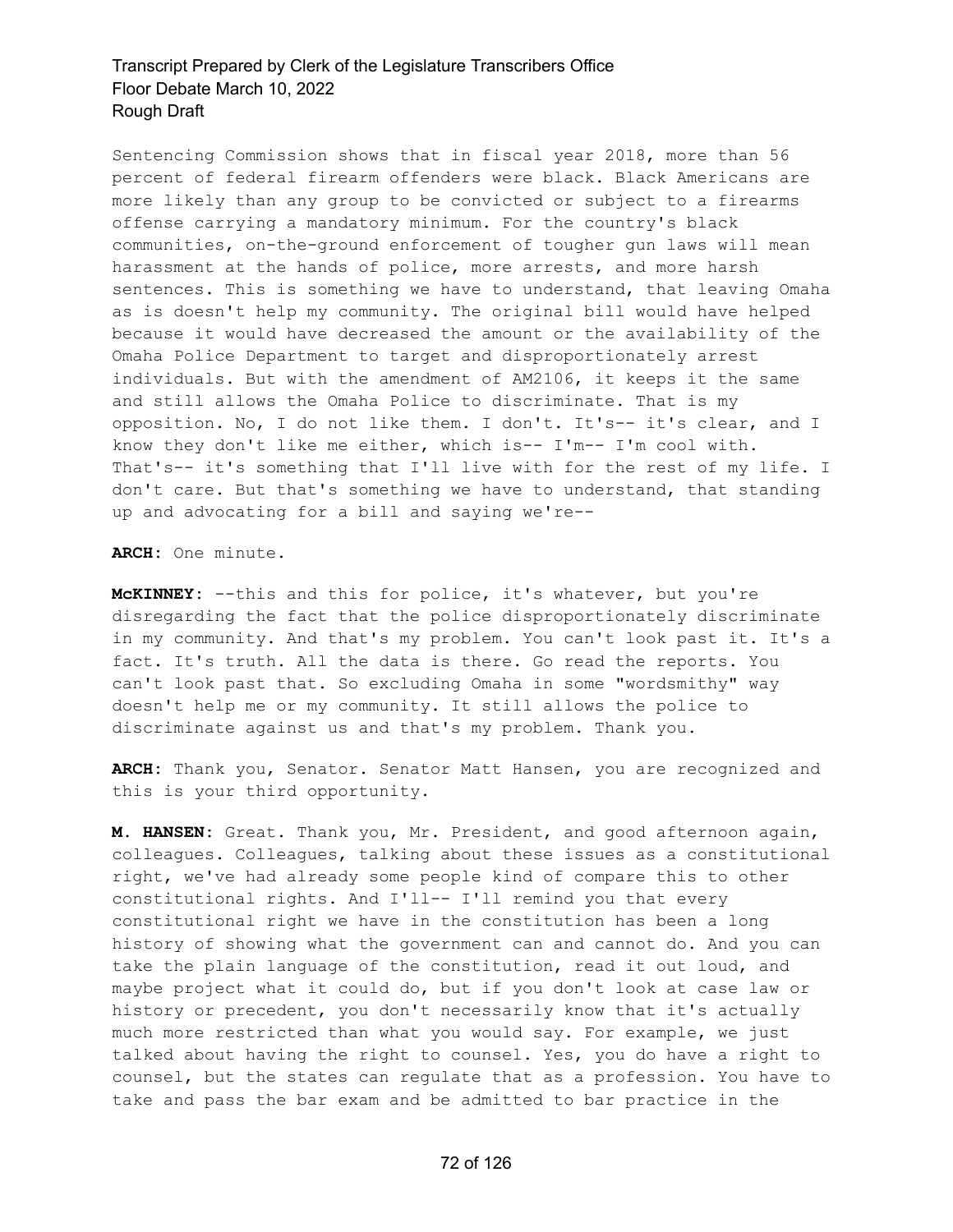state. You do not have the right to hire a nonattorney to represent you. You do not have the right of whoever you want. You have the right to hire an attorney licensed in the court that you're being charged in. People are eligible for public defenders provided that they are both indigent and facing the risk of jail time. If you have a high income or you're facing only a fine, you don't have a right to a public defender. That's just on the right to counsel. I mean, the First Amendment right, we talk about First Amendment right, freedom of speech already has been noted. Yes, there are strong protections for that in a lot of instances. But certainly, the government has time, place, and manner restrictions on other things. It is to a pretty high level constitutional right, civil liberty. There are still pretty clear things the government can and cannot do. We talk about voting. Voting got brought up earlier today. We talk about voting. To vote in Nebraska, you have to register several weeks in advance and provide proof of address. You have to pre-register several weeks in advance in order to do something. Colleagues, that's-- take away the-- ignore training for the moment, but that's pretty close to what some of these concealed carry permit or purchase permits are, is the act of pre-registering with the government. There are lots of things we do conditionally in lots of other aspects, so to just kind of get up and say it's a constitutional right and everything else isn't our purview is, in my mind, ignoring all the other ways that the government can and does have to kind of provide for some sort of method of operation. Taken to an extreme, obviously, every constitutional right or every civil liberty could lead to some kind of absurd outcomes, which is why we have the opportunity as a Legislature, as long as we do it fairly, as long as we do it with a compelling state interest, as long as we do it in a certain manner, have the ability to wade into these issues and provide for certain reasonable regulations. And in my mind, again, for concealed carry, asking for there to be some sort of permit and some sort of training is not saying you don't get to bear arms because, as everybody's noted, you can open carry. And to me, the difference between concealed carry and open carry, obviously, is, of course, knowing whether somebody is armed, because I don't know about you, but if I walk up to a stranger and I realize they're armed, I have a very limited desire to be in their presence because I don't know. I don't know anything about them. If I-- they're open carrying, I at least have the ability to see that and decide, is this a business I want to walk into, you know, is this a place I want to be? If they're concealed carrying, I don't know that at all, and so that is why I have the hope and the desire that anybody who is concealed carrying in the state of Nebraska hais either passed a background check with some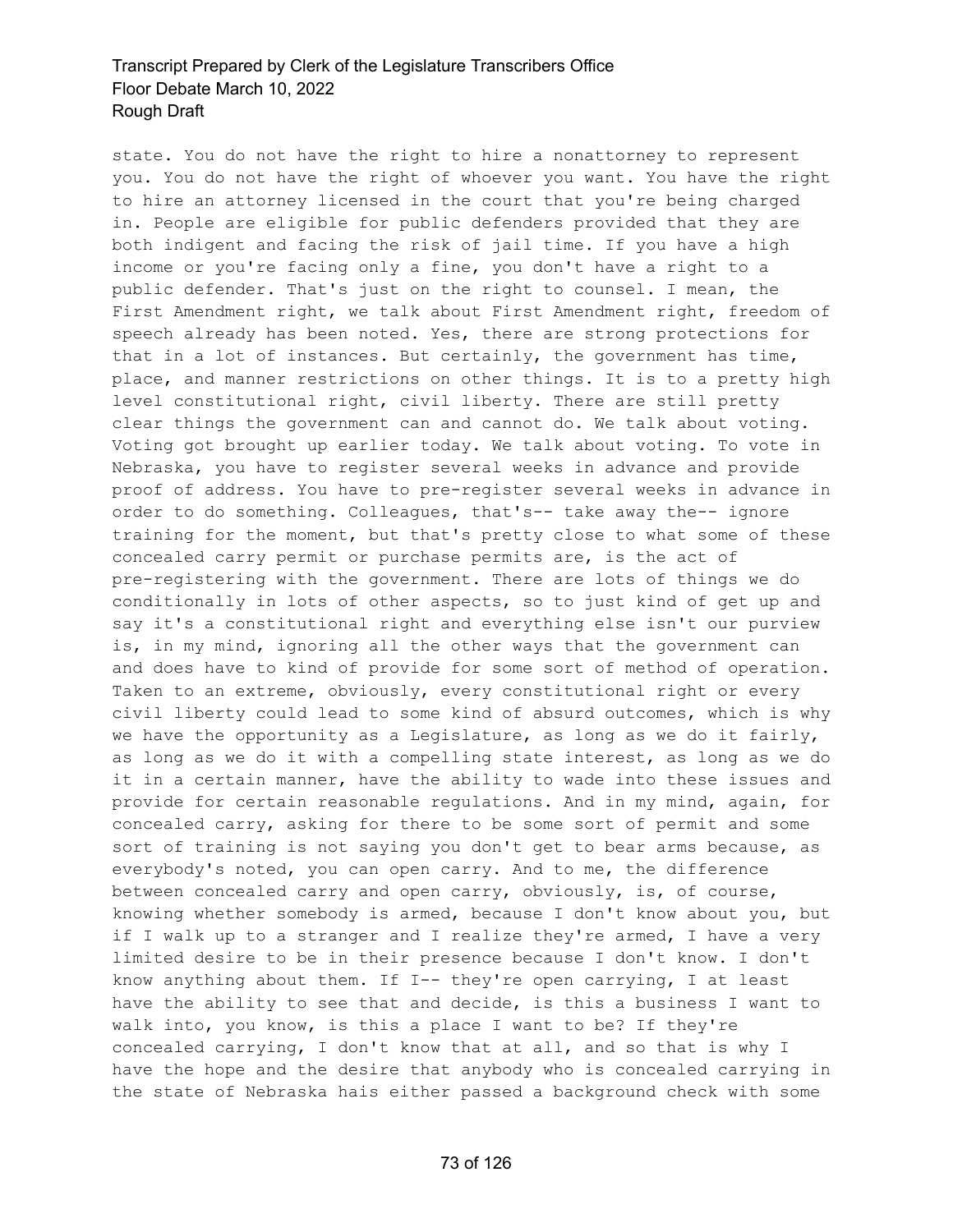training or isn't allowed to and is, in fact, violating the law, because if they're open carrying, I at least can make a decision of, do I want to walk into that store, do I-- am I comfortable in this situation, should I, you know, cross the street, should I leave, because people [INAUDIBLE] up-- get up here and talk about--

**ARCH:** One minute.

**M. HANSEN:** --you know, the lawful gun owners, you know, the law-abiding citizens. Colleagues, I don't know about you, but I cannot just look at a person and decide if they are a criminal or a law-abiding citizen just by their mere presence in front of me. I don't know, and I have no way of knowing. And for me, I understand people are concerned about being assaulted, and that's part of the concern I have too. But I'm also concerned about the gun owner doing that because I do not see a person carrying a gun as an automatic safe person, and that is why I want to know that, either open carrying, I can make a reasonable determination about my own safety, knowing-- the best of my knowledge; or two, have some comfort in knowing that they've either passed a background check or doing it legally and can be arrested for doing that. That's the basic premise here. People have said they don't understand the basic premise. That's it, like I can look at somebody carrying a gun and to say I know what category they could fit into because they're open carrying and I can at least--

**ARCH:** Time, Senator.

**M. HANSEN:** --decide on my own safety. Thank you.

**ARCH:** Senator Brandt, you are recognized.

**BRANDT:** Thank you, Mr. President. Let me start off by saying I am in full support of LB773 and all the underlying amendments. What I'm going to do now is, on page 17 of the amendment, is read about half a page here of where you cannot carry a concealed gun, permitted or not permitted, in Nebraska. And this is the list, and it starts off, Section  $9(1)(a)$ : A person, other than a minor or a prohibited person, may carry a concealed handgun anywhere in Nebraska, except any: Police, sheriff, or Nebraska State Patrol station or office; detention facility, prison, or jail; courtroom or building which contains a courtroom; polling place during a bona fide election; meeting of the governing body of a county, public school district, municipality, or other political subdivision; meeting of the Legislature or a committee of the Legislature; financial institution; professional or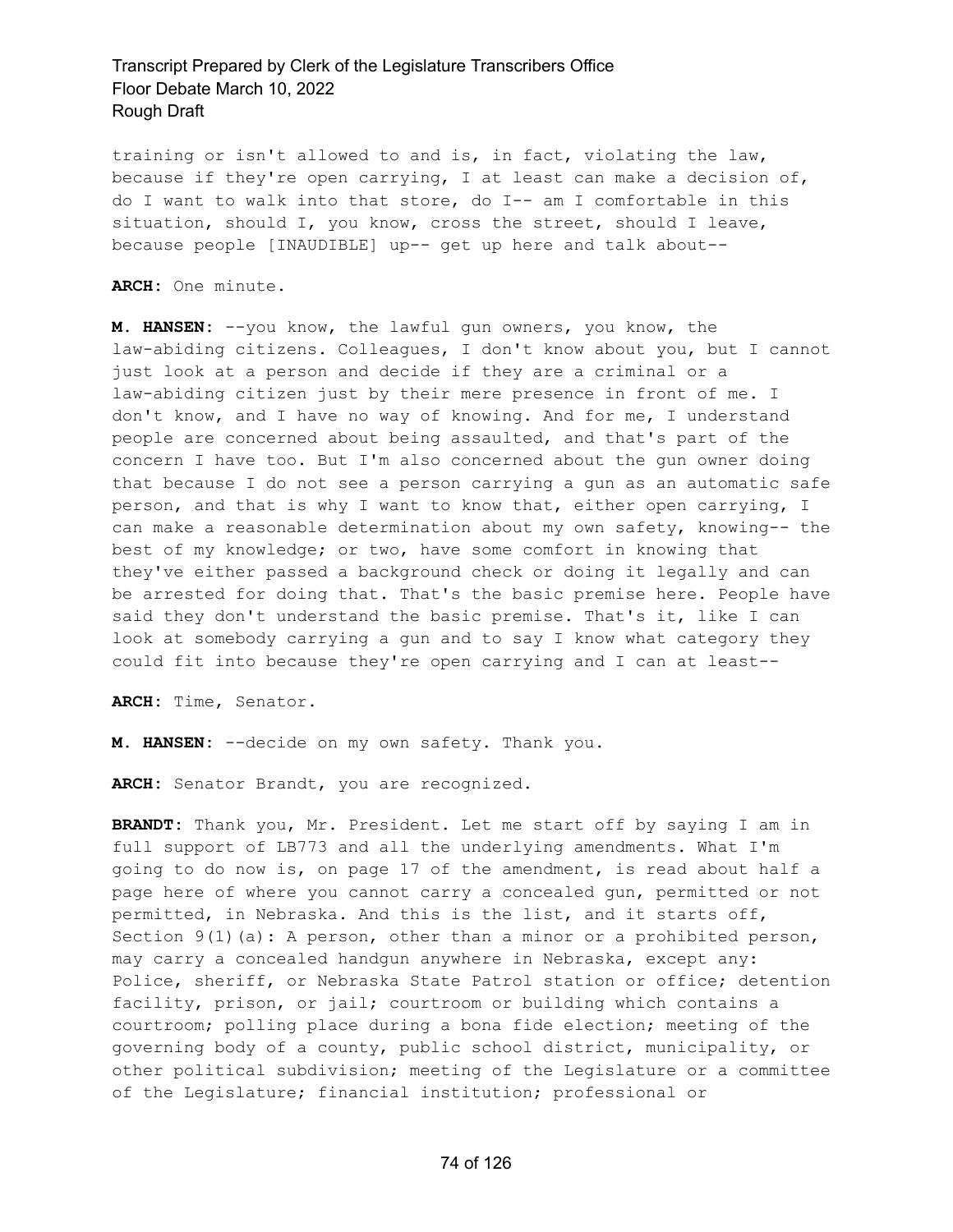semiprofessional athletic event; building, grounds, vehicle, or sponsored activity or athletic event of any public, private, denominational, or parochial elementary, vocational, or secondary school, a private postsecondary career school as defined in section 85-1603, a community college, or a public or private college, junior college, or university; place of worship; hospital, emergency room, or trauma center; political rally or fundraiser; establishment having a license issued under the Nebraska Liquor Control Act that derives over one-half of its total income from the sale of alcoholic liquor; a place where the possession of or carrying of a firearm is prohibited by state or federal law; a place or premises where the person, persons, entity, or entities in control of the property or employer in control of the property has prohibited the carrying of concealed handguns into or onto the place or premises; or into or onto any other place or premises where handguns are prohibited by state law. And with that, Mr. President, I would yield the rest of my time to Senator Moser.

**ARCH:** Senator Moser, will you yield? I'm sorry, Senator Moser, you've been yielded 2:07.

**MOSER:** Thank you, Mr. President. I support LB773. The change that it makes, I think, is important to our rights as Americans. It doesn't allow people who are prohibited from having a gun to carry legally. If they don't qualify, they can't get the permit to buy the gun in the first place. The question is, you know, whether they have to wear- wear it openly or whether they can have it concealed. They may still want to have a concealed carry permit to have reciprocity in adjoining states. It is a lot of responsibility to carry a gun. And if you pull your gun out of your holster in a situation, you could be a help or you could be a hindrance. So there's-- there is a tremendous responsibility. If the person who you think committed a crime is--

**ARCH:** One minute.

**MOSER:** --getting away from the scene of the-- the crime, you can't drop them when they're running away. You have to feel imminent danger. You have to be challenged yourself before you can draw and use your weapon. So there is a lot of responsibility involved, but AM1794, I think, needs a lot more study before we pass that-- we would be passing that. AM1757 is-- is a compromise Senator Brewer worked out with the Omaha Police, and if that's what it takes to get it to work for them, I'll support that. Thank you.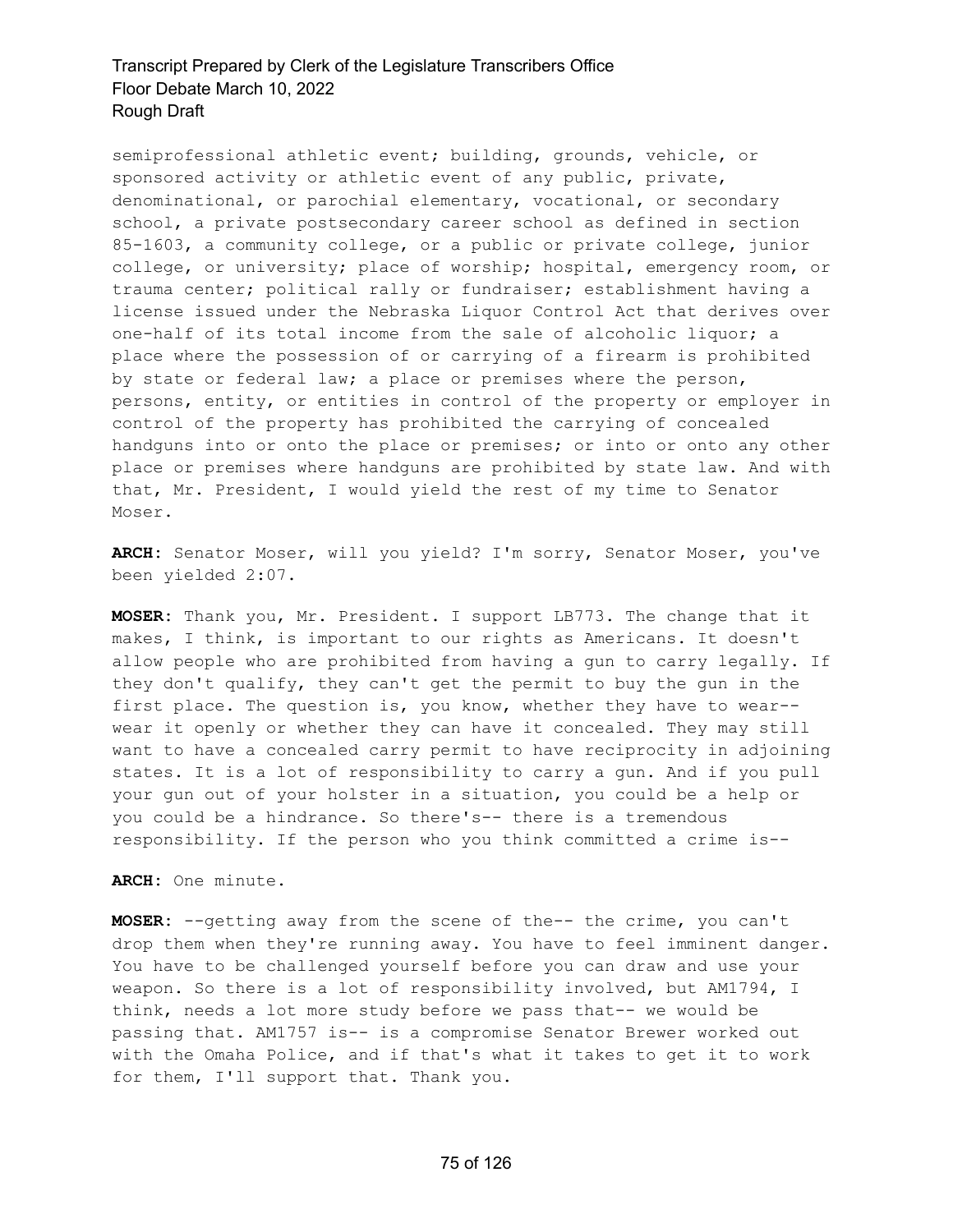**ARCH:** Thank you, Senator. Senator Flood, you are recognized and this is your third opportunity.

**FLOOD:** Thank you, Mr. President, members. Thank you, Senator Brandt, Senator Moser, for your comments. My constituent, the Pierce County Sheriff, is standing out in the Rotunda. He's been the sheriff of that county for a very long time, and he supports Senator Brewer's LB773. He took the time to drive down here, about two hours and 15 minutes, because he felt that strongly that this is something that should be allowed for people in this state. I want to make the point that when we passed this in 2006, everybody said the world was going to come crashing down and it didn't. And you might recall that at that time, municipalities had the ability to not opt in or, you know, you could still prohibit concealed weapons, and we spent the better part of the next couple of years figuring out preemption. That was the issue. And so think about the hoops that we've walked through. We set up the permit process. We dealt with the issue of preemption. Senator Brewer arrives on the scene, begins having this conversation with Nebraskans, and here we're talking about constitutional carry. Meanwhile, 21 states have it. Twenty-one states have it. Show me the data in those 21 states that says this is a public safety threat. We're talking about the law-abiding gun owners in Nebraska, many of whom, like in states like Wyoming, permits have gone up, training has gone up. It seems odd, but it's the case. Again, the Pierce County Sheriff is here. I represent two counties, Madison and Pierce County, southern Pierce County. The sheriff himself is down here to advocate for the passage of this bill. Mr. President, I-- I think when I share this, Senator Brewer, where he's going, what he wants to do, we aren't breaking new ground here. We're simply adopting what 21 other states have done. I would offer again that if-- if the body would be willing to put an effective date down the road, we could-- we could work some of this out. If not, I'm certainly going to vote for Senator Brewer's amendment. I'm going to vote for the underlying bill. I will not vote for Senator John Cavanaugh's amendment. And I would give the balance of my time, with your permission, to Senator Ben Hansen.

**ARCH:** Senator Ben Hansen, you've been yielded 2:18.

**B. HANSEN:** Thank you. I just want to speak to something that Senator Matt Hansen said, who might actually be like my 12th cousin, twice removed. I don't know yet, so-- [LAUGH] but Senator Matt Hansen actually is very good at bringing up points and debating, and I always appreciated that. And I think he-- and I-- I want to make sure I'm not speaking out of turn. But I-- I think what he said was the government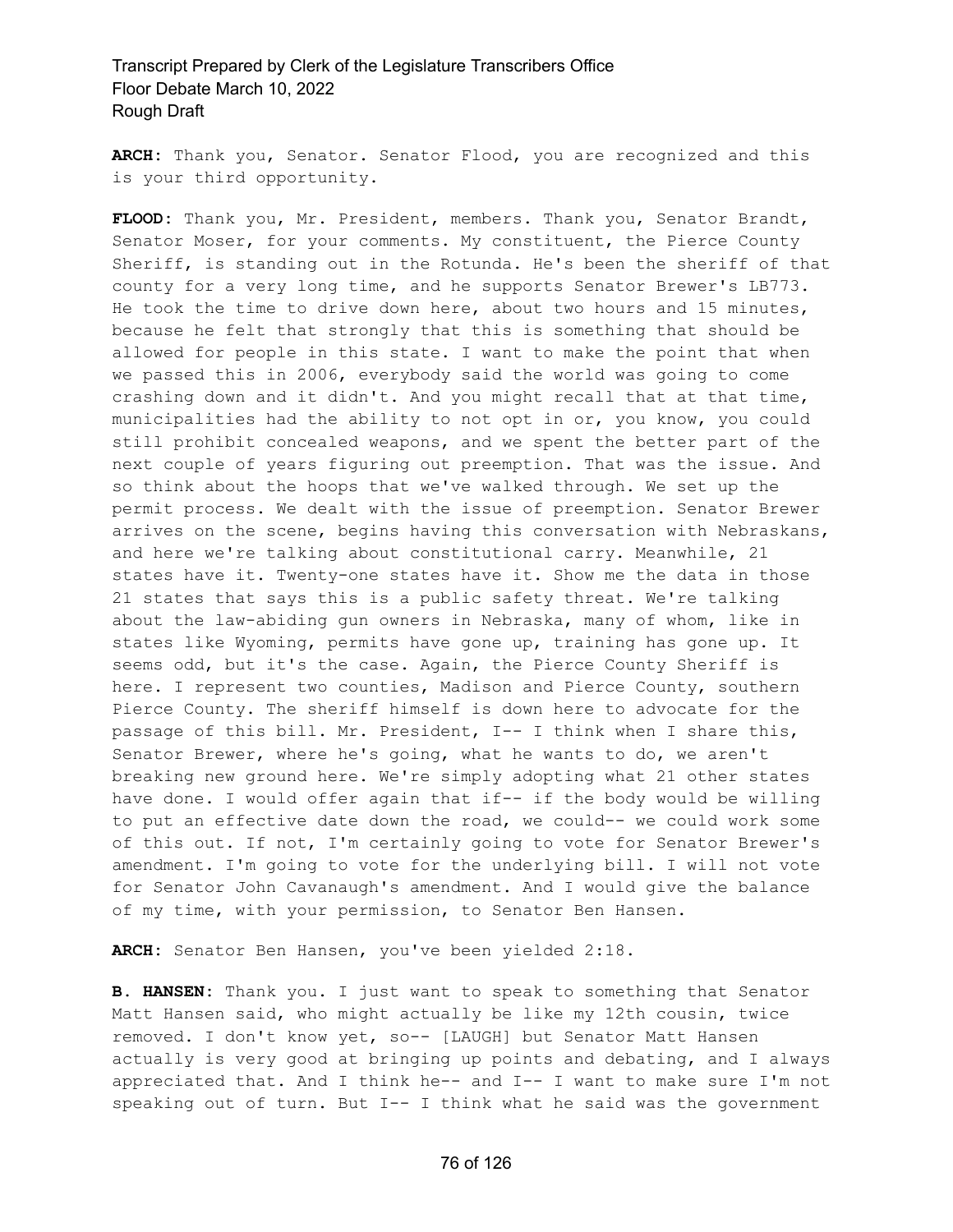does put restrictions on rights such as voting, that we have to show that-- we have to prove that we are a resident in order to vote. And so that is  $a--$  in my-- in my mind--  $I--$  I'm not a lawyer, but that is more of a narrowing or a tailoring of a right, not making somebody take a training in order to prove they are able to exercise that right. That would be like us requiring people to take a civics class before they had to vote. I think we can all justifiably say that is wrong, just as in taking a class to exercise your Second Amendment rights is fundamentally wrong. I think one thing he might have mentioned also is that he can't tell, and I don't think any of us can--

**ARCH:** One minute.

**B. HANSEN:** --a criminal versus a non-criminal. And so I think he's exactly right also. But, however, it seems like we are treating people who want to own a gun and carry on their person, whether concealed or not, as a criminal first and now you have to prove to us you are not a criminal in order to exercise that right. And I don't know any other right where we do that as well. So the dichotomy between our Second Amendment rights and everything else, the differences kind of point out quite a bit more to me now when I'm listening to debate, and that's just one of the other points I just wanted-- I wanted to mention. So thank you, Mr. Speaker.

**ARCH:** Thank you, Senator. Senator Morfeld, you are recognized to speak and this is your third opportunity.

**MORFELD:** Thank you, Mr President. And, colleagues, I want to respond a little bit to Senator Hansen's point. I-- I appreciate him bringing up the training point. I think the difference between having to train to be able to carry a concealed firearm and taking a civics class is I don't know of too many civics classes have been used to kill people. I don't know of many civics classes that are considered a dangerous weapon. And so there's a difference in comparing having to have minimum qualifications, training to use a concealed firearm, and having to vote or having the right to counsel or the right to free speech. And let's be clear, it's not an absolute ban on the right to bear arms if you don't have a permit and training. You can still bear arms. You can actually open carry, as we've discussed here. Now some folks go, well, you can open carry and you don't have to have a permit and training, but you have to in order to conceal carry. Now, going back to my original point, I think there is a heightened level of responsibility if you are concealed carrying because people do not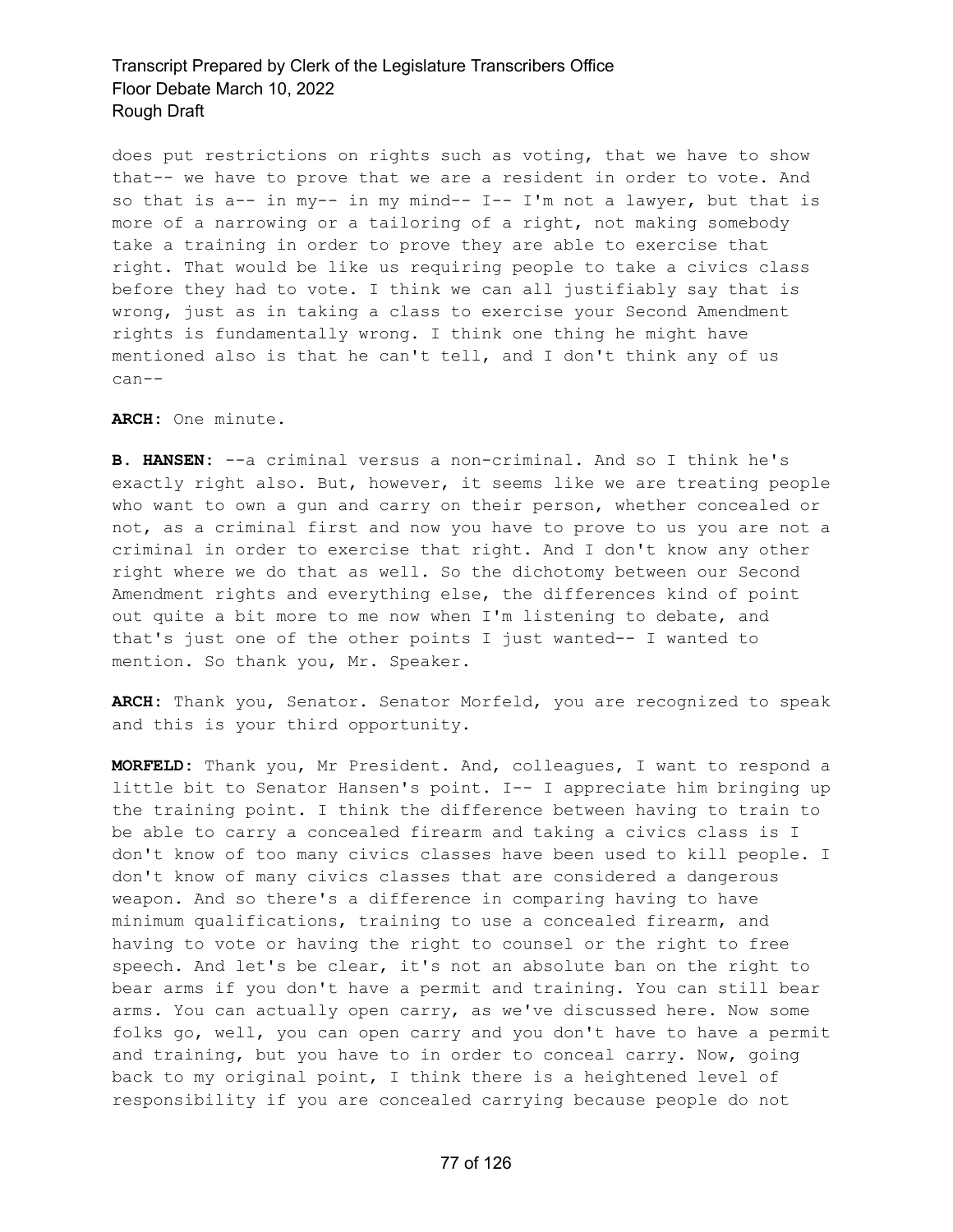have notice that you have a firearm, and so people can't react or respond differently based on that knowledge. That being said, I think people can make reasonable arguments that you should have the same amount of training and the background check if you open carry. It just so happens that we didn't pass a law around that. I may support that, actually, because I do think the training is important, I do think the background check is important, and I do think that people that carry firearms in public should have some type of training and some type of permitting process. But that's not the law. And I'm term limited and. I'm not going to introduce that. I haven't introduced that over the last eight years. But that's not to say it wouldn't be a bad idea. So, colleagues, the reason why we have a training and a permitting process is because you have a heightened level of responsibility if you are a concealed carry owner, because people do not have notice that you are carrying a firearm. So there is a heightened responsibility. And if we want to talk about how there's a disconnect between concealed carrying and open carrying in the requirements, we can have that conversation. But I think I can make a pretty good case for there are also being training and permitting requirements for open carry as well. I don't necessarily think that we shouldn't, but that's not what's before us. What's before us is this. And, colleagues, I think we have to remember that not-- that constitutional rights are not absolute. They are heightened, as they should be, but they are not absolute. There can be reasonable rules and regulations if there is a compelling state interest, and there is a compelling state interest when it comes to things like, yes, the Second Amendment, but also the First Amendment as well. And we have plenty of reasonable restrictions for the First Amendment. You have to get a permit to be able to have a parade. You can't yell "fire" in a crowded room when there's no fire. There's all types of different permitting requirements and other things that are required to exercise those fundamental rights. If you want to start a religious organization and you want to avail yourself of certain special exemptions, you have to file some paperwork and you have to follow some laws. So, colleagues, I go back to a few different things. One, what is the purpose of this law?

**ARCH:** One minute.

**MORFELD:** The purpose of this law is to ensure that people have the requisite and proper training if they are going to conceal a firearm and carry it. I will be honest. Did it take me a little bit of time like everybody else? Absolutely. Was it valuable? Absolutely. Now can the cost be a barrier? I agree that it can. And as I have noted, I am open to a compromise where we would completely eliminate the cost of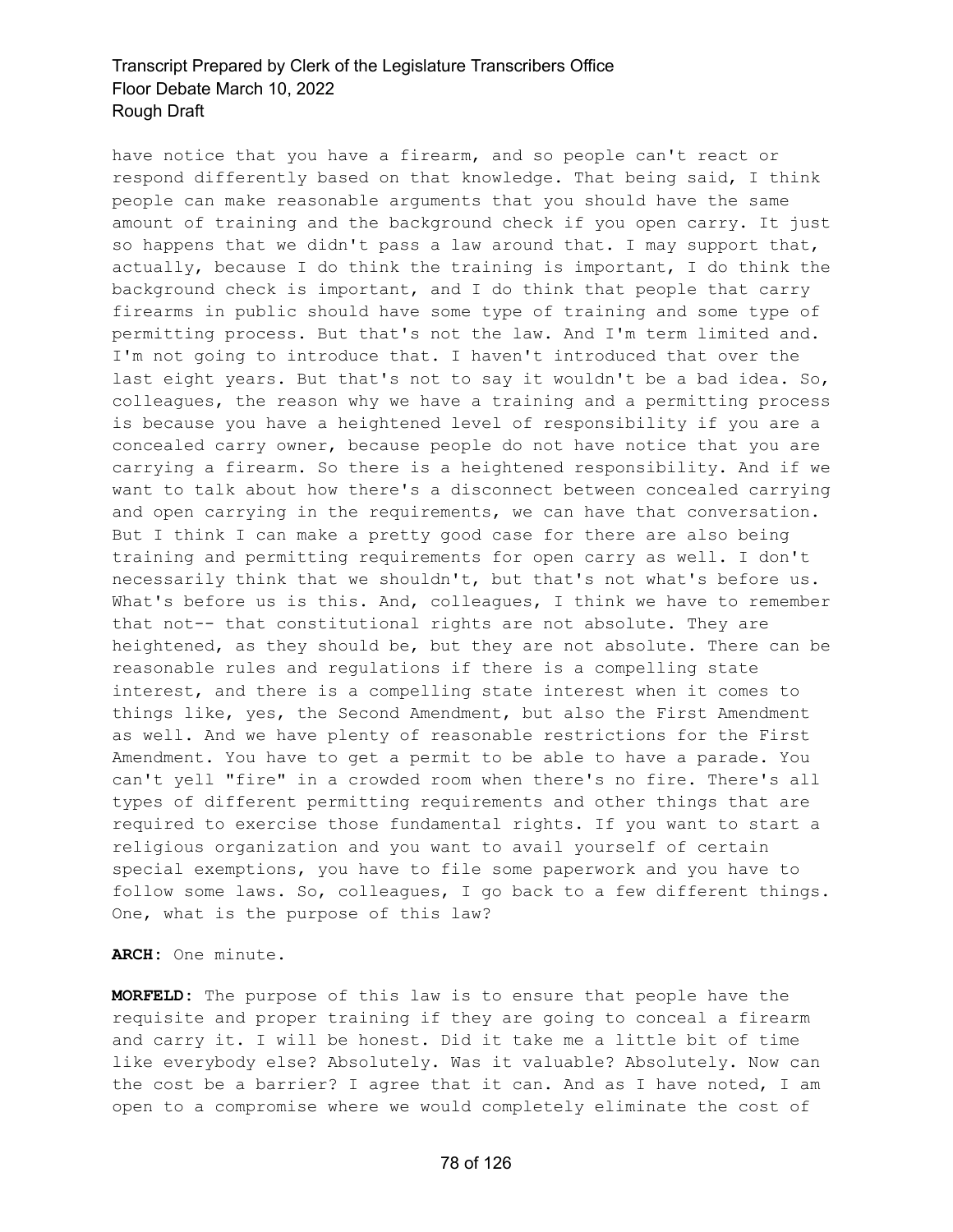the permit and the training. It's something I'm willing to agree to. I think that that would be prudent, and I think it would make it more accessible to more Nebraskans. Thank you, Mr. President.

**ARCH:** Thank you, Senator. Senator Pansing Brooks, you are recognized and this is your third opportunity.

**PANSING BROOKS:** Thank you, Mr. President. So I've just-- there's just so many different questions. Senator Morfeld said he'd be in favor of getting rid of the-- the cost requirement. I, too, would be in favor of that. I'm not there on the lack of training. I do think training is necessary. Just like when you drive a vehicle, which can be used in a deadly manner, there needs to be training. And, you know, I-- one of the previous senators today, this morning, talked about-- about Nebraska Statute 28-1202 and said, ohn, well, we already allow concealed carry. That's-- that's just not true. What we allow is the affirmative defense for concealed carry: 28-1202, subsection (b) says it's an affirmative defense-- first, under (a) it says that, except as otherwise provided, any person who carries a weapon or weapons concealed on or about his or her person, such as a handgun, knife, brass or iron knuckles, or any other deadly weapon, commits the offense of carrying a concealed weapon. So right there we have created the offense. In (b) it talks about an affirmative defense that the defendant was engaged in any lawful business calling or enjoyment- employment at the time he or she was carrying any concealed weapon or weapons and the circumstances in which such person was placed at the time were such as to justify a prudent person in carrying the weapon or weapons for the defense of his or her person, property, or family. So it's just not true that we don't have a carry-- a concealed carry law. We allow for an exception for an affirmative defense, which is the prudent person standard in self-defense. So, you know, that's a little bit similar to some of the laws that we've had before regarding Narcan when a-- when a-- somebody is-- is calling in on a-- calling 911 one and they shall not get charged. This is an instance where a prudent person would recognize that-- that a person was carrying and concealed carrying and it was determined that it was in-- in defense, in their own self-defense. The next thing I wanted to talk about, and I've lost Senator Brewer here, but we have a lot of-- I've talked to Senator Geist off the mike because she's offered to work on a-- an agreement, and I'm happy and open to talk about an agreement. And- and she is talking about something that would-- would change it so that we have an ability to have a con-- have concealed carry but have training, and I appreciate that. And we've talked about both online and in-person training. I feel like it needs to be in-person, but I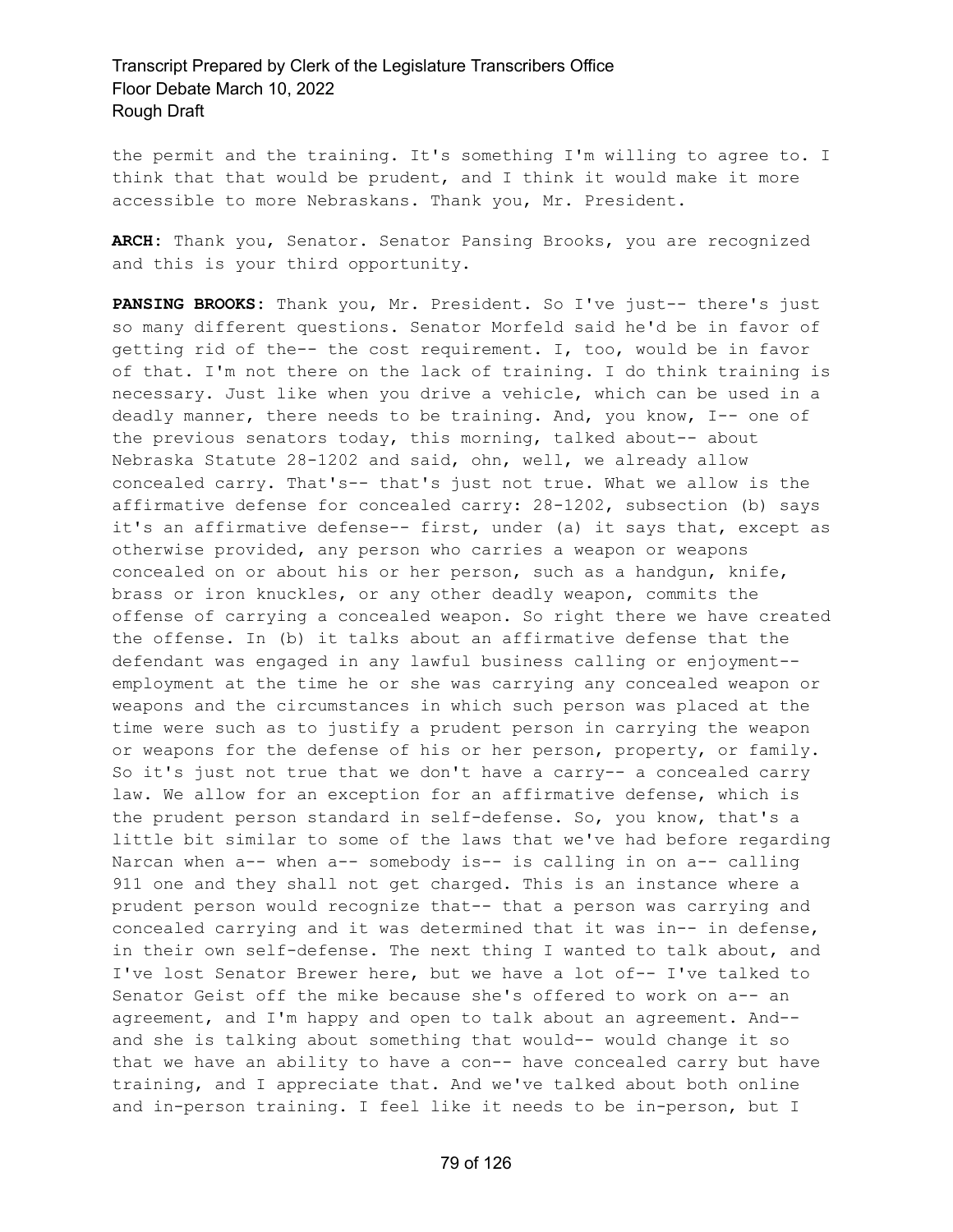agree-- I appreciate the fact that she's attempting to talk about this with us and-- and find some sort of common ground. What I'm concerned about is that there's confusion about concealed carry and constitutional carry, and I'm happy to have anybody-- I was hoping- oh, Senator Brewer, are you available for a question?

**ARCH:** Senator Brewer, will you yield?

**BREWER:** Yes.

**PANSING BROOKS:** Senator Brewer, what-- can you explain to me the difference between constitutional carry and conceal carry?

**BREWER:** Yes. We'll start with concealed carry. So concealed carry is the current program that we're using, would require you to go through Nebraska State Patrol to get a background check, fingerprinting, and you would be given a concealed carry card once you've completed--

**ARCH:** One minute.

**BREWER:** --your-- once you've completed your training. With constitutional carry, you have to follow the same rules. Everything stays the same as far as the places you can't and can't go, duty to inform. All that stays the same. It's just you're not doing the piece where you have to go through the fingerprinting and the-- the Patrol.

**PANSING BROOKS:** OK, thank you for that explanation. Again, I-- I guess I'm just-- concerns-- we had a senator previously talking about having a study, that we should pass the bill and then have a study. I'd rather study it and then pass the bill once we know what the best options are for this bill. Thank you, Mr. President.

**ARCH:** Thank you, Senator. Senator Machaela Cavanaugh, you are recognized and this is your third opportunity.

**M. CAVANAUGH:** Thank you, Mr. President. Good afternoon, colleagues. I wanted to speak to Senator Ben Hansen's question about constitutional rights and whether or not we have anything similar to what we have in Nebraska with concealed carry. So in 1973 there was in a court-- there was a court case in the Supreme Court and it was decided that thel- due to the 14th Amendment under the due process clause provides a right to privacy for women's reproductive health. Women's reproductive health is deemed a constitutional right. It is not free. It is not without barriers. It is not without extreme obstacles. It is not without the input of a lot of men. It costs a lot of money to have a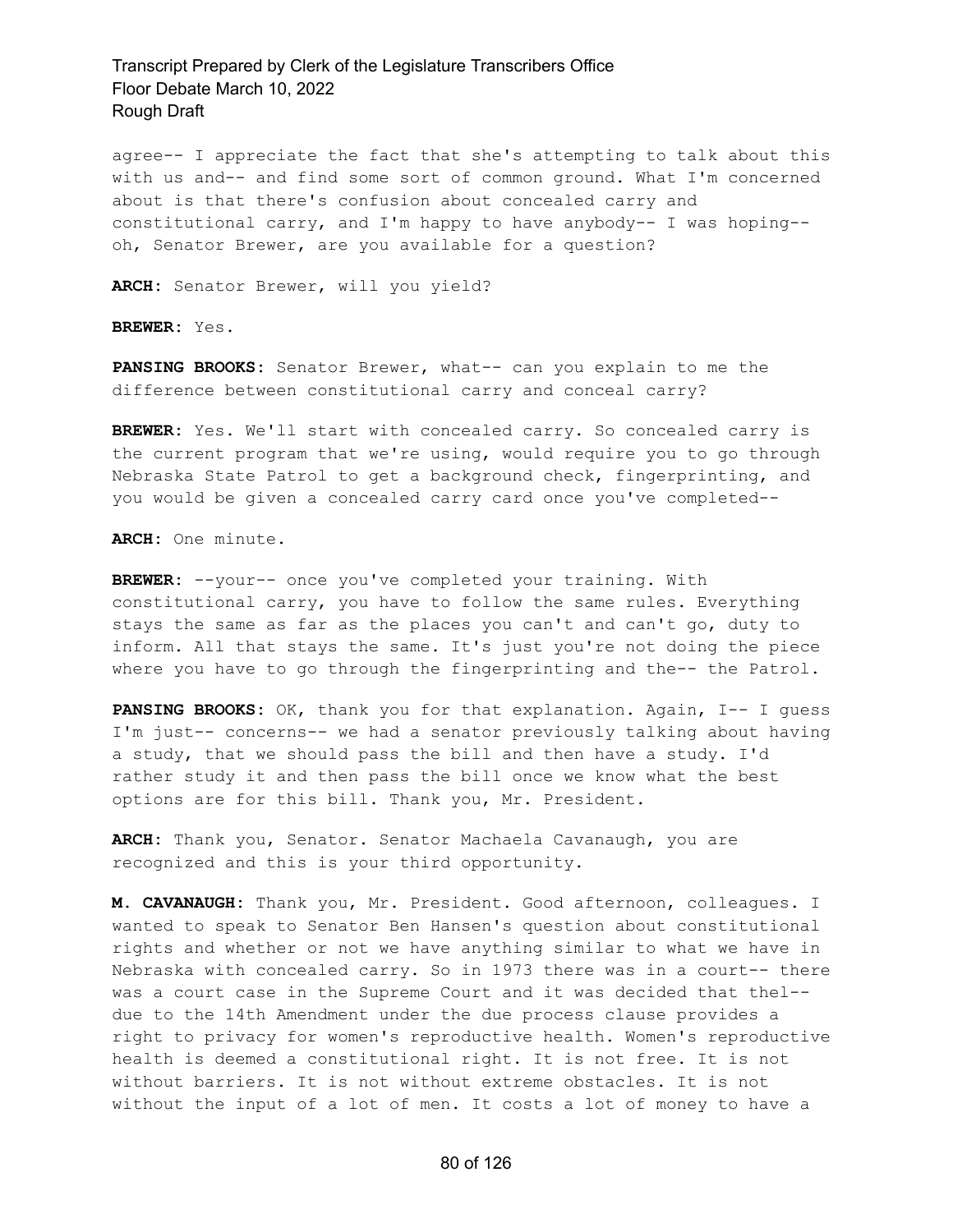child, to give birth to a child. It costs less to terminate a pregnancy, but it still costs something to exercise your constitutional right. It costs money to get birth control, contraception. It is expensive to be a woman, and it is a constitutional right to have autonomy over our reproductive health. I have to go to a certified licensed medical professional for my reproductive health, so I have to find a specific person who has gone through specific training for my specific needs. But it is my constitutional right to make my choices for myself, so there is a constitutional right that is treated, in my esteem, far more egregiously than whether or not you can purchase something and how you purchase it. I'm actually surprised that nobody else said that first, because I was in the queue for a long time after that question was asked. And I was like, well, I mean, reproductive health is a constitutional right. I guess we forget about that because we have taken so many pains to pretend like it's not, to pretend like women are not a real, living, autonomous being, but that we are a thing to be treated like purchasing a gun. I 100 percent disagree with eliminating any training. I don't care if the state pays for the training. I don't care if the state pays for the licenses. But if you want to do anything different with guns, mandatory training that can be free, in my mind, is essential. You force a woman to have an ultrasound before she can terminate a pregnancy. I'm pretty sure you can handle taking a gun class before you can have a gun. Thank you.

**ARCH:** Thank you, Senator. Senator Lathrop, you are recognized and this is your third opportunity.

**LATHROP:** OK, thank you, Mr. President. You look great up there, by the way. [LAUGH] Good afternoon, colleagues. This is my third opportunity. I appreciate-- I-- I have been here for, in this session, for debates that have not been serious policy discussions and this one-- this one is. And I appreciate the-- the tenor of the debate and the exchanges and the seriousness with which people who are for or against are treating this subject matter. When we were in committee and heard this bill, LB773, a couple of things you ought to know. By the way, we talk about the-- the chief of police of Lancaster County, the Omaha Police Officers Association came in, in opposition. They've gone to neutral with a yet-to-be-introduced amendment, so this wasn't just one police chief who happened to come to Lincoln by way of California that we seem to want to bring up. But the OPOA had a problem with it, too, and they're neutral now with an amendment. I bring that up because I think some of the debate has focused on statements or comments made by the Lincoln Police Chief. Two of the issues that we heard in committee,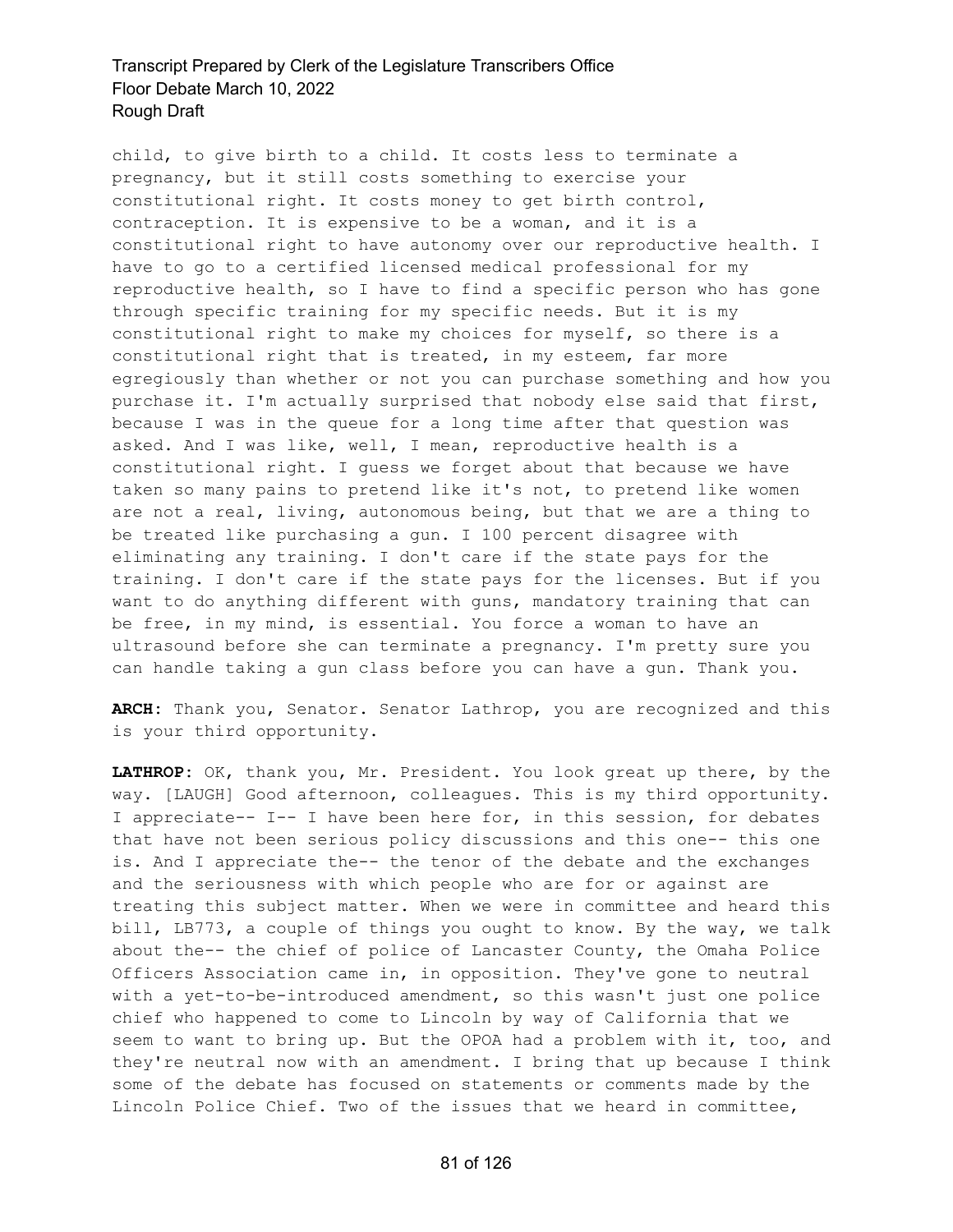two of the-- the rationale-- and when people came in, by the way, they were-- they were-- they felt very strongly about it, as Senator Brewer does, and they said it's the cost of getting the permit, which is a hundred dollars, and it is the cost of training. And what we heard today is now we have people that will volunteer to do the training. I want to talk about the training for a minute. There's been some discussion about trying to reach a compromise, letting people do online training. And I gotta tell you a little story. I'm happy to be and proud to be a member of the State Bar Association. And during COVID, the good folks over at the State Bar Association said, we're not going to make you go to a training, you can do it online. So now I-- now I can sit at my desk and pull up a training pod, register, and watch something on my-- on my-- on my computer. I'm looking at Senator Flood right now because he's probably done a little remote online training with the Bar Association, and my guess is that Senator Flood and I both maybe did some other work in the office while our training module was on. I appreciate the idea that we're trying to come up with a solution, but I don't think online training is going to get it done,and let me tell you one of the reasons why. First of all, you gotta-- you gotta demonstrate some ability to shoot a gun straight under the regulations. But the other thing is, I went to the training academy in Omaha, I took a tour of that, and the tour ends with you going into a room with a shoot/don't shoot video scenario. And it's like 360 degrees. You go in this room and there's voices and there's a guy sitting on a bench that's clearly mentally ill, and he's about to pick up a knife and come at you and you've got to make a split decision: shoot/don't shoot. Now I don't expect people who get a concealed carry permit to go through the kind of training that they offer at a police academy, but they ought to have something. They ought to know when they can carry it, where they can carry it. I thought it was interesting Senator Brandt just read a list of places you can't carry a gun to. I don't know if you were surprised by any of those things on the list, but you know what, if you don't need a permit and you don't need to go to--

**ARCH:** One minute.

**LATHROP:** --through the class, you don't know that. Can you carry it across state lines without a permit? Can you go into the city of Omaha? Can I take it into a church? Where are the places that I can take it and not take it, and where-- when can I use it and not use it? Can I pull it out for a threat? Can I wave it around if somebody cuts me off in traffic? Those are the things that training provides answers to so that we're not giving-- we're not putting people in a place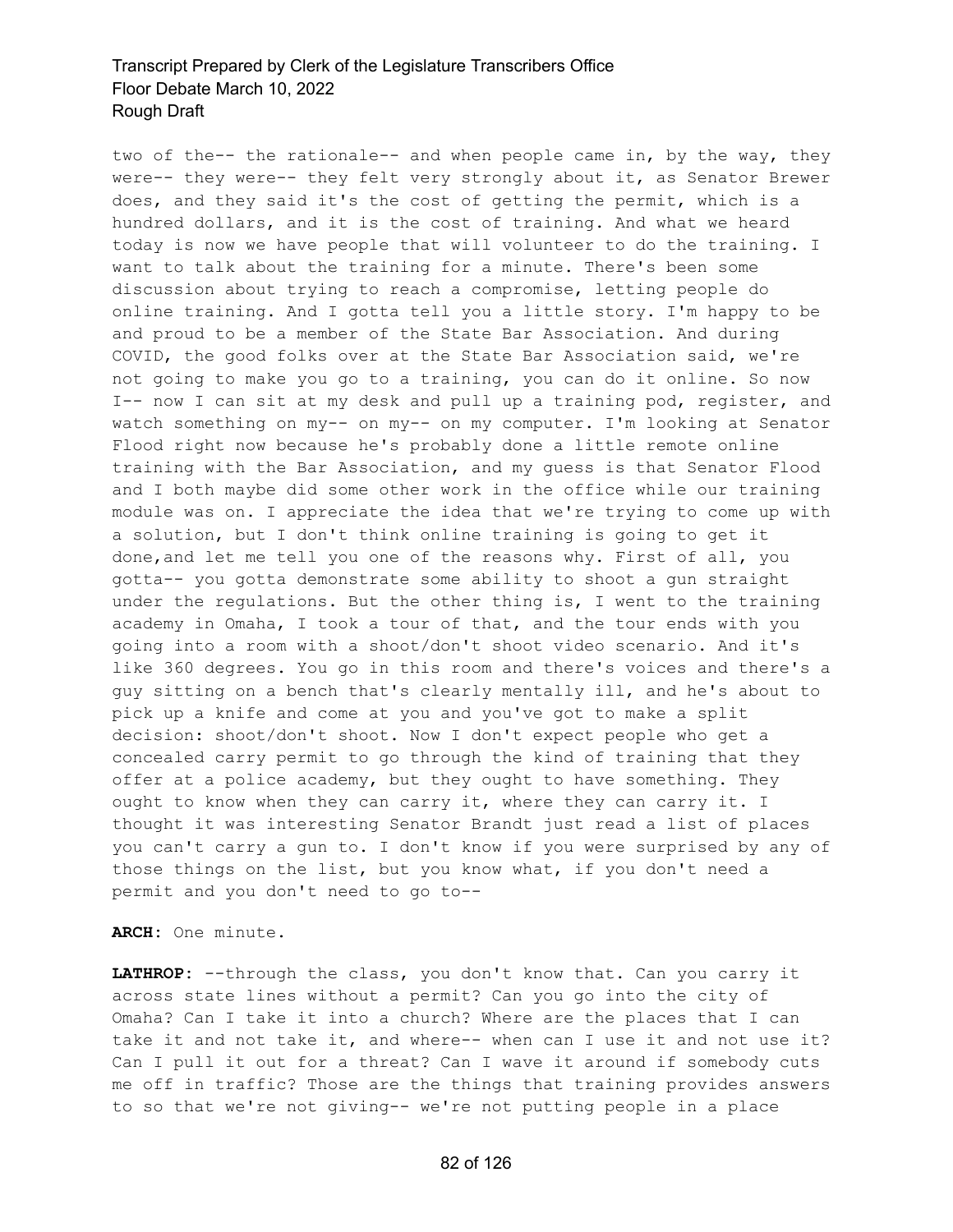where they're going to get in trouble in the name of trying to make this easier. We've heard some testimony or some statements made on the floor that in other states that have gone to this type of permit, this carrier, more people are taking classes than before. If it's-- if the class isn't the problem, then what's the problem we're trying to solve? If we're willing--

**ARCH:** Time, Senator.

**LATHROP:** Thank you.

**ARCH:** Thank you, Senator Lathrop. Senator Ben Hansen, you are recognized.

**B. HANSEN:** Thank you, Mr. President. And, yeah, I-- I will concur with my colleague, Senator Lathrop. You do look good up there, so it's nice. So I just want to kind of push back on something Senator Morfeld mentioned earlier when he was kind of countering some of the things that I've said, and, again, another person that I do respect his debating skills and actually gets up there and gives some good points. And so I appreciate the back-and-forth that-- that he gives. He was- his analogy-- not so much analogy, but his argument was training to- how to carry a firearm is different from other types of training on rights due to the danger that they can impose. And so he used the idea of voting as not being deadly, and so hence why we may not have any training for it. But I can tell you what. Voting can be very deadly. If we vote for the wrong person, that can make the difference between something very bad happening and something very good happening as we've heard on the floor many times from people here, from our past Presidents. According to some here, voting for a certain past President was very deadly, so voting can have consequences, but we don't have training on it. We don't have voters take a class to say, look, let's just make sure you can tell the difference-- difference between a good candidate and a bad candidate, one who knows the constitution and one who may not know it as well. We trust the people to make that decision. Free speech can be very deadly. Ask anybody in Germany in the 1930s how free speech can be very deadly. It can happen here. They're different rights, but the argument is kind of the same, at least it should be the same. But for some reason, we treat the Second Amendment differently. It's time to trust the people of Nebraska and don't treat them like criminals. Thank you, Mr. President.

**ARCH:** Thank you, Senator. Senator Pahls, you are recognized.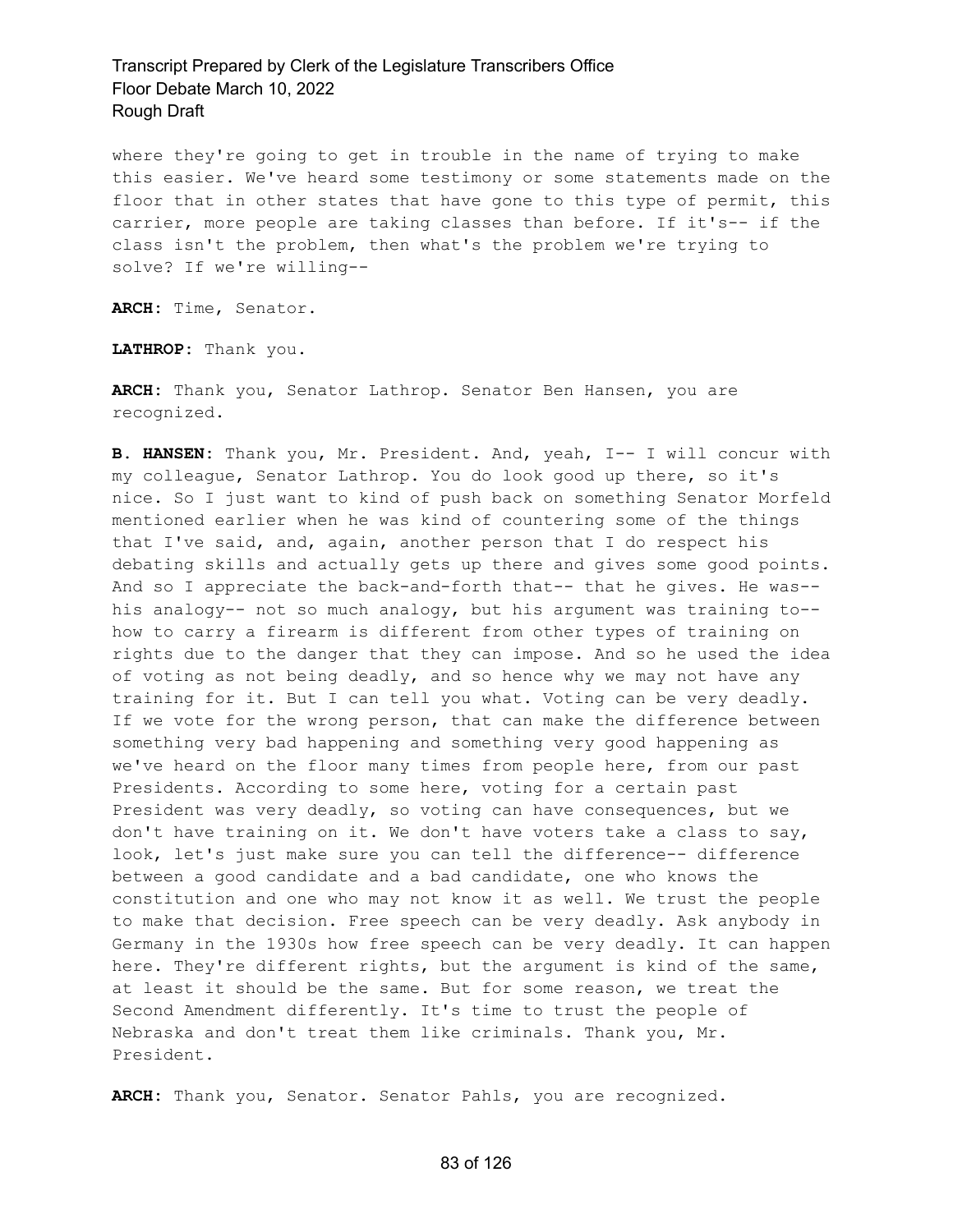**PAHLS:** Thank you. A number of us approach this issue maybe a little bit differently than those of you who have the law background. I'm going to approach this on a different look at the whole situation. Like I say, most of us, we do have our own baggage. And I'm just going to share some of my baggage. I want you to think back of several years when there about five or six boys, high school kids, out hunting. We had a great time. So you go to one of the friend's houses and we sit around a table and started bragging about all the cottontails that we had shot that day. Now all of these individuals had been trained to some degree by their fathers and maybe their mothers, but by their fathers and their brothers. Well, we sat down and had breakfast. A little while later, one kid did not get up because we were so dumb to stack our rifles against the wall, and guess what happens? We weren't thinking. Now, if we had probably been given a little bit of training-- that's one reason why I think training is a key to a lot of things in life-- maybe we would not have been dumb to set half a dozen rifles up against the wall and sit down as young boys or young men are having a good time having breakfast and then all of a sudden the rifles fall over. That's some of the baggage that I'm carrying. I'm also carrying some baggage that a couple years ago, in the Millard school system, there was a principal who came to work full of joy. I knew her. She was full of joy. She was doing her job. Some young man walked in and she no longer enjoys her job. Also, in that same setting-- I-- I would even think the Speaker would listen to me occasionally because I don't get up that often. Anyway, another- another administrator was hurt and a couple other people. And the interesting thing about that, the interesting thing about that is it was a-- a gun from a police officer's the son had taken and then did this thing, and then later on he committed suicide, which was not right. So I'm carrying that baggage. Another piece of baggage I'm carrying, when I served on the city council, the Omaha Police Department, they have a tendency to look at some of the issues because they deal with them in a different way. They were not very happy with some of our decisions. In fact, when they wanted to build a new juvenile detention center downtown, they were upset because they wanted to put fewer beds in it and then give more help to the individuals. They were-- and to be honest with you, and I ran, the police did support me, but they were so unhappy with some of the people on the county commissioners who voted to have that detention and a smaller number of beds, they went out and fought viciously. I saw some of the stuff that was going out--

**ARCH:** One minute.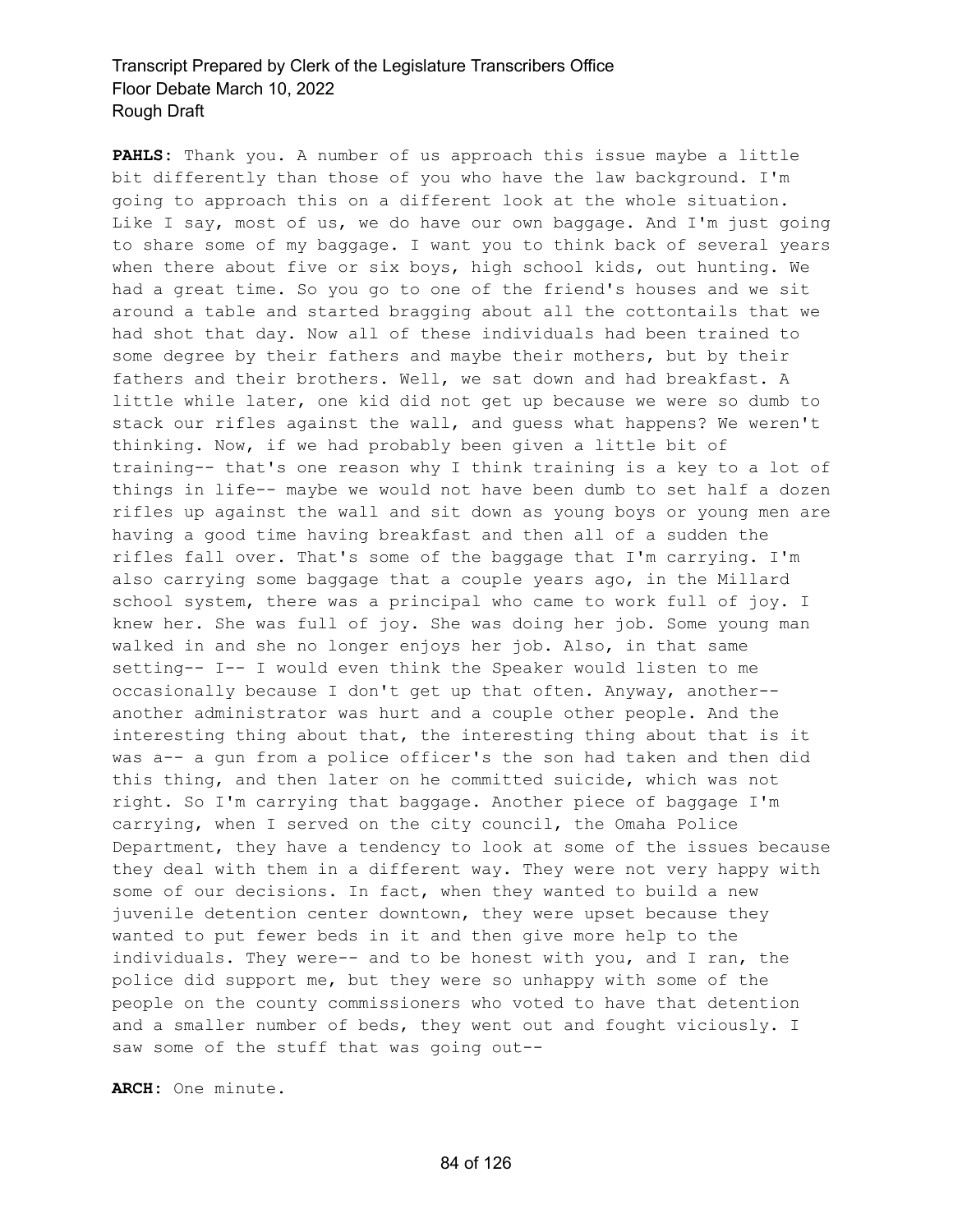PAHLS: --against one-- thank you-- against one of the commissioners. So my relationship with the city of Omaha, the police, I want to help them out, but I don't think they should pull us up and down. We're down here and we should do things that are-- that would be appropriate. I am not against what the Senator Brewer is trying to accomplish, but I'm just saying that's the baggage that I'm carrying. I see the value of training. What that looks like, I don't know. And if it gets attached to it, that would be great, in my estimation. But I do not think that we ought to depend our life on the Omaha's-- City Police's expectations. Thank you.

**ARCH:** Thank you, Senator. Senator McCollister, you are recognized.

**McCOLLISTER:** Thank you, Mr. President. Good afternoon, colleagues. This is the first time I've spoken on LB773. I should start out by saying I have enormous respect for Senator Brewer. He has been a great Chair of the-- the Government Committee, and he has done an admirable job in shepherding bills through-- through that committee, including my bill, LB709. I made the mistake of bringing a gun bill to the Judiciary Committee three years ago, and I came to the quick conclusion I was really out of my element. You may remember that particular time in the Legislature where we had people bringing AK-47s and long rifles and everything into the-- into the Legislature and actually into the hearing. I'll never forget that as long as I live. Matter of fact, I still have photographs of people testifying with their AK-47s across their chest. Never forget that. And I also appreciate the-- the class on constitutional law that we have had here today. It's been fascinating. Some of the lawyers in this body can explain things particularly well. And I think we've appreciated and benefited from that. About this particular bill, I think I value that the training compo-- the training element is currently required for a concealed carry permit, and I would hope that we can figure out some way to continue that. Yeah, maybe some online combination, but I think somebody should be able to go to somebody that teaches these classes and demonstrate that you can actually fire these weapons and are proficient at it. I think that may be something we-- we should look to continue on this bill. And finally, I appreciate Senator Geist's efforts. I hope we can come to some-- some realistic basis to deal with this issue. Finally, I know people feel strongly about it, particularly in the western part of the state. Now, in my area, in Omaha, the emails I get are in support of maintaining the-- the permit process that we have. One more thing, I think there is some benefit to going to the sheriff and getting another background check, even if you already have a handgun permit and if you purchased weapons before at a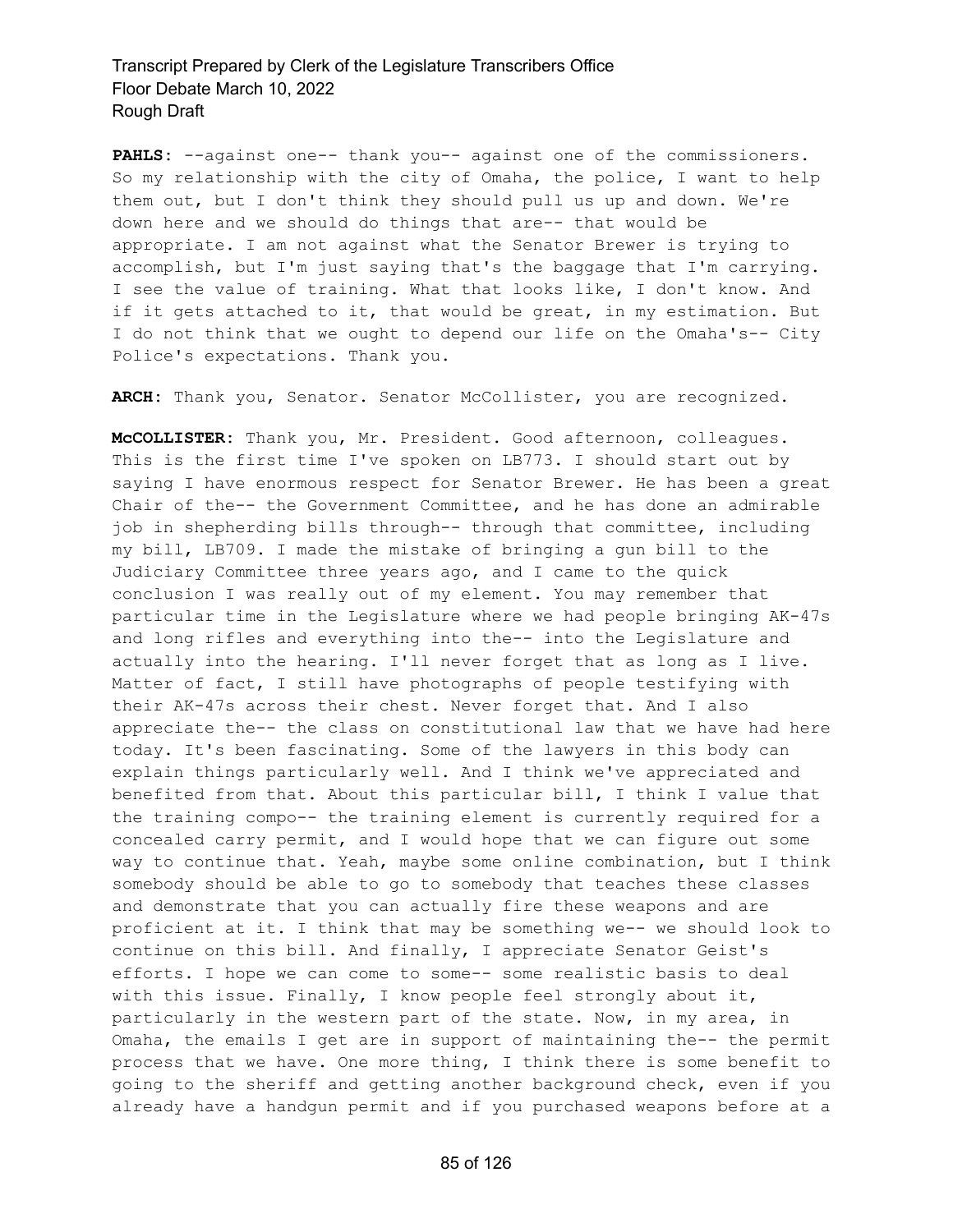retail store. I think there is a hole that we need to fill with these gun shows, and you can buy a gun in one of those gun shows without actually going through the background check process and I think that's an issue we need to deal with, not today, perhaps, but sometime in the future of this Legislature. So those are my thoughts so far, Mr. President, and I'm going to listen to the continued debate. Thank you.

**ARCH:** Thank you, Senator. Senator DeBoer, you are recognized.

**DeBOER:** Thank you, Mr. President. Good morning-- wait. Good afternoon, colleagues. Some of you know that I'm a little under the weather today. For the record, I've had COVID tests, I'm negative, so it's not that. But I thought this was an important debate that I wanted to listen to. When Senator Brewer read the exchange between me and the Lincoln Police Chief, he probably should have stumbled over my words, too, or perhaps the transcribers are a little kinder to me than they should be, because I think I was asking a somewhat difficult-to-answer question at that moment. I am a little torn because I think that we should have a way to have this training free for people. I understand it can cost even like \$300, maybe more. I don't know that, but I've heard the number \$300. That seems like a lot of money to me, and I think that we ought to have the ability for people to have that training for free. The training is very important to me. I think we should make sure that there is not just a sort of, if you have the wherewithal to figure out how to get the training, you know the right people to find out where to get the free training, then you can get it. I think-- I think we ought to make sure that everybody can get this training, should get this training, has the training. Maybe some people won't need it, and maybe that'll be eight hours of their life that they wasted, and I get that, that some people will have learned from-- from when they're young. But I'd much rather everyone waste eight hours of their life than we waste a life because somebody accidentally didn't know what they were doing and shot themselves. Some of you know that my sister died when I was young and that I was part of an organization called The Compassionate Friends. One of the things I remember most growing up, being at these conventions for The Compassionate Friends with siblings who had lost siblings, I cannot tell you how many times I was there with someone whose sibling had died because of gunfire. One of my best friends, her brother was killed in a hunting accident by their father. I'm not saying that kind of thing is often, but I saw the devastation to that family, and I definitely want to prevent that from happening, if we can do it, as many times as possible. So I definitely want to see training as one of the things that we do. Constitutional rights are very important to me,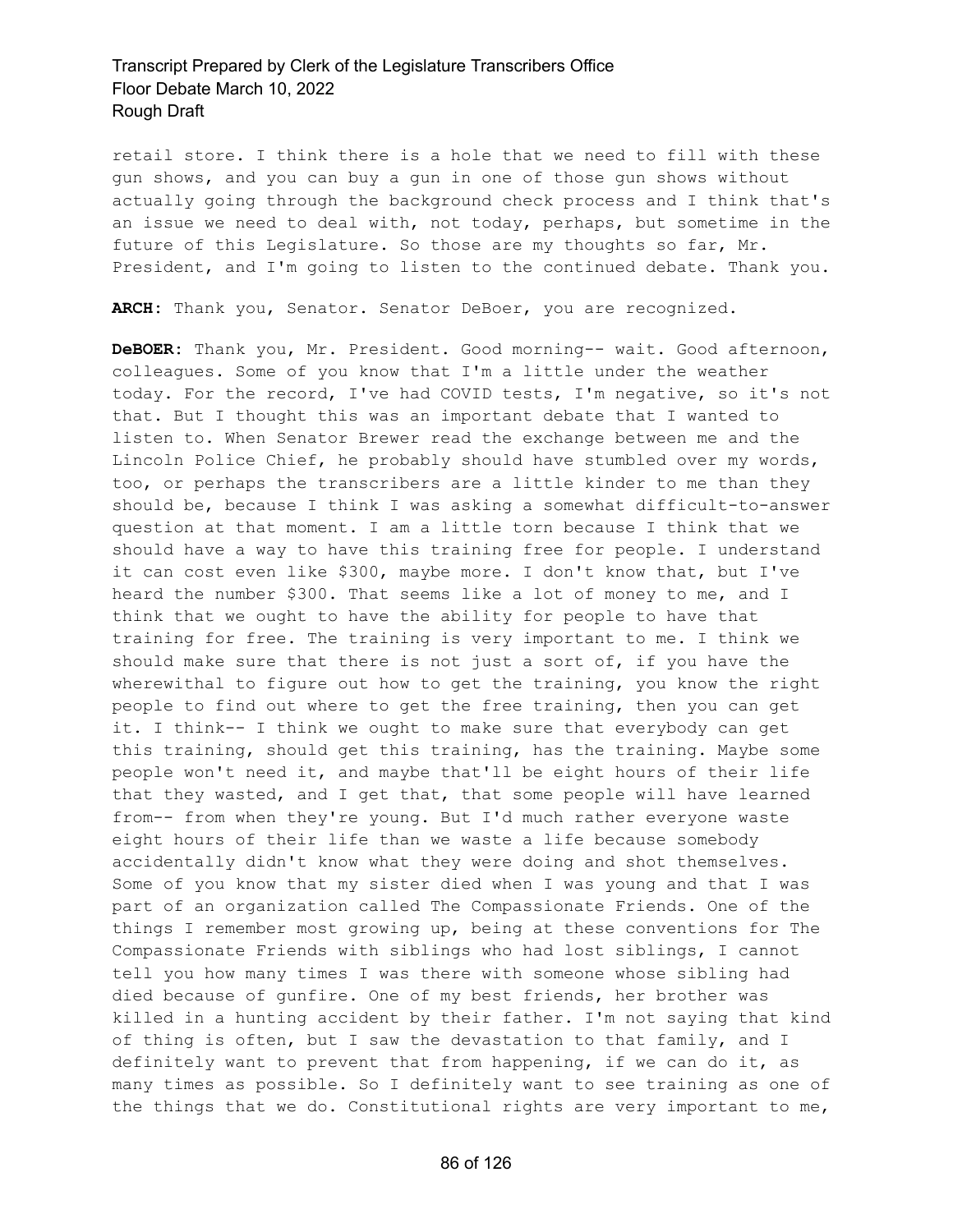but we also have to make sure that we're protecting our state. There's always a balance in everything we do here. We have to make difficult decisions in this room. We have to make difficult balances in this room. We don't let people yell "fire" in a crowded theater. You can't sacrifice puppies as part of your religion. You can't lie about a private citizen as the press. There are limits to our constitutional rights. And I don't think any of us would want to live in a world where there weren't any limits at all to our-- to our rights. I think everyone in this room understands that there is some place--

**ARCH:** One minute.

**DeBOER:** --where we say, all right, we're going to-- we're going to put a small limit here. The question of where that limit needs to be, the question of whether it's too burdensome, I mean, that's a political- that's a-- a policy question that we have to answer, I guess. And- and I don't know. Eight hours of training-- the \$300, that's a different thing because that's-- that's kind of a thing that-- that keeps some people out and some people in. But eight hours of training, that seems like something that's really important to me. So I'm here coughing and listening and coughing and listening. There's now cough drops in a bowl if anyone else needs some. And I'm continuing to hear the points that are being made and--

**ARCH:** Time, Senator.

**DeBOER:** Thank you, Mr. President.

**ARCH:** Senator McKinney, you are recognized and this is your third opportunity.

**McKINNEY:** Thank you, Mr. President. I yield the rest of my time to Senator Morfeld.

**ARCH:** Senator Morfeld, you're yielded 4:50.

**MORFELD:** Thank you, Mr. President. Thank you, Senator McKinney. I can confirm that Senator Pansing Brooks has a bowl of chocolates and Senator DeBoer has a bowl of cough drops, so depending on what your mood is or what your health condition is, we've got you covered here in row five and six. But in any case, I want to-- I want to go back to some of the current case law in-- in dealing with firearms and the Second Amendment that is most current. And-- and in doing that, I want to reread, because I think Senator Pansing Brooks read this earlier in the morning, but I think now that we're in the afternoon, it's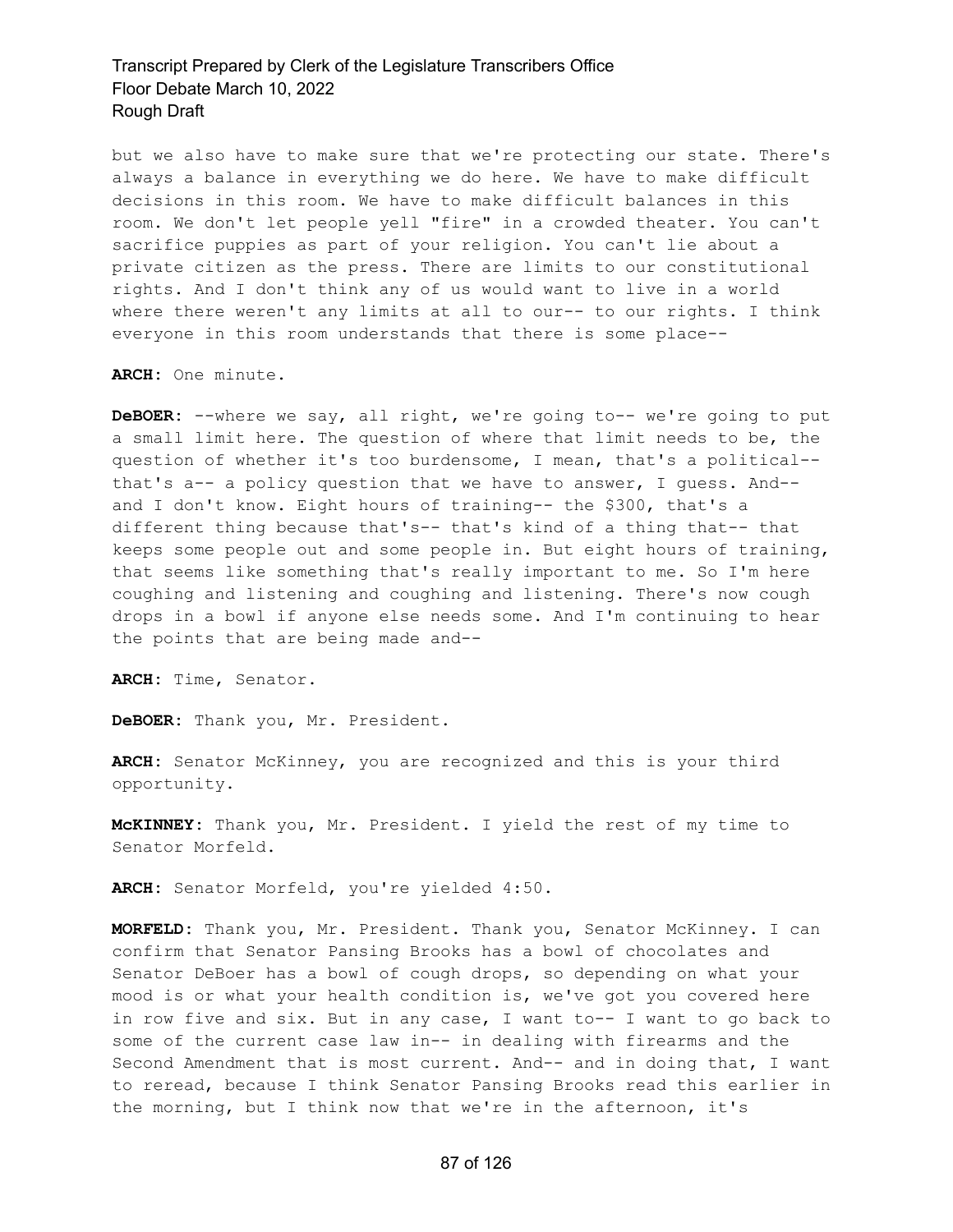important to read some of this because people have been bringing up, well, what other fundamental right do we have that requires training or certain restrictions like this? And we've talked about some of the other constitutional rights that do have restrictions because there is a compelling state interest and usually that compelling state interest is to ensure the health and safety and welfare of our citizens and residents in the United States. So going back to District of Columbia v. Heller, which I believe was actually written by Justice Scalia at the time-- yep, I'm getting confirmation, written by Justice-- Justice Scalia at the time, a well-known conservative jurist. So if you go to page 54 of that Opinion, it's a very long Opinion but this is, I think, the highlight, particularly for this conversation, quote: Like most rights, the second-- or, excuse me, like most rights, the right secured by the Second Amendment is not unlimited. From Blackstone through the 19th century cases, commentators and courts routinely explained that the right was not a right to keep and carry any weapon whatsoever in any manner whatsoever and for whatever purpose. I want to repeat that: The right was not a right to keep and carry any weapon whatsoever in any manner whatsoever and for whatever purpose. And then they cite the case: See, e.g., Sheldon, in 5 Blume-- Rawle-- I won't read the whole citation. But moving on: For example, the majority of the 19th century courts to consider the question held that prohibitions on carrying concealed weapons were lawful under the Second Amendment or state analogues. I want to step back and say that again, quote: For example, the majority of 19th century courts to consider the questions held that prohibitions on carrying concealed weapons were lawful under the Second Amendment or state analogues. Our state of analogue would actually be at the beginning of our constitution. Pull it out here. Statement of Rights, Section 1-- Article I, Section 1. Statement of Rights. All persons by nature are free and independent, and have certain inherent, unalienable rights. Among those are life, liberty, the pursuit of happiness, and the right to keep and bear arms for security or defense of self, family, home, and others, and for the lawful common defense, hunting, etcetera. So going back to the language: For example, the majority of 19th century courts to consider the question held that prohibitions on car- carrying concealed weapons were lawful under the Second Amendment or state analogues. And I'm repeating myself because we keep hearing arguments here about this being a fundamental right and this violates a fundamental right. It is clear under the current case law that it does not violate a fundamental right. There may be reasonable restrictions as long as there is a compelling state interest, and the court in Heller found that there is a compelling state interest. So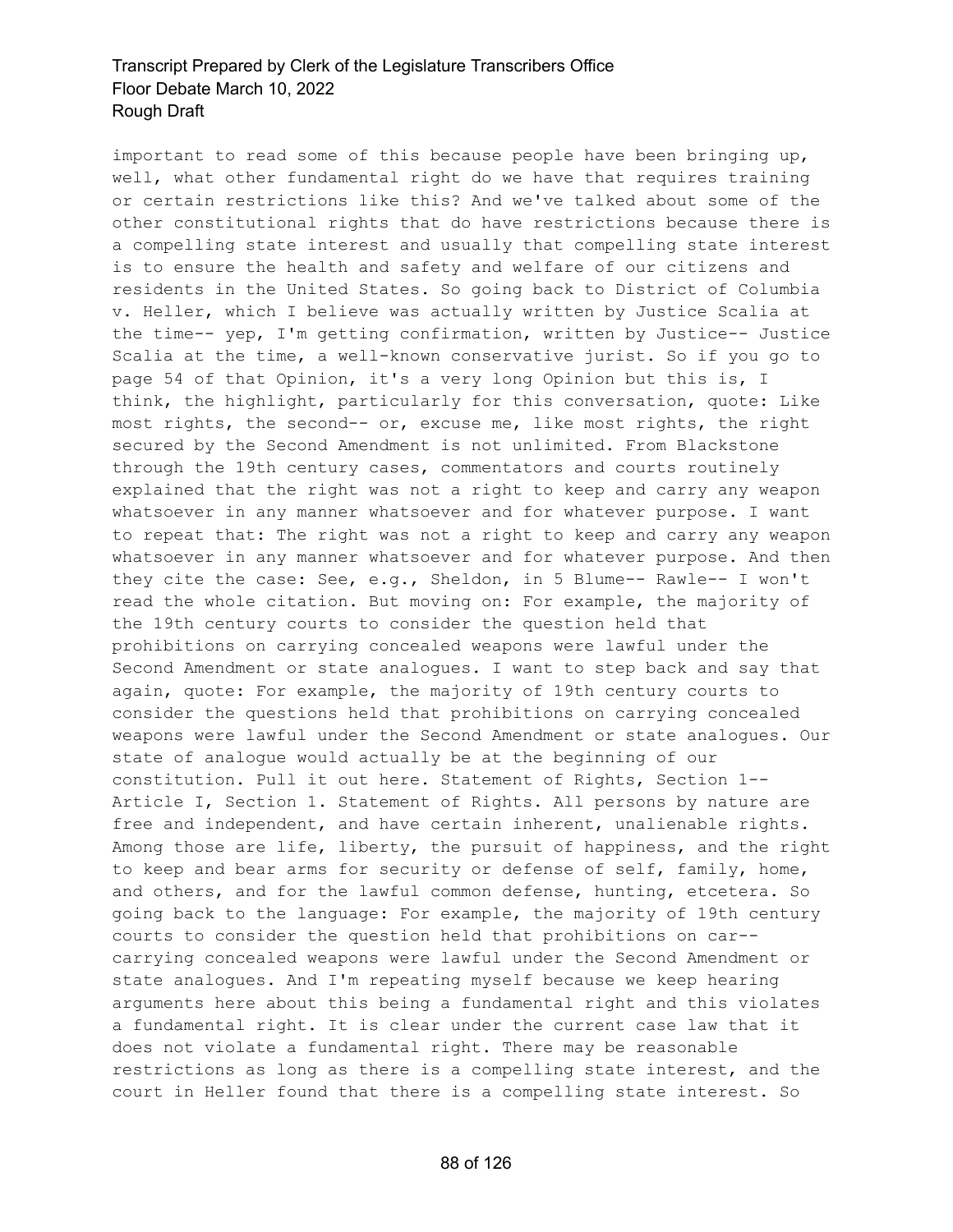moving on: Although we do not undertake an exhaustive historical analysis today of the full scope of the Second Amendment, nothing in our opinion should be taken to cast doubt on the longstanding prohibitions on the possession of firearms by felons-- so there's another restriction on that fundamental right-- and the mentally ill, or laws for-- forbidding--

**ARCH:** One minute.

**MORFELD:** --carrying of firearms in sensitive places such as schools, government buildings, or laws imposing conditions and qualifications on the commercial sale of arms. We also recognize another important limitation on the right to keep and carry arms. Miller said, as we have explained, that the sorts of weapons protected are those in common use at the time. And this goes back to Senator Pansing Brooks's discussion about what common use and what type of weapons are considered common use with Senator Brewer earlier. It may be objected that if weapons that are most useful in military service-- M-16 rifles and the like-- may be banned, then the Second Amendment right is completely detached from the pref-- prefatory clause. But as we have said, the conception of the militia at the time of the Second Amendment's ratification was the body of all citizens capable of military service, who would bring the sort of lawful weapons that they possessed at home to militia duty. And with that, I'll end for now. Thank you, Mr. President.

**ARCH:** Thank you, Senator. Senator Jacobson, you are recognized.

**JACOBSON:** Thank you, Mr. President and colleagues. I've been listening to the debate all day today, and I'd like to boil things down into something fairly simplistic. I know we've talked about a lot of things today, but very little of it has to do with LB773. As I understand it, and I'm-- again, I want to be very simplistic here. My understanding is that LB773 says, if this bill becomes law, that I can take what I already have as a right today to open carry a handgun, but now I have the ability to put it in my coat and not be breaking the law. That's what we're debating today. That's what we're debating in LB773. And I can tell you, there's not one person I can think of in my district that doesn't think that's a good idea, including law enforcement throughout the 42nd District. I understand that we've got AM1757, which is a minor change, and it's-- and it's through Senator Brewer's efforts to work with the city of-- the police department in Omaha, to work with them to help get overall support on LB773. So at the end of the day, my view is I'm going to support LB773, I'm going to support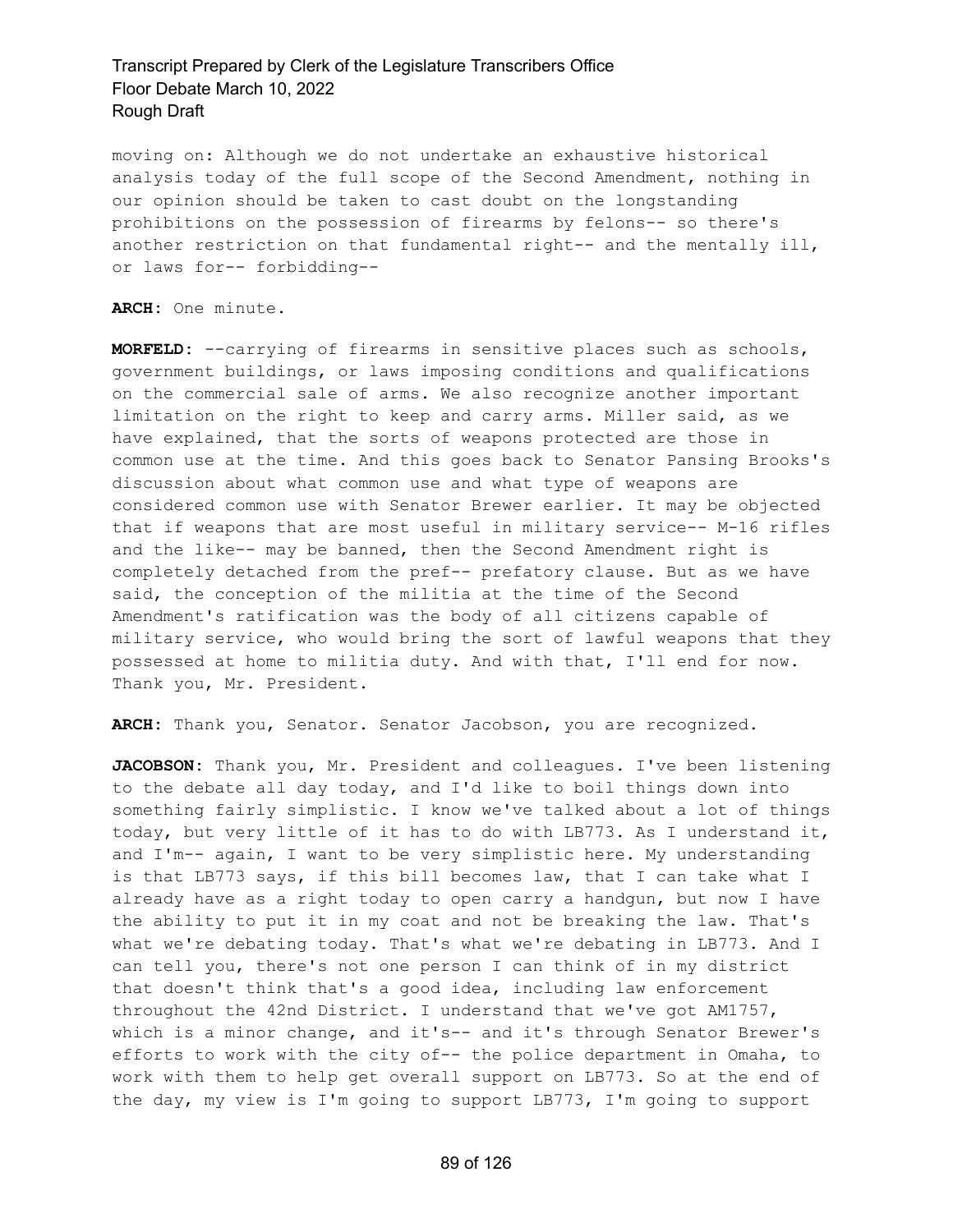AM1757, and I'm likely going to vote no on the other amendment because I think we're getting a little more far afield of where we need to be. At the end of the day, I want to see LB773 become law. I think it's basic, it's fundamental, it's the right of the people who live in this state, and we need to get that passed. So that's all I have to say, but thank you for your time. I will be voting green on LB773 and AM757 [SIC], and I'll be voting red on AM1794. Thank you.

**ARCH:** Thank you, Senator. Senator McCollister, you are recognized.

**McCOLLISTER:** Thank you, Mr. President. Good afternoon again, colleagues. I just stood up on the mike here not long ago and made the statement that in Nebraska you don't need some kind of background check and that was a mistake. I was mistaken in that view. In some states, yes, yeah, you don't -- you can purchase a handgun at a gun show without a background check, but that's not the case in Nebraska, so I needed to correct the record on that. Would Senator Friesen yield to a question or three?

**ARCH:** Senator Friesen, will you yield?

**FRIESEN:** Yes, I would.

**McCOLLISTER:** Off the mike, we were talking about the value of going in and getting a concealed carry permit from the State Patrol, and you chided me, saying that there's really no value in that. Can you tell the body what-- what your reasoning was?

**FRIESEN:** Well, I-- a permit does not make you a legal person. I mean, I carry a gun in my pickup. And if I leave the gun laying on the seat in wide-open view where somebody could grab it, that's where I'm legal. If I hide it in my console or my glove box, then I'm illegal. But again, a permit doesn't make me a better person or make me a bad person. So how-- what good does a permit do?

**McCOLLISTER:** I understand. We talked about the value of training, and you go and try to get a concealed carry permit from the State Patrol and they require some training. Isn't that correct?

**FRIESEN:** Yes. The concealed carry permit requires training and I-- I did value the training. I think everybody as a responsible owner should elect to take that training. I don't know that it should be required because a lot of people are not going to probably carry a weapon just because they have a concealed carry permit. But, yes, I valued that training.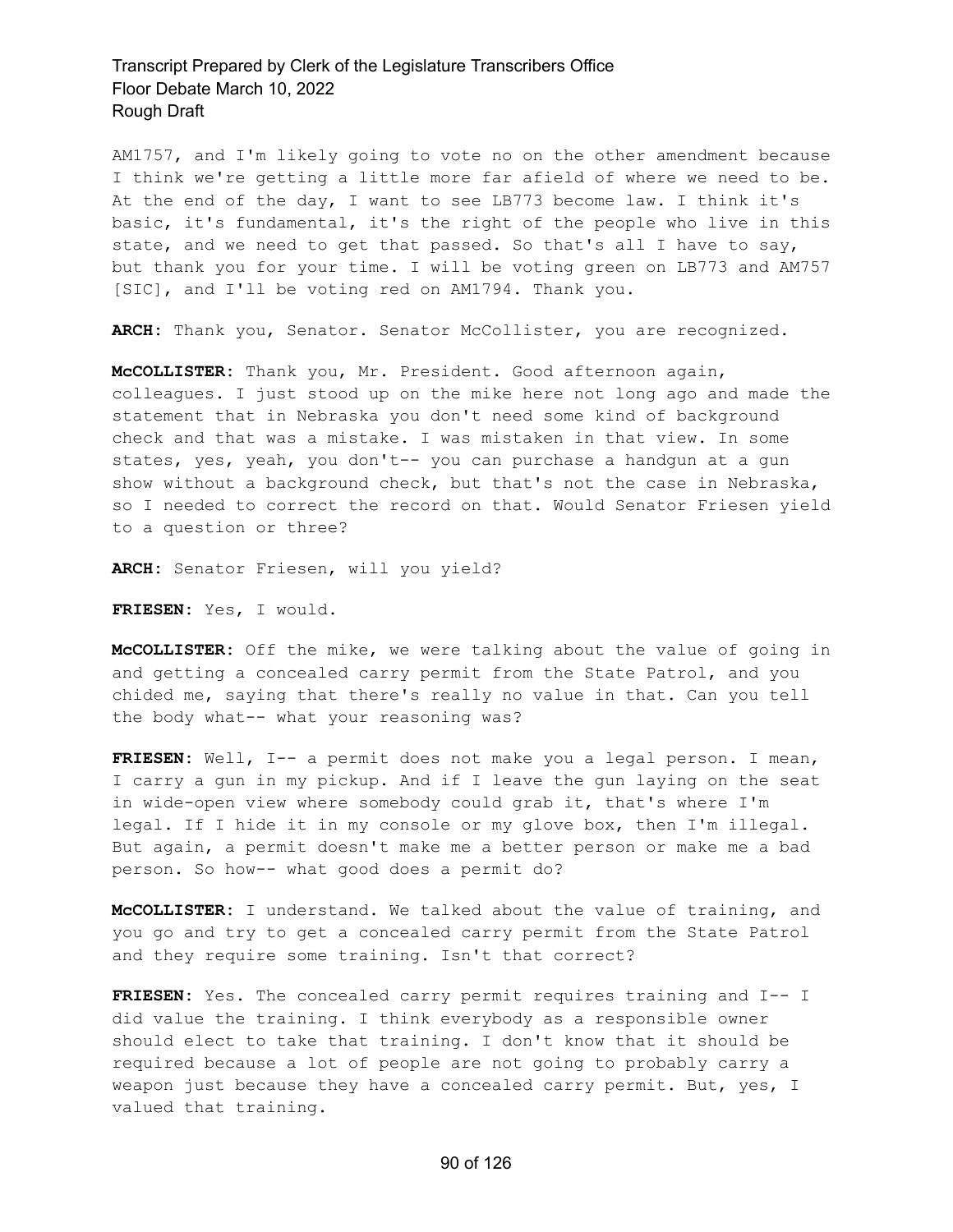**McCOLLISTER:** If we were to-- willing or taking a look to expedite some of that training, what would you want to see continue in that training course?

**FRIESEN:** Oh, I don't-- I don't think the training needs to be expedited. I think the training, at least that I had, I thought, focused on the things that needed to be focused on. It was gun safety, it was the laws that you follow, and then your mental attitude of carrying a weapon.

**McCOLLISTER:** So perhaps someone should demonstrate, going to the State Patrol or some training facility, an ability to actually fire that weapon and handle it safely. Should that be part of the-- the process in order to buy a handgun or concealed carry?

**FRIESEN:** I-- I don't feel that it should be part of it, but I do-- I would encourage people, if they want to carry, whether open or concealed, to study up and learn the law, because we've always said ignorance of the law is no excuse. The law is what it is, and by not knowing it is not an excuse for me to carry a gun where it's prohibited.

**McCOLLISTER:** Thank you, Senator Friesen. Thank you, Mr. President.

**ARCH:** Thank you, Senator McCollister and Friesen. Senator Halloran, you are recognized.

**HALLORAN:** Question.

**ARCH:** The question has been called. Do I see five hands? I do. The question is, shall debate cease? All those in favor vote aye; all those opposed vote nay. Has everyone voted who wishes to vote? Mr. Clerk, record.

**ASSISTANT CLERK:** 34 ayes, 0 nays to cease debate, Mr. President.

**ARCH:** Debate does cease. Senator John Cavanaugh, you are recognized to close on your amendment.

**J. CAVANAUGH:** Thank you, Mr. President. So I appreciate the discussion we've had. It was a lot longer than I expected. I think people covered some subject matter that was not within my AM. But to revisit what we've been talking about on AM1794, so the underlying bill here takes us to a place where-- well, LB773, without this amendment, without any future amendments, is how I wrote AM1794, and it rolled back the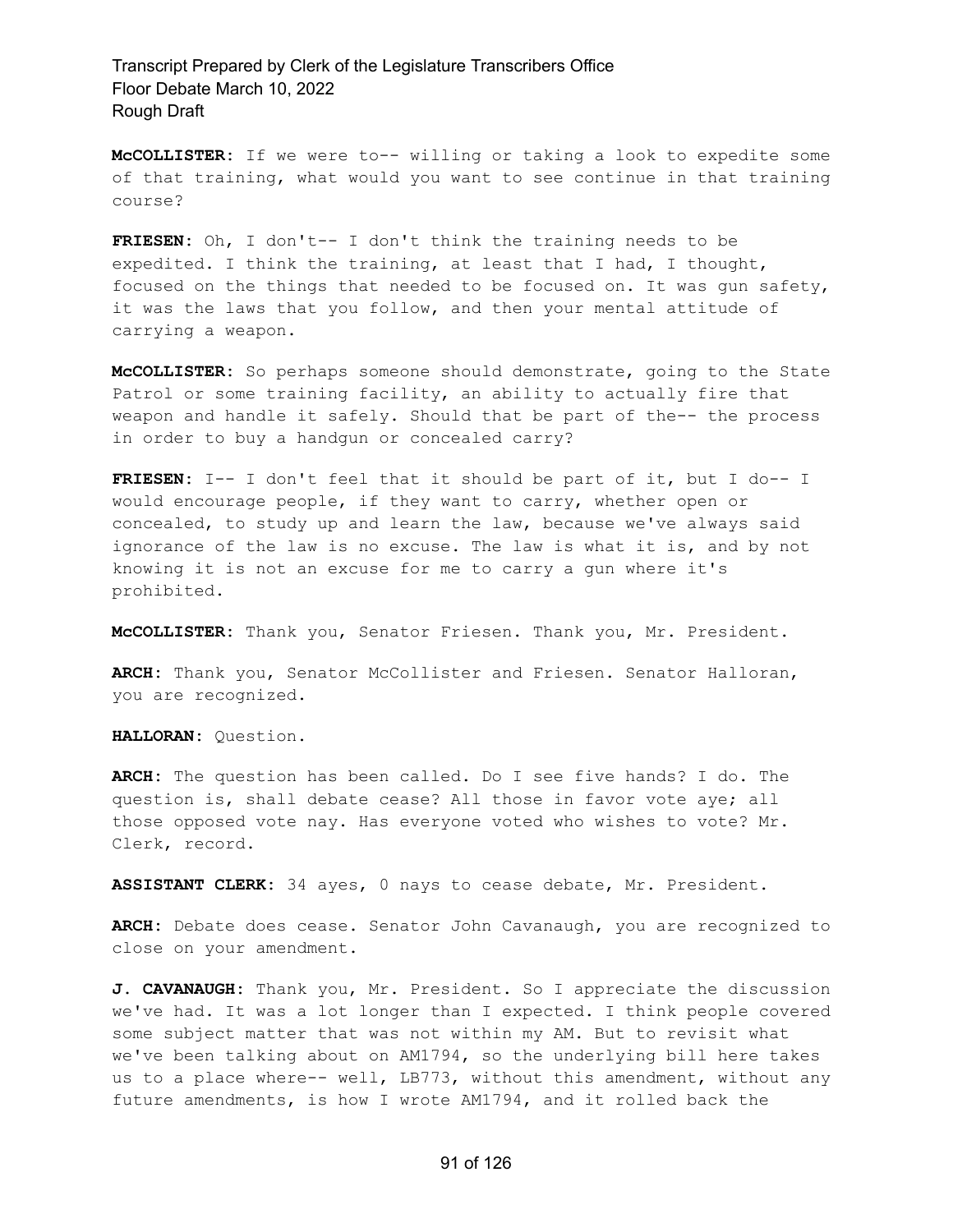requirement of individuals to carry a concealed weapon, basically eliminated that offense. And so that's the-- AM1794 says that if we take conduct that had previously been considered unlawful and now define it as lawful and someone was previously convicted of that conduct, that person can go into court and use that as an additional argument to get their previous conviction set aside and their record as to that offense sealed. So under current law, you can still-- you can already do this. If you were convicted, you can go into court and you can petition a judge and you go in front of the judge and say, Judge, I finished my sentence, I paid my fines, I'm staying out of trouble and I'm not likely to re-offend, and a judge can look at that and decide whether or not they are going to grant you that relief of a set-aside. And then you can go and ask that your record be sealed after the fact of that. And so what AM1794 says, if we were to repeal a section of the law and make that conduct that you were convicted under no longer a criminal offense, that you can go in front of that judge and say all of those previous things but, in addition, that this is no longer-- the offense that I was convicted of is no longer an offense. And so that is a principle that I think is important to articulate when we're having this kind of conversation. A lot of people have had this conversation and it's been wide ranging and it, I think, has been a very good conversation about how we view these issues. This is part of it, and this is an important part. And I've talked to a lot of people off the mike. A lot of people have asked me, you know, about this, whether it's, you know, controversial, whether it's problematic. And I recognize why some people will-- will not vote for this amendment. But I asked somebody. Senator Flood, I don't want to put him on the spot, but I put-- I put him-- I asked him after he said he was not for this and I said, you know, this is a good amendment, you should be for this. And Senator Flood said, I think, to paraphrase or quote, that when you-- if the conduct is against the law when you commit it, then it's against the law, something along those lines. About right? Yeah. And so Senator Flood-- and he, you know, to his credit, I-- I appreciate Senator Flood's perspective. He and I disagree quite a bit. We are often on opposite sides of issues. But I appreciate his, you know, generally, his tenor, his thoughtfulness, how he looks at things and goes through them. So he is entitled to a compliment. I will give him that compliment. And so I thought about this over lunch. He said that to me. And so I went up into my office and I was sitting there and I was thinking, said, well, that's a good point, Senator Flood. And then I thought about the conversation we've been having. And Senator Ben Hansen said "inalienable right," this is an inalienable right, which is in the Nebraska Constitution. It's not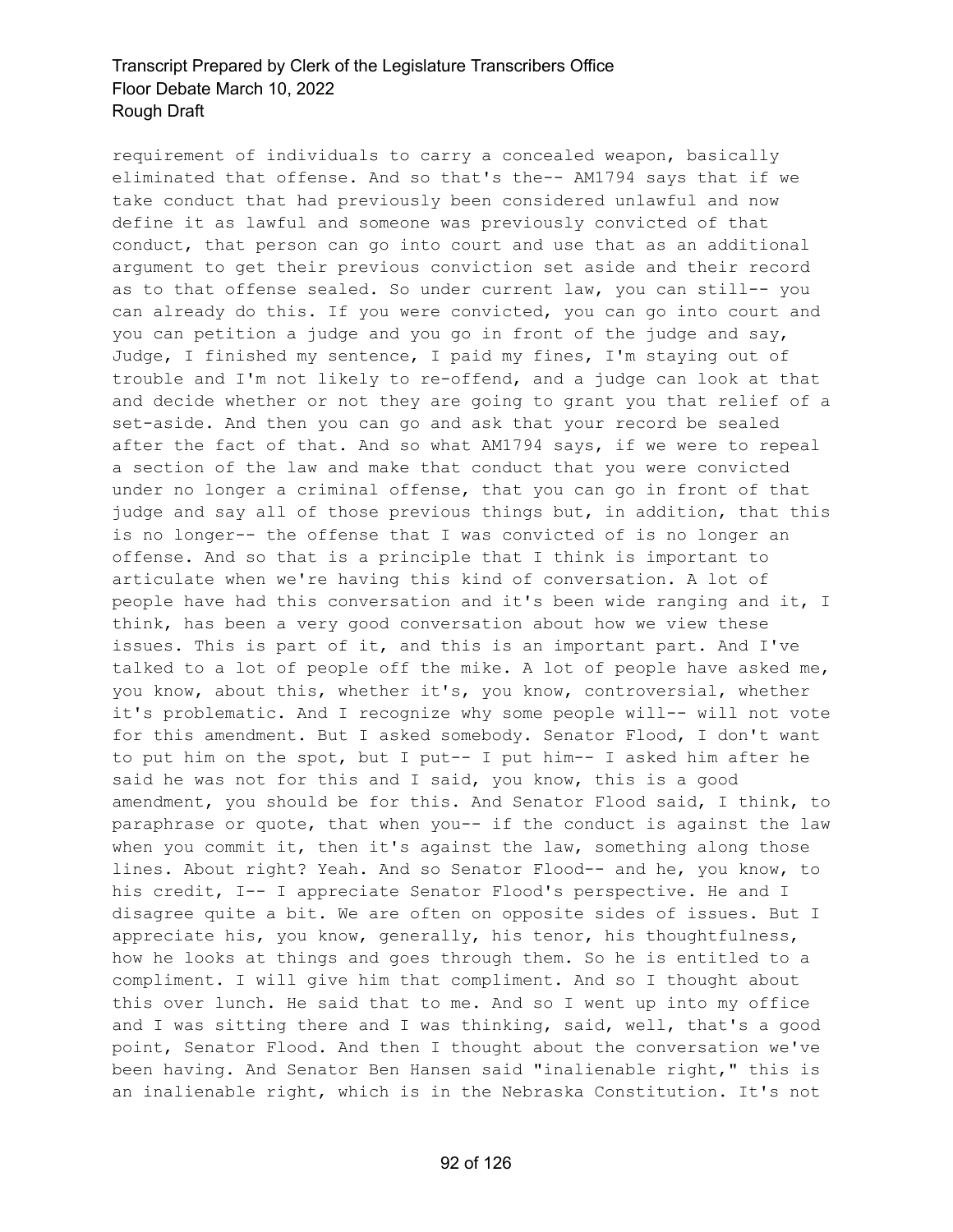in the United States Constitution. And I thought about what other people have said, that this is a right given from God. And whether you believe that our fundamental rights, the ones articulated in, say, the Bill of Rights, the ones that we all say are above other ones, the freedom of speech, religion, to organize, are-- are fundamental, whether you think they are handed from God or they are derived from the consent of the governed to be governed.

**ARCH:** One minute.

**J. CAVANAUGH:** I thought I had ten minutes. No? All right, well, I'd better round up, so-- but we are arguing here about whether or not this is an essential right and it is not a right that we are choosing to legalize. We are just recognizing what is, as Senator Brewer is arguing, would be fact that this is a right. And so when we are recognizing other constitutional rights, we should ensure that we are-- we are recognizing them in retrospect, as well as prospectively, and that is the point of AM1794. If you think that the right to keep and bear arms concealed is a fundamental, essential right, then you need to be for AM1794 because it is not just conduct that was illegal at the time, it was conduct that you believe was your constitutional right at the time. So that's why I'm asking you to vote for AM1794, is that we need to recognize in our laws, in our conduct, how we treat people consistently and not--

**ARCH:** Time, Senator.

**J. CAVANAUGH:** Thank you, Mr President.

**ARCH:** The question before the body is, shall AM1794 to AM757 [SIC] be adopted?

**MORFELD:** Call of the house.

**ARCH:** Now there is. There has-- there has been a request to place the house under call. The question is, shall the house go under call. All those in favor vote aye; all those opposed vote nay. Record, Mr Clerk.

**ASSISTANT CLERK:** 33 ayes, 8 nays to go under call, Mr. President.

**ARCH:** The house is under call. Senators, please record your presence, those unexcused senators outside the Chamber, please return to the Chamber and record your presence. All unauthorized personnel please leave the floor. The house is under call. Sorry, please check in. Senator Albrecht, please return to the Chamber. The house is under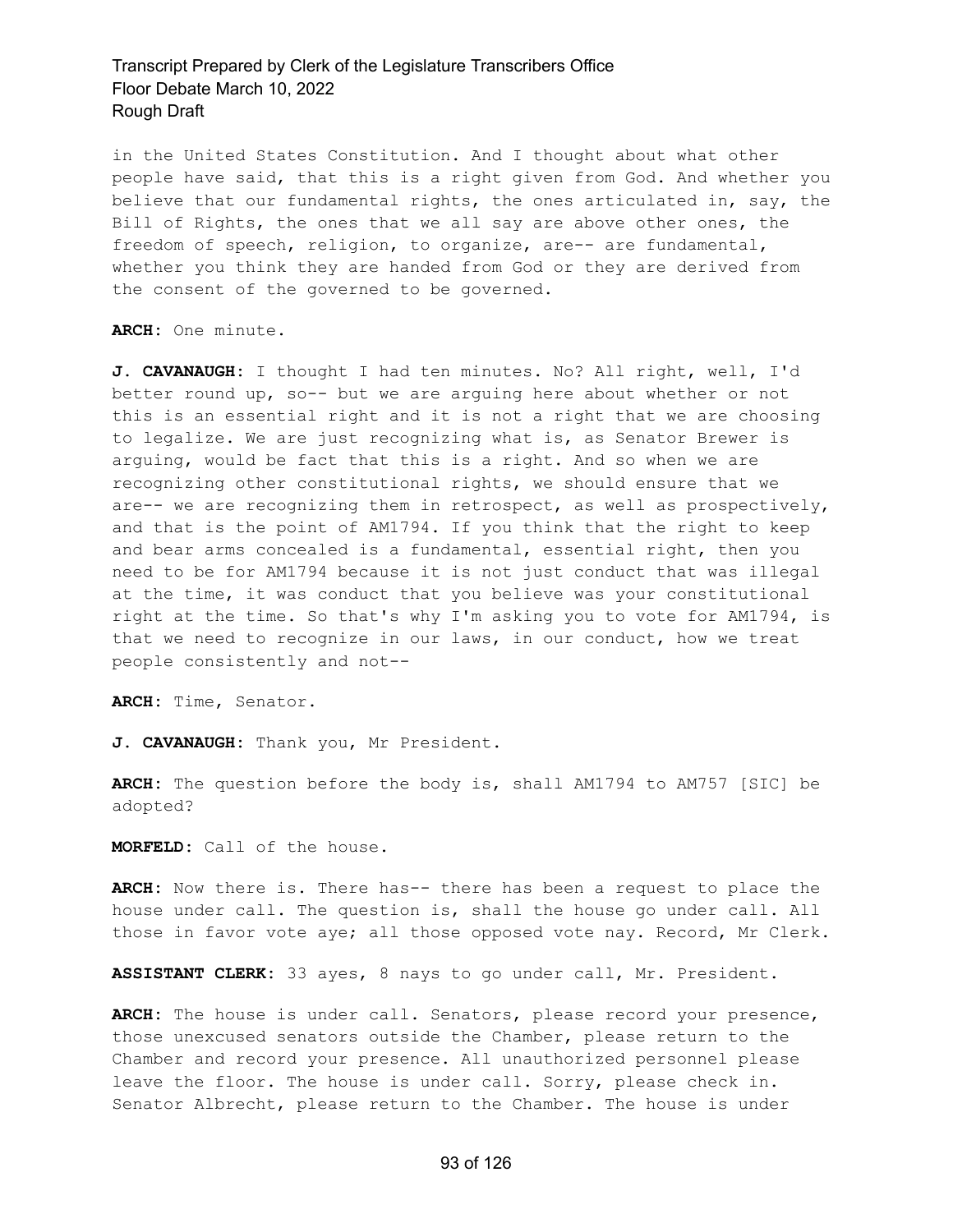call. All members are now present. Mr. Clerk, call the roll in reverse order, please.

**ASSISTANT CLERK:** Senator Wishart voting yes. Senator Williams voting no. Senator Wayne voting yes. Senator Walz not voting. Senator Vargas not voting. Senator Stinner, he's-- Senator Vargas, you said yes? Senator Stinner voting no. Senator Slama voting no. Senator Sanders voting no. Senator Pansing Brooks voting yes. Senator Pahls voting no. Senator Murman-- Senator Pahls not voting. I'm sorry, Senator. Senator Murman voting no. Senator Moser voting no. Senator Morfeld voting yes. Senator McKinney voting yes. Senator McDonnell voting no. Senator McCollister voting yes. Senator Lowe voting no. Senator Linehan voting no. Senator Lindstrom voting no. Senator Lathrop voting yes. Senator Kolterman voting no. Senator Jacobson voting no. Senator Hunt voting yes. Senator Hughes voting no. Senator Hilkemann voting no. Senator Hilgers voting no. Senator Matt Hansen voting yes. Senator Ben Hansen voting no. Senator Halloran voting no. Senator Gragert not voting. Senator Geist voting no. Senator Friesen voting no. Senator Flood voting no. Senator Erdman voting no. Senator Dorn voting no. Senator DeBoer voting yes. Senator Day. Senator Clements voting no. Senator Machaela Cavanaugh voting yes. Senator John Cavanaugh voting yes. Senator Briese voting no. Senator Brewer voting no. Senator Brandt voting no. Senator Bostelman voting no. Senator Bostar. Senator Blood voting yes. Senator Arch voting no. Senator Albrecht voting no. Senator Aguilar voting no. Vote is 14 ayes, 30 nays, Mr. President.

**ARCH:** The amendment is not adopted. I release the call. Next item for the agenda.

**ASSISTANT CLERK:** Mr. President, the next amendment I have is from Senator Morfeld, AM1908. Excuse me, Senator Morfeld, I understand you want to withdraw AM1908 and substitute AM2297?

#### **MORFELD:** Yes.

**ARCH:** Without objection, so ordered. Senator Morfeld, you are welcome to open on your amendment.

**MORFELD:** Thank you, Mr. President. Colleagues, the amendment that was just substituted was an amendment that talks about what I've discussed on the floor that I think is a reasonable compromise, one that simply removes all of the-- the permitting fee requirements and the training fee requirements from this law. And in fact, just looking at it, because it just came down to Bill Drafting, I want to correct my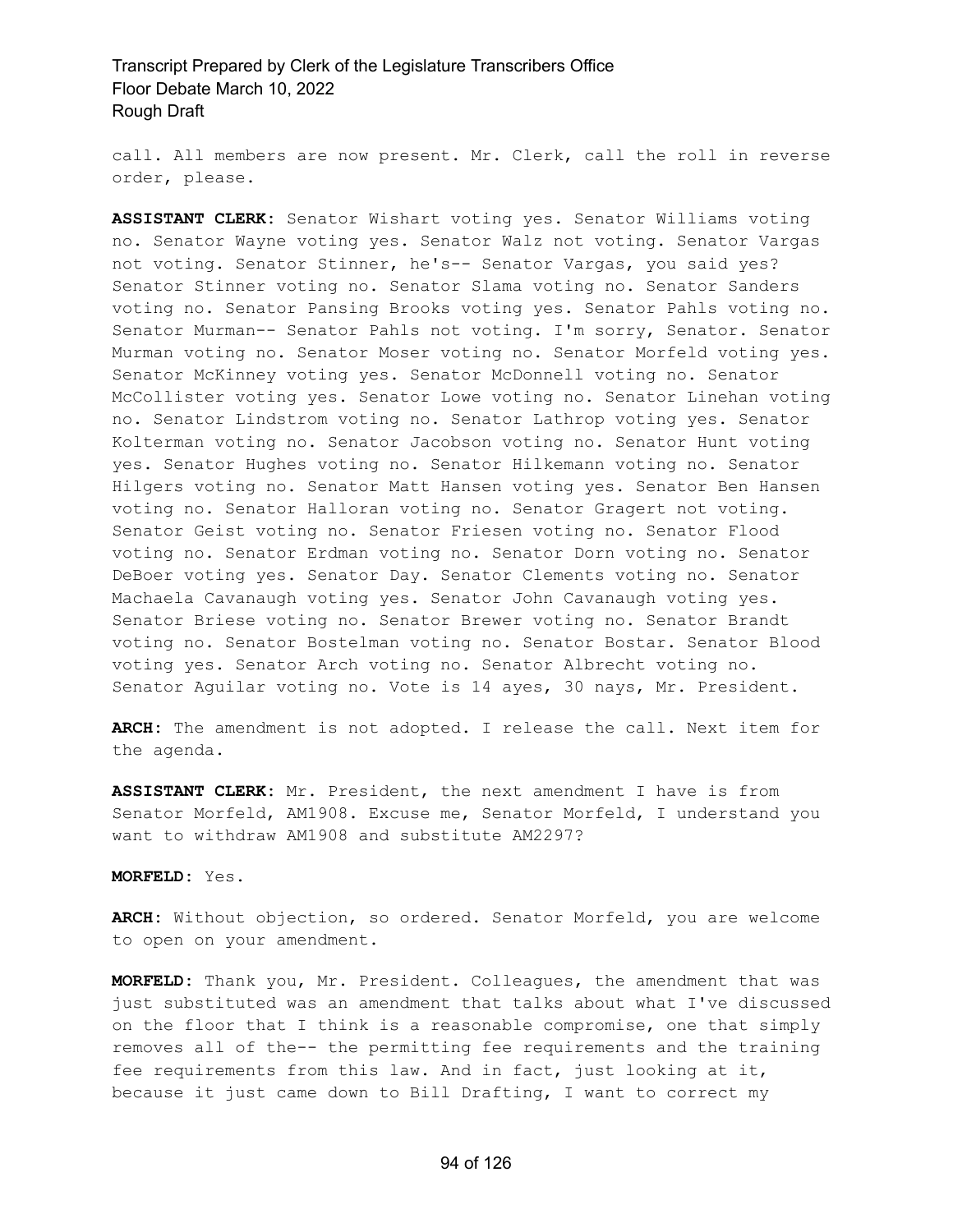statement. This would get rid of the permit fee requirement but not the training fee requirement, so that's something that we would have to work on. I literally just got this back down from Bill Drafting here. So this would get rid of the permit fee, but it would strike the rest of the bill, so I want to be clear. And I think that we can also work together to figure out the training requirement because there is disagreement, quite frankly, on whether or not the training can be online or in person and then what that would actually look like. And I-- I think that there's reasonable disagreements on that. Personally, I'm more comfortable with an online training platform. I know that I have colleagues that are not so comfortable with that, and I think they come at that from a-- from a good place, but that is not addressed in this amendment. This amendment, what it does is it strikes all the underlying language of LB773 and it gets rid of the fee requirement on the state level for that permit. And then what I'd like to do if this passes is work with Senator Brewer and other members of the body to also come up with a free training requirement as well, and perhaps that's something that we can do on Select. We can also, if we want, draft something while we continue to debate here as well. But the bottom line is, is that I've heard from many that the fee requirement for the permit is a barrier and that the training requirement and the fee associated with the training is also a barrier. Now the issue with making the training free is that the state would have to provide some type of qualified free training because right now how you go out and get the training is you go talk to a certified instructor that's been certified by the state and is registered with the state. And so there's private instructors and you'd still be able to avail yourself of private instructors, is how I would see it anyway. But then I think we should also have a free training requirement, as well, because there are some instructors that also provide advanced training beyond what's required by the state. And so I don't want to discourage that and I also don't want to discourage somebody that wants to go to an instructor of their choice. But I do think that we should work on an amendment to this amendment or to the underlying bill of this-- this amendment adopted that would outline a free training requirement on the state level that people can avail themselves of. And perhaps it could be a hybrid: Part of the training is online, the other part is in person. So, colleagues, I do want to come to some type of agreement. Senator Brewer and I asked-- I outlined essentially what I said earlier. If we got rid of all the fees for both the training and the state permitting process, is that something you'd be amenable to? He said, we'll see, so he did not commit to anything, and I respect that. But this, in my view, is the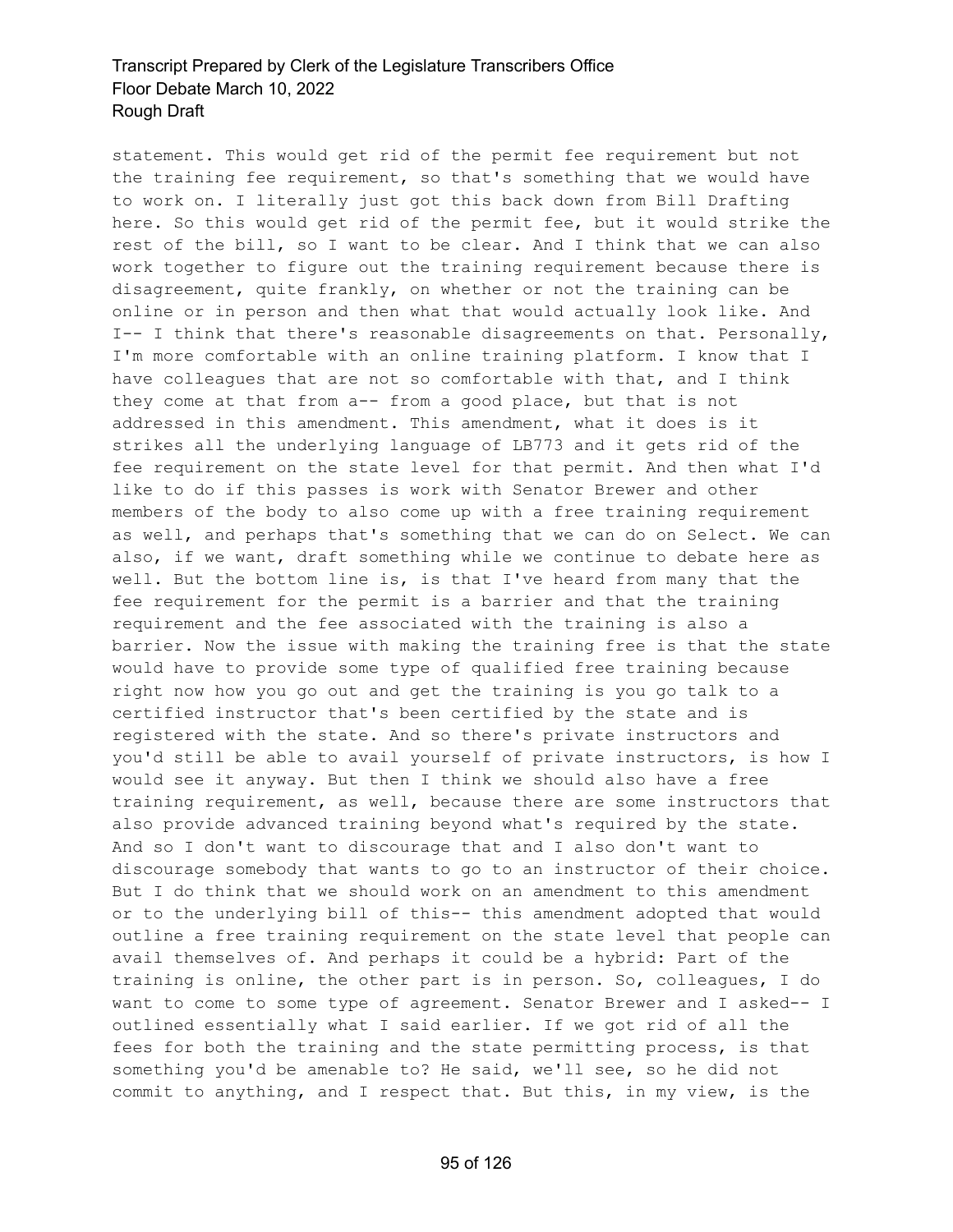first step towards compromise. And again, I just want to repeat what this will do is essentially get rid of the underlying bill and replace it with language that would end the state fee for the permit. And then what I'm hoping is that we can get people together if this passes and work on some type of free training opportunity at the state level. I would envision that to be perhaps either all in-person or a hybrid or online. I know there's people with serious concerns about it being online, so I don't want to commit to that, but making it more accessible from both a cost perspective and from just general accessibility. I think there's legitimate concerns around that. I thought that myself when I was getting my own CCW. I was able to afford it, but I can see how other people might not be. And if you can't afford the permitting process, you definitely can't afford the training in many cases as well. So colleagues, I hope that we will seriously consider this. I don't know if it's going to be viewed as a hostile amendment or not, but I will tell you this is just one half to it. We have to be able to solve the training issue, too, if we're really going to solve accessibility. And I'm committed to working with Senator Brewer or anybody else on resolving that either on-- on General File or Select File if this amendment passes. And with that, Mr. President, I think I'm going to end for now, I'm going to have a little bit more to say once I get back on the mike here. Thank you.

**HUGHES:** Thank you, Senator Morfeld. Debate is now open on AM2297. Senator Blood, you're recognized.

**BLOOD:** Thank you, Mr. President. I believe I stand in support of this newest amendment. I'm going to sit and listen to the debate as always, and I actually would like to yield my time to Senator Morfeld if he'd like to get up and finish explaining it.

**HUGHES:** Senator Morfeld, 4:40.

**MORFELD:** Thank you, Senator Blood. You came up quick there. I wasn't ready. I was talking to another senator off the mike there. So I want to talk a little bit about the Heller decision and read into some of the-- read into the record the Heller decision, and also for some of our colleagues' benefit as well. So in District of Columbia v. Heller, I want to go to page 56. And this is again Justice Scalia's Opinion, and it starts with: We turn finally to the law at issue here. As we have said, the law totally bans handgun possession in the home. It also requires that any lawful firearm in the home be disassembled or bound by a trigger lock at all times, rendering it inoperable. As the quotations earlier in this Opinion demonstrate, the inherent right of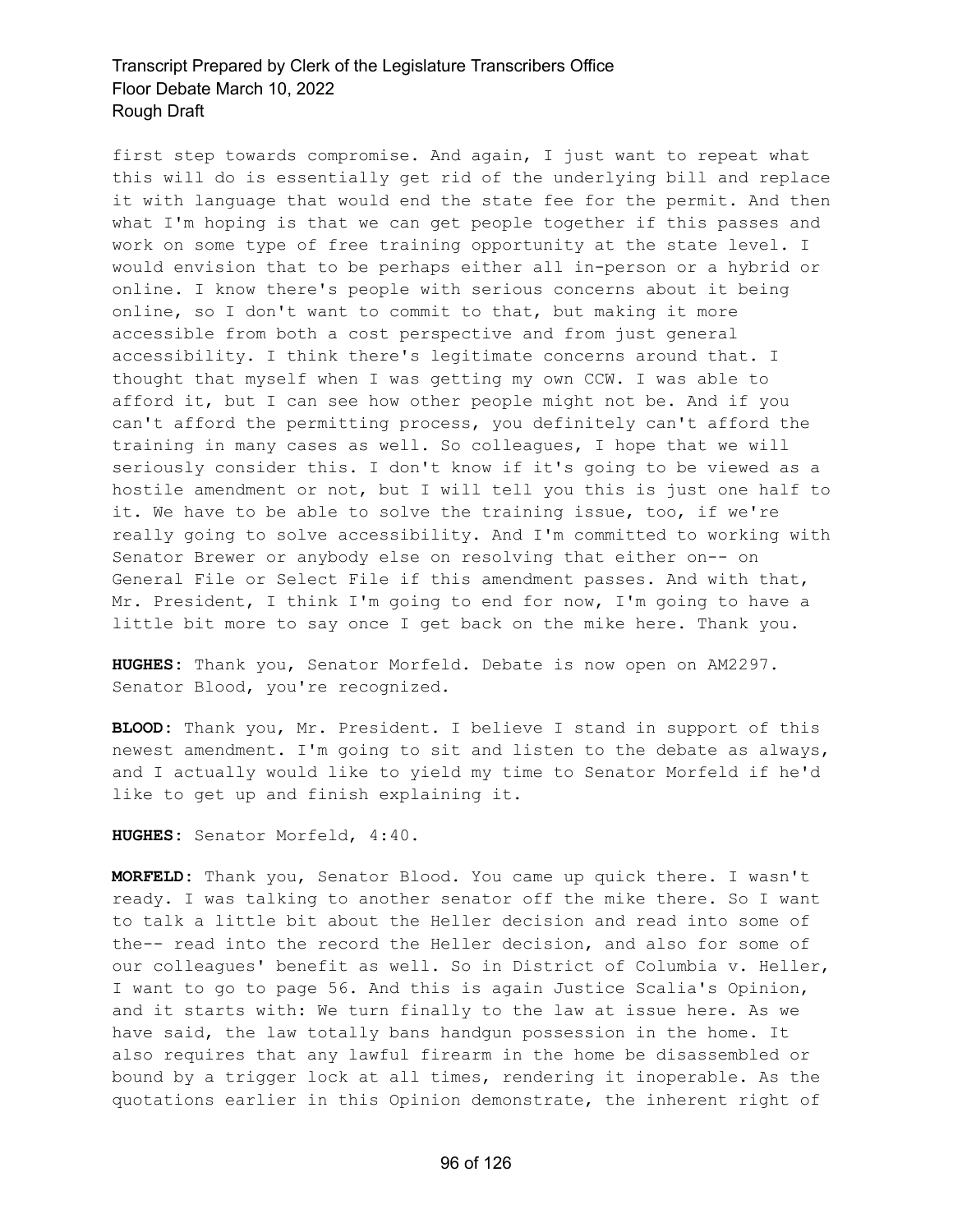self-defense has been central to the Second Amendment right. The handgun ban amounts to a prohibition of entire class of arms as overwhelmingly chosen by American society for that lawful purpose. The prohibition extends, moreover, to the home where is needed in defense of self, family, and property is most acute. Under any standards of scrutiny that we have applied to the enumerated constitutional rights, banning the home, quote, the most preferred firearm in the nation to keep for use of one's home and family would fail constitutional muster. So deviating from the language here quick, what the court is saying is that a ban, a complete ban on firearms in the home, which was proposed by the District of Columbia at the time and struck down by this court, was unconstitutional. It was a bridge too far, and that goes back to what is the compelling state interest? The compelling state interest has to be somewhat logically connected to the harm that creates the compelling state interest. And in this case, people said, listen, it's a bridge too far, not people, the court, I should say, the Supreme Court of the United States said it's a bridge too far to essentially ban firearms in one's home. The compelling state interest to be able to protect people from gun violence cannot be met by simply banning firearms essentially within one's home. So that was a bridge too far. But it's important to go back to the beginning of the Opinion in which I read, because that is what is directly on point to the conversation that we are having here. And I'll go back to that language: From Blackstone through the 19th-century cases, commentators and courts have routinely explained that the right to keep and carry any weapon whatsoever in any manner whatsoever and for whatever purpose was not a right to keep and carry any weapon whatsoever in any manner whatsoever and for whatever purpose. And I want to go back to what-- one of the comments of my colleagues a little bit earlier of simply saying, listen, if someone's going to illegally carry a firearm, they're going to illegally carry a firearm. Why should we have this law? It's only-- it's only, you know, catching a law-abiding gun owners. Well, that's the same thing as saying, listen, I drive down Interstate 80 every day to Omaha or Lincoln--

**HUGHES:** One minute.

**MORFELD:** --and I always see people speeding. So maybe we should get rid of the speed limit law. It's just getting otherwise law-abiding citizens tripped up with the law. Well, the reason why we have the speeding law is because there is-- now speeding is not a constitutional right and driving is not a constitutional right. But there is a state interest in making sure that people are going a certain speed limit, much like there is a state interest and in this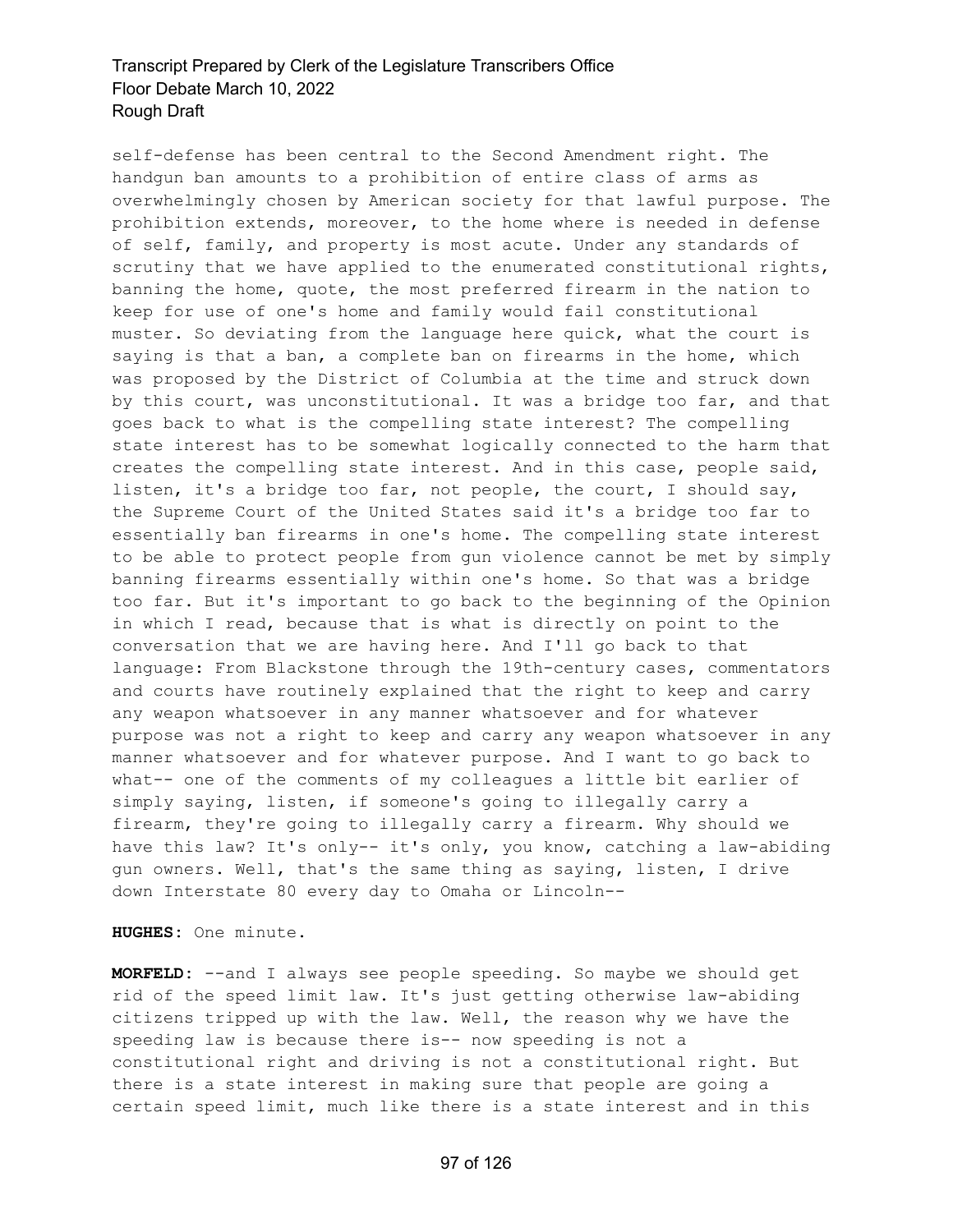case, a compelling state interest, in ensuring those that have concealed firearms have the requisite training, background checks to be able to carry those firearms. And the District Court of Colum-- or District of Columbia v. Heller and the United States Supreme Court found that those are reasonable restrictions and that there is a compelling state interest to be able to have those restrictions. So, colleagues--

**HUGHES:** Time, Senator.

**MORFELD:** Thank you, Mr. President.

**HUGHES:** Senator John Cavanaugh, you're recognized.

**J. CAVANAUGH:** Thank you, Mr. President. Well, I am not taking a position on AM2297 yet because I haven't read it, but I wanted to finish what I was getting at in my last comments. I spent too much of my time complimenting Senator Flood. So I'm not going to do that this time. So what I was saying is that that is an argument that Senator Flood made that conduct was-- it was against the law at the time that the action was taken. However, we're here having a debate about whether or not these are fundamental rights, whether or not this is something the state should be engaged in regulating or not, which is a little bit different than a normal, you know, if you were to go and say, we're going to lower the speed limit from 65 to 55 and you got a speeding ticket going 60 at that time or raise it from 55 to 65 and you got a speeding ticket going 60, that is a different situation than what we're talking about here. As I was saying that Senator Ben Hansen referred to the-- the inalienable right aspect of the-- the Nebraska Constitution, and Senator Brewer has talked about these being God-given rights and that they are fundamental rights and things along those lines. And so when we're talking about the action like this of the Legislature, when we're talking about whether or not this is a fundamental right, we have an obligation not only to change things going prospectively, but we have an obligation to right the wrongs of the past. And so if you believe this argument that possession of a concealed weapon is a fundamental right, we have an obligation to correct the prior abuse of the state then, right? Isn't it-- isn't your argument, everyone's argument that's in favor of constitutional carry that the state is in essence overstepping and abusing people and overstepping the state's ability to regulate in this space? And so that is why I brought that amendment. That's why I was sincere about that amendment. And that's why I appreciate people who've had that conversation with me about the importance of that. And we've had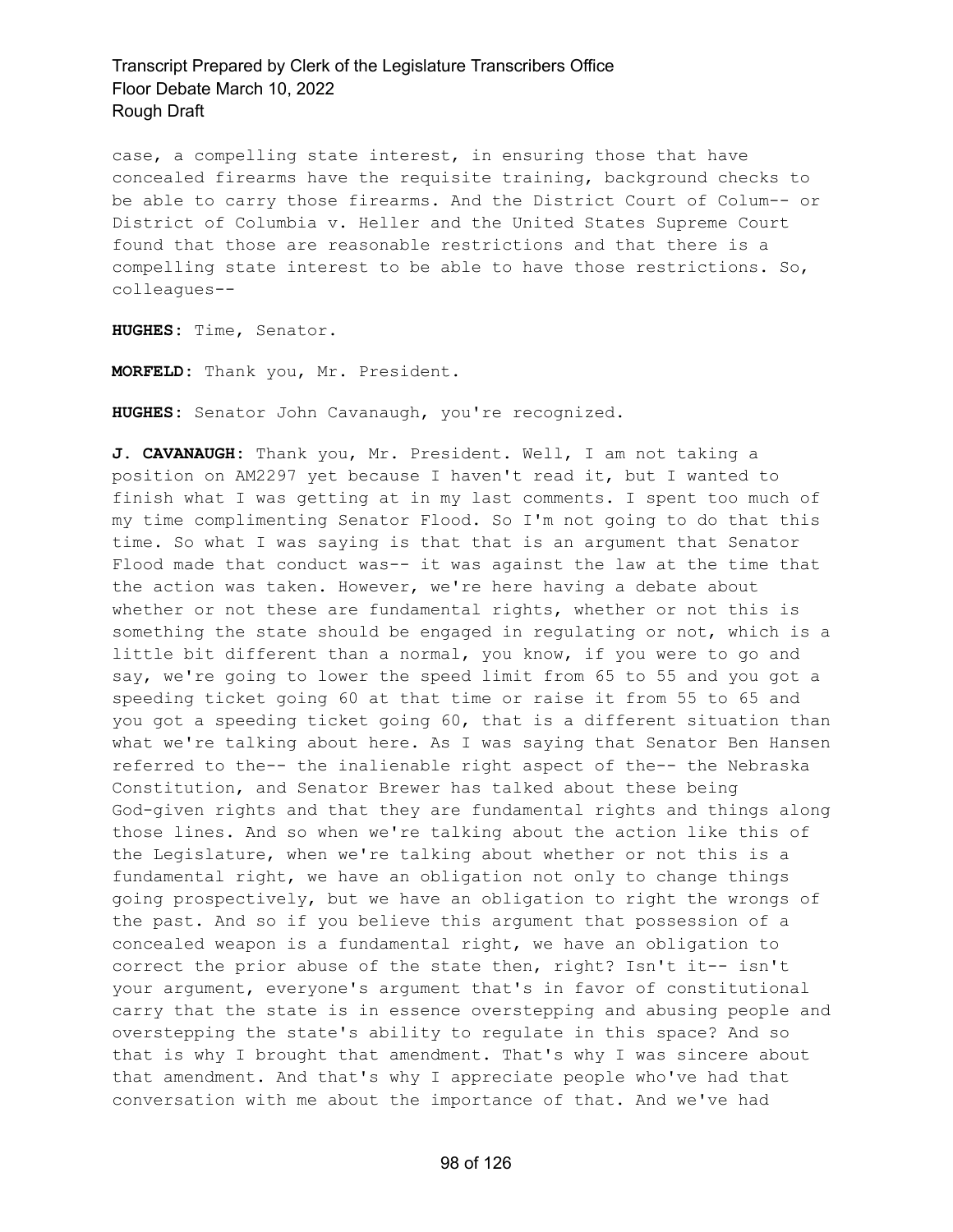conversations about future amendments that are going to come up and about their disparate impact, meaning that they affect some people differently than others. They have a disproportionate negative impact on some people. And the amendment that will come up later that I think is AM2106 is one such law amendment change. That it would have a disproportionate impact on people in the city of Omaha; a disproportionate impact, as Senator McKinney said, on people in his community. And gun laws are criminal laws in the state have historically, for generations, disproportionately impacted adversely people in that community and that we have an obligation when presented with an opportunity to correct a historic wrong to take that action when presented to us. And so one such opportunity was presented today to make-- be, one, philosophically and intellectually consistent on that issue and to say that that our principles extend to protections of individuals who are not us go beyond ourselves and protect people who we don't necessarily think of as part of our community and who have been adversely affected by these laws. And that was kind of what the opportun-- the option I presented and what I was arguing for. But again, I don't know where I'm at on AM2297. But I--

#### **HUGHES:** One minute.

**J. CAVANAUGH:** Thank you, Mr. President. I'll push my light again. I'll read it. I'll get back in. There's a lot of people in the queue. But I think it's important to recognize that we're talking, a lot of people, many people, there are people here who support LB773 and probably the other amendments who argue this is a fundamental right. Well, AM2106 and the denial of my amendment before is a firm recognition of the fact that we are not in agreement about that, that people do not recognize it as a fundamental right. Our actions do not reflect the fact that you think this is a fundamental right. And so that is what that vote was. That is what I'm talking about. And that's what I'm going to continue to talk about. Thank you, Mr. President.

**HUGHES:** Thank you, Senator Cavanaugh. Senator Matt Hansen, you're recognized.

**M. HANSEN:** Thank you, Mr. President, and good afternoon again, colleagues. Colleagues, I do appreciate the debate and discussion we've been having back and forth on-- on constitutional rights, civil liberties. And I do want to take the time and talk about that just a little bit more, including about the training aspect. And I do think it's fair to say that there's probably not a clear one-to-one comparison to training on something that I can necessarily think of.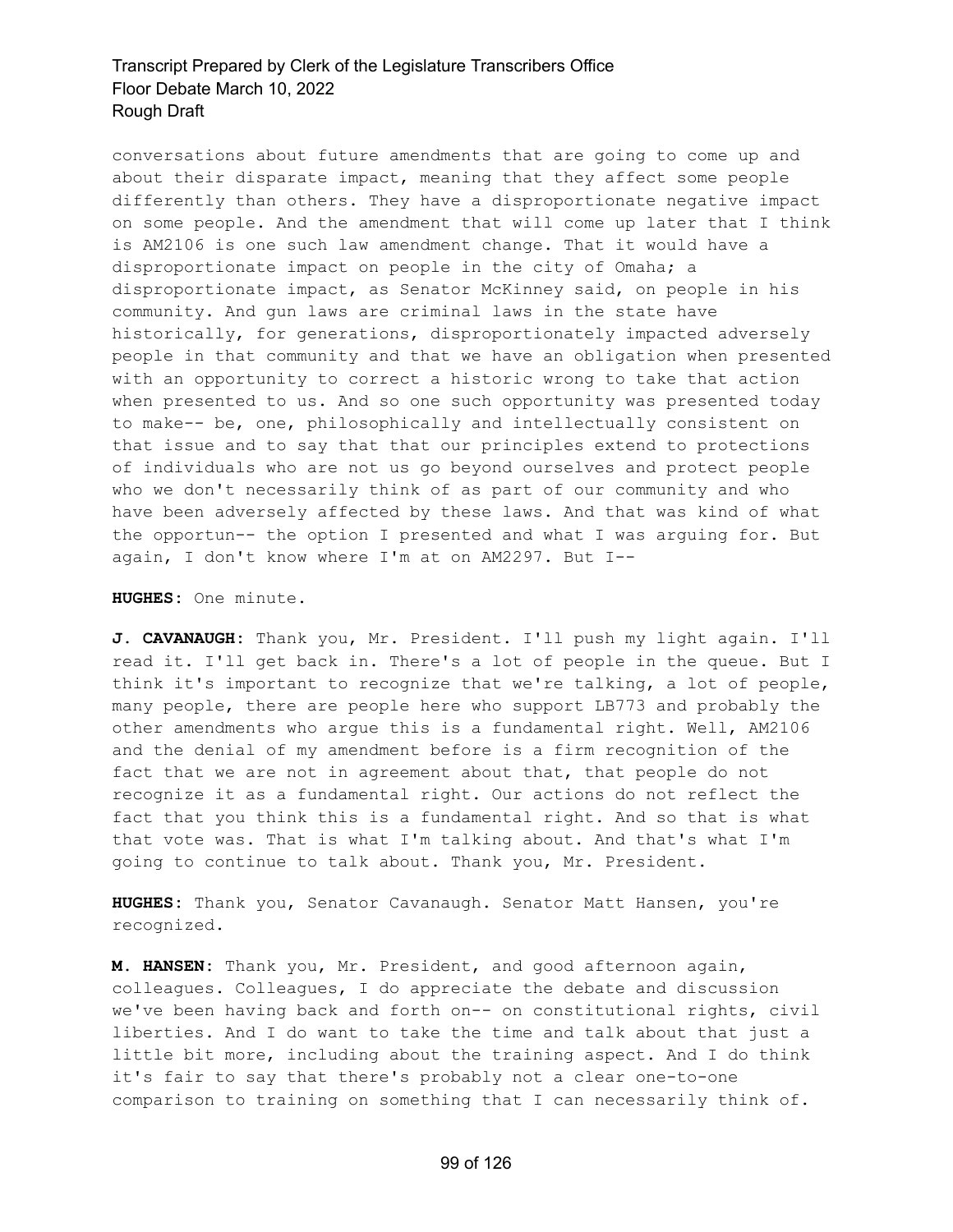But it's also again, it's not the difference between you don't get to own or use or bear a gun at all. It is the ability to conceal the gun. Open carry, as we've all acknowledged, is allowed in the state of Nebraska. It's allowed in the Capitol. And that's to me the diff-- a difference and a key distinction, including a key distinction in which I think there is a compelling state interest to weigh in and have at minimum, some sort of training. And part of the reason I get to that point is listening to the proponents of this bill talk about what some of the goals or some of the outcomes of this are, including that we've had some discussion about kind of especially rural communities where there's minimal law enforcement, the desire basically to have more armed citizens who can then kind of form some sort of quasi law enforcement role to pick up the gap where there may be very few deputies spread over a very large area. And if that's the purpose and that's the goal or at least one of them that we want to encourage, I think we have an obligation of the state to make sure that those people have some training. If our goal is to encourage citizens to take up this like kind of quasi law enforcement collective protection aspect, we better be sure they have an understanding of what we're asking them to do, which is why some element of training to me makes sense at a minimum, because we're talking about more than just above personal self-defense at that point. Obviously, I don't think people necessarily need extensive training on whether or not their own defense of their self. You know, you can recognize when you're in danger and when you're not. Most reasonable people can. But if you are going to say intervene in a situation from a distance as a bystander, I really hope you have a good sense of knowing what you're doing and that nobody is wrongfully harmed in the situation and encouraging those situations while also encouraging there to be less or no training to me is concerning and to me is sending the state down the wrong path. So that's one of the things that why having a training requirement to me is important, and I want to hear a pretty good reason for why we should get rid of it, especially if part of the reason, again, for this expansion of concealed carry is to kind of intervene in more situations, like in the absence of law enforcement. We're-- we're taking a very highly trained and regulated profession and in theory, kind of talking about uploading it with more volunteers, which is concerning to me just kind of in general. I think a great solution would be to increase, you know, coverage in areas where it's gapped. And so I wanted to highlight that. Again, when we're talking about this connected to that, we kind of keep getting to this phrase and we keep hearing it about the law-abiding citizen and this notion that there are, you know, criminals and there are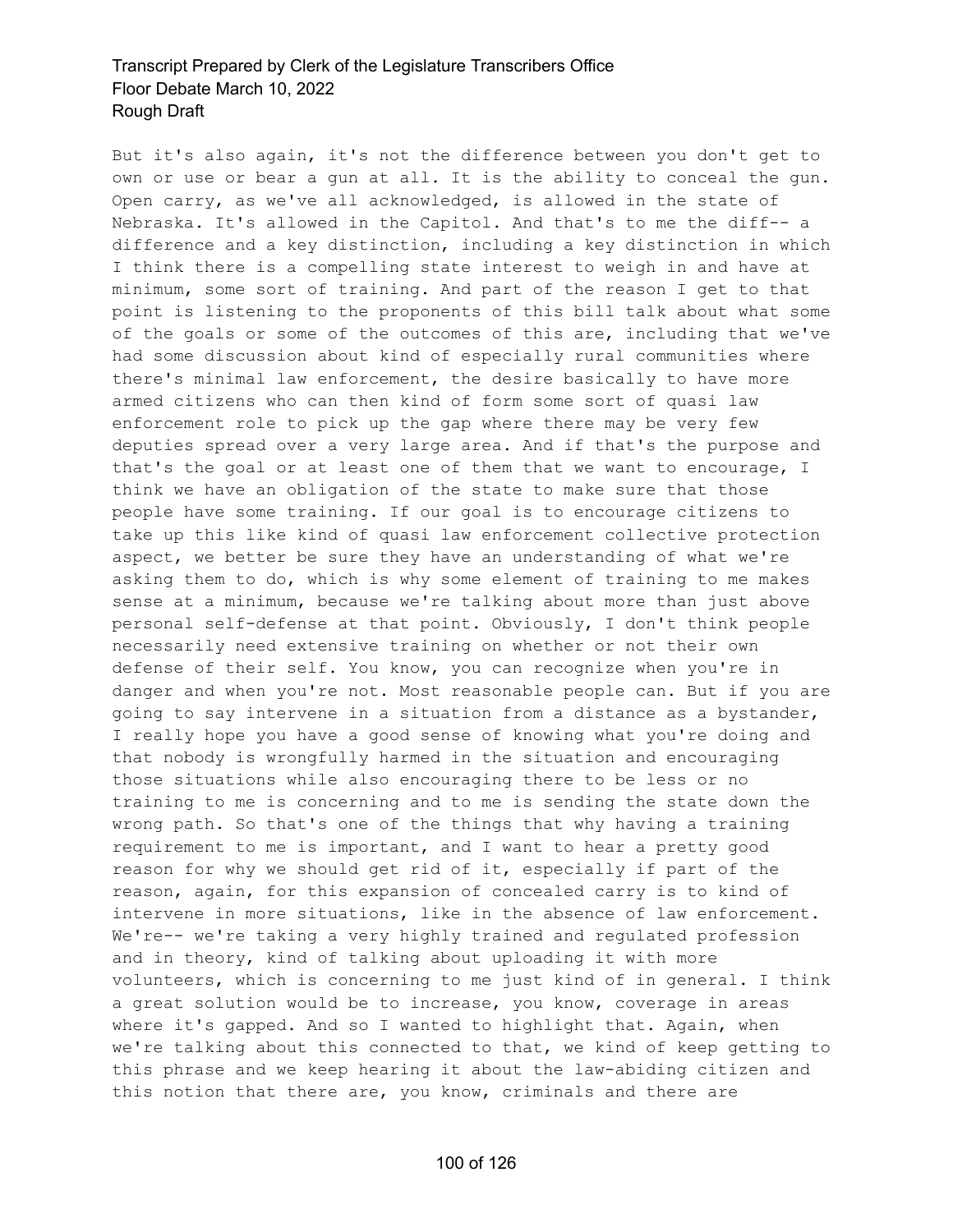law-abiding citizens, and that is two distinct classes of people. And at some point you fall into one category or the other. And for one group, laws always matter; for the other group, laws never matter. And don't get me wrong, I understand that people fall along the spectrum. There are certainly some people who with flagrant disregard for kind of society and our laws and for the safety of others. But those groups aren't as separate and distinct as you might-- as is portrayed on this floor. You know, plenty of people we know of situations, plenty of people go from law-abiding citizens their entire life.

**HUGHES:** One minute.

**M. HANSEN:** And then in a moment of anger, in a moment of frustration, maybe under the influence of drugs, something happens, and all of a sudden they're, you know, a violent felon. That's where everybody starts off in one category. Everybody starts off in the law-abiding category until they're not. And so if one of the things we're talking about is this notion of the law-abiding citizens versus the other- versus criminals, colleagues, that's a-- that's a-- that's a moving category. That's a thing that changes over people's lives. And that's when you just start talking in these absolutes, like there's no overlap, there's no groups, you're in one camp or the other. Colleagues, it's incredibly easy for somebody to make the jump from one camp to the other. And that's something we should keep in mind when we're talking about kind of the public safety policy of the state of Nebraska, especially with expanding access. Thank you, Mr. President.

**HUGHES:** Thank you, Senator Hansen. Senator Machaela Cavanaugh, you're recognized.

**M. CAVANAUGH:** Thank you, Mr. President. Good afternoon, colleagues. I stand for a correction. Before we broke for lunch, I said that I was just opposed to LB773 and that I wasn't interested in compromising. I'm not like dying to compromise, but I will say that if there is a compromise to be had, I agree with AM2297. And I believe that Senator Morfeld already mentioned this that it doesn't include, but I would like to see included in this AM or even amended into it that the Nebraska Commission on Law Enforcement and Criminal Justice shall offer the required training for free. I have no problem whatsoever with the state paying for the permit and the training, but I still want them to exist. And if the issue is that we are creating a barrier to a Second Amendment right to bear arms legally in Nebraska, then let's eliminate that barrier by not charging those fees. But we still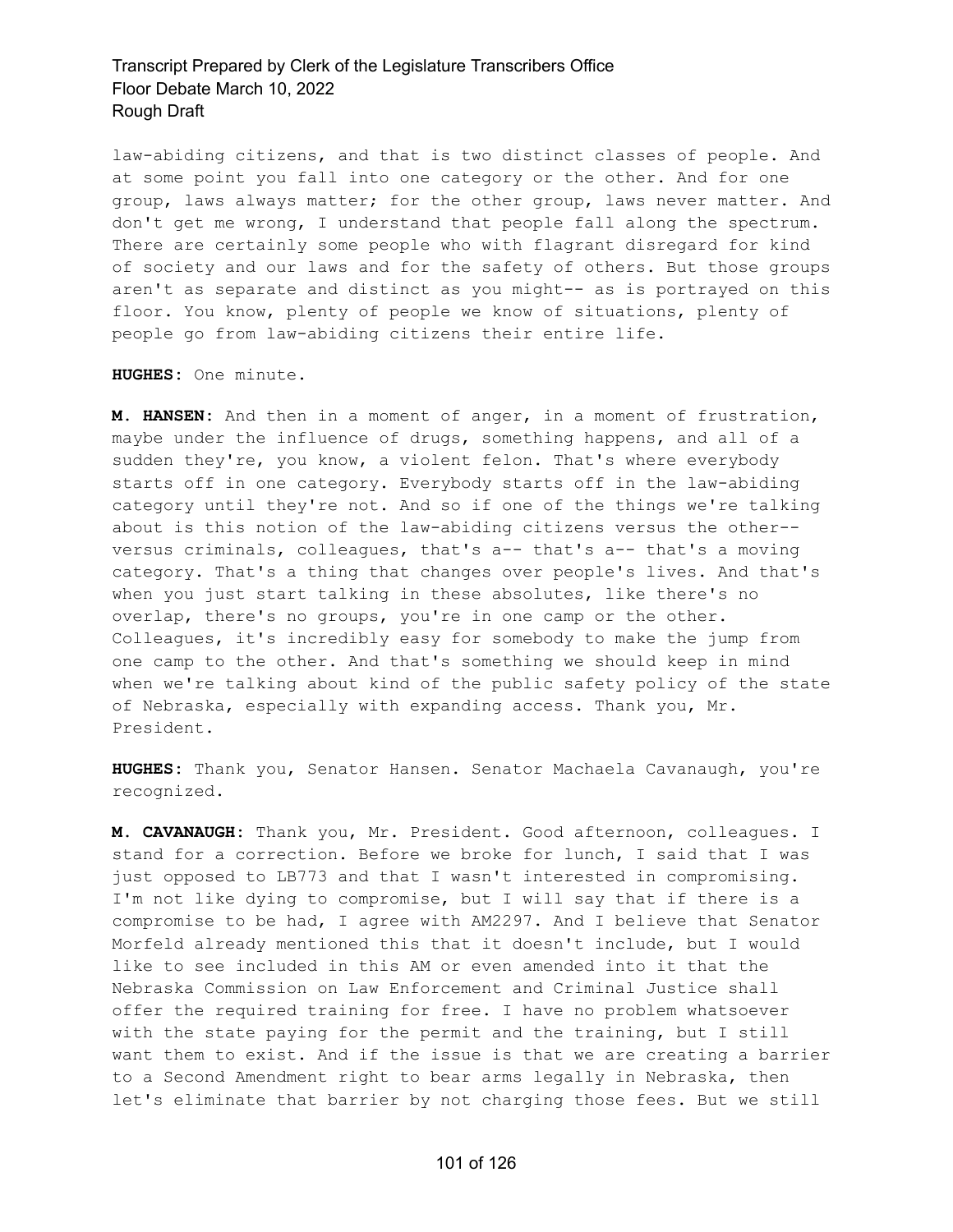need to require safety. So if we have to, if the state has to pay for the safety training, then let's do that. I don't know where the money will come from. I'm sure Senator Stinner is thrilled with me making this declaration, but perhaps it can come from-- I've learned a lot about fees lately, so we've spent-- when you get your driver's license, you pay \$24 to get your driver's license renewed. And it actually only costs the DMV \$14. You know what happens with that other \$10? It just goes to the General Fund. It could go to the Nebraska Commission on Law Enforcement and Criminal Justice. We can just direct that fee to that fund and pay for some of this. I'm not opposed to the state paying for you to get a concealed carry. I'm not opposed to the state paying for you to get your training. Obviously, I think everyone knows I have other priorities above that for how I'd like to see the state funds being spent. But I would put this above a lake and a canal, for sure. So if Senator Brewer is interested in entertaining Senator Morfeld's proposition here, we could maybe just move things along, in my opinion. So I don't really have a lot to say on this other than that. And that was sort of my big thing on this is just making sure that we are-- when we're making changes to the gun laws in Nebraska, that we are being smart and that we are taking into consideration the safety and-- of our law enforcement and also taking into consideration the safety of our public. And I do believe firmly that if you are going to have a concealed weapon, deadly weapon, that you should have to go through training. Yes, people are going to break the law and have a concealed weapon when they shouldn't. But that's not what this is about. This is about law, lawful citizens wanting to carry a concealed weapon. We should require training, period. We require training to drive a car that can kill somebody. We should require training for a weapon. We require training before somebody can operate on you. Can't just like, say, hey, Bob, my stomach hurts. Would you mind cutting me open and taking a look? No.

**HUGHES:** One minute.

**M. CAVANAUGH:** You have to go through like a lot of training for that shirt before that can happen. So I just hope that this is a serious conversation about a compromise. If it's not, that's OK too. I'm-- I'm fine with just not voting for things. But if it is, I just wanted to say for the record that I support that and I will be just paying attention to the debate. Thank you.

**HUGHES:** Thank you, Senator Cavanaugh. Senator Pansing Brooks, you're recognized.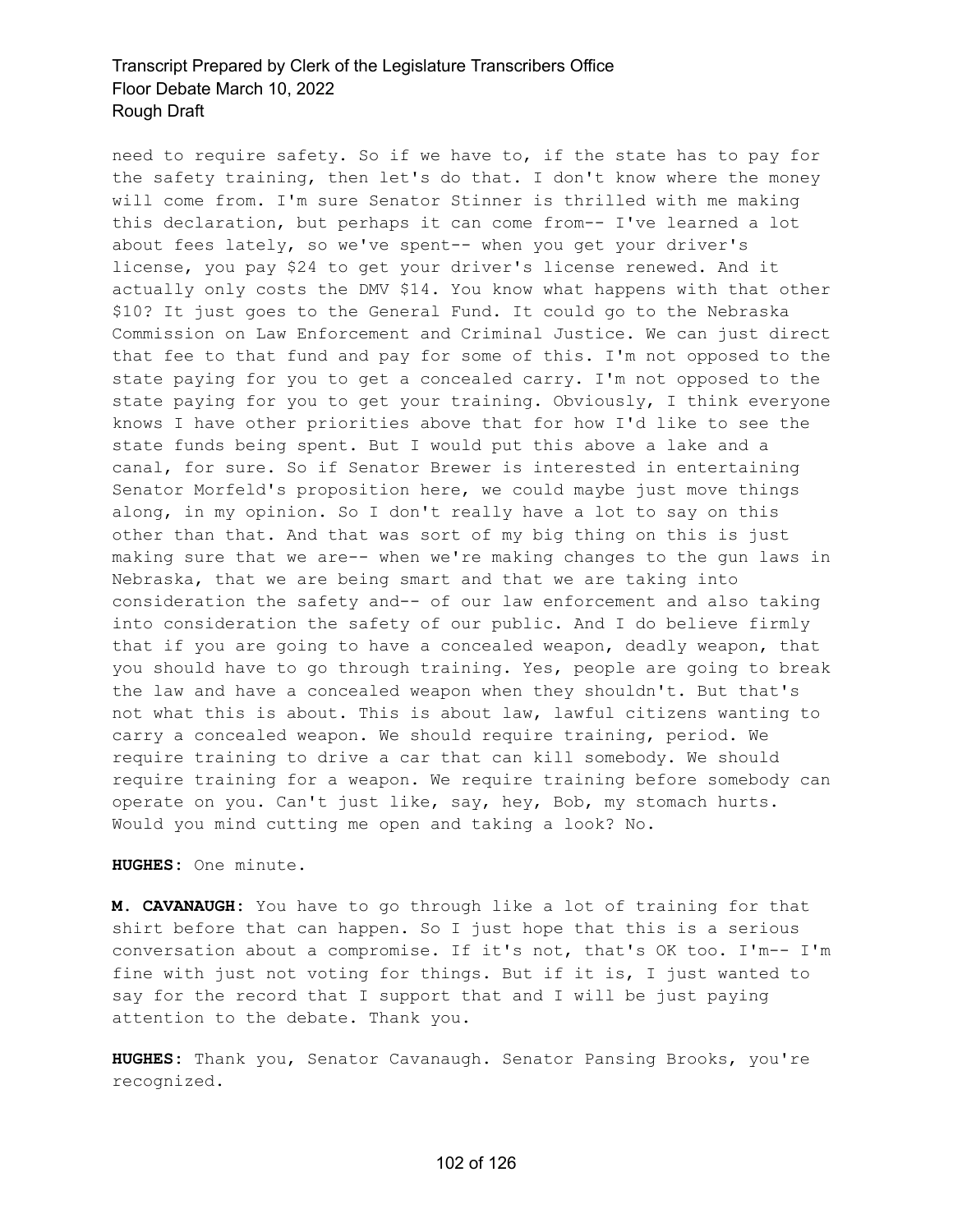**PANSING BROOKS:** Thank you, Mr. President. So I've mentioned a couple times I brought up Heller earlier and the case that affirmed that Heller applied to the states via the Fourteenth Amendment. What I wanted to read a little bit into the record now is the case New York State Rifle & Pistol Association Inc. v. Bruen. So on November 3, 2021, this case was heard in front of the U.S. Supreme Court. They haven't ruled yet. There was discussion about just going ahead and passing the bill and then having a study. Or again, we could just have a study and wait till the Supreme Court rules and then we will know what the law is on concealed carry. In-- in the Bruen case, Robert Nash and Brandon Koch each applied for a concealed carry firearm license for the purpose of self-defense. The licensing officer denied both applications, finding that neither individual met the proper cause standard. And again, we hear about cause. We hear about the standard. The standard right now in our laws is the prudent person standard that there is an exemption-- an exception to the concealed carry laws in the state of Nebraska right now under the prudent person standard. If a prudent person would think that somebody had concealed carried and-- but it was in the case of self-defense or a need that most people would think was a reasonable reason to conceal-- to conceal carry, then that is an affirmative defense. They are not found guilty at that point. So for our previous senators to have said, oh, we don't even have concealed carry in this state, well, that's just bogus. We do. We have an affirmative defense right now to conceal carry. And so I think it's-- it's interesting. The New York courts define proper cause as requiring the applicant to, quote, demonstrate a special need for self-protection distinguishable from that from the general community, unquote. So again, these are issues. These rights are not complete and 100 percent. They have-- they have ramifications, they have limitations. That's what the Supreme Court has continued to say now. Maybe they won't. Maybe they'll find out that they'll decide this in this term, which will be this summer, maybe they'll decide that anybody can conceal carry at any time that they want. And if that's what they decide, that's what they decide. Why-- why are we trying to hurry this through? I've talked with Senator Brewer's staff. They're very educated on this area-- in this area and, again, going straight to Senator Brewer's office, if there's any kind of issue because they are all well educated, trained. They're just amazing people in that office. So I'm going to go straight there. They know that, but they're also fun. So that would be another reason to go there. So-- but when I was talking to Dick Clark, who is in Senator Brewer's office, he told a story about a woman in Omaha who was stopped and then told the police that she had-- she had-- she was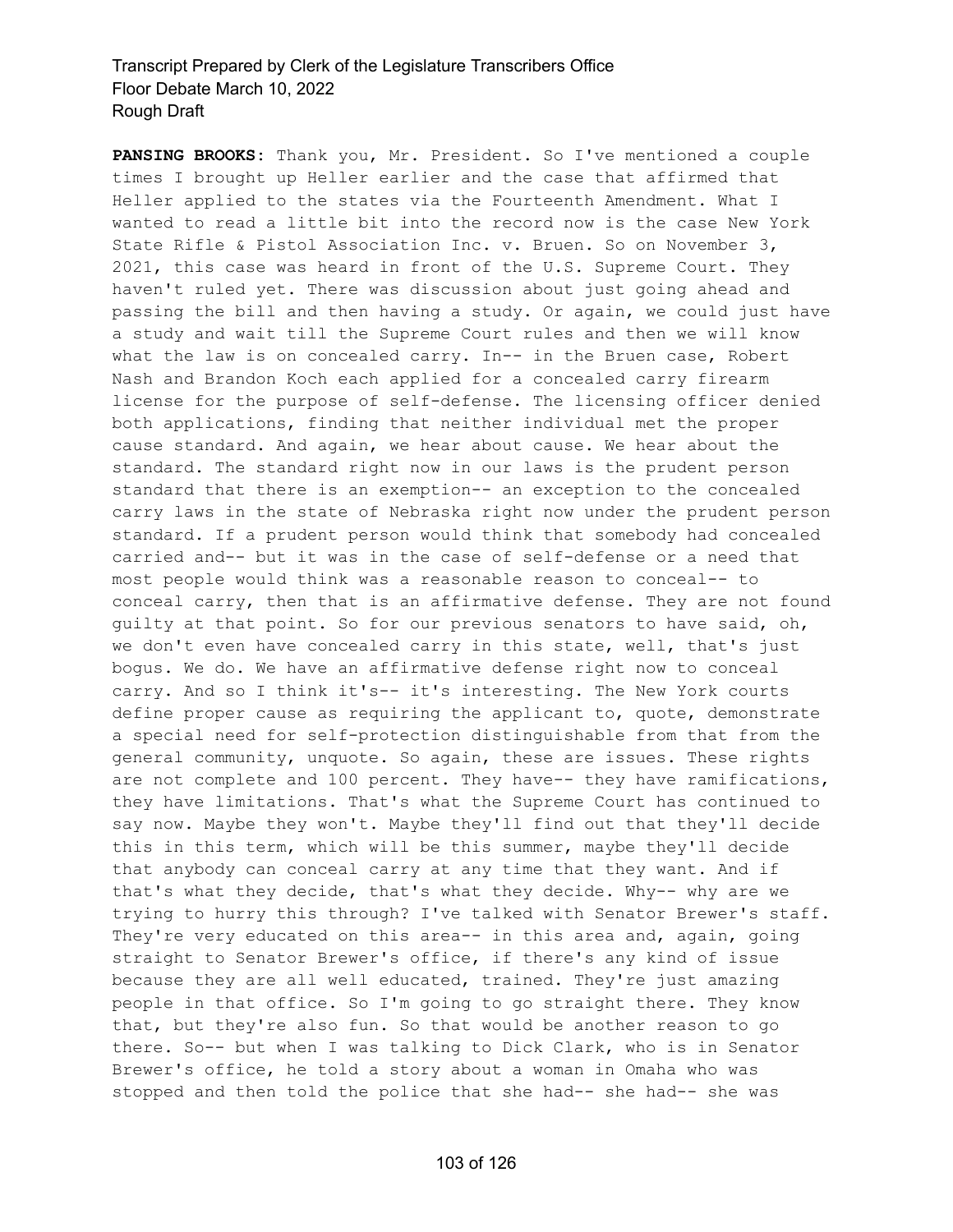concealed carrying, which is exactly what she is supposed to do under the law. And when that happened, then the-- the police said, well, let's see your concealed carry card. The woman had carried it in another purse, and so then they arrested her and put her in handcuffs in front of her children in the car.

**HUGHES:** One minute.

**PANSING BROOKS:** That's just wrong. So I agree something needs to be done that, but that is just wrong. But I mean, in-- in our state now, if somebody is traveling and they-- they don't have their registration for their car, you have the ability to come forward and show that you actually have the car registered. And that kind of-- that kind of problem solving should occur in the case of concealed carry. If somebody-- if somebody has gone through it and they have a concealed carry permit, they definitely should be able to prove that they have it without getting arrested at the time. So I think again, it's time to wait and pause on this a little bit. I'm-- I'm happy to have the state pay for the permits. I'm happy to have the state pay for the training. I just think it's important that we have that training and that we go forward--

**HUGHES:** Time, Senator.

**PANSING BROOKS:** --and have the permits. Thank you so much.

**HUGHES:** Thank you, Senator Pansing Brooks. Senator Hunt, you're recognized.

**HUNT:** Thank you, Mr. President. I have a problem when we're so black and white about rights and when we don't understand the difference between natural rights and rights that are given to us by a constitution, which is by a bunch of people, not by God, not by, you know, they aren't God- given rights. Owning a gun is not a God-given right. It's a right that a bunch of Founding Fathers in the 1700s put into a document by choice that we are now in 2022 interpreting to mean that people should be able to own as many deadly semiotic [SIC], any type of weapon that they want and carry them around without a permit and without any training. And I mean, I just don't think that that type of black and white reading is what the Second Amendment is meant to be about. And I'm not an attorney. I'm not a lawyer. I'm not trained in legal scholarship, but I have watched with interest over the course of my life the national gun debate that we have about gun safety and gun control and what degree we're going to expand this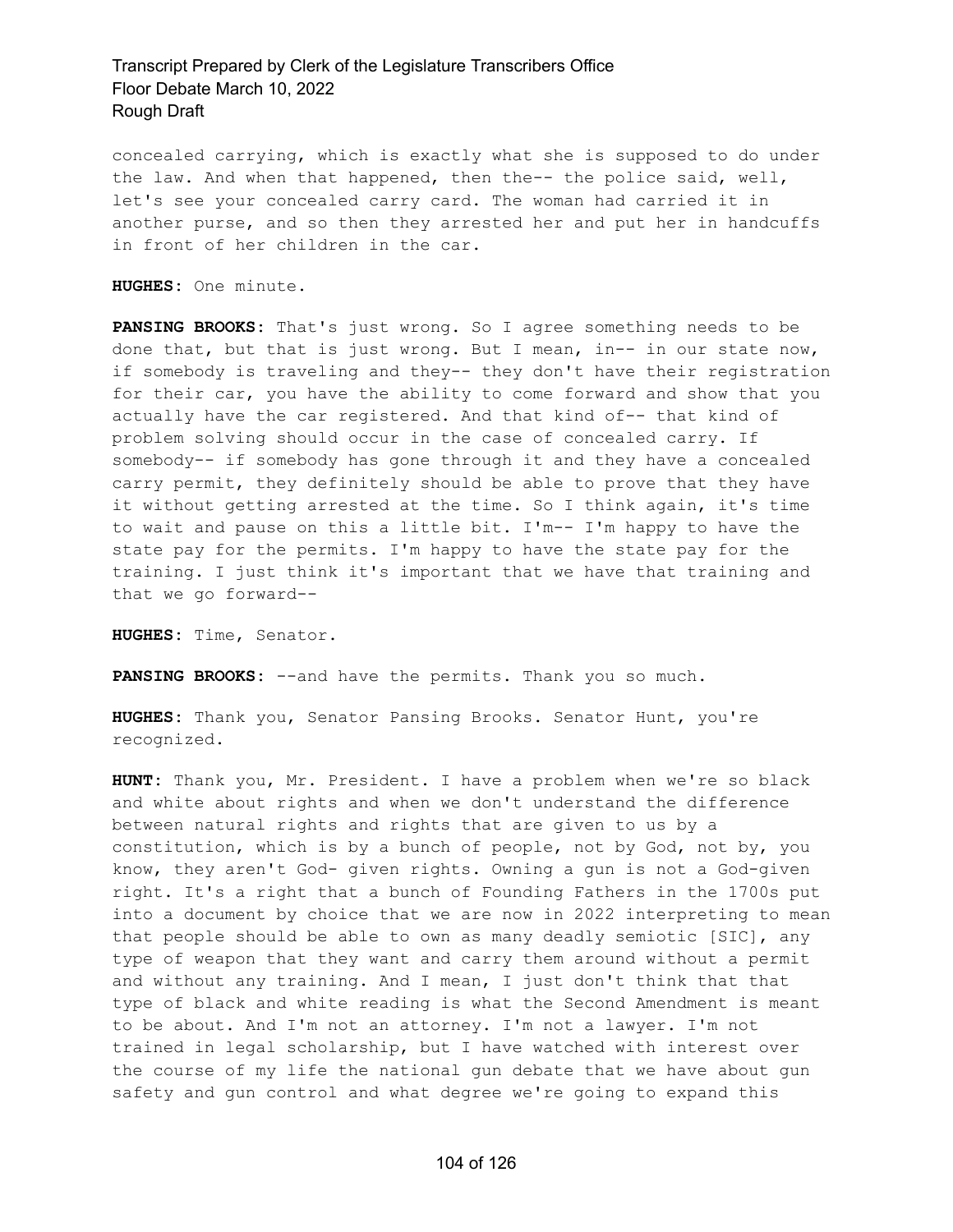right to in our country. And you know, it's-- it's not a natural right. It's not a God-given right. It's a policy choice. And it was a policy choice in 1776 and it is in 2022 here in Nebraska. And it is state to state as you see different states with different types of laws restricting and governing how people can use firearms and country to country. I mean, in all different countries in this world, we see different rules around self-defense and gun ownership and all of these things. I support gun ownership. I understand what I feel to be the spirit of the Second Amendment, and I support it. Just as some of you in here, you might say, I-- I support the spirit of the right to vote. But I still think that we need to have voter ID and we need to make sure that there are certain people who can't vote and we, you know, have to put all these other restrictions on it and make sure that we only allow voting at certain times and certain places in certain ways. We want to put a watermark on the ballot. You know, I'm in the Government, Military and Veterans Affairs Committee, too, and we hear bills every year, more so in the last couple of years because of the-- The Big Lie, you know, the idea that-- that the last election was stolen or whatever and the division we have in our country about that. We've heard more bills than ever restricting the right to vote and curbing voting rights. And this isn't the kind of argument we ever have around those questions because pretty much everybody agrees that it's not black and white, that there's some wiggle room there and some interpretation that has to be done of the constitution and the intention of the Founding Fathers. And there's definitely historic agreement that the constitution can be interpreted in different ways. When I was, you know, I mentioned I've spent the-- the the biggest part of my life, most of my life, following with interest this gun debate. I remember I was 13 when Columbine happened, and that was the first time, you know, Dylan Klebold and Eric-- I can't remember the other killer's name, but that was the first time I realized that I might not be safe in my school. And school shootings continued to happen, you know, at an increasing level, and now they-- they happen all the time. And no amount of shootings have changed our policy. No amounts of thoughts and prayers have changed the outcomes of these horrible murders.

**HUGHES:** One minute.

**HUNT:** Thank you, Mr. President. And so you don't have to be an attorney or a constitutional scholar to have an informed opinion about the regulations that should, could, might, can be placed on our militia, on the people. We have to balance the public health interest of making sure that kids are safe at school, that people can worship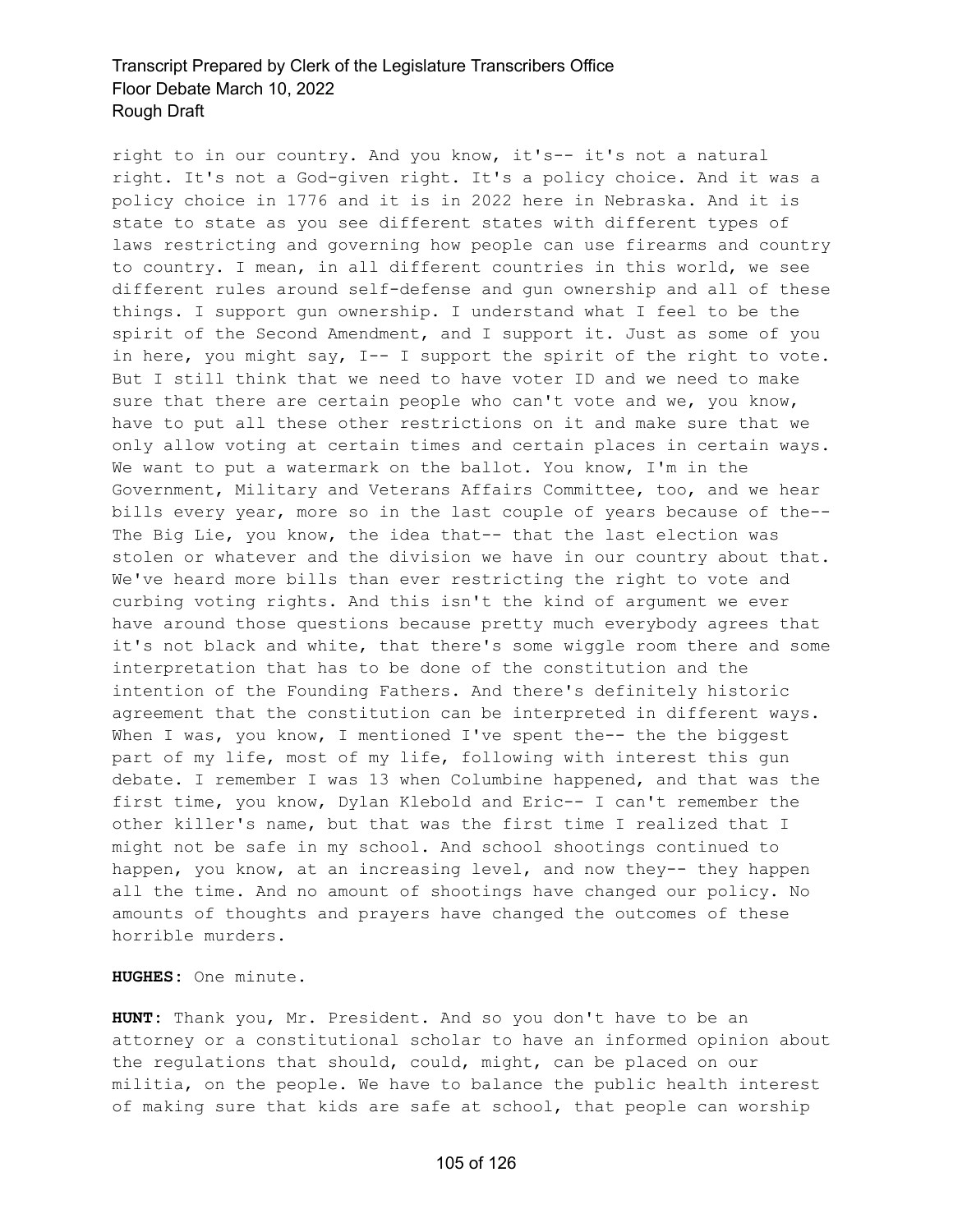safely. We know we have a rising white supremacy problem in this country, and I saw many, not right now, sorry to, like, point at you, but many white supremacists up in the balcony today watching these proceedings because this is something they're very interested in. And I'll speak more about that on my next time. Thank you.

**HUGHES:** Thank you, Senator Hunt. Senator Erdman, you're recognized.

**ERDMAN:** Thank you, Mr. President. Good afternoon. Let me start with this. I'll announce the Bridgeport girls' basketball game is going on, and it's halftime. They're ahead 30 to 27, which is good news. This is not such good news, this filibuster that's going on. So we're talking about everybody needs to get a background check before they buy a weapon. I'm sure it's required of the criminals to get a background check. I'm sure they have to do that, right, fingerprinting plus a background check. You can't get a gun without it. I read that on the Internet. It's got to be true. I'm not a lawyer. Senator Hunt says she's not a lawyer, but I did stay at a Holiday Inn Express once, so that might qualify. So we're wasting time. And so what better thing to do, but talk about ridiculous stuff, wasting time. The point is this. Senator Morfeld's not interested in passing AM2297, and they're doing an outstanding job of acting like they're concerned about the citizens and about what happens in protecting people. But I'll give you this. The people in Ukraine today probably wish they had a gun. They have very restrictive gun rights in Ukraine. I'll bet they're passing them out today. And most of those people in this body that are opposed to us having constitutional carry will probably be tickled to death that if in another country, somebody was handed a gun to protect themselves, but not here. I have received numerous emails about this bill, LB773. I have yet to receive one from my district asking me to be opposed. But I have gotten several, more than several, from the districts in the east, 9, 7, some of those districts asking me to be opposed. And Senator Wayne yesterday said we represent the whole state. He's exactly right. But first and foremost, I need to represent those people who sent me here to do the job they expect me to do. So they've expected me to come here and protect their rights, and that's exactly what LB773 does. So I will not vote for AM2297. I'm not overly impressed with AM1757, but understand the necessity for it. So I will vote for AM1757 and LB773, and this will continue, this debate. This filibuster will continue until we get to be eight hours and then we'll see if you have 17. You may not have 17. Senator Brewer may not have 33, but he might. But Senator Brewer has brought this before. He's very committed to doing what he believes to be right. And if I'm going to err, I'm going to err on the side of Senator Brewer. He has done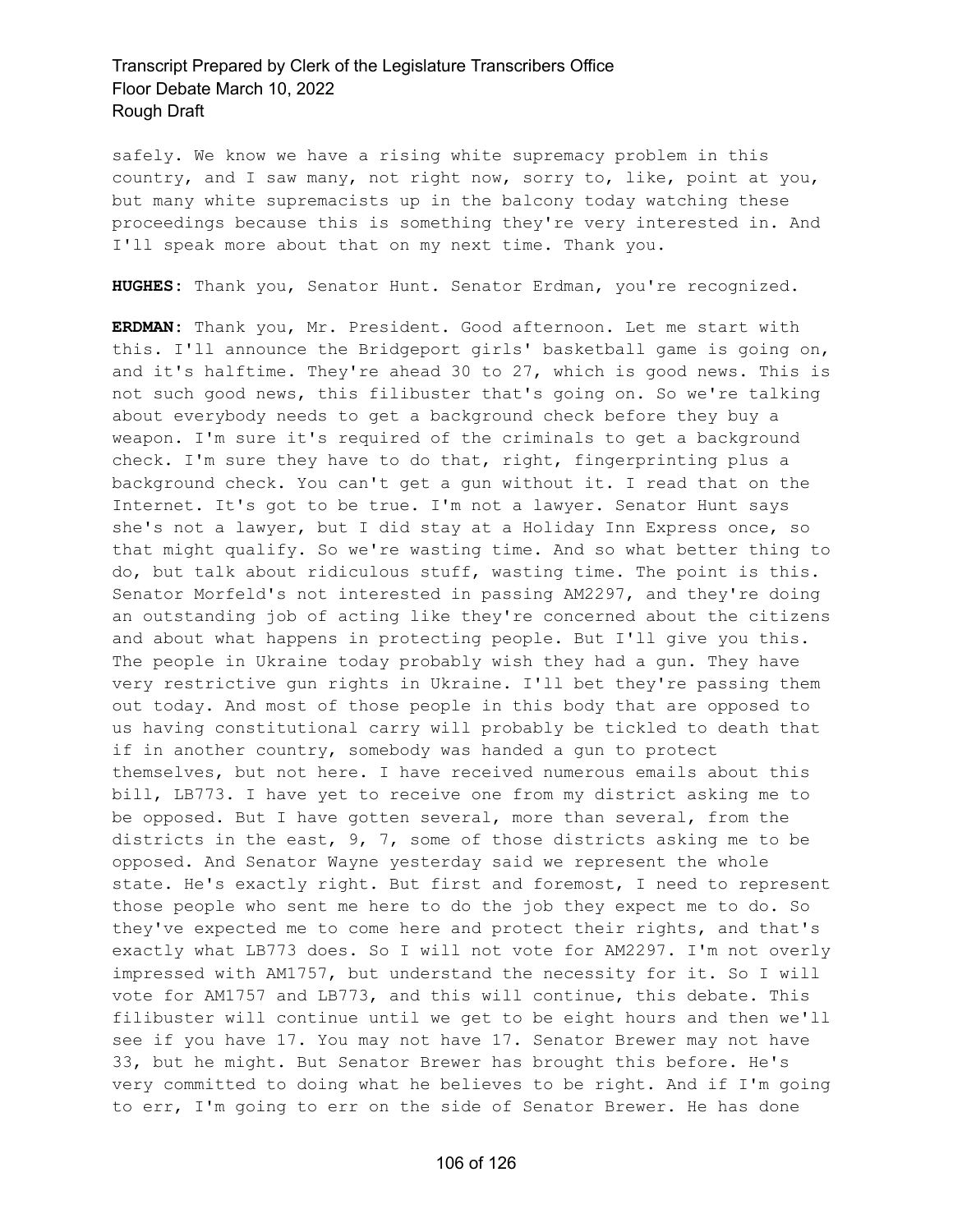numerous things to promote this country to make us safe. What we need to do is support what he wants to do, what he's trying to do to help Nebraskans. So give up on what you're trying to do here because of some idea you have that people are going to be more dangerous if people have guns.

**HUGHES:** One minute.

**ERDMAN:** And you heard Senator Lowe talk this morning about what happened to his wife. When I was treasurer of our local Ag Society, we would collect the gate money on the third and fourth of July. I would have money bags that had \$30,000, \$35000 cash. When I went to take that to the bank, guess who I took with me. I took a deputy with me because I needed protection. All right? There are a lot of issues that have been brought up today as a smokescreen to try to convince us that what we're doing here is, like Senator Flood said, the sky is going to fall. The sky didn't fall in 2006, and it hasn't fallen since. So we get an opportunity to vote on LB773 tomorrow, I believe.

**HUGHES:** Time, Senator.

**ERDMAN:** Thank you.

**HUGHES:** Thank you, Senator Erdman. Senator John Cavanaugh, you're recognized.

**J. CAVANAUGH:** Thank you, Mr. President. So, well, first off, I said I'd push in so I could come back and report on my opinion on Senator Morfeld's amendment, and I would say I will vote for AM2297. And I think, Senator Erdman, I think that Senator Morfeld is sincere about this amendment. I'm reading it and it seems to reflect a lot of things that have been talked about today. But I just wanted to continue on kind of my line of conversation I've been having about my amendment and what it is. There's been a lot of people who have talked about, I think Senator Pansing Brooks and Senator Morfeld have talked about what the case law is, as to whether or not the state is empowered to make these sorts of restrictions. Whether the state can do that is to this point, pretty clearly settled. That the current law is-- the law is permissible under the federal and the state constitution and has been litigated before. So the question here is not whether or not we can or should-- whether or not we can do this. It's whether we should do this, right? And I had my amendment, which was an attempt at saying, if you think this is something we should do, it should include these sorts of-- this sort of correction, historical correction. And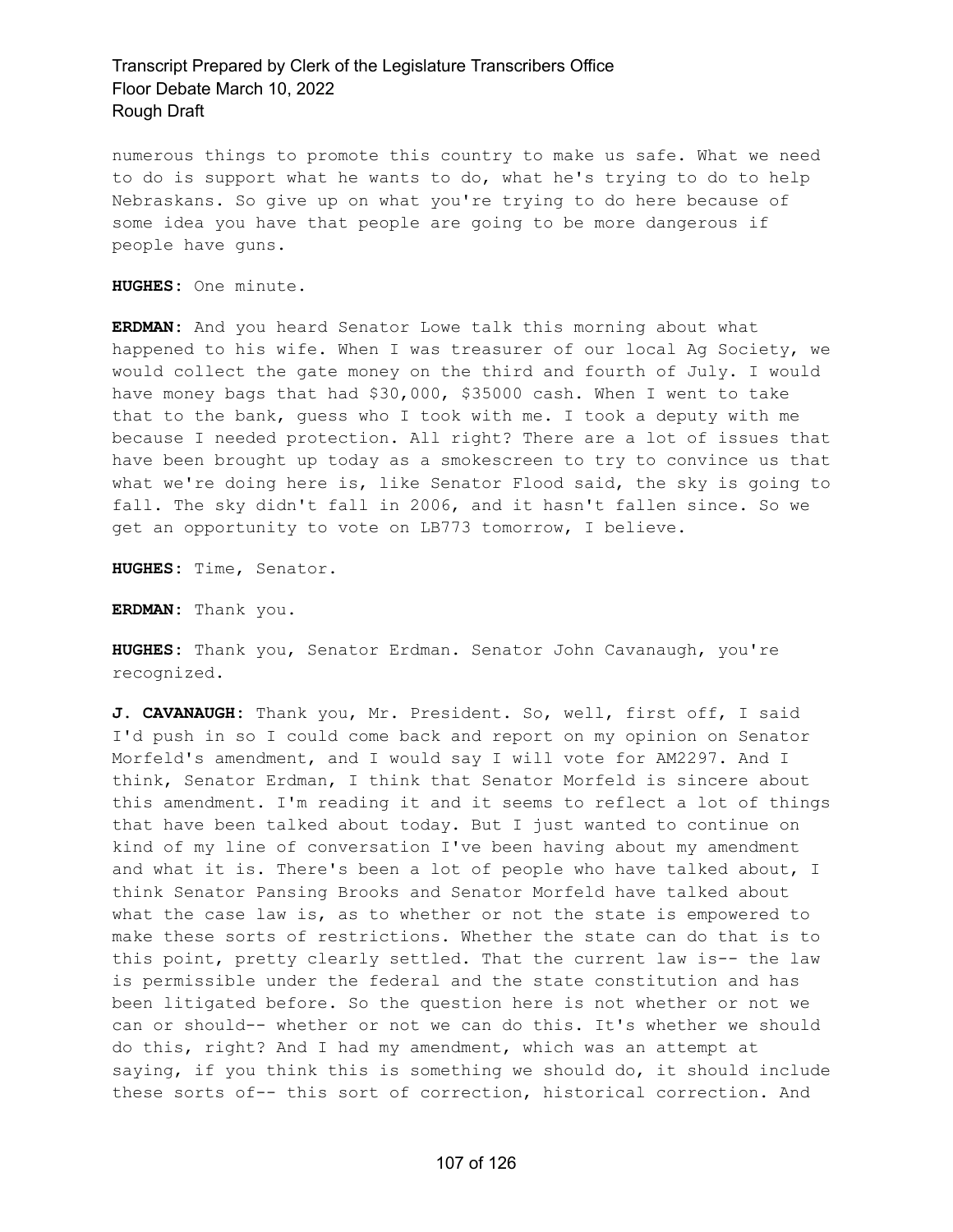that is an important thing because the argument by so many people here is of why we should take the action in AM1757 and LB773 is because it is a fundamental right, because it is a constitutional right, because it is a derived, divinely derived right. There-- people argue that. They have said that. That is why we should do this. We should trust people. We should do these things and we should empower them under the constitution. The Supreme Court does not agree with that interpretation. I'm-- am one of the people who stood up here many times and said I've disagreed with the Supreme Court before. I will continue to disagree with them in the future on different issues, but I agree with them on some other issues. However, they do articulate the highest court in the land the determination of-- of the constitution. But my point is that if you really do believe the arguments, that it comes with other things. So when-- when we make arguments, not just in this case, but when we make them in other cases there-- we have, you know, a lot of conversation here about unintended consequences or, you know, ancillary consequences or whatever other choice of words people would like to make. But there are all-- those are-- there are unintended consequences. There are intended consequences. But there are things that are related to the issue of which or which we should contemplate and address as we go forward. And my point is, if you want to use the constitution as a sword, you must also afford it as a shield to others, right? You have to. You can't say, I want these rights just for me and for my friends and for people who I think are-- are good people. You have to think about how it's going to affect everybody else. And so the problem with 17-- AM1757 and if we get to AM2106 is that it limits the protection that-- that is being afforded under the argument that it is a fundamental right. And so if something is a fundamental right, it's a fundamental right for everybody, regardless of where you live, right, regardless of your zip code--

**HUGHES:** One minute.

**J. CAVANAUGH:** --your census tract. So if you really think that, I know it is an expediency argument. I understand that. I hear that. I understand that people who-- who actually agree with my amendment voted against it for expediency sake. But the point of a fundamental right is that it is not expedient, is that you protect it even when it's inconvenient. And so you are looking for a convenient way to assert a right. And there are lots of other rights that need protecting as well and that we should not fall on convenience, expediency when we have conversations about those rights. And so that is why I continue to talk about my amendment that has failed and why I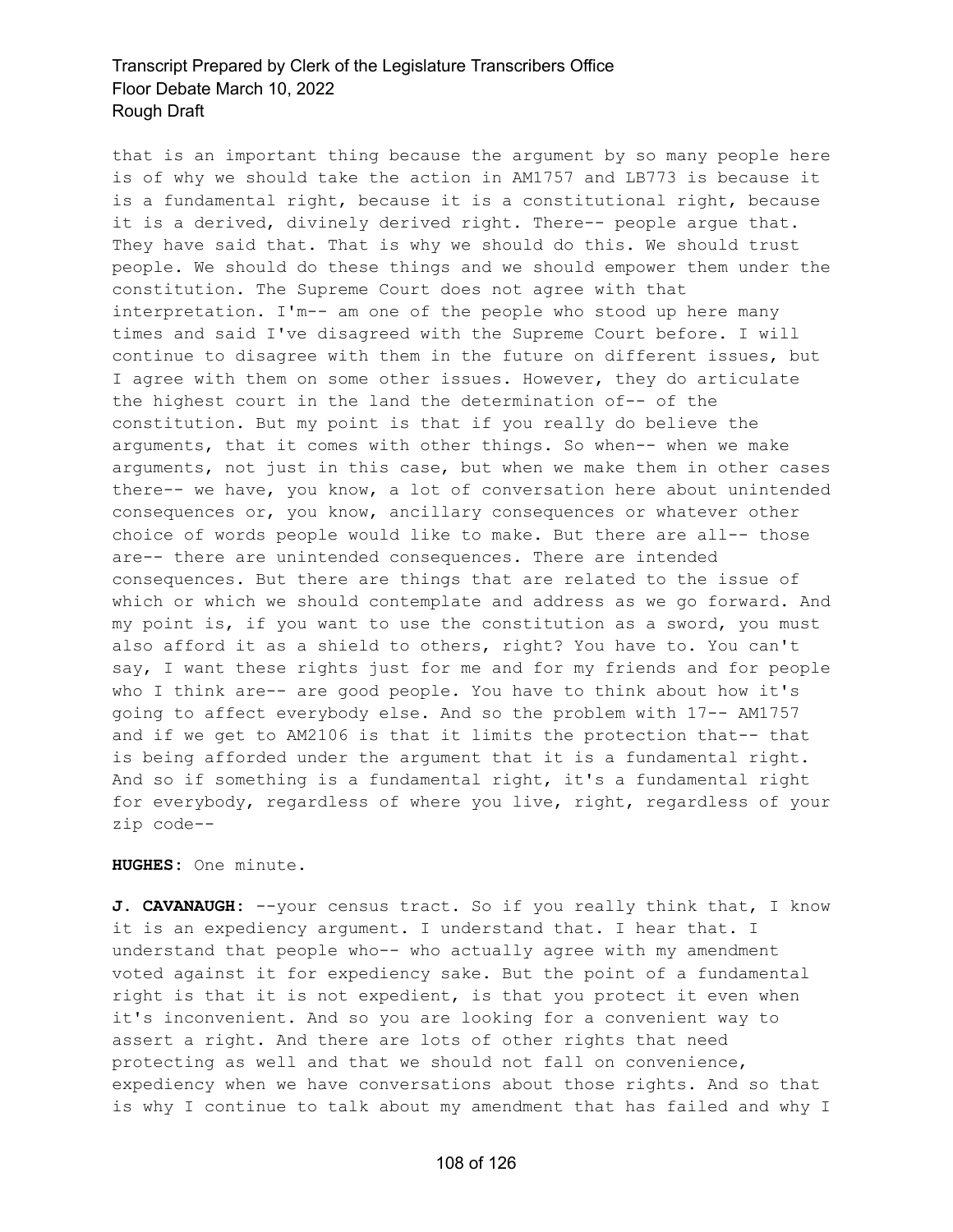will continue probably to talk about it in the future. And I'll bring that bill again in the future, depending on what happens here and I'll maybe bring bills of a similar sort. But again, I will probably vote for-- I will vote for AM2297.

**HUGHES:** Time, Senator.

**J. CAVANAUGH:** Thank you.

**HUGHES:** Thank you, Senator Cavanaugh. Senator Morfeld, you're recognized.

**MORFELD:** Thank you, Mr. President. Colleagues, I just want to respond to a few comments that were made on the floor. First, I know Senator-- Senator Erdman is a man of many talents, but mind reader I know is not one of them. And I am sincere in AM2297. If that passes, then I will support LB773 and that's sincere. And we can also work on some language that deals with providing free training and allowing for folks to get that training and be able to do it in a way that's more accessible. So unless Senator Erdman magically became a mind reader overnight, which I know is not true, he doesn't know what I'm thinking, he doesn't know what I'm feeling, and so he can keep his thoughts to himself. And he can talk about exactly how he feels and not necessarily how I feel because he doesn't know that. So in any case, you know, in terms of the Ukraine, the Ukraine actually has more firearms per capita before the war than pretty much, I think, any of the European countries I wasn't able to-- I wasn't able to get through my research right before I went on the mike, but it's 10 per 100 people, which is a lot fewer than the United States. But there's not very many countries that can compare to the United States in that way. So I'm going to get back and do a little bit more research. But in terms of European countries, the Ukraine has fairly good access to firearms before the war. Now, obviously, the president of Ukraine has issued some emergency orders and decrees given martial law and the state of war there, and they're much more accessible now. You know, in terms of Senator Erdman's comments about helping Nebraskans, you know, I've heard from a lot of Nebraskans on this issue on both sides, quite frankly. I've got a few hundred emails opposing this. I got a, well, I probably wasn't targeted, but I got a-- I got a decent amount of emails. I got a lot of emails supporting LB773, but nobody told me, man, I'm having a hard time getting a firearm or wow, it's tough for me to get that permit. Now, like anything, any time I say something like that on the mike, I'll get a few emails right after I get off the mike and somebody will tell me that. But leading up to this until I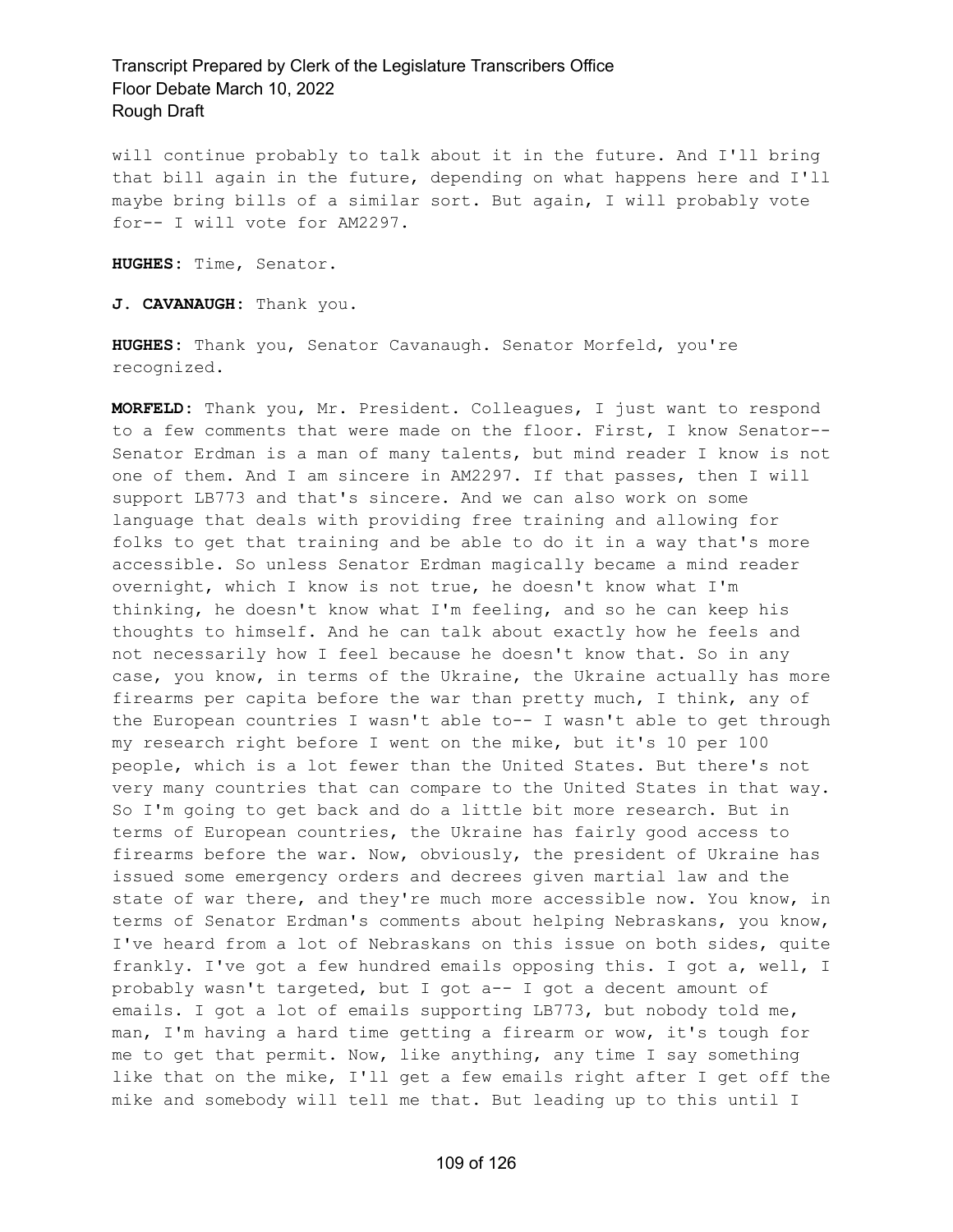said that, I have not heard that as the issue or the cause for this legislation. So I don't think we're really helping Nebraskans here. I think what we're doing is, is just helping with a preference, a preference of Nebraskans not wanting to have to have a permit in order to conceal carry. And there are some folks that were saying a little bit earlier that this doesn't actually help reduce crime. And there's actually some studies that have come out recently because some of these laws have been in place in several different states. One of the studies by Siegel stated that states have that have weakened their firearm permitting system has experienced an 11 percent increase in handgun homicide rates. Another study by Donohue and Weber found that states that have weakened their firearm permitting system has experienced a 13 to 15 percent increase in violent crime rates. So there is an emerging body of study, peer reviewed study that has shown that states that weaken their permitting systems do see an increased- increase crime rates, particularly violent crime with firearms. And I'm happy to go through those studies a little bit more. In terms of--

**HUGHES:** One minute.

**MORFELD:** Thank you, Mr. President. In terms of support, it's pretty overwhelming. And I get that we've got some folks up in the balcony and I get that we have some folks that are pretty passionate and been emailing us. But recent surveys have shown, these representative sample size surveys, have shown that 88 percent of Americans think that you should get a permit before carrying a concealed gun in public. It's pretty overwhelming. There's not very many, many things that you get 88 percent support of. Another study showed that over 80 percent of gun owners, nongun owners, Republicans, Democrats and Independents, agree that high safety standards are critical in issuing concealed carry permits. So I-- I appreciate that there are folks that are passionate about this, like Senator Brewer, folks up in the balcony, folks that have emailed us; but overwhelmingly the general public believe that there should be a permit before carrying a concealed gun in public. And there's many other studies that mirror this as well.

**HUGHES:** Time, Senator.

**MORFELD:** Thank you, Mr. President.

**HUGHES:** Thank you, Senator Morfeld. Senator Halloran, you're recognized.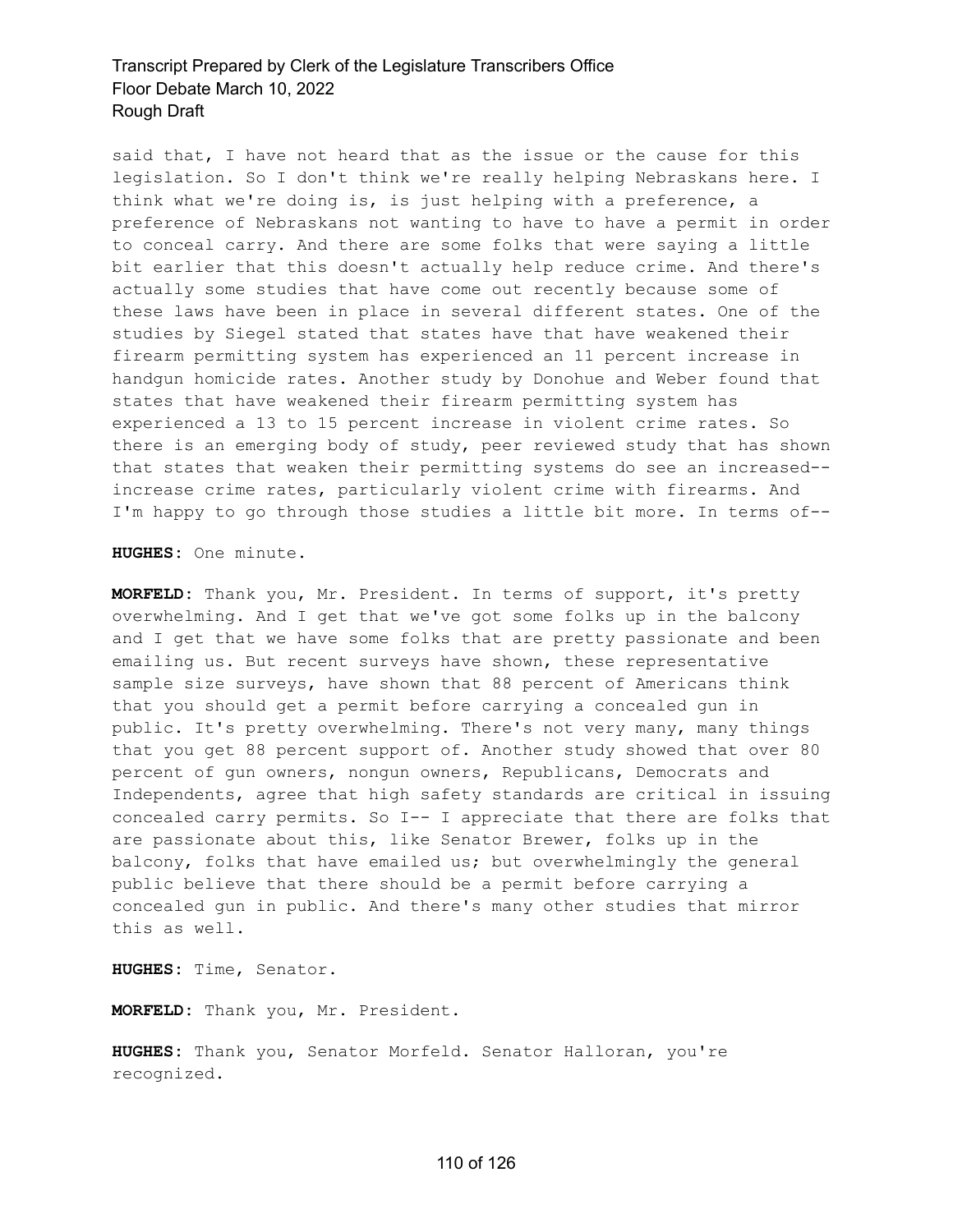**HALLORAN:** Thank you, Mr. President. Oh, if Ukraine would have been able to do what they tried to do in 1990. 1990, Ukraine considered imposing comprehensive gun laws, but they became gridlocked over whether or not private gun ownership would increase crime or improve security. Apparently, there are attorneys in Ukraine as well who will argue and finesse over the words whether or not a fundamental right is a fundamental right. Fast forward to today. The world is captivated by Ukraine's resistance to Russian invasion, especially since much of Ukraine's resistance comes from ordinary citizens taking up arms in defense of their homeland. Ukraine has a fighting chance, in part because it has taken dramatic steps to provide its people with firearms recently, hadn't before the invasion. More than 25,000 automatic rifles and 10 million rounds of ammunition have been distributed to volunteers in Kiev. In the United States, even supporters of draconian gun control are announcing they stand with the brave Ukrainian people in their armed resistance. The glaring contradiction between these positions, supporting gun confiscation on one day and gun distribution the next, seemingly hasn't dawned on many of these ideologues. The contradiction is apparent in action, as well as in words. President Joe Biden rushed to arm Ukrainian stands in contrast, sharp contrast with his desire to disarm ordinary citizens. Canadian Prime Minister Justin Trudeau is another prime example, engaging in tyrannical gun control at home while supplying the Ukrainian resistance with machine guns, pistols, carvings and 1.5 million rounds of ammunition. The European Union shows a similar hostility to self-defense rights of people, even as it gives Ukraine about a half a billion dollars' worth of lethal aid. So it's deja vu all over again for the Ukrainian people. They went through this debate and they got stalemated, gridlocked. In hindsight, I'm sure they wished they had proceeded as they had desired with giving more rights for gun ownership. Arming average citizens hasn't always been the Ukrainian way either. The 2014 report noted that the country had inherited the Soviet civilian gun control system, which provides- which provides for restrictive qun owner license, licensure and the registration of firearms. Kind of sounds familiar. Hopefully, the events of 2022 have settled that question once and for all. An individual's natural right of self-defense applies equally to the defense of life as to the defense of a nation, and neither individual nor nation is secure without the ability to exercise it. This should never have been a question. As it happens, Ukraine is tragically late to expand legal protection of gun rights. Recently, the president of Ukraine freed prisoners and armed them, freed prisoners and armed them to help defend their nation. Ukraine's parliament acted on an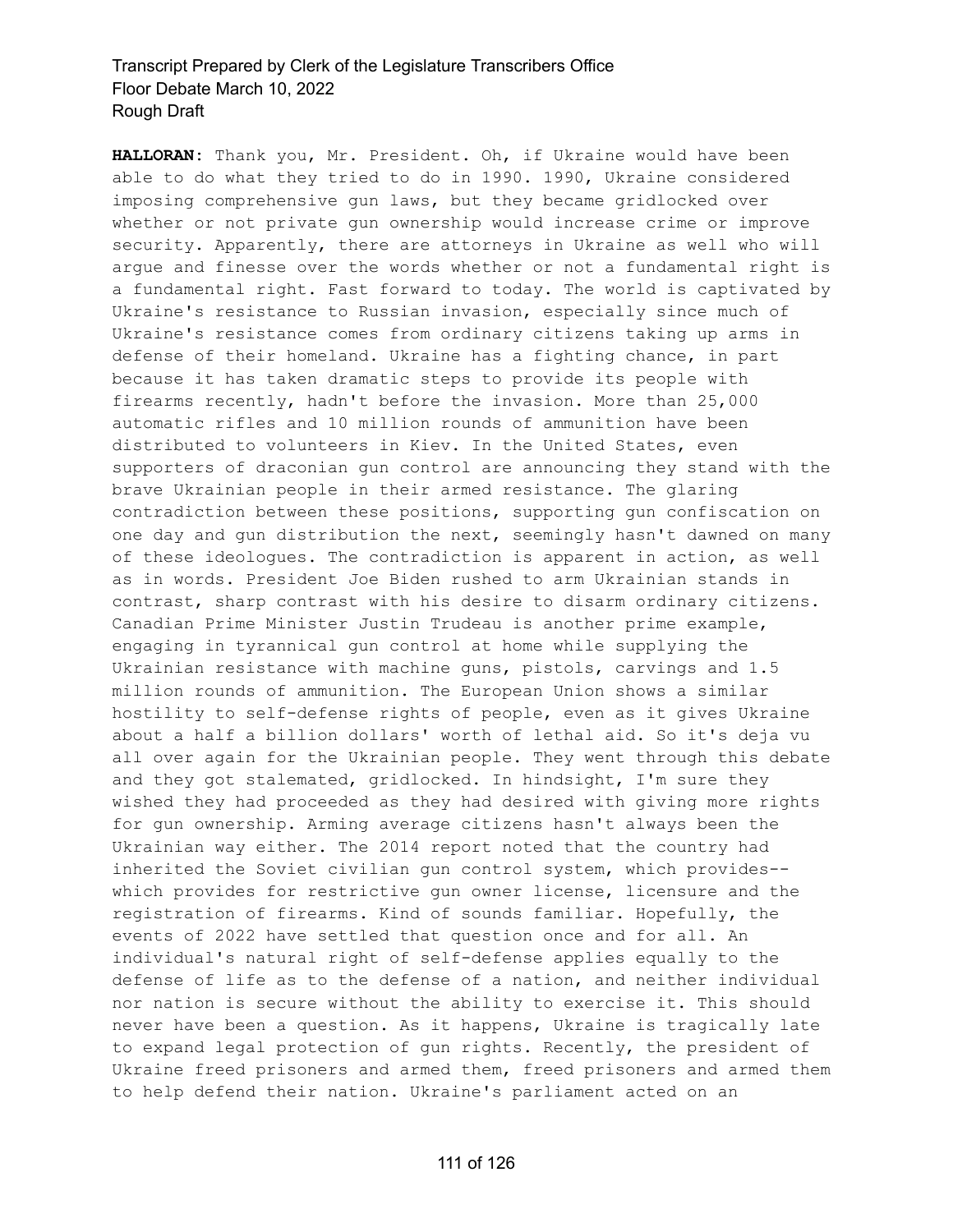emergency basis just before Russia invaded, a little bit too late. Hopefully, they can persevere. Better late than never, certainly. But imagine if the people of Kiev had been--

**HUGHES:** One minute.

**HALLORAN:** --training with their weapons their whole lives. Imagine if they knew them like they'd know the back of their hands instead of quickly learning to handle them during an invasion. The resistance, as well as an example of the world, would be all the more powerful. I understand people are going to say, well, Senator Halloran, this is an invasion on the part of another country. Well, it is an invasion by Russia. Turned into a lot of-- a lot of war crimes that are being committed there now. It's rapidly devolving into a street warfare between Russian citizens in Russian military uniforms fighting against Ukrainians in the streets. And the Ukrainians are desperately underarmed to protect themselves. So it is evolved into a circumstance, an example of why civilians need to be armed. And--

**HUGHES:** Time, Senator.

**HALLORAN:** Is that time? Thank you.

**HUGHES:** Thank you, Senator Halloran. Senator Lathrop, you're recognized.

**LATHROP:** Thank you, Mr. President. I-- I didn't expect to follow Senator Halloran and I was listening, as I do right before I speak, I'm trying to collect my thoughts and I was listening to that. And I would suspect that President Biden recognizes the difference between some reasonable regulation of guns in the United States and Ukraine being at war. I don't know what Ukraine being at war and us giving them guns to defend themselves has to do with this bill. I don't. I listened. OK. That's the argument for this. You know, when this bill came before the committee, I kind of want to pick up where I left off the last time I spoke. When this bill came before the committee, the folks that came in support said, we don't want to have to pay in order to be able to carry a concealed handgun. They said they go to class. We heard today that people are taking more classes with constitutional carry passing in other states. And so to me, it sounds like a money issue. It's a money issue. We don't want to have to pay a fee and we don't have to pay to the state and we don't want to have to pay a fee to the person that's going to teach the class. And trust me, more of us will take the class if we have constitutional carry. And so Senator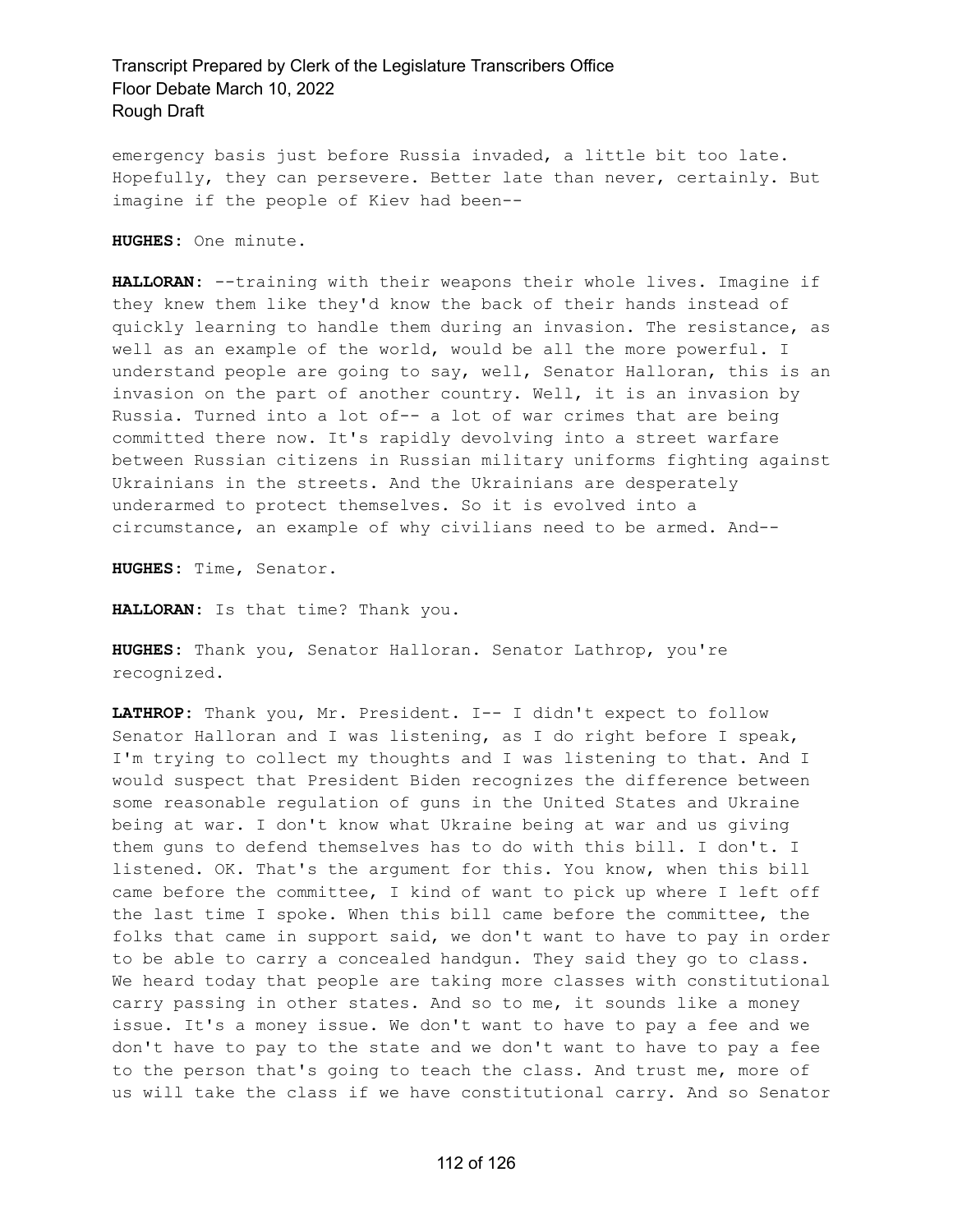Morfeld's offered an amendment and I-- this isn't a waste of time amendment. This is an amendment that would say you don't have to pay the fee. Now is it-- are we down to is this about the fact that you have to have a permit at all? That no one should make you have to have a permit to carry a gun in your pocket? And then if that's it and then there's no compromise. There's no way to-- no way to address what we hear are the concerns. And it-- and it's hard to find a place where there's a middle ground; and we have been, as happens from time to time, encouraged by Senator Flood to try to reach some kind of a common ground. And if the-- if the issue is paying these two fees, then let's talk about it. Here's the beginning to that conversation with a-- with an amendment that would say you don't have to pay the fee to the state. And then let's talk about who or how these folks can go through training. I have a legitimate and a real concern for people who have a handgun and haven't been told when to use it, when they can have it in their pocket and when they can't. We are setting people up to become non-law-abiding citizens. They walk into the bank. They walk into a bar. They walk into any one of the prohibitive places that Senator Brandt listed for you. And by the way, I didn't even know those. But are we supposed to know those intuitively? I get that ignorance of the law is not an excuse. That's a well-worn line, and it's very true. But at the same time, when you talk about somebody who's going to have a gun, we watch on TV, you see these stories where people chase down an individual thinking that they are performing a law enforcement function and they shoot him. It's not isolated. It happens. Are we doing those--

**HUGHES:** One minute.

**LATHROP:** Pardon me?

**HUGHES:** One minute.

**LATHROP:** Thank you. Are we doing those people a favor by not making sure that they know when to shoot and when not to shoot, when to pull the gun out of their pocket and when to leave it there, where they can-- where they can take that gun? The training is an important component of this. I think it, as I listen to the debate, it seems to be the biggest concern that people who are opposed to LB773 have. So Senator Morfeld's AM2297, it is the-- it's the first step towards answering the questions unless, unless it's ultimately simply, you're not going to make me get a permit even if it's free, in which case it's pretty hard to find a middle ground here. And I appreciate the amendment. I don't think it's a filibuster--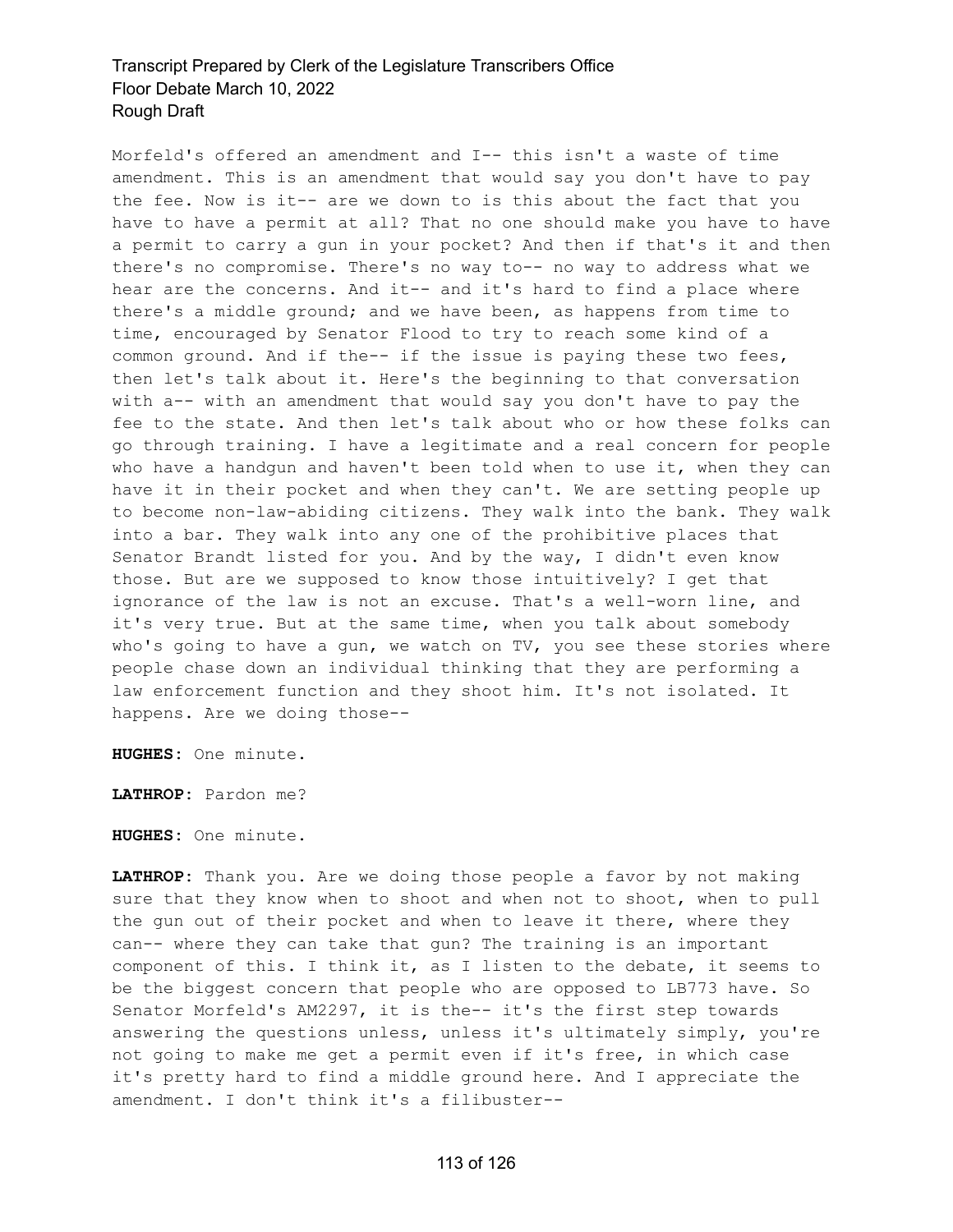**HUGHES:** Time, Senator.

**LATHROP:** --waste of time. Thank you.

**HUGHES:** Thank you, Senator Lathrop. Senator McKinney, you're recognized.

**McKINNEY:** Thank you, Mr. President. I rise in support of AM2297 because I think we should eliminate the fee for the permits to make it easier for individuals to get the, you know, access to the training and things like that. So I think it's a good amendment. But I also wanted to bring up another point that I forgot about earlier when we were talking about the permit purchase permit in Omaha. A lot of individuals that I know that get the Omaha permit get denied and have to appeal because Omaha police deems you possibly as a questionable person, your last name is Johnson or something like that. And because of that, they deny you so you have to appeal it. So just allowing OPD to still screen people is still a problem, which is why I do not like AM2106. But I do like AM2297 because I think it's a good amendment and I think we should eliminate fees and a lot of other fees in this state because I just think we should. And I just want to remind everybody that I'll keep repeating it until, every time I get up that we have to really think about the impact of legislation that we pass in this body and how it will or would impact individuals, no matter if the individual lives in North Omaha or in Scottsbluff somewhere or in Norfolk. We should think about how a bill impacts everyone. And that's what I try to do with everything that I introduce is, OK, yes, I want this, and I think this will be great for my district; but how would this affect the rest of the state? And how can I not only be a senator for North Omaha, but be a senator for the state of Nebraska? And in doing that and thinking about that, I thought about AM2106, and I just see it disproportionately affecting people of color, not only in my community, but possibly across the state. But you know, that's the thing and we can't disregard that. I think for a long time our country and our state, we've passed things without fully evaluating how policies, especially dealing with the criminal justice system, law enforcement, guns and things like that, affect communities and people. We have to really start thinking about those things because it's one bill that has annoyed me since it has made it to Final Reading and I'm still waiting for it to show up is that DNA bill because I think it's a horrible bill that would disproportionately affect my community and other communities across the state because I don't think you should have to give your DNA because you got charged with a crime. Convict me, yeah, you could take it, but not based on some premise of you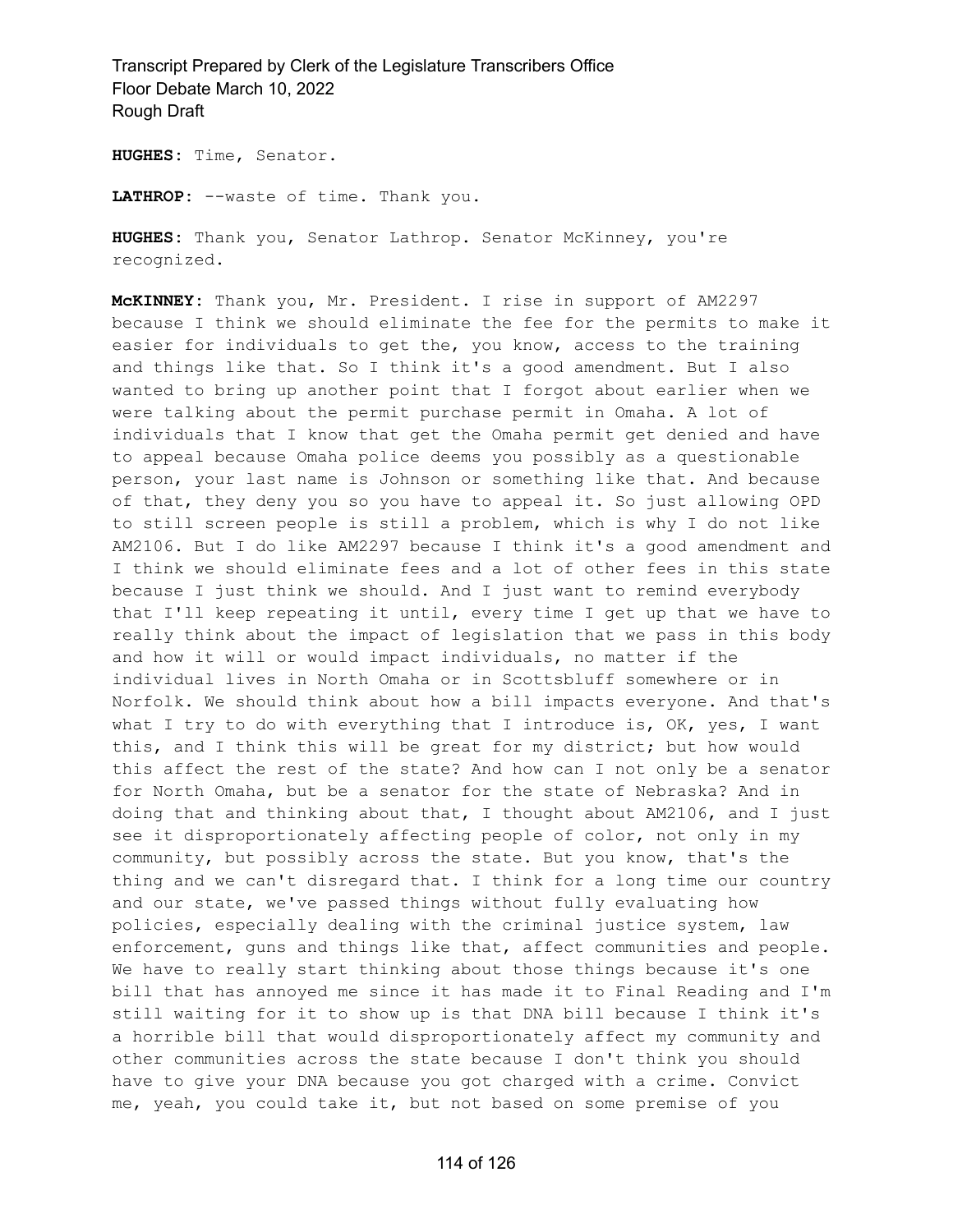caught me doing something or somebody accused me of something that I'm innocent of, and you're just taking my DNA. And it's stuck in a federal database that nobody knows how you could get it out. And I'm almost sure you can never get it out of the federal database. And that's kind of centered on why we don't need AM2106. Because if we pass LB773 with AM2106, then we pass this DNA bill, I'm going to be upset with a lot of people. And I'm just going to be honest because you're for sure disregarding the concerns of individuals in a state, especially in my community. We stood up and talked about water yesterday and how we need water for western Nebraska and it's vital and other things have come up this year because it's vital for this group or this group or this, these stakeholders. But there's always a but. Somebody stood up and said, oh, with gun rights it's always a but.

**HUGHES:** One minute.

**McKINNEY:** When it's with black people or people of color, there's always a but. But we still should probably do this because the Omaha Police Department wants us to do it because we're going to upset them. They upset people every day. They discriminate against people every day. Who thinks about-- it's more people that they discriminate against than are on the police force. Do we not think about them? What about those people? That's what we have to think about. Thank you.

**HUGHES:** Thank you, Senator McKinney. Mr. Clerk for items.

**ASSISTANT CLERK:** Thank you, Mr. President. Your Committee on Enrollment and Review reports LB717. LB780, LB848, LB925, LB925A, LB964, LB1037, LB1173, and LB1236 all placed on Final Reading. Amendment to be printed: Senator Erdman to LB 750. Motions to be printed to LB1013 and LB1014, both from Senator Wayne. And an amendment to LB876 from Senator Geist. That's all I have at this time.

**HUGHES:** Thank you, Mr. Clerk. Returning to debate, Senator Matt Hansen, you're recognized.

**M. HANSEN:** Thank you, Mr. President. Based on the queue, this looks like it's going to be my last time to talk today. And so I want to kind of reframe the debate and talk about how the debate over the course of the day has gone. And for the people in this body, the speech isn't necessarily for you, but it's for the public and others watching. I've been here and I've been present, and I've listened to this debate almost the whole day aside from a coffee break. And what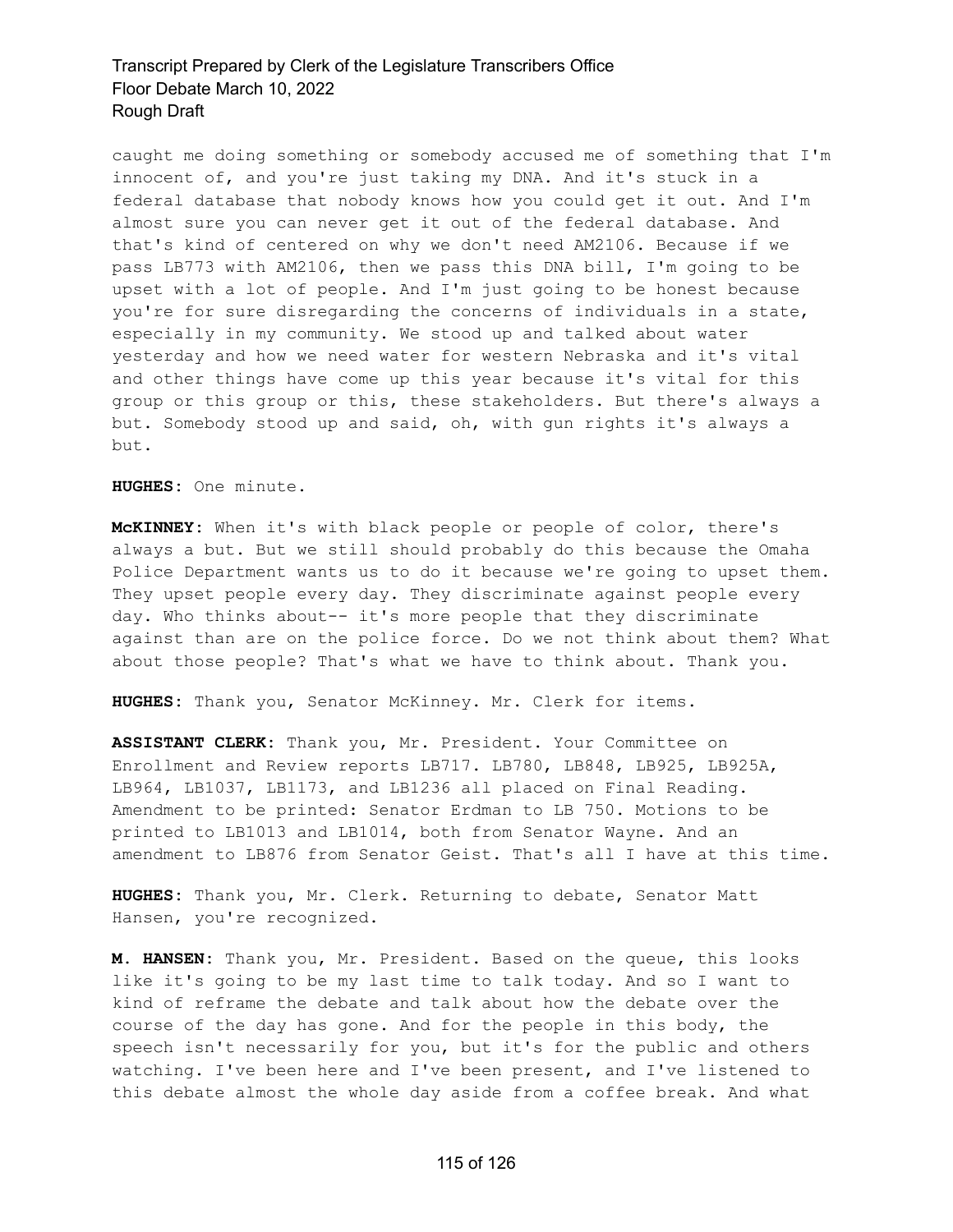we started off at in this morning was that talking about regulations being burdensome and fees are too high. That's what this morning centered on from proponents of this bill. At that point, also probably unjustified, they were criticizing opponents of this bill for not willing to compromise and including really targeting this bill on we're talking about handguns, don't talk about rifles, don't talk about other things. So regulations are burdensome. Fees are high on handguns. And the opponents aren't going to compromise. That's what we heard all morning. We get to Senator Morfeld proposing a sincere amendment that he has drafted based on this morning, talked about and committed to on the microphone, committed to in public. And all of a sudden, we're getting told it's not a sincere amendment and, oh, by the way, what we really need is unlimited stockpiles of guns to fight the Russian Army. Colleagues, that's how the debate has morphed over the day. I mean, talk about moving the goalpost, talk about moving the goalpost. We went from, like, this fee is burdensome and it's hard to find training sometimes, it's hard to make time for training to what if the Russians invade? Like, this is where this debate has been going, and that's where I kind of sometimes jump in and say, as somebody who has concerns with the bill, like, how do I negotiate with them? Like what-- what part-- like what policy lover is-- is-- is- are we-- are we even on when we start going these ways? Similarly, you know, we're talking about this, and Senator Erdman kind of poked fun at this. And--- but the notion that criminals won't follow-- of course, criminals will follow the law. It was something along those lines of, you know, of course, criminals are going to be going down, getting the permit, go and do the background check, all that, you know, stayed at a Holiday Inn Express, that whole bit. Colleagues, I know criminals. I know there are people who are going to violate the concealed carry law. I know people who are going to have illegally concealed guns who then commit crimes. The solution to that is to arrest and prosecute those people, not lower burdens for or not lower regulations and training to conceal weapons. If you're concerned about illegally concealed weapons causing crimes, why would you want to encourage more concealed weapons? Like you say that like it-- my logic doesn't make sense. I hear those speeches and I can tell you your logic doesn't make sense to me. Like, like if we're talking about criminals won't follow the law, let's reduce the barriers so more people can act like the criminals we're scared of by having no regulations, no training, no background check on concealing weapons. Like, that's the logic escapes me is why would we want to go down that? Why wouldn't we want to enforce the gun laws that we do have on the books in order to provide public safety? Colleagues, these are the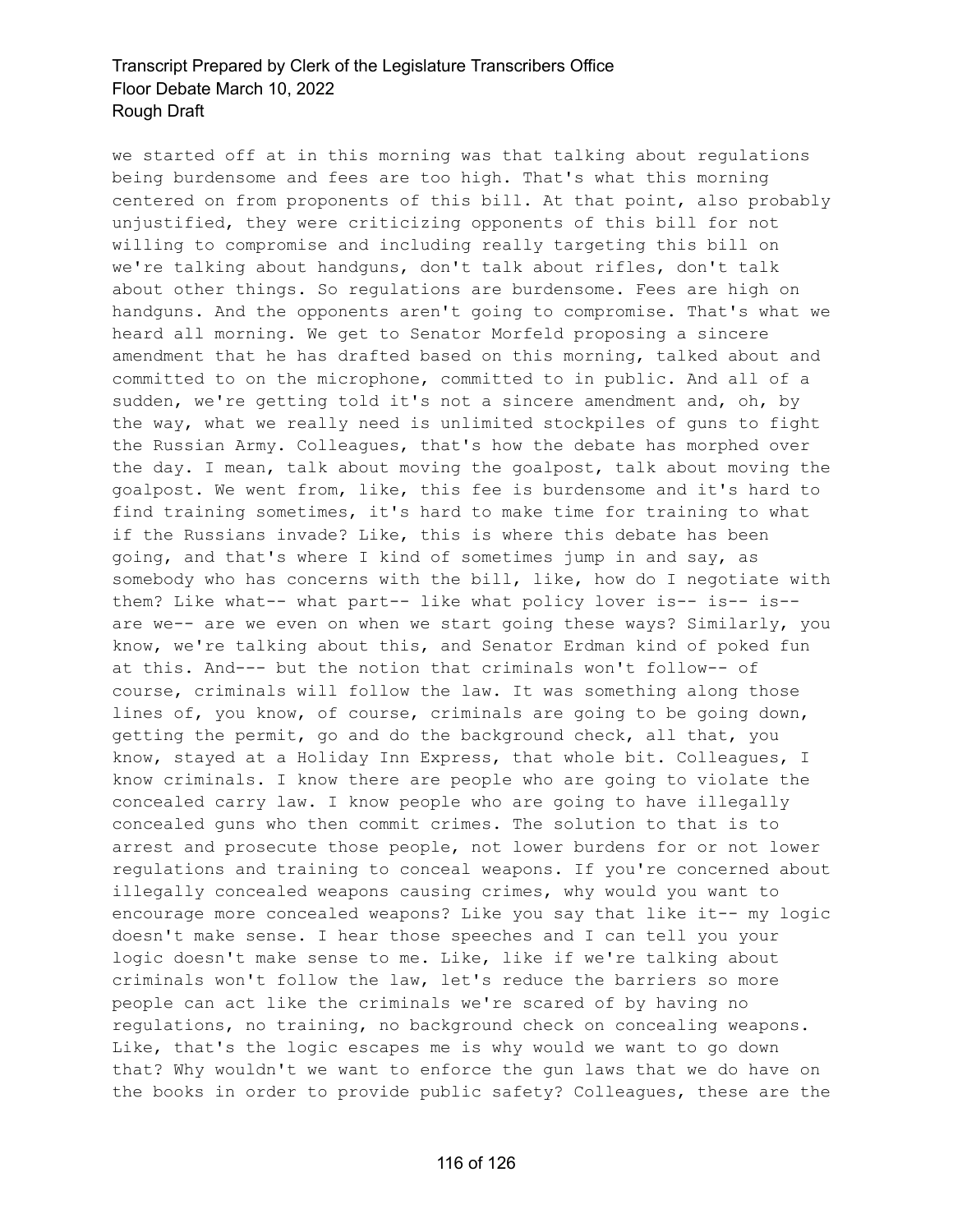things that I'm struggling with throughout this debate because I'm approaching this from hearing from my police department, knowing my community, what I think my constituents want from me because we've talked a lot about what our constituents want. I certainly know how my constituents feel about this issue, and I've granted there's both- both sides. But it's not overwhelming, certainly not overwhelming in favor. And so trying to come up with some sort of nuanced policy discussion to figure out how to move forward. And I'm being presented with, like, Joe Biden's going to seize our guns and Russia might invade. Colleagues, how am I supposed to debate that? How am I supposed to figure out what the policy argument on the exact fee and training requirement for concealed carry in Nebraska should be?

**HUGHES:** One minute.

**M. HANSEN:** To me, it really seems that proponents are the ones who have no desire in compromise. To me, it really seems that the proponents are the ones that are just kind of spending time talking about empty, unconnected things on the microphone. Like, if you want this to move forward and you want some other people who have concerns about it to vote for it, like, I'm all ears. But starting off by just attacking any sort of amendment as being insincere and questioning the motives and integrity isn't the way to start it, colleagues. Like, if you want a sincere discussion, let's have a sincere discussion. Thank you, Mr. President.

**HUGHES:** Thank you, Senator Hansen. Senator Walz, you're recognized.

**WALZ:** Thank you. I'm going to yield my time to Senator Hunt.

**HUGHES:** Senator Hunt, 4:55.

**HUNT:** Thank you, Mr. President. Thank you, Senator Walz, for the time. I was raised in a-- I was raised in Blair, Nebraska, which to me was a small town. I know plenty of you guys are from smaller towns, but to me it was, and our population at the time was about 5,000. So that was the level of that. But being close to Omaha, it wasn't quite an isolated community that you see in other parts of the state in terms of what is a small town and what isn't. But I was raised by a conservative Catholic family. In-- in college, I went to college in my-- in my city, too, and I was the president of the campus conservatives and I was the founder of the Second Amendment Club, the gun club, which I want to tell you about. But I think that conservativism was different back then. I think it was definitely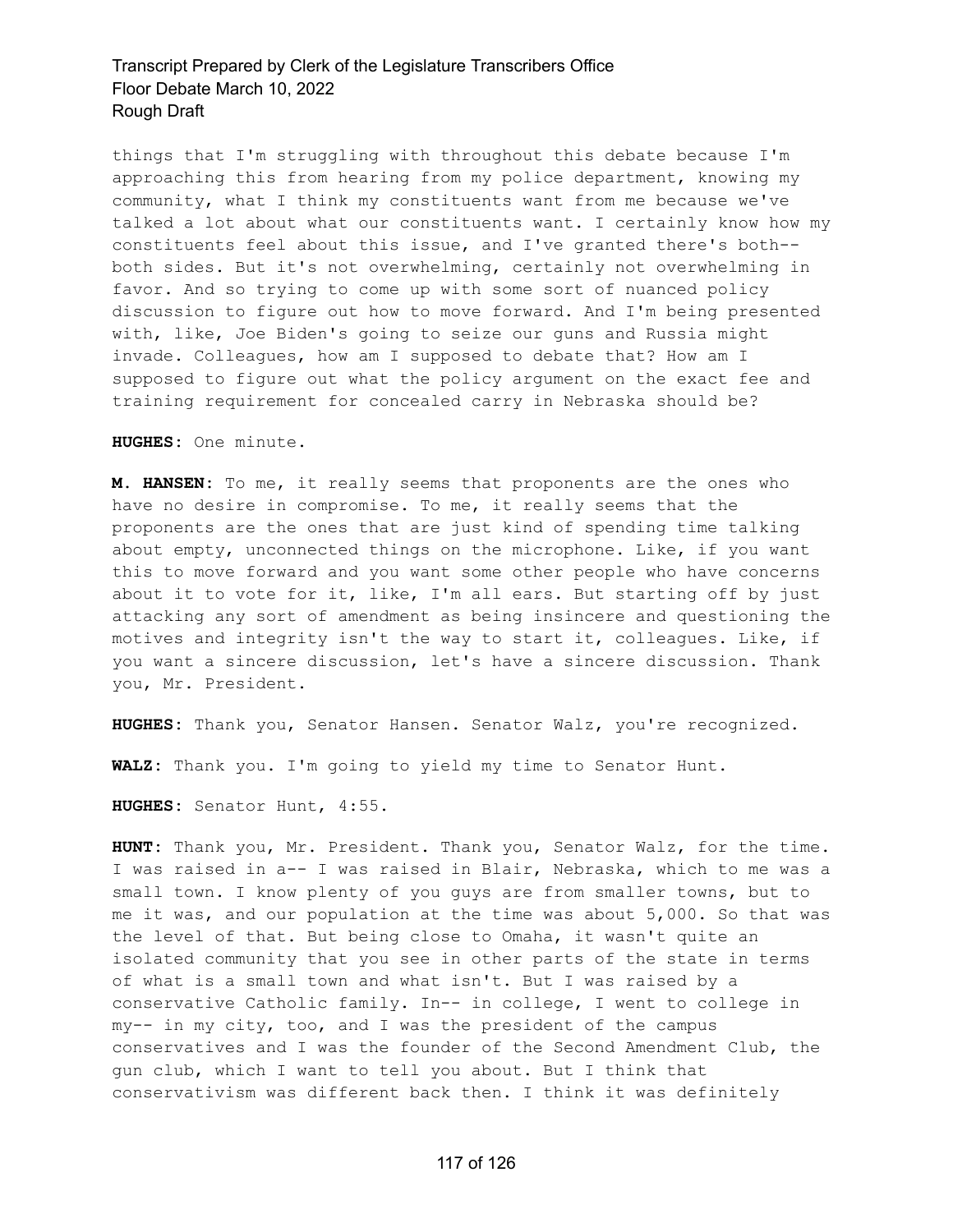different for my parents than what you see on the far right today. I think it was a little bit more moderate. And I have this memory when I was about 10 years old, my parents took me to see Ken Burns at the Lied Center here in Lincoln. Ken Burns had done a bunch of documentaries and I don't remember the one he had just recently done, but it had something to do with Nebraska. And I don't even think I watched it. It's just my-- my parents were fans, and so they took the kids and all of us went to the Lied Center to watch Ken Burns speak. And I was not-- even-- even when I was a small child, I was a pretty opinionated person. But I think it took me a while to figure out what opinions it was that I wanted to have. But one of the really formative things that happened to me was when I was about 10, and I saw that Ken Burns talk when he came, and one of the things he said was, I just remember him going, I am against fundamentalism of any kind. And I don't know why that moment stood out to me so much, but I remember him up on the stage going, I am against fundamentalism of any kind. And we were talking about religion, but also fundamentalism in politics and government. And that was the context of that comment. But it's something I thought of for the rest of my life until now, being against fundamentalism of any kind, that stuff is not that black and white; that there are shades of gray in every single thing we do. And in everything I do, especially here, I'm always just so much more interested in how things actually affect people and measuring the morality of different policies and the values that we have, not by a psychological exercise or, you know, a mental idea or some like rigid, dogmatic consistency in morals and application of those morals. To me, it always has to do more with how it actually affects people. What are the actual outcomes of that, you know, policy or law or choice or rule or whatever it is? And does it cause harm? I am motivated by the desire to mitigate as much harm as possible. I don't think that we can judge the morality of something based on the consistency of the idea, like when we-- when we look at the constitution and we-- we take everything to its most radical possible interpretation that the Second Amendment means that it is a--

**HUGHES:** One minute.

**HUNT:** God-given right, to use a phrase used by some of you-- Thank you, Mr. President-- to own a gun, any kind of gun, because it's about self-defense and everyone has the right to self-defense. The logic for me isn't there. The Founding Fathers could not have conceived of the kinds of weapons that we have for sale today at Wal-Mart, couldn't have conceived of a Wal-Mart, but that these killing machines are so readily available doesn't make it a right. I do think that everybody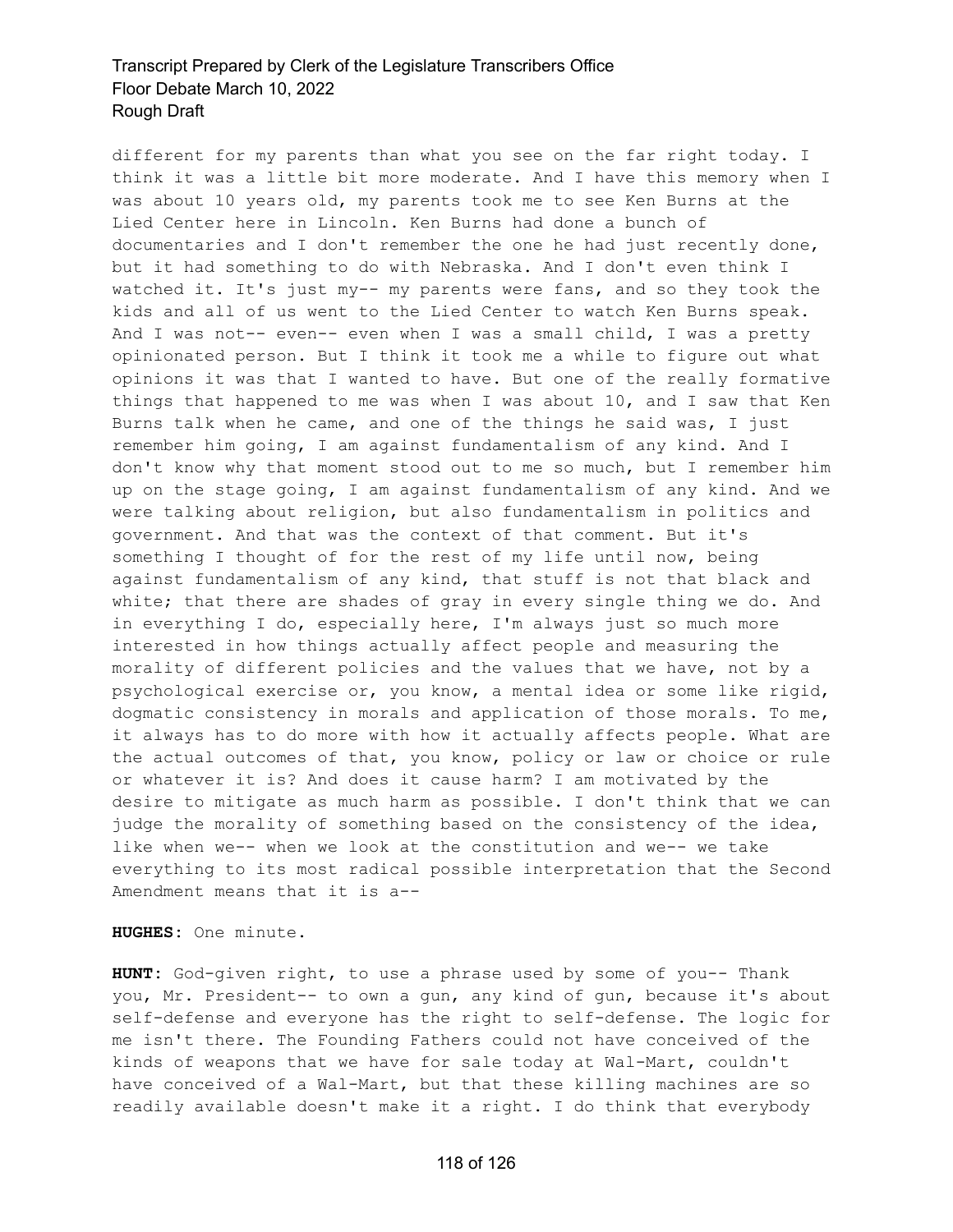has the right to self-defense. Absolutely like, don't be weird. Of course they do. What are you supposed to do if someone's coming up to you and trying to harm you or kill you or punch you or shoot you? You should be able to defend yourself, and no one is fighting against that right. There are many, many nonlethal ways that people defend themselves. Every female friend I had in college and growing up had some, you know, brass knuckle thing on their keychain that they can put on and like, poke somebody--

**HUGHES:** That's time, Senator, but you're next in the queue so you may continue.

**HUNT:** Thank you, Mr. President. Or they would have some pepper spray or something, even a Taser. And these are all things that can incapacitate people for self-defense. And so when the argument, you know, something that a lot of people say to me who are critical of my position, they say, well, you think we shouldn't even have self-defense? Like, where in the world did you get that? No, I'm not saying lay down and let someone beat the crap out of you. I'm saying, all I'm saying is like maybe some of the-- the provisions of LB773 that says you can have a big old gun with no training and no permit because it's a God-given right, that is bad policy. That's such bad government. It's laughable to me. There's no logical consistency there at all. And I can't believe we're talking about the Ukraine conflict now as a reason why we need a bill like LB773. Ukraine is an active war zone that was invaded by Donald Trump's best friend, Vladimir Putin, who a lot of you couldn't stop saying good things about a minute ago. Perhaps when Nebraska goes to war with Colorado over the use of the Platte River water, we will be an active war zone, but there's no reason for us to arm people like that. I think that some people have this fantasy that we're going to be in some kind of civil war. We're going to be in some kind of fight against the government and it's coming from a place of, like, loving that fantasy. And you can buy guns, you can own guns, you can hoard guns. You can do what Senator Brewer does and have a whole basement of guns. And I've seen pictures of his-- his armory, and it's really impressive. If you own those guns legally and you have training and there's a reasonable, you know, expectation that you're not going to use those guns to hurt anybody or yourself. With the evolution of weapons and self-defense that we've had since 1776, I think that that's today what a well-regulated militia would mean, balanced with the need for public health, balanced with the other factors going on in society of increasing white supremacy, increasing white nationalism, increased access to guns, increased mass shootings and copycat who-- who want to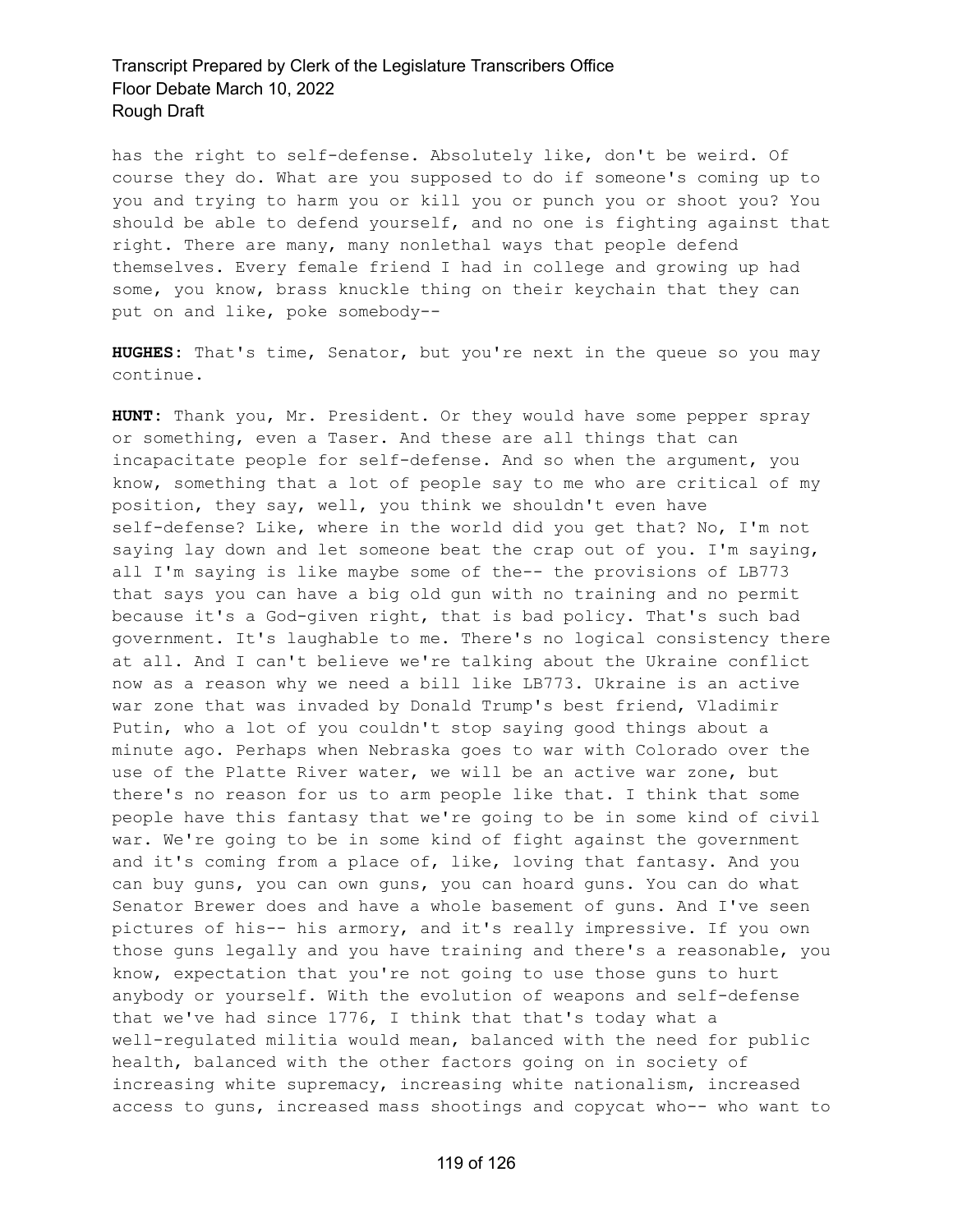do this too. When the world gets less like that, then we can look at that reality and legislate based on that reality. But that's why I'm not able to come to, like, a black and white place with a policy like this because the reality of the world makes things really gray. All of those dead first graders in Newtown, Connecticut, makes things real gray. All of the dead concert goers at Mandalay Bay in Las Vegas makes things real gray. All of the people who died at the Pulse shooting in Orlando. I would not prevent somebody's right to have a gun, but the regulations that we need to have in place for public safety are something I take very seriously. And people certainly have the right to defend themselves, so that's not it. When I was in college, I was on one. I was really, really, really conservative and I tried to start a club at my college, 70 percent because I wanted to, 30 percent because I wanted to be really provocative, I knew it would upset people, called the Gun Club, Gun Club. And the board of the college, the board of regents told me I couldn't start the Gun Club because they didn't like the word gun. So then I wrote all these editorials and columns, and I--

**HUGHES:** One minute.

**HUNT:** --organized this whole protest at the-- at the campus because they were infringing on our First Amendment rights. And I made it like this huge First Amendment rights thing that they're not letting us say gun. Words don't kill people. You should let us say gun, whatever words we want, whatever. I ended up not winning that and not knowing what else to do. So we found this compromise where I called it The Second Amendment Club, because surely you can't be offended by the phrase Second Amendment. And what we did is we took people around not just the college, but around the whole community, and we took them to a place up in Tekamah and we taught gun safety. We taught hunter safety. And we shot a lot of-- of targets. You know, we just did target shooting and we always turned into a fun thing. And there was actually one place that we stopped going to because the owners there were encouraging underage people to drink. And I was concerned about the underage drinking.

**HUGHES:** Time, Senator.

**HUNT:** Thank you, Mr. President.

**HUNT:** Thank you, Senator Hunt. Senator Machaela Cavanaugh, you're recognized.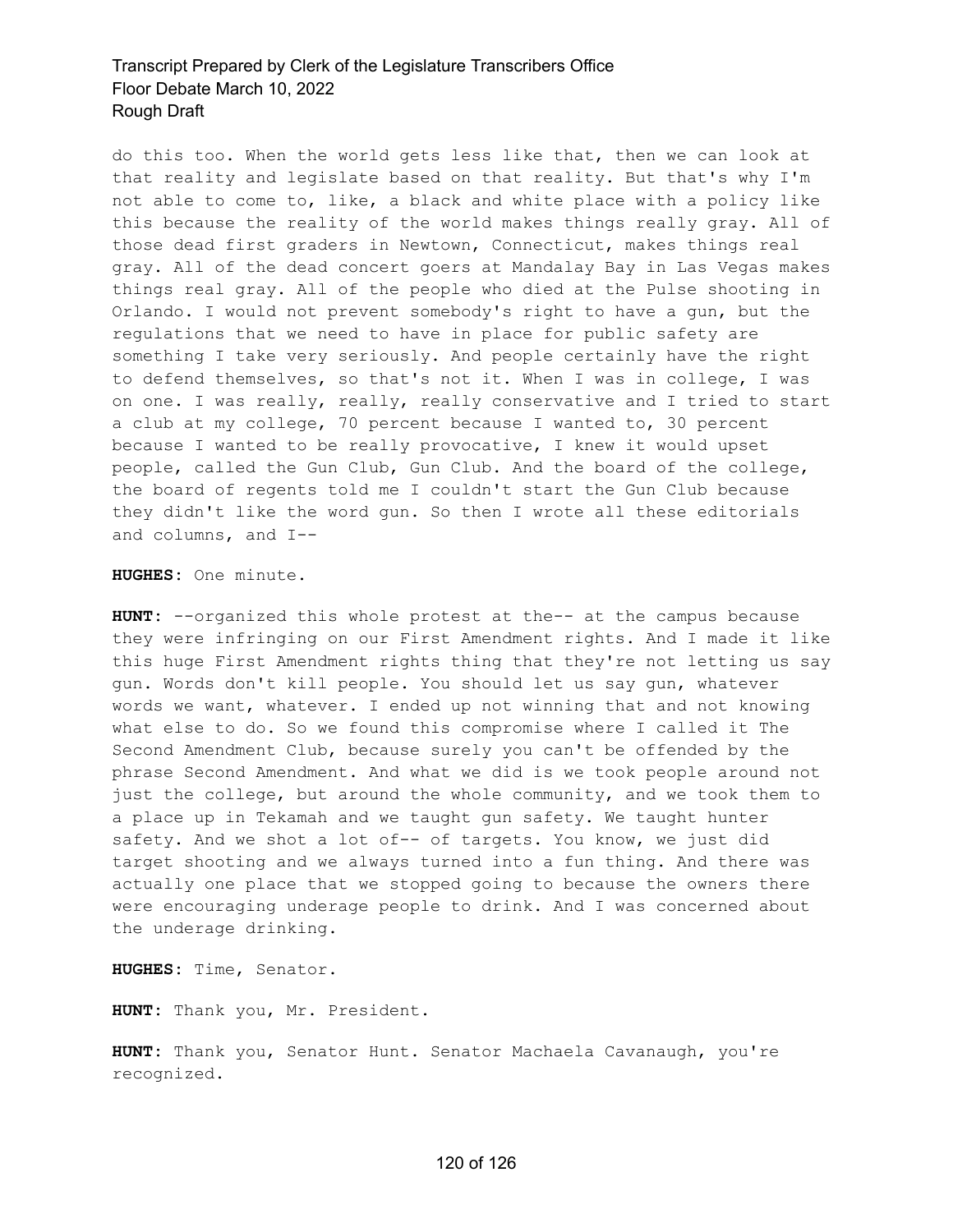**M. CAVANAUGH:** Thank you, Mr. President. Good almost evening. Colleagues, I am still in support of Senator Morfeld's amendment, and I'm hoping that we will vote on that and adopt it, as well as an amendment to have the training provided by the state and paid for by the state. I think if we were to do that, that would really create a consistency in what the training was and how it was administered and how it was accessed, which I think is important. I've said before, I'm not a gun person. I'm not opposed to people owning guns. I'm not opposed to people's rights to own guns. I just firmly believe that it is a right, a constitutional right in this country. But that doesn't mean that we can't put in safeguards to make sure that people who are suffering from severe mental illness or have a criminal background, variety of reasons that they shouldn't own a gun, we need to be making sure that we're doing that. We've had shootings in Nebraska. My district has Westside or not Westside, it is Westside, but it also has the Westroads Mall, where the Von Maur shooting was in 2004 and the Von Maur shooting again, I think it was in 2019. Nobody fortunately died in that shooting, just injured. But I mean, that's a problem, and I'm in a white middle class part of Omaha, Nebraska. It's a problem. And so we need to make sure that we're making the appropriate investments in behavioral health, and we need to make sure that we're keeping track of who has a gun. Even if it is their right to have a gun, we should still keep track of that. And if they're going to have it out because they don't have a concealed carry, then we know. And if they're going to conceal carry it, we need to know that too. So I do support the state absorbing that cost. If that's what the rest of the body wants to do, I wouldn't stand in the way of that. Again, I said before that I have other priorities on how to spend money, and I don't know how much it would cost to do that. But I certainly would be open to that being the amendment that we move forward with. So with that, I think I will, if Senator Morfeld would like it, I will yield him the remainder of my time.

**HUGHES:** Senator Morfeld, 2:25.

**MORFELD:** Thank you, Mr. President. Thank you, Senator Cavanaugh. We're getting to the end here today before we begin tomorrow. I just want to note a few different things. First, I want to reiterate that AM2297 is a sincere amendment. If we adopt that amendment, I will support the underlying bill and I will work with Senator Brewer and others to come up with a free training requirement as well that's provided by the state. So when I heard from folks that were proponents of this, they were talking about how the permitting process was burdensome, it got in the way of law-abiding gun owners from being able to exercise their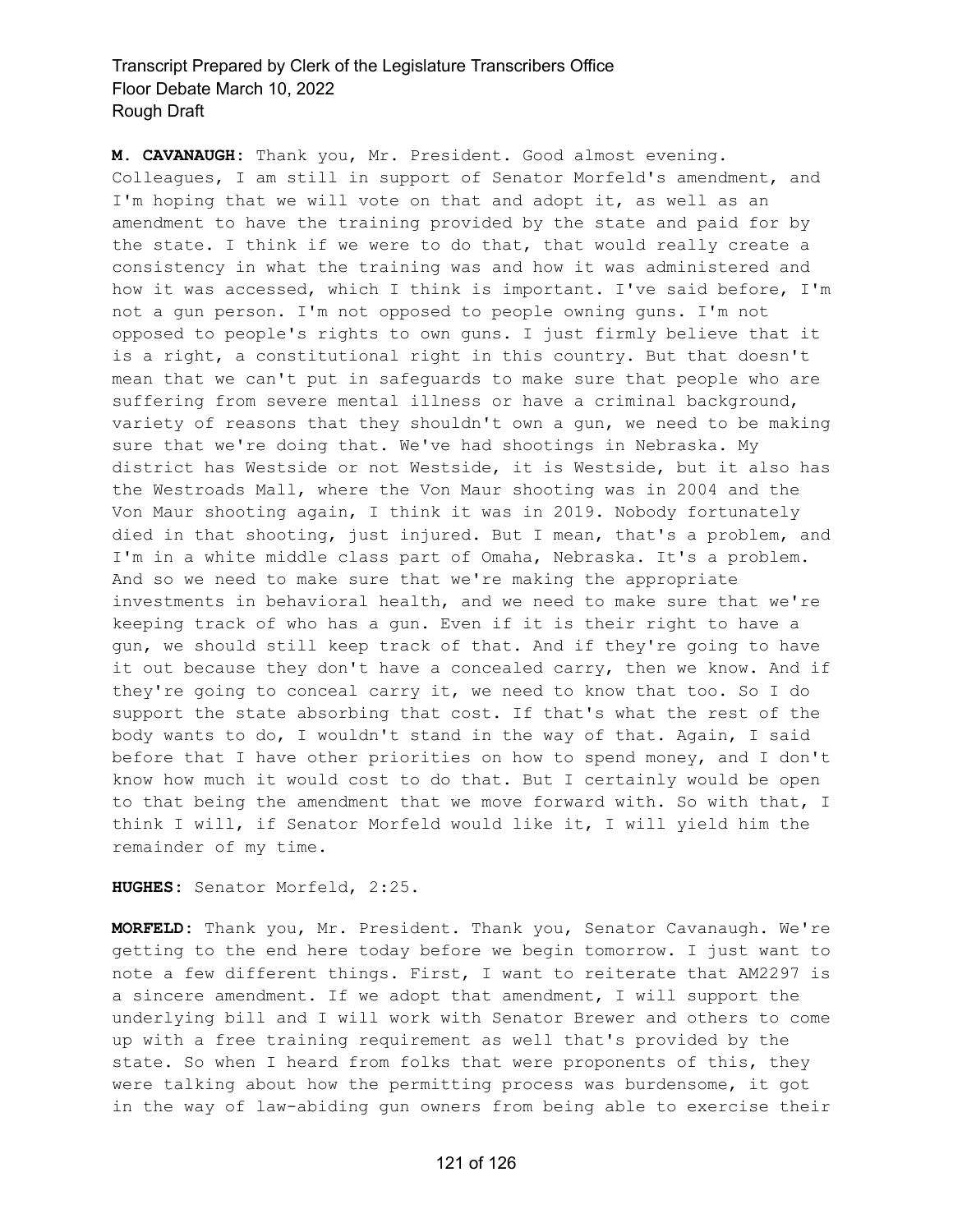right to carry a concealed weapon, and I think that this remedies a lot of those concerns. Now it doesn't get it all the way, and we've already talked in-depth about why and how it doesn't get us all the way. And I've already talked about the Lincoln Police Union's letter, which is pretty succinct, but I also want to read a little bit from Chief Ewins's letter as well. She also testified in person, as we discussed. After review of this, and this is what she noted in her letter, which is in the record: After review of this proposed legislation and internal conversations of its impact to our organization and community of Lincoln, I oppose LB773 for the following reasons.

**HUGHES:** One minute.

**MORFELD:** First, officer and public safety. While Lincoln is generally a safe community, we have experienced our share of gun violence target related to gangs, drugs, and robberies. Allowing persons to freely carry concealed weapons, handguns, shotguns, knives, or rifles will make our job of safeguarding Lincoln more difficult. This bill will allow the criminal element of our communities to carry legally as they have not been-- as they may not be a prohibited person. Without a permitting process and training, you will have individuals who shouldn't be carrying or carrying without the proper skills necessary to assess the situation, determine when lethal force is lawful. This also creates the propensity for mistakes which can result in innocent people being injured, including our officers. There is some more here, but I am limited on my time. I think this goes back to the fact, and we'll talk tomorrow, with some studies that show that people who have the proper and adequate training also have less of a risk to bystanders that are innocent as well. Thank you, Mr. President.

**MORFELD:** Thank you, Senator Morfeld. Senator Blood, you're recognized.

**BLOOD:** Thank you, Mr. President. I just want to, first of all, build on Senator Morfeld's comments about the Ukraine. I think the-- the research that you were missing is that Ukraine ranks 36th in all the world's fourth largest arms dealing nations, and they're actually listed as permissive and not restrictive. So I'm a little confused by what Senator Erdman had to say. In fact, civilians there are licensed to carry concealed handguns, so actually they don't have very strict gun laws there in Ukraine. So I'm a little confused by this. But with that, I would ask that Senator Morfeld yield to some questions. I have concerns about AM2297.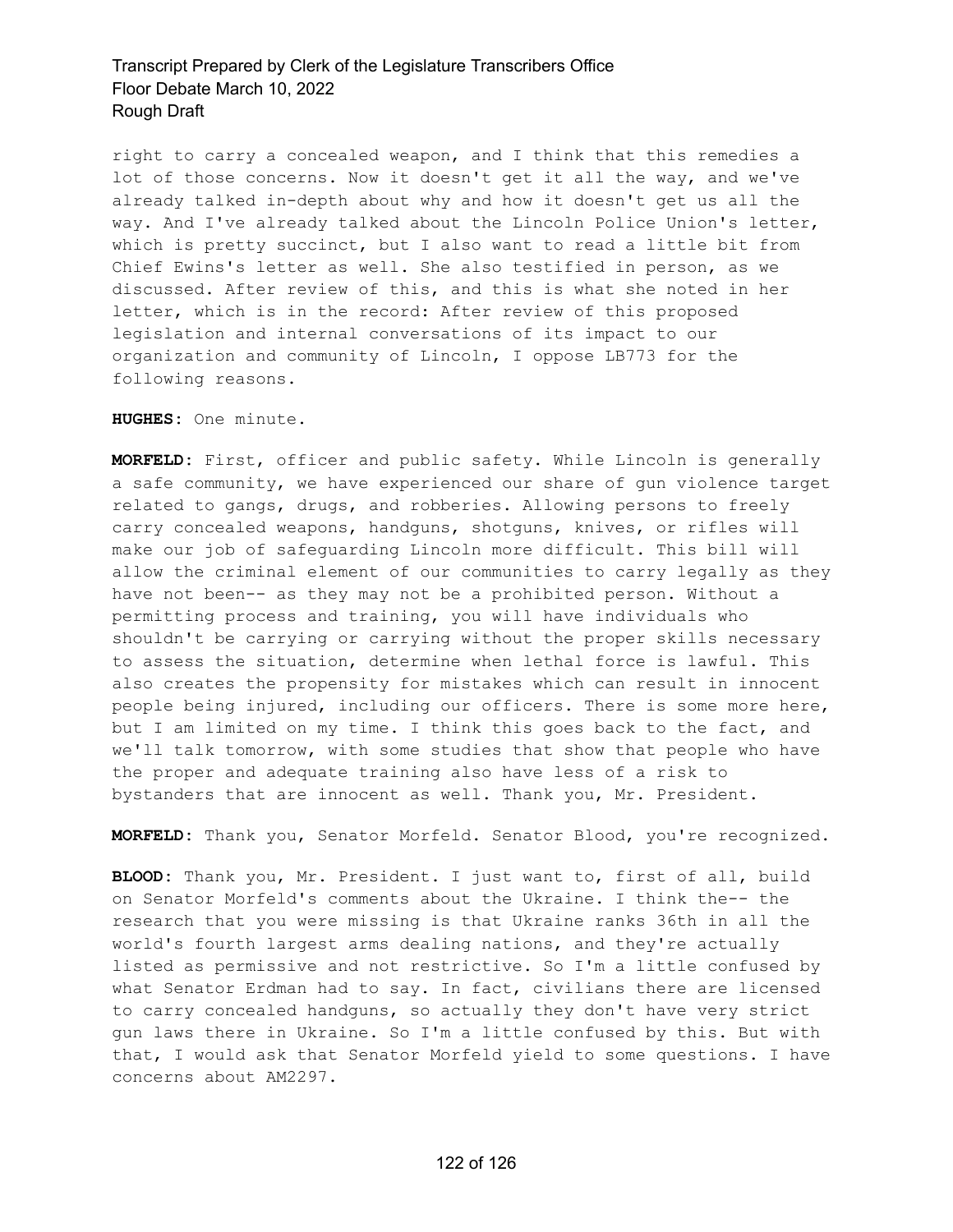**HUGHES:** Senator Morfeld, will you yield?

**MORFELD:** Yes.

**BLOOD:** So Senator Morfeld, do you remember LB51 that I think it was passed actually out of the Judiciary Committee last year, year before?

**MORFELD:** I-- yep, it was last year.

**BLOOD:** So were you aware that they had-- that that bill created really a financial burden for the NLETC?

**MORFELD:** I'm not aware of that issue at this point in time.

**BLOOD:** Would you say that's right that NLETC is actually funded by the Nebraska Crime Commission?

**MORFELD:** I was also not aware of that.

**BLOOD:** They are.

**MORFELD:** OK, good.

**BLOOD:** And so I wanted to share with you that there's been a problem at the training center there. You may have remembered when the Governor gave us our beginning of the year speech that he was going to be putting funds into our training academy. And one of the reasons he had to do that, and I haven't seen the budgets yet, so I don't know if that's actually happened, is because they've been woefully underfunded. And because of that, we have law enforcement, especially in our rural areas, not getting trained, and we've been losing law enforcement at an alarming rate in rural Nebraska. It became a safety issue because they were also told to cut back on spending. So basically what happened was our rural areas got screwed because they'd hire people who would wait to get trained at Grand Island, funded under the Crime Commission, and they'd be-- be put on a waiting list. In fact, Sarpy County had to put together their own training academy because we couldn't wait any longer because we're the fastest growing county in Nebraska. And that means that La Vista, Sarpy County, Bellevue, Papillion, and Douglas County Sheriff's Department, we got together and spent our own money and put together our own training academy. So the concern that I have, Senator Morfeld, is not your idea as to how you want to pay for it. But the concern I have is can they definitely pay for it? Because if the funding falls through yet again, because there's always been promises made that, you know, we're always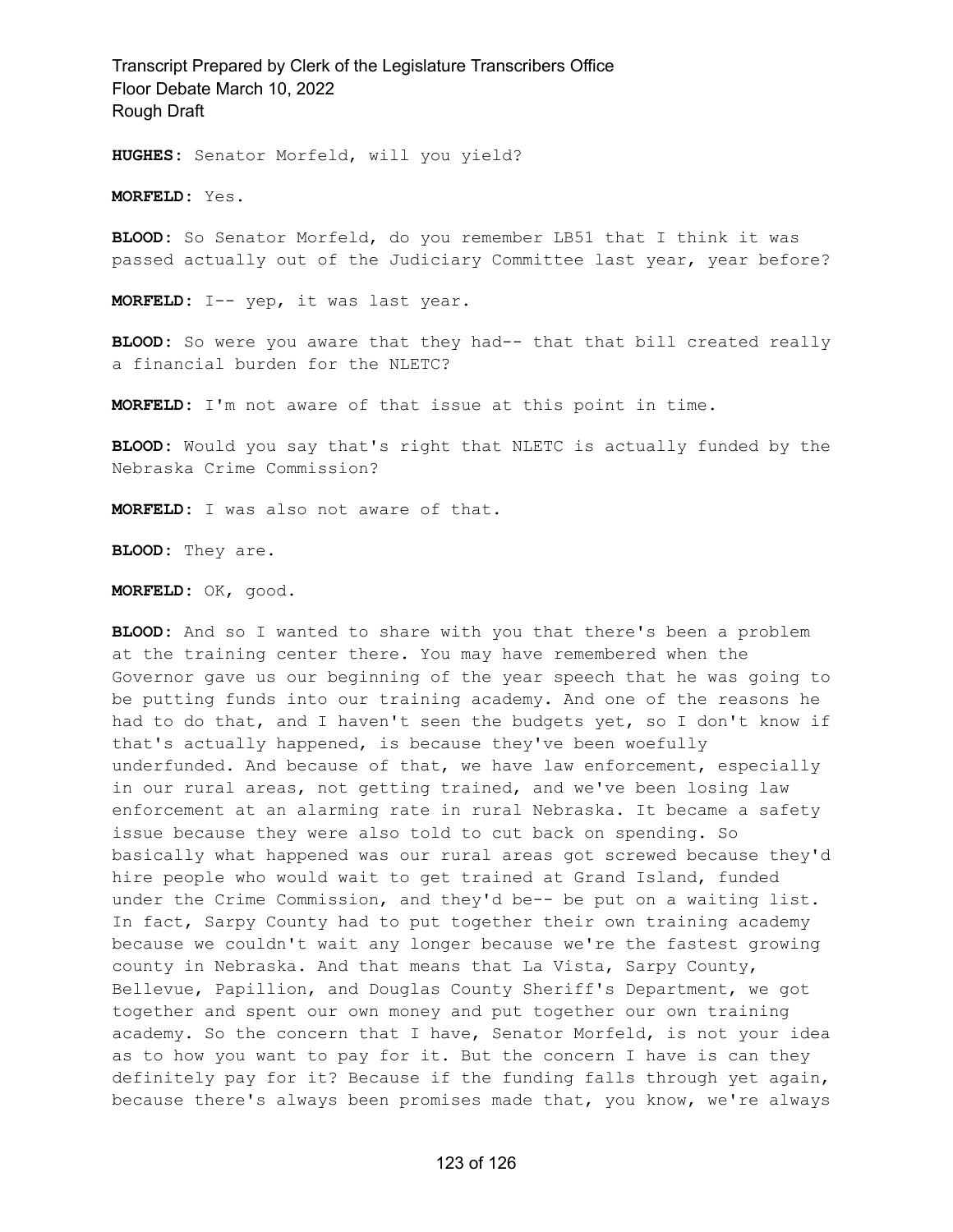about, we're backing the blue and it's important to back law enforcement. But for some reason, our executive branch ignored this training center when it came to budgeting and that-- those funds fall under the Nebraska Crime Commission. So if we're going to put this mandate on them, my concern is how the heck they're going to pay for it. Would you say that that's a valid concern, Senator Morfeld?

**MORFELD:** I'd say, yeah, absolutely. I'd say it's valid and, you know, businesses are booming when it's coming to revenue in the state right now. So I think that we can find some-- some revenue with an A bill, hopefully--

**BLOOD:** All right.

**MORFELD:** --if this amendment passes.

**BLOOD:** And make sure that they also get the money that they need for the training that's been woefully ignored--

**MORFELD:** Absolutely.

**BLOOD:** --by the executive branch for a very long time.

**MORFELD:** Yes.

**BLOOD:** Thank you, Senator Morfeld. Friends, we pass a lot of bills with good intentions and LB51 is one of those bills and it was one that we had good bipartisan support on. It was one that would not only help law enforcement, but also help the residents of Nebraska.

**HUGHES:** One minute.

**BLOOD:** But what we find is sometimes things happen behind closed doors, and although we think we're moving something forward that's going to be funded and it's going to happen, ultimately, it doesn't always happen, and there's unintended consequences. So I want to make sure that if we do push something like this forward, that it truly is going to be funded and not just pretend funded. Thank you, Mr. President.

**HUGHES:** Thank you, Senator Blood. Senator John Cavanaugh, you're recognized and this is your third opportunity.

**J. CAVANAUGH:** Oh, thank you, Mr. Pres-- There we go. I was just wasn't close enough to the mike, I guess. So again, I rise in support of

#### 124 of 126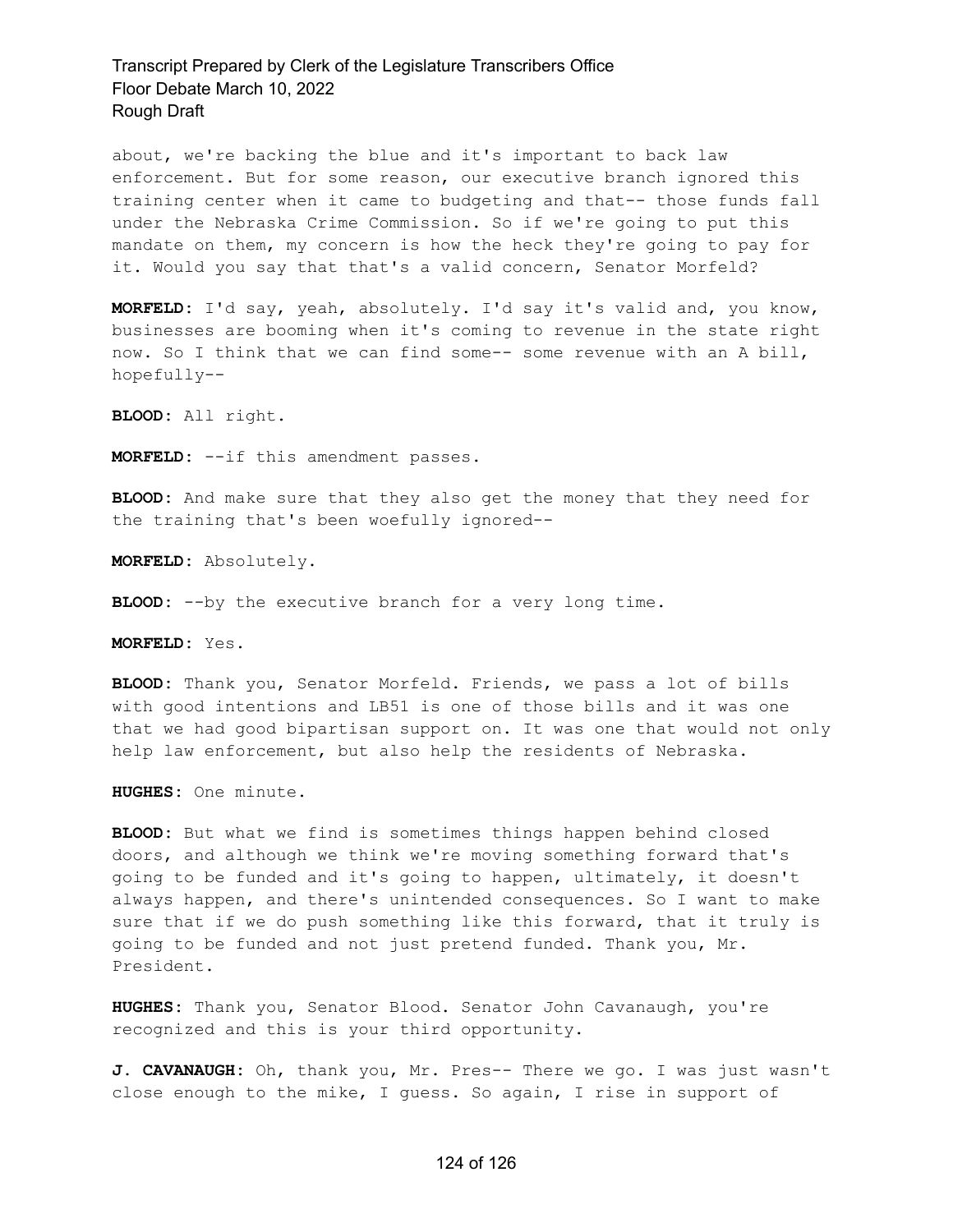AM2297. I do think it addresses a number of the concerns that have been raised by individuals on all sides of this issue, making sure that people have access to the permits and the-- and the training necessary without the burden of cost. And I think that's a good, good cause endeavor. And so I appreciate Senator Morfeld for bringing that amendment and talking on this topic. I actually wanted to-- to address what Senator Halloran mentioned about Ukraine. I know a few other people have talked about it. It's been in the news. It's come up on this floor before and I watch it on the nightly news every night when I get home. And the-- one of the things to talk about, they're arming their people in Ukraine right now to-- to defend themselves against the Russian army. And if you watch the stories and you see what's going on, they're arming their people, which is they're-- they're calling the Territorial Defense Force, I think, and volunteers ranging from age 18 up to age 65, men, women. But they're volunteering and then they are still putting them through training. Their country has been invaded by their neighbor, the Russian Army, massive tanks, 40-mile-an hour-- 40-mile-long convoy of armored vehicles going to Kiev. Kiev, I guess we have now figured out is the way to pronounce it. And they're still taking time when they're putting guns in the hands of these individuals to train them. I saw a video on the news last night or two nights ago where they show the soldiers, the "indoctrinese," signees, volunteers, they hand them a gun, which I'm no gun expert, but it looks like military style assault rifle. They take out the clip, which is one of those curve-style clips, and they run, they jump, they fall down, jump on the ground and they put the clip in and then they have to shoot at a target in front of them. And so they're putting these people through firing training, arms, how to use the arms, medical training. And so they're still taking the time to train these individuals when they are in the middle of an-- an existential threat. People say existential a lot. This is actually the-- the meaning of existential, which means the threat to their very existence. And so they are facing this where some of their major cities have been captured, where they've been surrounded, their capital is being bombarded. They are still taking the time, the effort, and the care to train people in how to use firearms, how to use guns because it is important. It is-- this is an important thing to do. So-- and these are the types of guns that we're not talking about here in concealed carry. These are large guns that are assault weapons. But to say that if the people of Ukraine had a-- a concealed carry, everybody was concealed carrying a handgun and that was going to prevent the Russian army from invading, I think is probably a misunderstanding of the situation. That the fully armed country of, I